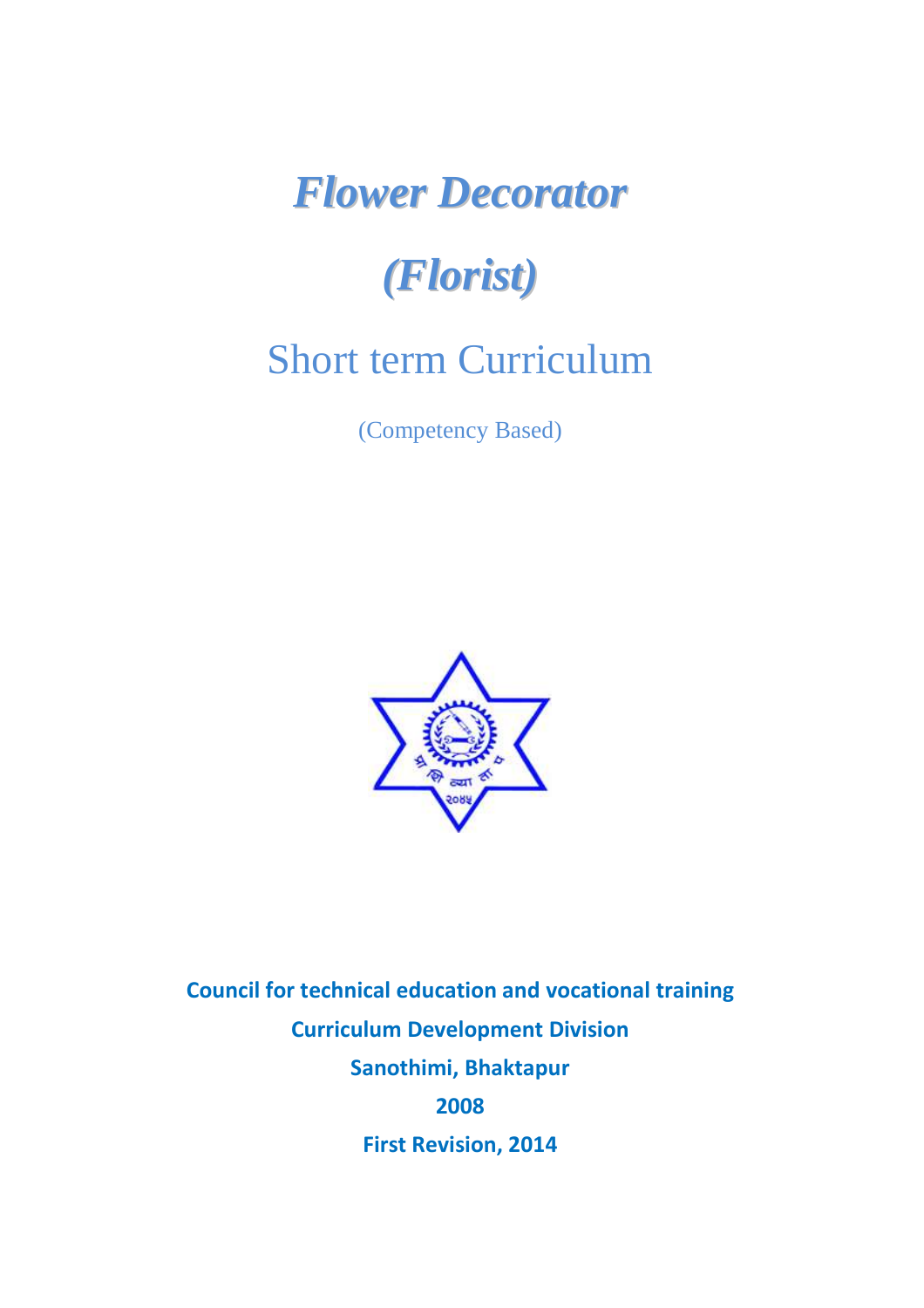# **Table of Contents**

| <b>INTRODUCTION:</b>                                                      | 3                       |
|---------------------------------------------------------------------------|-------------------------|
| AIM:                                                                      | 3                       |
| <b>OBJECTIVES:</b>                                                        | 3                       |
| <b>COURSE DESCRIPTION:</b>                                                | 3                       |
| <b>DURATION:</b>                                                          | 3                       |
| <b>TARGET GROUP</b>                                                       | 3                       |
| <b>GROUP SIZE:</b>                                                        | 3                       |
| <b>TARGET LOCATION:</b>                                                   | 3                       |
| <b>MEDIUM OF INSTRUCTION:</b>                                             | $\overline{\mathbf{4}}$ |
| <b>PATTERN OF ATTENDANCE:</b>                                             | $\overline{\mathbf{4}}$ |
| <b>FOCUS OF THE CURRICULUM:</b>                                           | $\overline{4}$          |
| <b>ENTRY CRITERIA:</b>                                                    | $\overline{\mathbf{4}}$ |
| <b>INSTRUCTIONAL MEDIA AND MATERIALS</b>                                  | $\overline{\mathbf{4}}$ |
| <b>TEACHING LEARNING METHODOLOGIES</b>                                    | $\overline{\mathbf{4}}$ |
| <b>FOLLOW UP SUGGESTION:</b>                                              | 4                       |
| <b>CERTIFICATE REQUIREMENT:</b>                                           | 5                       |
| <b>GRADING SYSTEM:</b>                                                    | 5                       |
| <b>STUDENT EVALUATION DETAILS:</b>                                        | 5                       |
| <b>TRAINERS' QUALIFICATION:</b>                                           | 5                       |
| <b>TRAINER - TRAINEES RATIO:</b>                                          | 5                       |
| <b>SUGGESTION FOR INSTRUCTION</b>                                         | 6                       |
| SUGGESTION FOR PERFORMANCE EVALUATION OF TRAINEES/ STUDENT:               | 7                       |
| <b>FACILITIES</b>                                                         | 7                       |
| LIST OF TOOLS, MATERIALS & EQUIPMENT                                      | 8                       |
| <b>COURSE STRUCTURE</b>                                                   | 9                       |
| <b>MODULES AND SUB MODULES</b>                                            | 10                      |
| <b>MODULE 1: CUT FLOWERS AND FOLIAGE, FILLES</b>                          | 10                      |
| <b>MODULE 2: FLORAL ARRANGEMENT</b>                                       | 21                      |
| <b>SUB MODULE: 1: FLOWER ARRANGEMENT</b>                                  | 21                      |
| <b>SUB MODULE 2: FLORAL ARRANGEMENT FOR EVENTS</b>                        | 45                      |
| <b>MODULE 3: ARRANGED PRODUCTS</b>                                        | 56                      |
| <b>SUB MODULE 1: GARLANDS</b>                                             | 56                      |
| <b>SUB MODULE: 2: SPECIALLY ARRANGED FLOWER PRODUCTS</b>                  | 62                      |
| <b>MODULE: 3: FLOWER DECORATION</b>                                       | 71                      |
| SUB MODULE: 1: DECORATION OF CAR / BED/ HOUSE/ STAIRS / STAGE WITH FLOWER | 71                      |
| SUB MODULE: 2: DECORATION OF MANDAP / BUILDINGS / HALL/ CHURCH/ TEMPLE    | 77                      |
| <b>MODULE: 4: MANAGEMENT ACTIVITIES</b>                                   | 83                      |
| <b>MODULE: 5: COMMUNICATION AND PROFESSIONALISM</b>                       | 88                      |
| <b>READING MATERIALS/REFERENCES</b>                                       | 91                      |
| MODULE 6: ENTREPRENEURSHIP DEVELOPMENT                                    | 92                      |
| <b>GENERAL QUALITY INDICATORS</b>                                         | 94                      |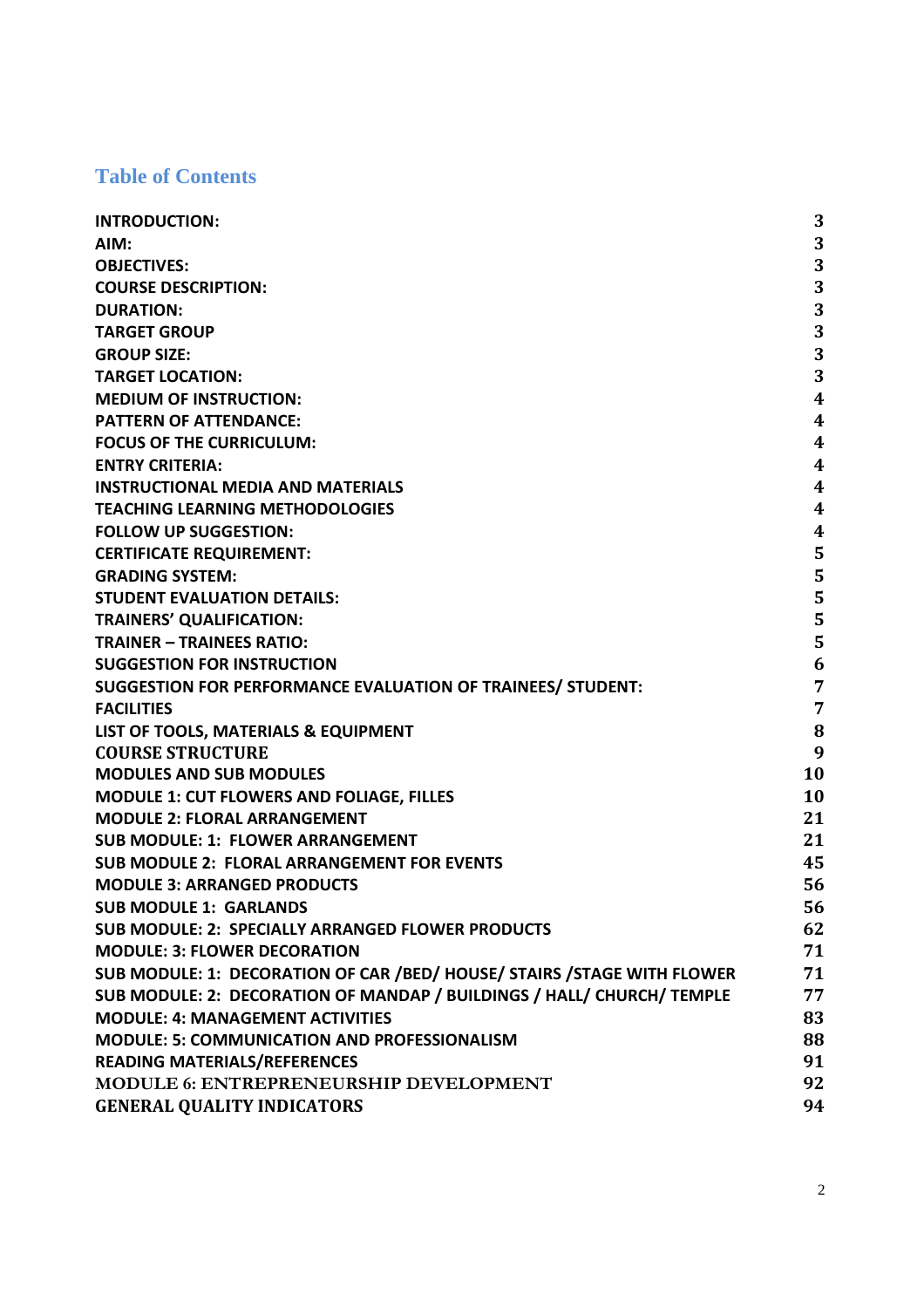#### **Introduction**:

This competency based short term curriculum of Flower decorator (Florist) is designed to produce lower level technical workforce in the field of flower arrangement and decoration equipped with skills, knowledge and attitudes necessary for flower arrangement and decoration in order to meet the demand of such workforce in the country so as to contribute in the national streamline of poverty reduction in Nepal.

# **Aim:**

The aim of this curricular program is to produce skilled workforce in the field of flower decoration and arrangement as per market demand by providing training to school dropouts and unemployed youths.

# **Objectives:**

After the completion or this training program, the trainees will be able to:

- To handle flowers and foliage safely
- To perform floral arrangement
- To produce various products of flower arrangement
- To perform flower decoration
- To communicate with others
- To develop professionalism

#### **Course Description:**

This curriculum provides skills and knowledge necessary for Flower decorator / arranger. There will be both demonstration by trainers/instructors and opportunity by trainees to carry out the skills/tasks necessary for these level of technical workforce. Trainees will practice and learn skills by using tools, materials and equipment necessary for this program.

This curricular program includes tasks/skills and related technical knowledge necessary for flower arrangement and decoration.

#### **Duration:**

The total duration of the course will be of 390 hours (3 months).

#### **Target Group**

The target group for this training program will be individuals with minimum educational prerequisite of class eight level pass.

#### **Group size:**

The group size of this training program will be maximum of 24 provided all necessary resources essential to practice the tasks/competencies as specified in this curriculum.

#### **Target location:**

The target location of this training program will be all over Nepal.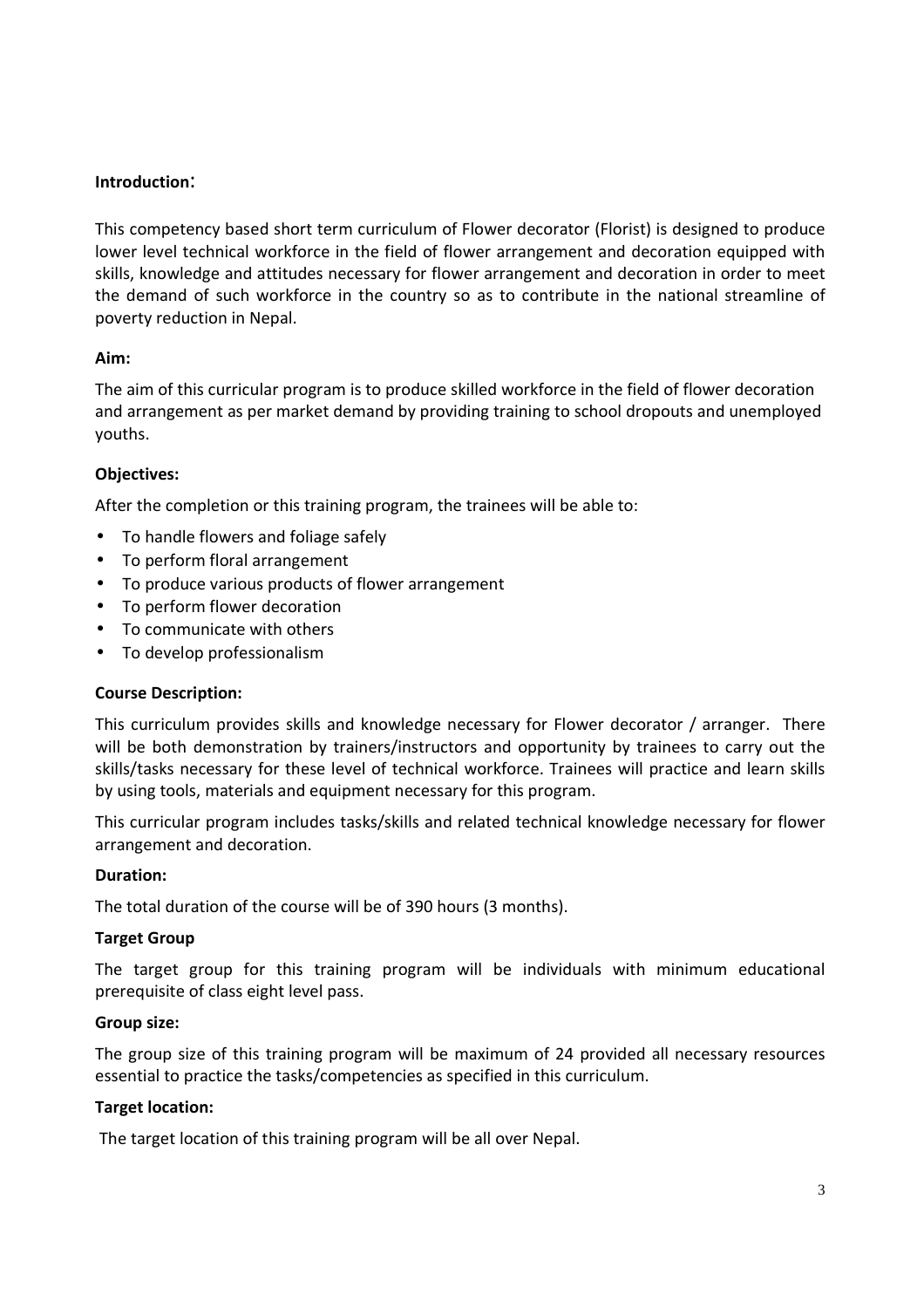#### **Medium of Instruction:**

The medium of instruction for this training program will be Nepali or English or both.

#### **Pattern of attendance:**

The trainees should have 80% attendance in theory classes and 90% in Practical (Performance) to be eligible for internal assessment and final examinations.

# **Focus of the curriculum:**

This is a competency-based curriculum. This curriculum emphasizes on competent performance of the task specified in it. 80% time is allotted to the competencies and 20% to the related technical knowledge. So, the main focus will be on the performance of specified competencies/tasks /skills in the curriculum.

# **Entry criteria:**

Individuals who meet the following criteria will be allowed to enter in this curricular program:

- Minimum of eight class pass or equivalent
- Minimum of 15 years of age
- Should pass entrance examination

# **Instructional Media and Materials**

The following instructional media and materials are suggested for the effective instruction and demonstration.

- Printed Media Materials (Assignment sheets, Case studies, Handouts, Information sheets, Procedure sheets, Performance Check lists, Text books etc.).
- Non-projected Media Materials (Display, Models, Flip chart, Poster, Writing board etc.).
- Projected Media Materials (Opaque projections, Overhead transparencies, Slides etc.).
- Audio-Visual Materials (Audio tapes, Films, Slide-tape programs, Videodiscs, Videotapes etc.).
- Computer-Based Instructional Materials (Computer-based training, Interactive video etc.).

# **Teaching Learning Methodologies**

The methods of teachings for Flower arrangement and decoration program will be a combination of several approaches such as illustrated talk, demonstration , guided/structured practice, independent practice, group exercise, simulation, project work, exposure visit, field work and other independent learning practices.

**Theory:** illustrated talk, discussion, assignment, group work.

**Practical:** demonstration, observation, guided/structure practice and independent practice, project work.

#### **Follow up suggestion:**

This is not a training program only for training sake. The ultimate success of this program will rest on the proficiency of the graduates of this training program in providing services in the community either by wage employment or by self-employment to result improvement in the sector of the management of flower gardens in the country.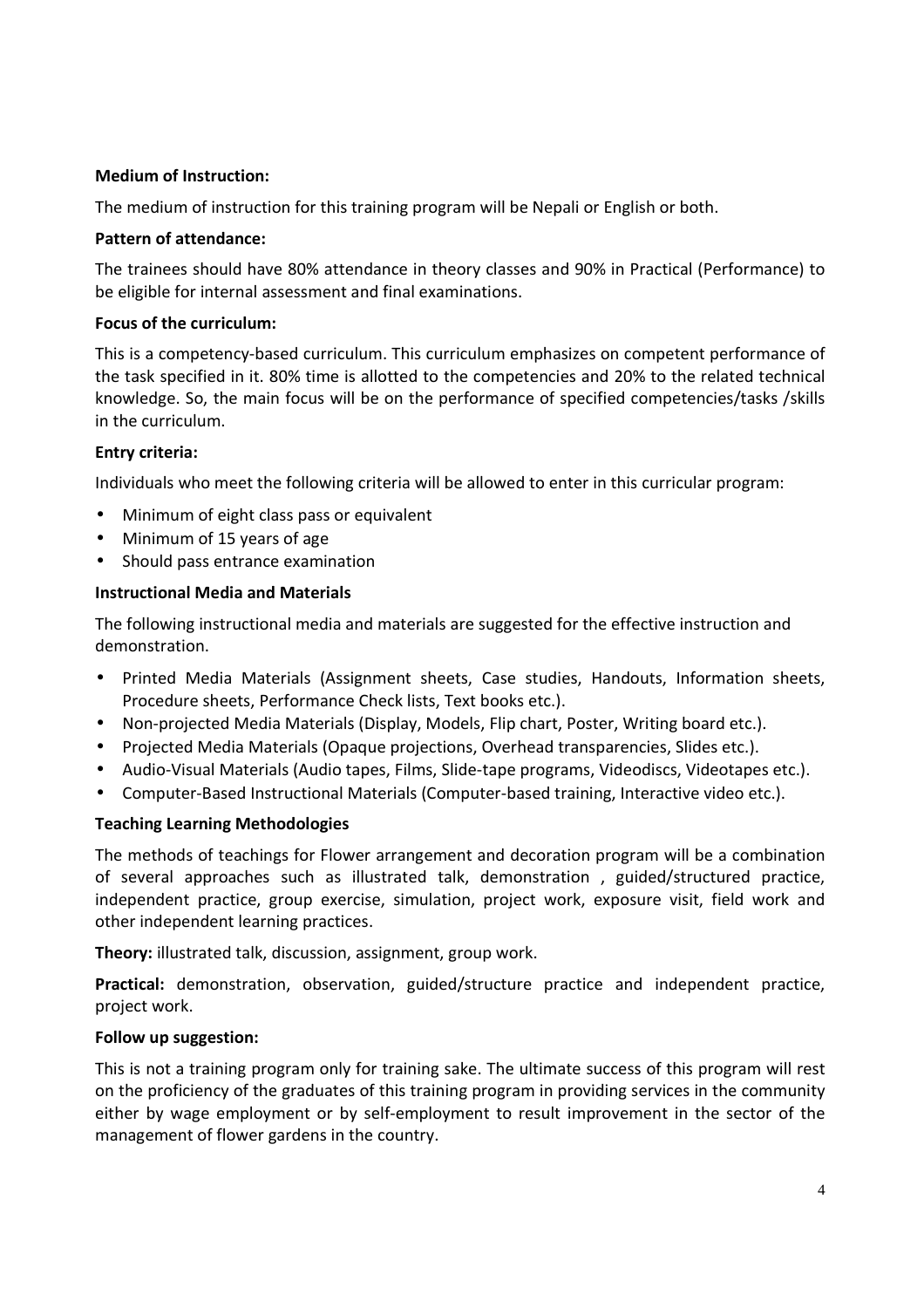In order to assess the success of this program and collect feedbacks/inputs for the revision of the curriculum, a schedule of follow up is suggested as follows:-

- **First follow up**: Six months after the completion of the training program.
- **Second follow up:** Six months after the completion of the first follow up.
- **Follow up cycle:** In a cycle of one year after the completion of second follow up for five years.

#### **Certificate requirement:**

The related training institute will provide the training certificate of "Flower Decorator / arranger" to those individuals who fulfill all the requirements of this curriculum. However, individual modular certificate (s) can also be provided to those trainees who complete a particular module (s).

#### **Grading system:**

The trainees will be graded as follow based on the marks in percentage secured by them in tests/evaluations:-

- Distinction: Passed with 80% or above
- First division: Passed with 75% or above
- Second Division: Passed with 65% or above.
- Third division: Passed with 60% or above.

#### **Student Evaluation Details:**

- Continuous competency based evaluation of the trainees' performance is to be done by the related instructor/trainer to ensure the proficiency over each competency.
- Essential technical knowledge learnt by the trainees will be evaluated through written or oral tests as per the nature of the content in the institutional phase of the training.
- Trainees must secure minimum marks of 60% in an average of both theory and practical evaluations.
- There will be continuous evaluation of each skill at the end of each session, essential technical knowledge will be also evaluated during the skills evaluation and one final evaluation.
- The ratio between internal and final examination of knowledge test will be 20:80 but for the performance test it will be 80:20.
- The concerned training institute will conduct all the tests.

#### **Trainers' Qualification:**

- I.Sc.Ag. Ag or Equivalent in the related field / I.Sc.Ag. (Bio. Group) or equivalent with training & job experience in the related field/JT with 5 years experience in floriculture.
- Trainers must have at least one week trainers training (ToT)
- Good communicative & instructional skills.
- Experience in the related field.

#### **Trainer – Trainees Ratio:**

- 1:10 for practical classes
- Depends on the nature of subject matter and class room situation for theory classes.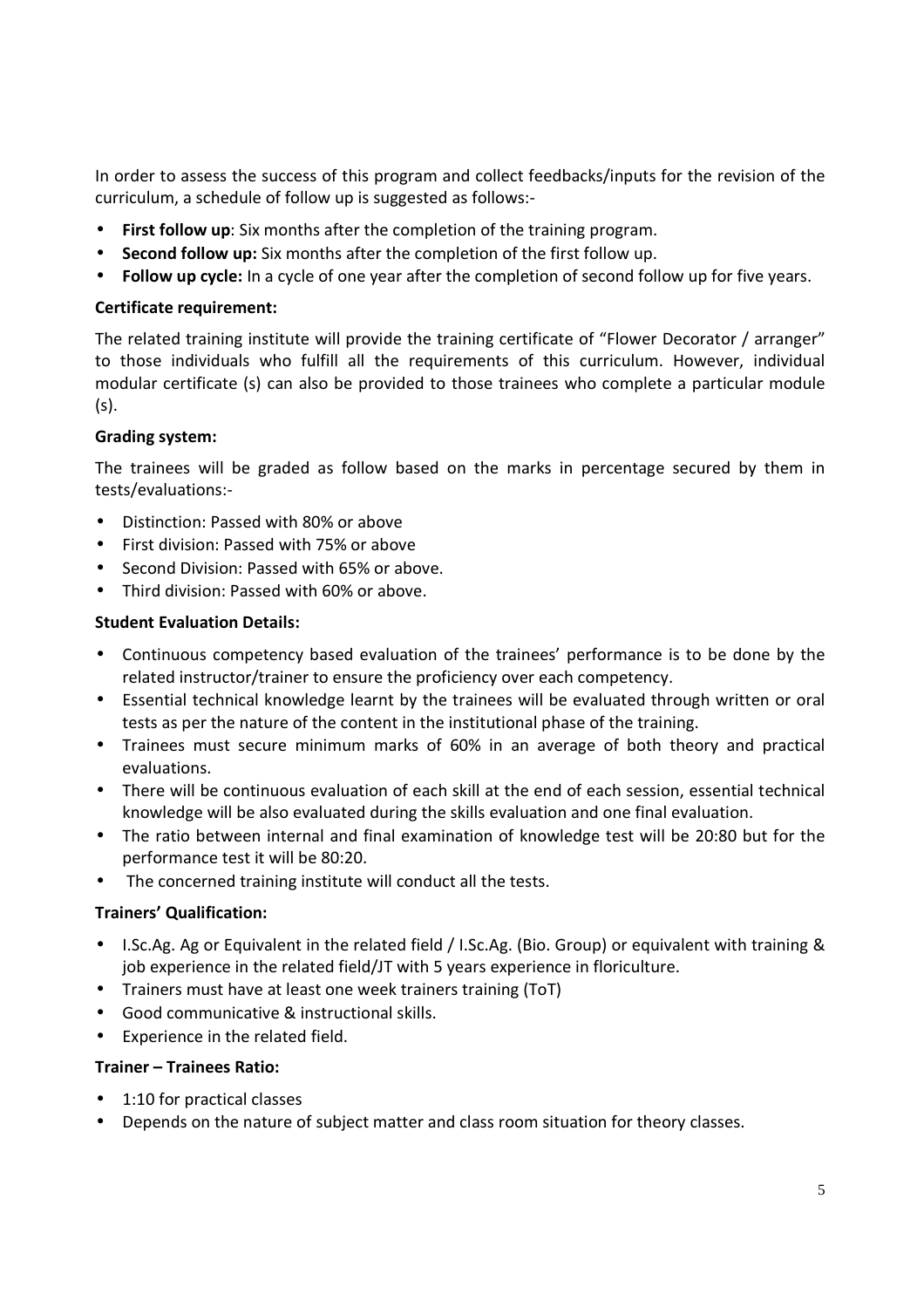# **Suggestion for instruction**

- Select objectives.
	- Select/write objective of cognitive domain.
	- Select/write objectives of psychomotor domain.
	- Select/write objectives of affective domain.
- Select subject matter.
	- **Perform detail study of the subject matter.**
	- Select subject matter/content related to cognitive domain.
	- Select subject matter/content related to psychomotor domain.
	- Select subject matter/content related to affective domain.
- Select Instructional/teaching method(s).
	- **IDENTIFY VALUATE:** Identify various methods:
		- o Teacher centered methods: Illustrative talk, demonstration, question answer, inquiry, induction & deduction methods
		- o Student initiated methods: Experimental, field trip/excursion, discovery, problem solving, exploration, and survey methods
		- o Interaction methods: Discussion, group/team teaching, micro teaching, exhibition/demonstration methods.
		- o Dramatic methods: Role play and dramatization
	- Select instructional/teaching Method(s) on the basis of :
		- o The objective (s) of the lesson: Objective (s) of cognitive domain, Objective (s) of psychomotor domain, Objective (s) of affective domain
		- o The nature of the subject matter/content
		- o The level of knowledge, skill and attitudes of the learners
		- o The available educational/learning materials
		- o The instructors background and experiences
- Select appropriate educational materials and apply/use them at right time **and** place.
- Make plan(s) for class room/ field work/ workshop organization & management.
- Coordinate among objectives, subject matter/ content and instruction / teaching method(s).
- Prepare lesson plan(s) for:
	- **E** Essential knowledge session
	- Performance / practical class / work / session.
	- **Deliver / conduct instruction / program**
- Evaluate the trainees/students:
	- Develop continuous competency based assessment tools and performance record tools.
	- various tools of evaluation
	- Evaluate the attainment of objectives related to cognitive, psychomotor and affective domains through the application/use of the various tools of trainee/student evaluation
- Evaluate the instruction / program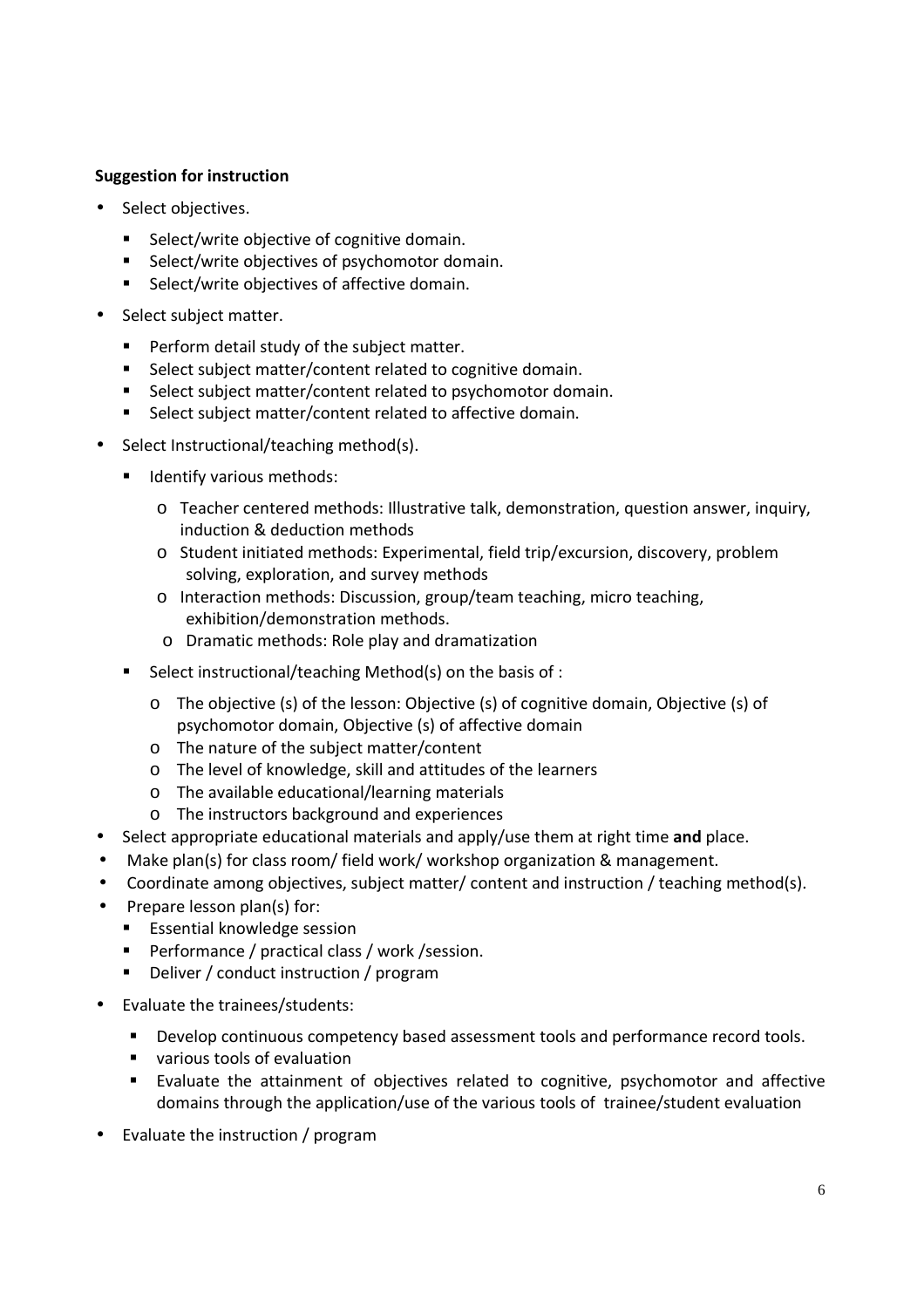# **Suggestion for performance evaluation of trainees/ student**:

- Perform task analysis
- Develop a detail task performance check list
- Perform continuous performance evaluation of the trainees / students by applying the performance check list (PG) or product rating instrument (PRI).

#### **Suggestion for skill training:**

- **Introduce the session** 
	- Introduce the topic/task/skill
	- Clarify the objective of session
	- Give session overview including activities and methods

# • **Demonstrate task performance**

- **•** Demonstrate task performance in normal speed.
- **•** Demonstrate slowly with verbal description of each and every steps in the sequence of activity flow of the task performance using question and answer techniques
- Repeat it for the clarification on trainees demand if necessary.
- **Perform fast demonstration of the task performance.**
- **Provide trainees the opportunity to practice the task performance demonstrated.** 
	- **Provide trainees to have guided/structured practice**
	- Create environment for practicing the demonstrated task performance
	- Guide the trainees in each and every step of task performance
	- **Provide trainees the opportunity to repeat & re-repeat as per the need to be proficient on** the given task performance
	- Switch to another task demonstration if and only if the trainees developed proficiency in the given task performance

#### **Other suggestions:**

- Apply principles of skill training
- Allocate 20% time for theory and 80% time for task performance while delivering instruction / training.
- Apply principles of adult learning.
- Apply principles of intrinsic motivation
- Facilitate all trainees' involvement in learning and task performance activities.
- Instruct the trainees on the basis of their existing level of knowledge, skills & attitudes.

#### **Facilities**

- Well equipped class rooms
- Well equipped workplace
- Flower shop
- Well equipped library
- Store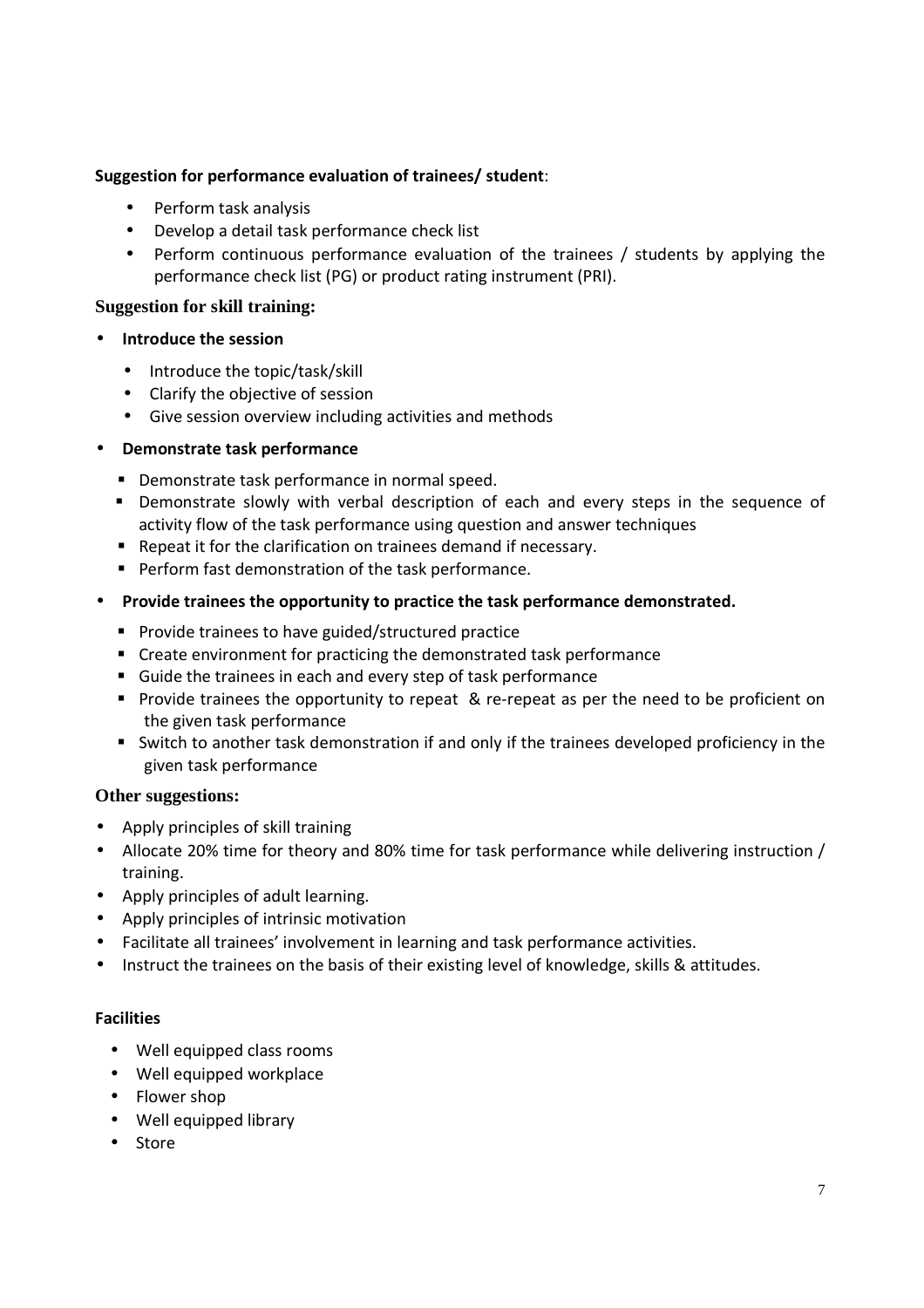- Hostel (optimal)
- Canteen
- Vehicle
- Water supply
- Electricity supply

#### **List of Tools, Materials & equipment**

- Trays
- Plastic sheet
- Cotton
- Card board
- Balance
- First Aid kit box
- Basket
- Wire
- Wire cutter
- Pins
- Pin- holders
- Floral tape
- Foam
- Oasis
- Trimmers
- Cutters
- Scissors
- Secateurs
- Shapers • Flower and
- foliage
- Paper sheet
- 
- 
- 
- 
- 
- Ruler
- Note book
- Pen
- Measuring tape
- clipboard
- Drawing sheet
- Drawing pen
- Poster color
- Drawing table
- Instrument box
- String,
- Jari
- Stand
- Cello tape
- Masking tape,
- String and ladder
- Nails
- Basket
- Oasis
- Hammer
- Wheelbarrow
- Painting brush
- Other materials and tools
- 
- 
- 
- Graph paper
- Tracing paper
- Pencil
- Eraser
- Scale
- 
-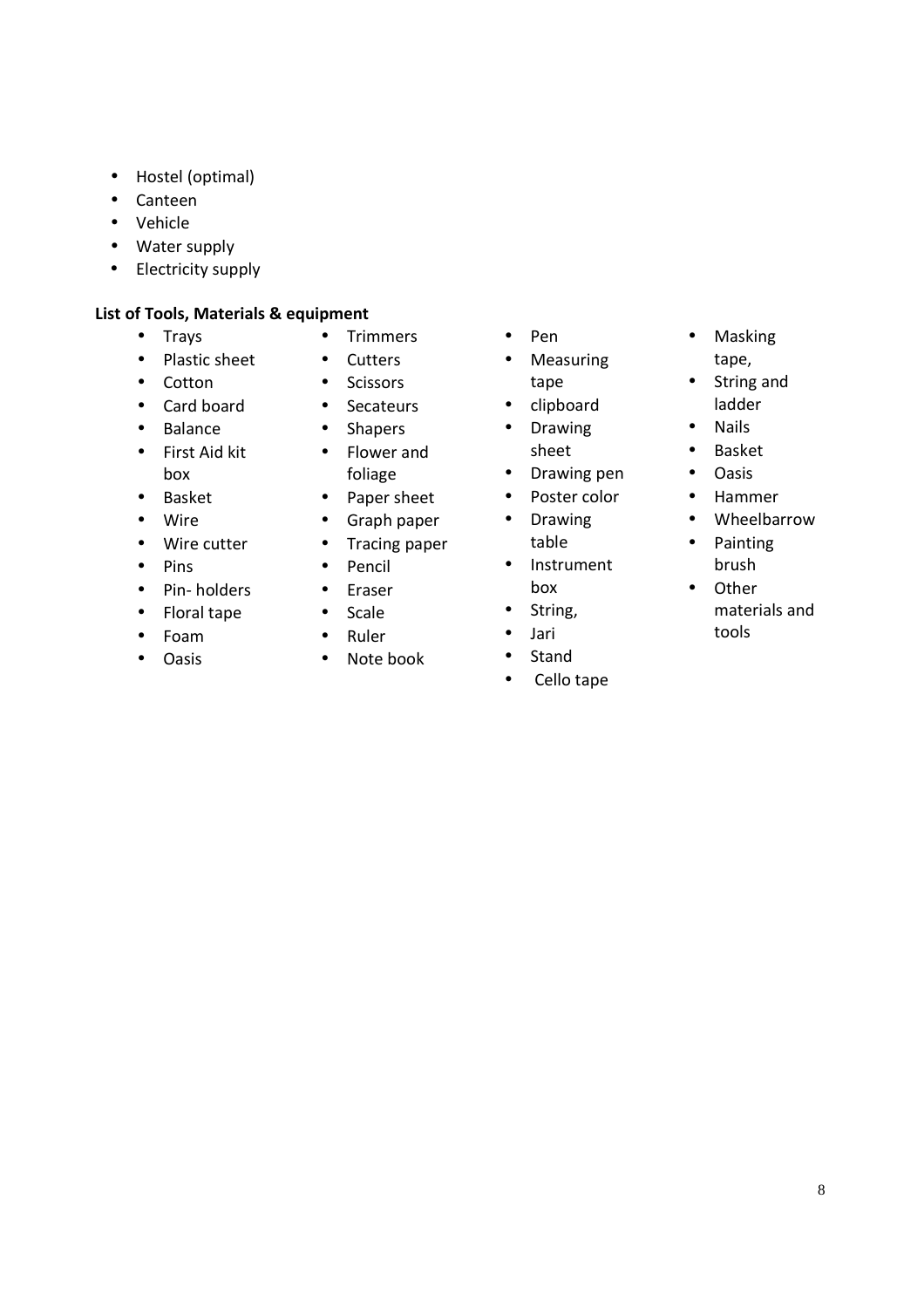# **Course structure**

| Modules / sub-modules                                       |                | Time [hrs.] |              | <b>Marks</b>   |     |              |
|-------------------------------------------------------------|----------------|-------------|--------------|----------------|-----|--------------|
|                                                             |                | P           | <b>Total</b> | T              | P   | <b>Total</b> |
| I. Cut flowers and foliage                                  | 15             | 60          | 75           |                |     |              |
| 1. Identification                                           |                |             |              | 10             | 40  | 50           |
| 2. Handling                                                 |                |             |              |                |     |              |
| II. Floral arrangement                                      |                |             |              |                |     |              |
| 1. Flower arrangement                                       | 20             | 80          | 100          | 15             | 60  | 75           |
| 2. Floral arrangement for events                            |                |             |              |                |     |              |
| <b>III. Arranged products</b>                               |                |             |              |                |     |              |
| 1. Garlands                                                 | 10             | 40          | 50           | 6              | 24  | 30           |
| 2. Specially arranged flower products                       |                |             |              |                |     |              |
| 3. Ikebana, Moribana, and Jiubana                           |                |             |              |                |     |              |
| IV. Flower decoration                                       |                |             |              |                |     |              |
| 1. Decoration of car /bed/ house/ stairs /stage             | 20             | 80          | 100          | 20             | 80  | 100          |
| 2. Decoration of Mandap /buildings / hall/<br>church/temple |                |             |              |                |     |              |
| V. Management activities                                    | 5              | 10          | 15           | $\overline{2}$ | 8   | 10           |
| VI. Communication and professionalism                       | $\overline{2}$ | 8           | 10           | $\overline{2}$ | 8   | 10           |
| VII. Entrepreneurship development                           | 18             | 22          | 40           | 5              | 20  | 25           |
| <b>Total</b>                                                | 90             | 300         | 390          | 60             | 240 | 300          |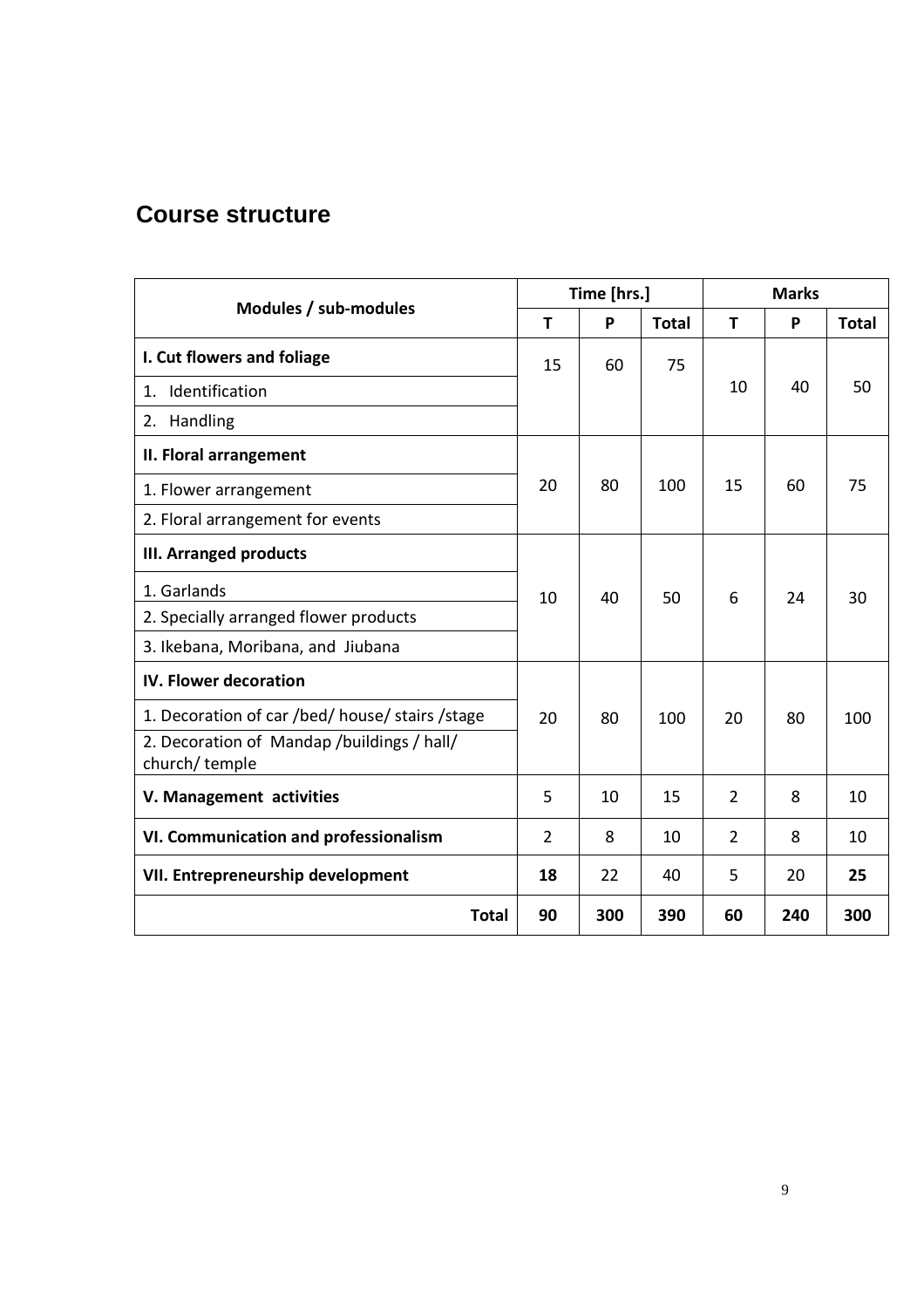# Modules and sub modules

# **Module 1: Cut flowers and foliage**

#### **Objectives**:

After completion of this training the trainees will be able:

- To Identify different cut flowers cut foliage in flower decoration occupation
- To handle cut flowers and cut foliage safely in flower decoration occupation

#### **Sub modules**:

- 1.1 Identification cut flowers and cut foliage
- 1.2 handling of cut flowers and cut foliage

# **Module description:**

It consists of the skills and knowledge related to identification and handling of common cut flowers and cut foliage used for flower decoration occupation. Each task structure consists of steps, terminal performance objective [TPO], and related essential technical knowledge relevant with the task.

#### **Sub modules: 1.1 Identification of cut flowers and foliage**

**Tasks**:

- 1. Explain the major characteristics of cut flowers and cut foliage used in flower decoration occupation
- 2. Enlist the common cut flowers and cut foliage used in flower decoration occupation
- 3. List the important cut flowers and cut foliage common in Nepal
- 4. Classify the flowers and foliage based on their origin (temperate or tropical) and season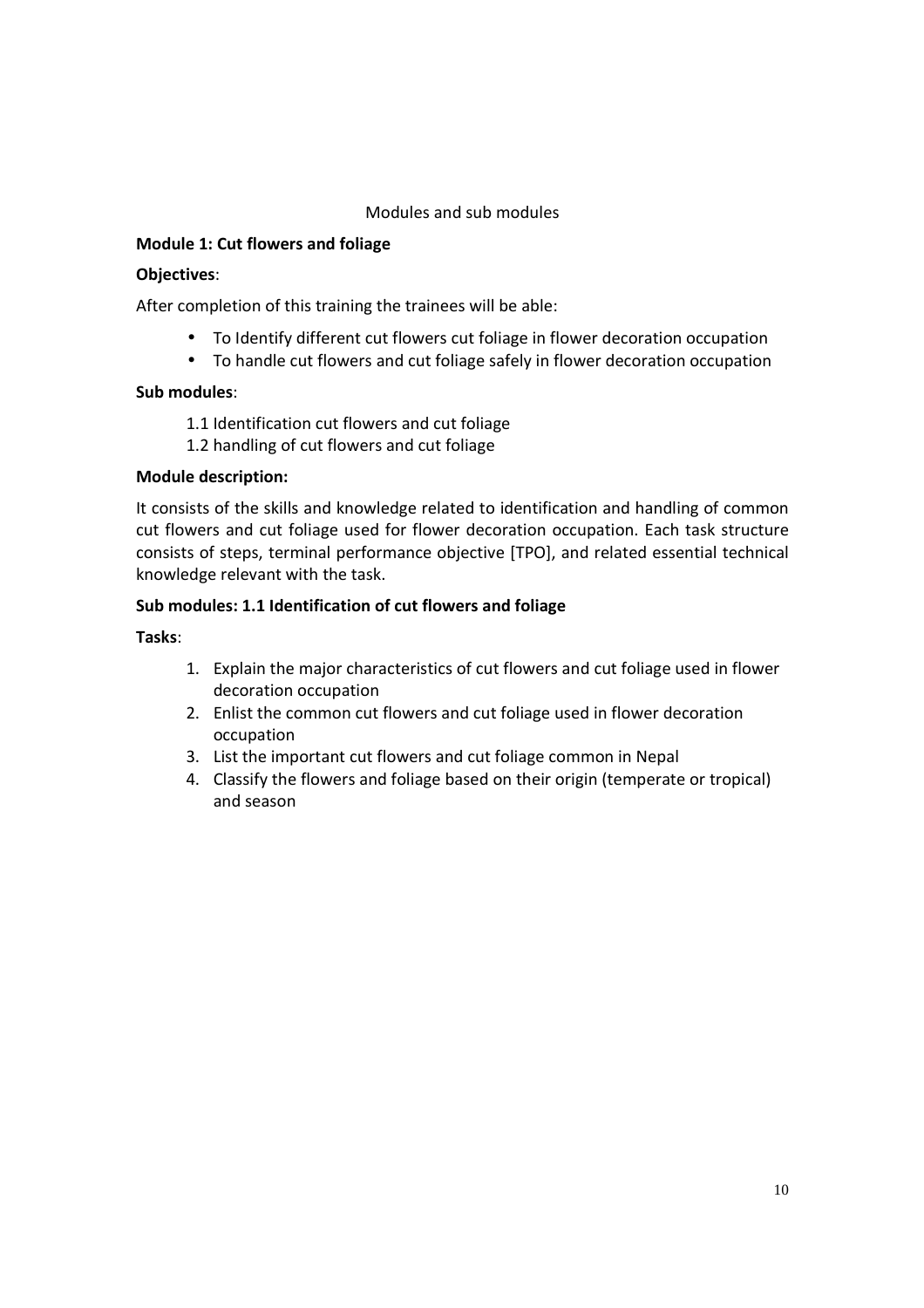| Task structure                                      |                                                         |                                    |  |  |
|-----------------------------------------------------|---------------------------------------------------------|------------------------------------|--|--|
| Task 1: Identify the common cut flowers and foliage |                                                         |                                    |  |  |
| <b>Steps</b>                                        | <b>Terminal performance</b>                             | <b>Related technical knowledge</b> |  |  |
|                                                     | objective                                               |                                    |  |  |
| Receive instruction<br>$\mathbf{1}$ .               |                                                         | English name of cut flowers        |  |  |
| Take individual cut flower<br>2.                    | <b>Condition (Given):</b>                               | and foliage as per domestic        |  |  |
| Recognize color, size and<br>3.                     | Assign by supervisor                                    | and global flower decoration       |  |  |
| essence                                             |                                                         | occupation                         |  |  |
| Identify common name<br>4.                          | Task (What):                                            | Major characterstics of cut        |  |  |
| Prepare list<br>5.                                  | Identify the common name of                             | flowers and cut foliages           |  |  |
| Take individual cut foliage<br>6.                   | given cut flowers and cut                               |                                    |  |  |
| Recognize color, size and<br>7.                     | foliage and prepare list                                |                                    |  |  |
| essence                                             |                                                         |                                    |  |  |
| Identify common name<br>8.                          | <b>Standard (How well):</b>                             |                                    |  |  |
| Prepare list<br>9.                                  | Name of cut flowers and cut                             |                                    |  |  |
|                                                     |                                                         |                                    |  |  |
|                                                     | foliage should as per global                            |                                    |  |  |
|                                                     | flower decoration occupation                            |                                    |  |  |
| Tools/materials/equipment:                          | Safety/precautions:                                     |                                    |  |  |
| Cut flowers, Cut foliage, note book,                | flowers and foliage should not be damage while handling |                                    |  |  |
| pen                                                 |                                                         |                                    |  |  |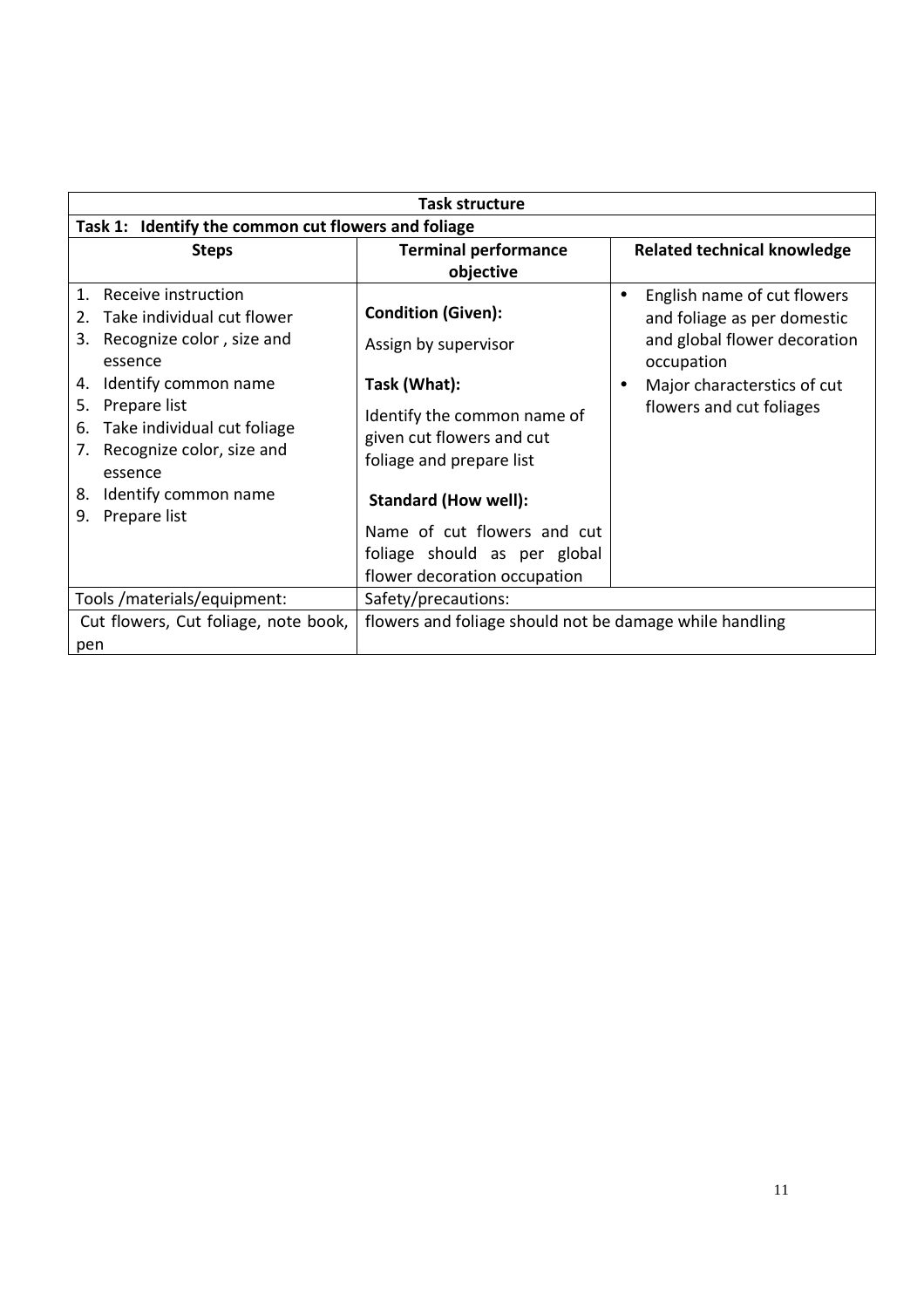| <b>Task structure</b>                                                                                                                                                                                                                                                                         |                                                                                                                                                                                              |                                                                                                                                              |
|-----------------------------------------------------------------------------------------------------------------------------------------------------------------------------------------------------------------------------------------------------------------------------------------------|----------------------------------------------------------------------------------------------------------------------------------------------------------------------------------------------|----------------------------------------------------------------------------------------------------------------------------------------------|
| Task 2: Explain the major characteristics of common cut flowers and foliage                                                                                                                                                                                                                   |                                                                                                                                                                                              |                                                                                                                                              |
| <b>Steps</b>                                                                                                                                                                                                                                                                                  | <b>Terminal performance</b><br>objective                                                                                                                                                     | <b>Related technical knowledge</b>                                                                                                           |
| 1. Receive instruction<br>2. Take cut flowers one by one<br>3. List the major characteristics of<br>taken flowers on note book<br>4. Take cut foliage one by one<br>5. List the major characteristics of<br>taken foliage on note book<br>6. Place the flowers and foliage on<br>proper place | <b>Condition (Given):</b><br>Assign by supervisor<br>Task (What):<br>Describe the major<br>characteristics of common<br>flowers<br><b>Standard (How well):</b><br>As per prescribed criteria | Common name of cut flowers<br>$\bullet$<br>and foliage<br>Major characteristics of cut<br>flowers and foliage<br>Precautions during handling |
| Tools /materials/equipment:                                                                                                                                                                                                                                                                   | Safety/precautions:                                                                                                                                                                          |                                                                                                                                              |
|                                                                                                                                                                                                                                                                                               |                                                                                                                                                                                              |                                                                                                                                              |

| <b>Task structure</b>                                                                                                                                       |                                                                                                                                                                                            |                                                      |  |
|-------------------------------------------------------------------------------------------------------------------------------------------------------------|--------------------------------------------------------------------------------------------------------------------------------------------------------------------------------------------|------------------------------------------------------|--|
| Task: 3: List important cut flowers and foliage common in Nepal                                                                                             |                                                                                                                                                                                            |                                                      |  |
| <b>Steps</b>                                                                                                                                                | Terminal performance objective                                                                                                                                                             | Related technical knowledge                          |  |
| Receive instruction<br>$\mathbf{1}$ .<br>Prepare list of important cut<br>flowers in Nepal<br>Prepare list of important<br>3.<br>cut foliage in Nepal<br>4. | <b>Condition (Given):</b><br>Assign by supervisor<br>Task (What):<br>Enlist the important cut flowers<br>and foliage in Nepal<br><b>Standard (How well):</b><br>As per prescribed criteria | Name and type of cut flowers<br>and foliage in Nepal |  |
| Tools/materials/equipment:                                                                                                                                  | Safety/precautions:                                                                                                                                                                        |                                                      |  |
|                                                                                                                                                             |                                                                                                                                                                                            |                                                      |  |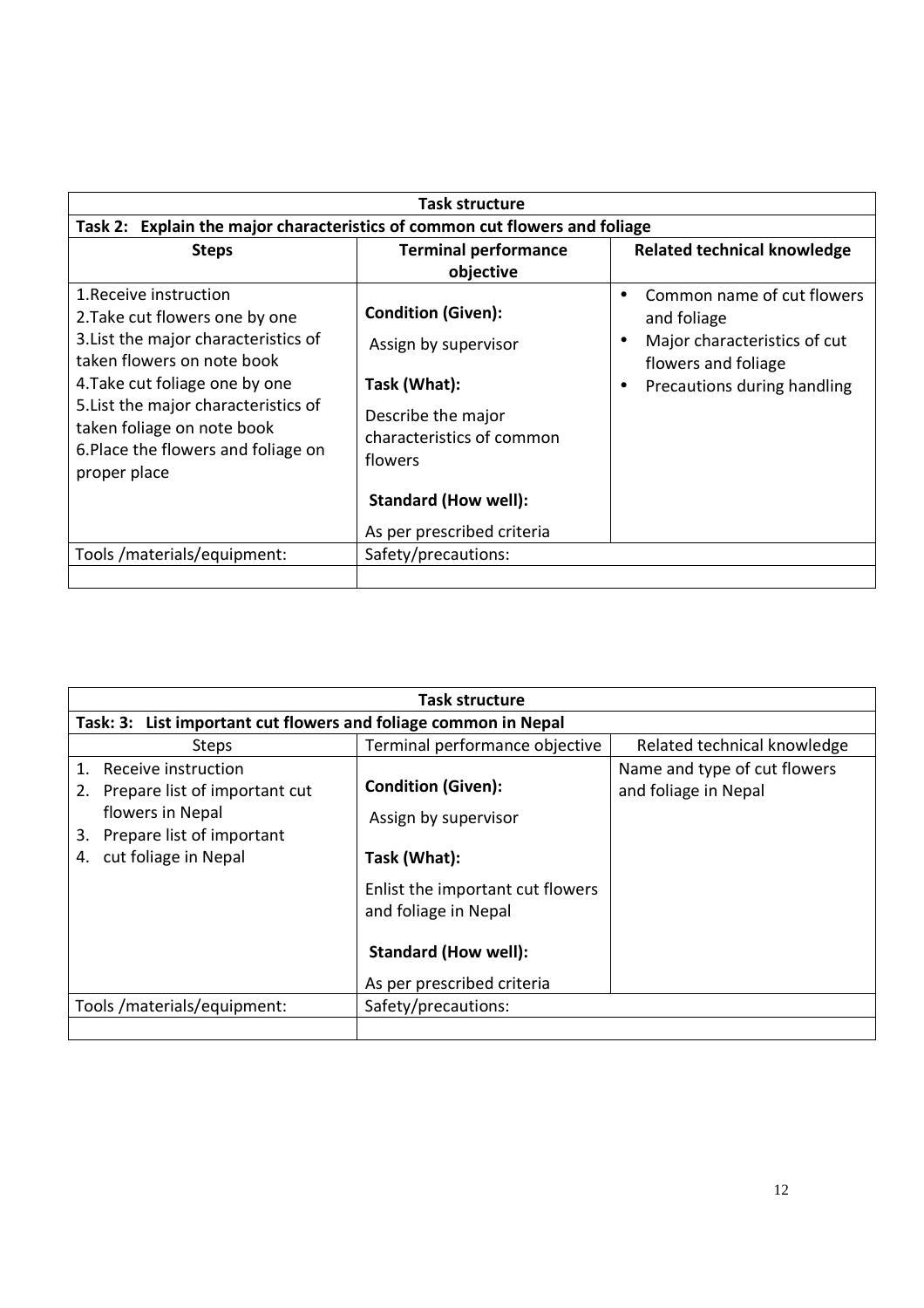|                                                                                                                                                                                                                           | Task structure                                                                                                                                                   |                                                                                               |  |
|---------------------------------------------------------------------------------------------------------------------------------------------------------------------------------------------------------------------------|------------------------------------------------------------------------------------------------------------------------------------------------------------------|-----------------------------------------------------------------------------------------------|--|
| Task: 4 Classify the flowers and foliage based on their origin (temperate, tropical and season)                                                                                                                           |                                                                                                                                                                  |                                                                                               |  |
| <b>Steps</b>                                                                                                                                                                                                              | <b>Terminal performance</b><br>objective                                                                                                                         | <b>Related technical knowledge</b>                                                            |  |
| Receive instruction<br>$\mathbf 1$<br>Read given handout of cut<br>flowers and foliage<br>Classify the flowers based on<br>3.<br>their origin of geographical<br>location (temperate or tropical)<br>and flowering season | <b>Condition (Given):</b><br>Assign by supervisor<br>Task (What):<br>Classify the flowers and foliage<br><b>Standard (How well):</b><br>As per origin of flowers | Concept of tropical and<br>temperate<br>Geographical division of<br>Nepal<br>Flowering season |  |
| Tools/materials/equipment:                                                                                                                                                                                                | Safety/precautions:                                                                                                                                              |                                                                                               |  |
|                                                                                                                                                                                                                           |                                                                                                                                                                  |                                                                                               |  |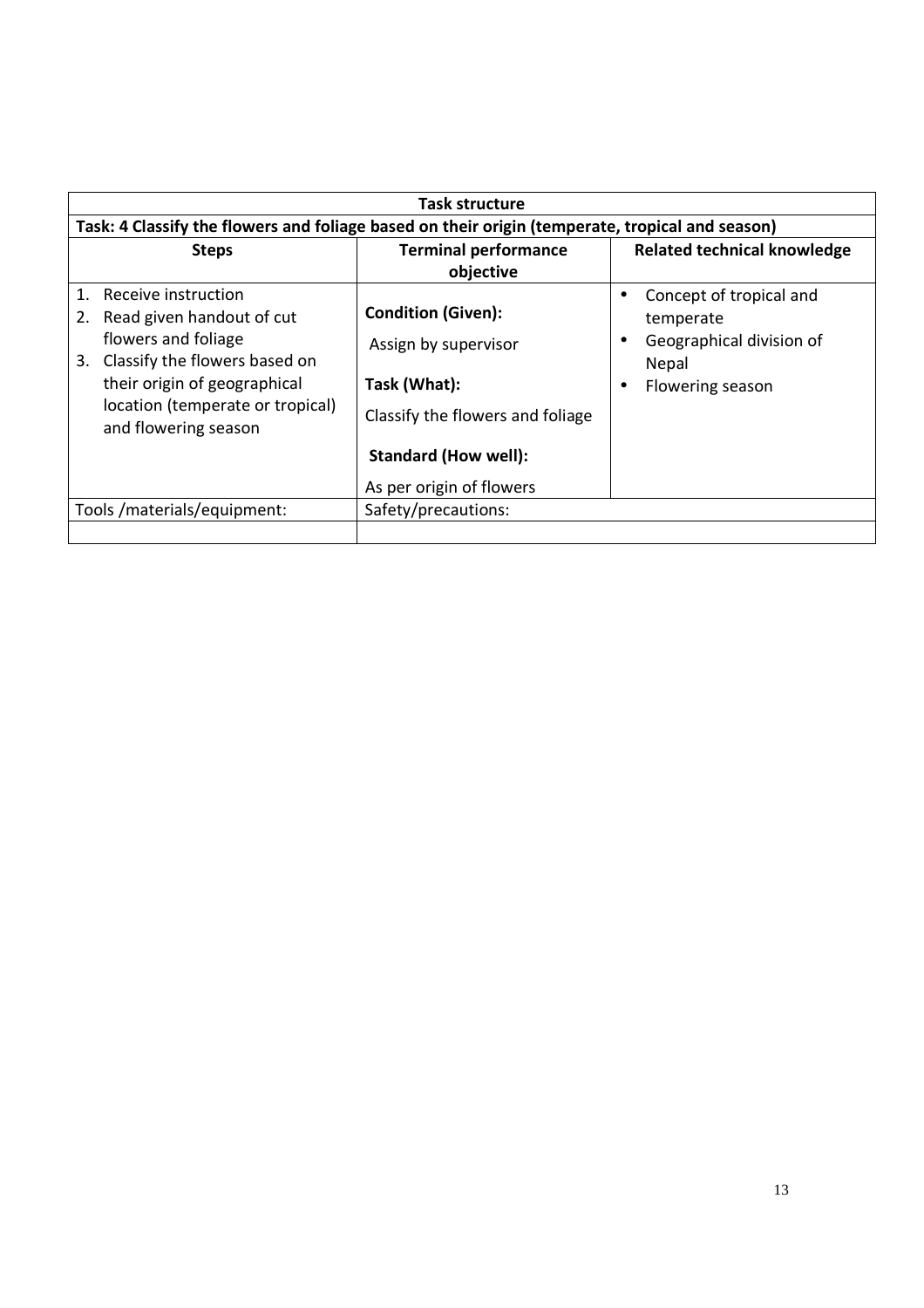#### **Sub module 2. Handle cut flowers and cut foliage**

#### **Tasks:**

- 1. Transportation of cut flowers and cut foliage
	- 2. Perform packaging of cut flowers and cut foliage
	- 3. Select mode of transport as per characteristics and nature of cut flowers and cut foliage
	- 4. Perform un-packing of cut flowers and cut foliage
	- 5. Perform cutting of the cut flowers and cut foliage at the base of stem after un-packing
	- 6. Perform hydration of the cut flowers as per nature and characteristics of cut flowers and cut foliage
	- 7. Use of floral preservatives to prevent the flowers and cut foliage
	- 8. Perform grading of cut flowers and cut foliage
	- 9. Make dry flowers
	- 10. Display the cut flowers and cut foliage
	- 11. Perform storage of cut flowers and cut foliage using safety precautions

| Task structure                                                                                                                 |                                                                            |                                                                                          |  |  |  |
|--------------------------------------------------------------------------------------------------------------------------------|----------------------------------------------------------------------------|------------------------------------------------------------------------------------------|--|--|--|
|                                                                                                                                | Task: 5 Transport the cut flowers and cut foliage                          |                                                                                          |  |  |  |
| <b>Steps</b>                                                                                                                   | <b>Terminal performance</b>                                                | <b>Related technical knowledge</b>                                                       |  |  |  |
|                                                                                                                                | objective                                                                  |                                                                                          |  |  |  |
| Receive instruction<br>$\mathbf{1}$ .<br>Make ready the cut flowers to be<br>2.<br>transport<br>Select mode of transport<br>3. | <b>Condition (Given):</b><br>Assign by supervisor                          | Condition of transportation<br>٠<br>Situation of flowers damage<br>during transportation |  |  |  |
| Load the cut flowers to be<br>4.<br>transport                                                                                  | Task (What):<br>Transport the cut flowers and                              |                                                                                          |  |  |  |
|                                                                                                                                | cut foliage<br><b>Standard (How well):</b>                                 |                                                                                          |  |  |  |
|                                                                                                                                | The cut flowers and cut foliage<br>should transport without any<br>damage. |                                                                                          |  |  |  |
| Tools/materials/equipment:                                                                                                     | Safety/precautions:                                                        |                                                                                          |  |  |  |
|                                                                                                                                |                                                                            |                                                                                          |  |  |  |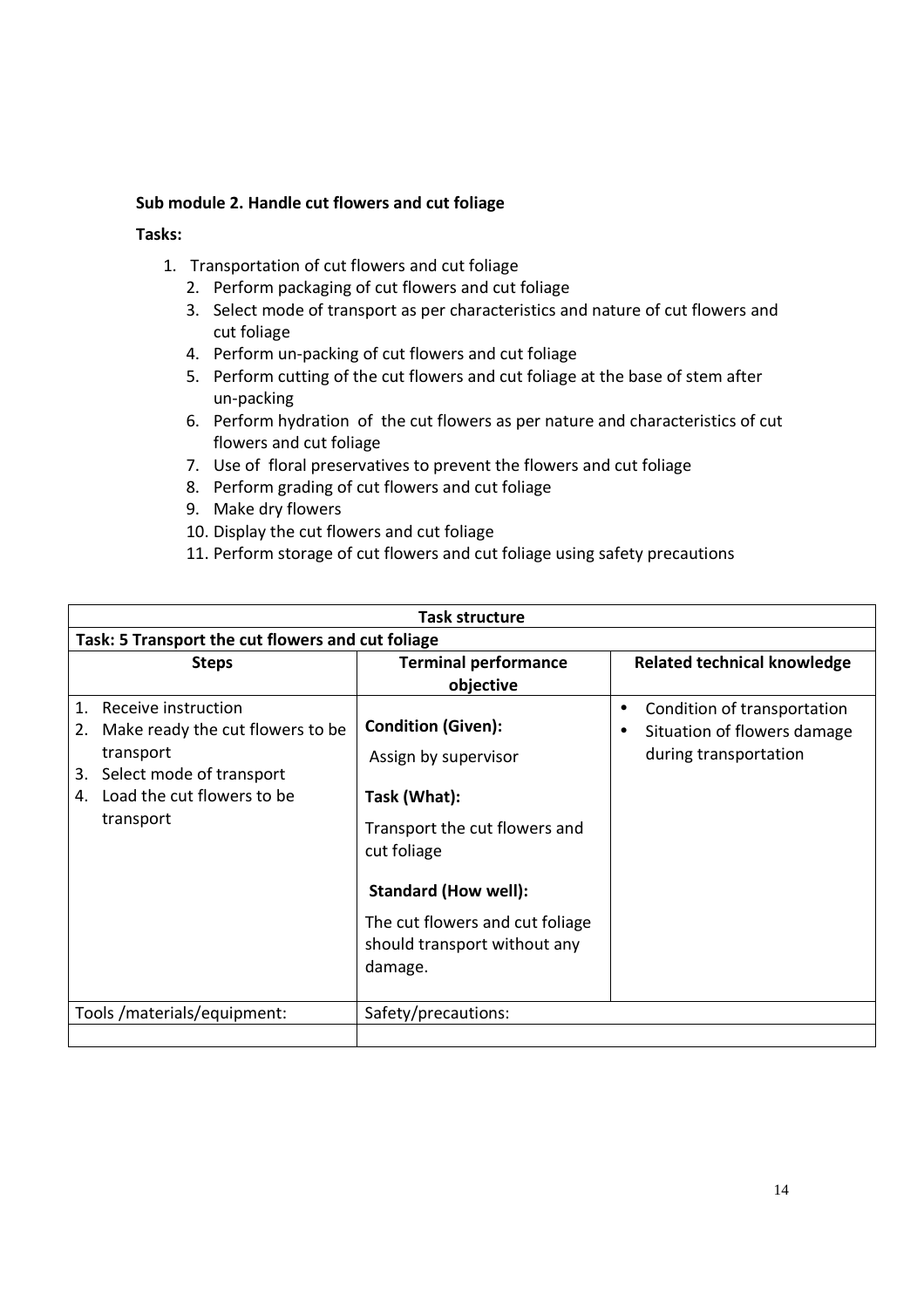|                                                                                        | <b>Task structure</b>                               |                                    |
|----------------------------------------------------------------------------------------|-----------------------------------------------------|------------------------------------|
| Task: 6 Perform packaging of cut flowers and cut foliage                               |                                                     |                                    |
| <b>Steps</b>                                                                           | Terminal performance objective                      | Related technical knowledge        |
| Receive instruction<br>$\mathbf 1$                                                     |                                                     | Importance of packaging            |
| Collect packaging tools/materials                                                      | <b>Condition (Given):</b>                           | Safety rules for flowers packaging |
| Select specific packaging<br>3.<br>methods for specific cut flowers<br>and cut foliage | Assign by supervisor                                |                                    |
| Make package<br>4.                                                                     | Task (What):                                        |                                    |
| Place on proper place<br>5.                                                            | Perform packaging of cut<br>flowers and cut foliage |                                    |
|                                                                                        | <b>Standard (How well):</b>                         |                                    |
|                                                                                        | As per prescribed standard                          |                                    |
| Tools/materials/equipment:                                                             | Safety/precautions:                                 |                                    |
|                                                                                        |                                                     |                                    |

| Task structure                                                                                                                                                                                                                                                         |                                                                                                                                                                                                                                                                                                   |                                                                                                                                                                                                                         |  |  |
|------------------------------------------------------------------------------------------------------------------------------------------------------------------------------------------------------------------------------------------------------------------------|---------------------------------------------------------------------------------------------------------------------------------------------------------------------------------------------------------------------------------------------------------------------------------------------------|-------------------------------------------------------------------------------------------------------------------------------------------------------------------------------------------------------------------------|--|--|
| Task 7: Select mode of transport as per characteristics and nature of cut flowers and foliage                                                                                                                                                                          |                                                                                                                                                                                                                                                                                                   |                                                                                                                                                                                                                         |  |  |
| <b>Steps</b>                                                                                                                                                                                                                                                           | Terminal performance objective                                                                                                                                                                                                                                                                    | Related technical knowledge                                                                                                                                                                                             |  |  |
| Receive instruction<br>$1_{\cdot}$<br>Identify mode of transport as per<br>2.<br>characteristics and nature of cut<br>flowers and cut foliage<br>3. Select mode for transport as per<br>nature/distance/volume and<br>receiver of the cut flowers and<br>cut foliages. | <b>Condition (Given):</b><br>Assign by supervisor<br>Task (What):<br>State mode of transport for cut<br>flowers and cut foliage as per<br>characteristics and nature.<br>Standard (How well):<br>The selection should be based<br>on the accepted technology as<br>per nature and characteristics | Characteristics of cut flowers<br>$\bullet$<br>and cut foliage<br>Nature of cut flowers and cut<br>foliage<br>Mode of transport as per<br>٠<br>nature and characteristics<br>Safety precautions for flower<br>transport |  |  |
|                                                                                                                                                                                                                                                                        | of cut flowers and cut foliage                                                                                                                                                                                                                                                                    |                                                                                                                                                                                                                         |  |  |
| Tools/materials/equipment:                                                                                                                                                                                                                                             | Safety/precautions:                                                                                                                                                                                                                                                                               |                                                                                                                                                                                                                         |  |  |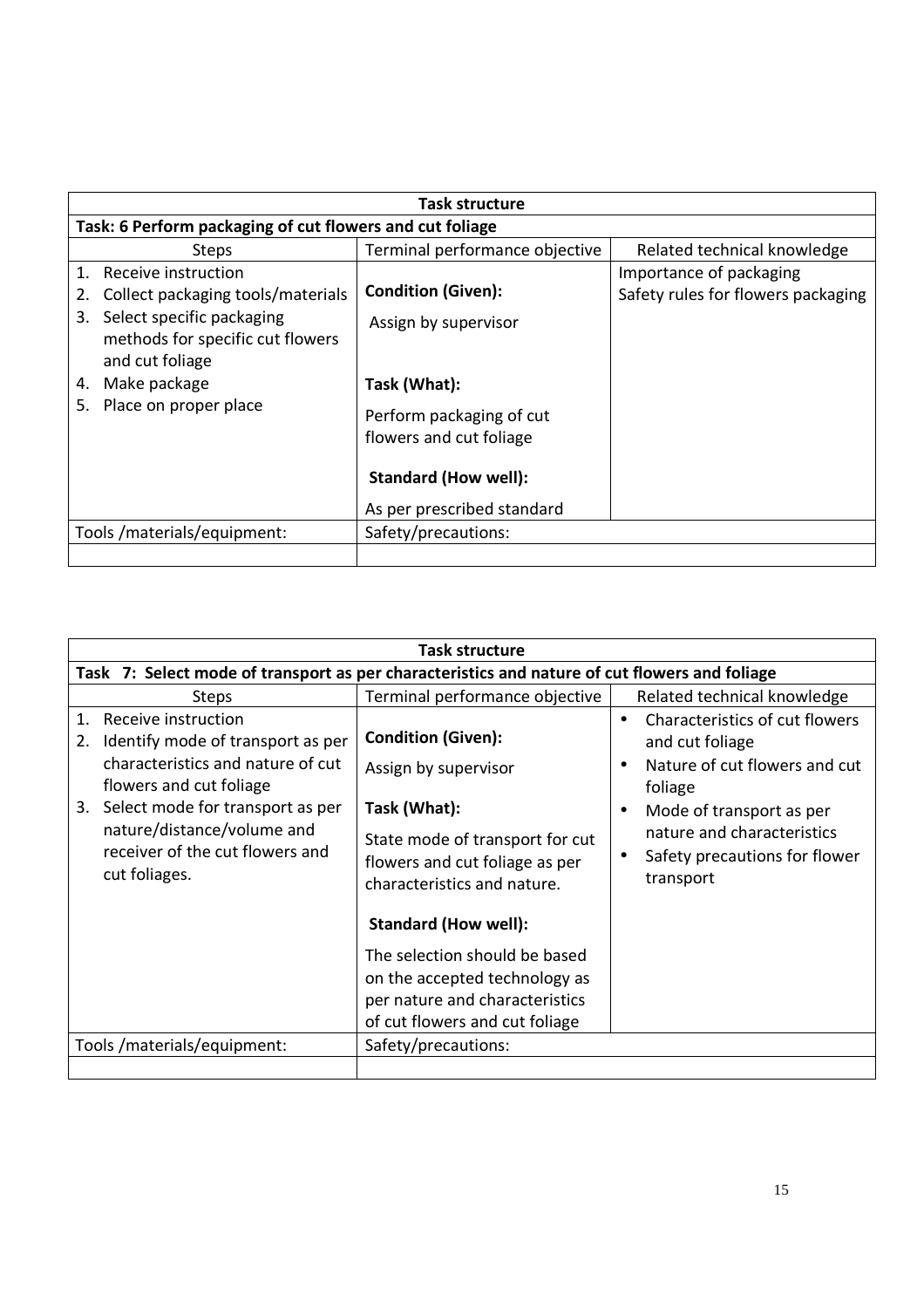| Task structure                                                                                                                                   |                                                                                            |                                        |  |
|--------------------------------------------------------------------------------------------------------------------------------------------------|--------------------------------------------------------------------------------------------|----------------------------------------|--|
|                                                                                                                                                  |                                                                                            |                                        |  |
| Task 8: Perform un-packing of cut flowers and foliage                                                                                            |                                                                                            |                                        |  |
| <b>Steps</b>                                                                                                                                     | Terminal performance objective                                                             | Related technical knowledge            |  |
| Receive instruction<br>$\mathbf{1}$ .<br>Receive pack of cut flowers and<br>2.<br>cut foliage<br>Unpack the cut flowers and cut<br>3.<br>foliage | <b>Condition (Given):</b><br>Assign by supervisor<br>Task (What):                          | Safety precautions during<br>unpacking |  |
| Apply safety precautions<br>4.<br>Keep record<br>5.<br>Store in proper place<br>6.                                                               | Un-pack the pack of given cut<br>flowers and cut foliage<br><b>Standard (How well):</b>    |                                        |  |
|                                                                                                                                                  | Un-packing should be based on<br>the accepted technology of cut<br>flowers and cut foliage |                                        |  |
| Tools/materials/equipment:                                                                                                                       | Safety/precautions:                                                                        |                                        |  |
|                                                                                                                                                  |                                                                                            |                                        |  |

| <b>Task structure</b>                                                                                                                                                       |                                                                   |                                                                                               |  |
|-----------------------------------------------------------------------------------------------------------------------------------------------------------------------------|-------------------------------------------------------------------|-----------------------------------------------------------------------------------------------|--|
| Task 9: Make dry flowers                                                                                                                                                    |                                                                   |                                                                                               |  |
| <b>Steps</b>                                                                                                                                                                | Terminal performance objective                                    | Related technical knowledge                                                                   |  |
| Receive instruction<br>1.<br>Prepare materials and tools<br>2.<br>Select flowers which can<br>3.<br>make dry flowers                                                        | <b>Condition (Given):</b><br>Assign by supervisor                 | Concept of dry flowers<br>$\bullet$<br>Characteristics of dry<br>flowers<br>Drying principles |  |
| 4. Wrap the flowers by news<br>print paper (Paper which<br>socks the water from flower)<br>or                                                                               | Task (What):<br>Make dry flowers<br><b>Standard (How well):</b>   | Precautions                                                                                   |  |
| Hang the flowers on shade<br>5.<br>until it dry.<br>Use or store the dry flower<br>6.<br>Apply safety precautions<br>7.<br>Keep record<br>8.<br>Store in proper place<br>9. | As prescribed criteria                                            |                                                                                               |  |
| Tools /materials/equipment:                                                                                                                                                 | Safety/precautions:                                               |                                                                                               |  |
| Flowers, news print papers, thread,<br>scissors,                                                                                                                            | Do not expose the flowers on sun light, Sunlight damage the color |                                                                                               |  |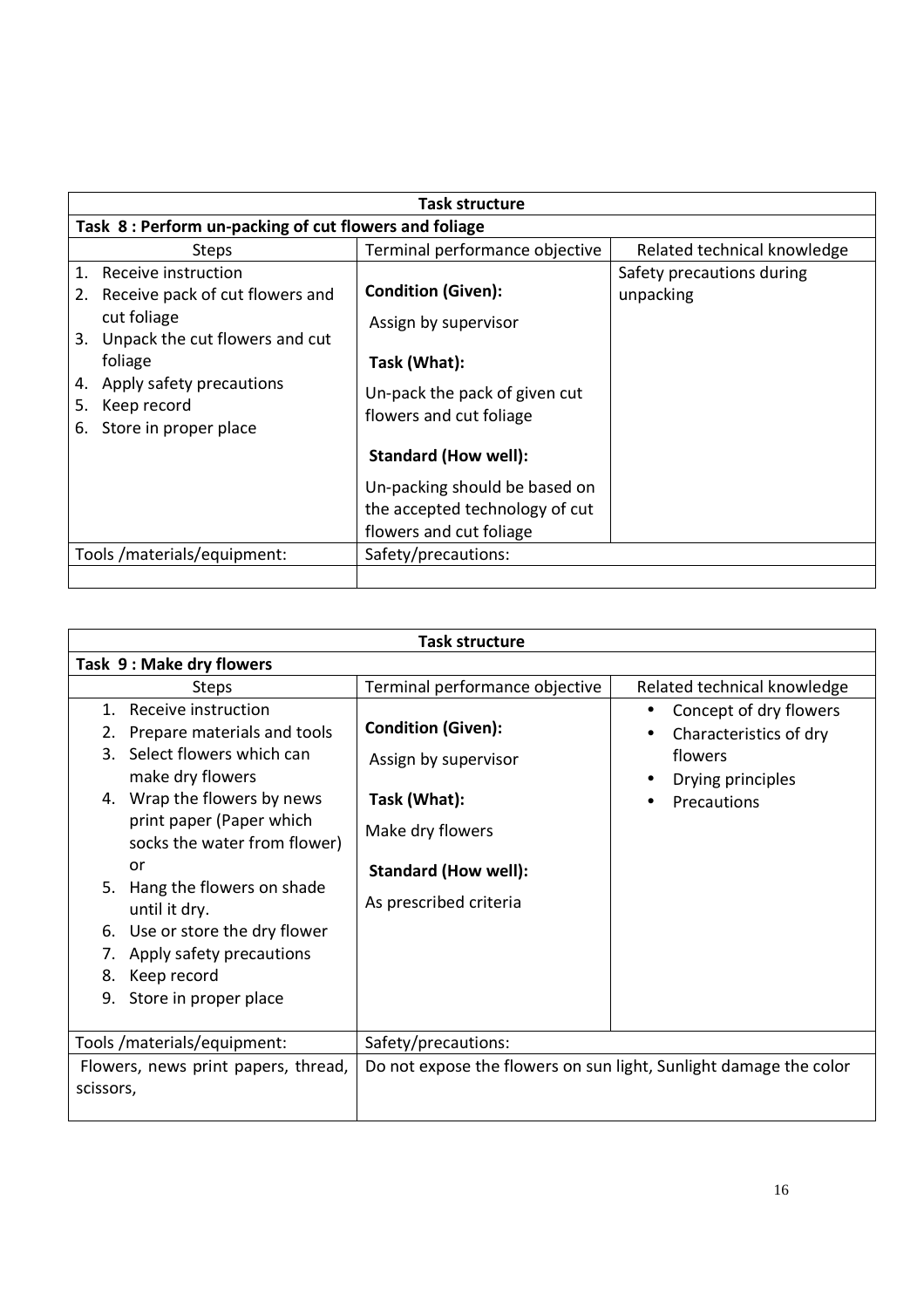| <b>Task structure</b>                                                                                                                                                                                                                                                                                                                  |                                                                                                                                                                                                           |                                                                                                                                                              |  |
|----------------------------------------------------------------------------------------------------------------------------------------------------------------------------------------------------------------------------------------------------------------------------------------------------------------------------------------|-----------------------------------------------------------------------------------------------------------------------------------------------------------------------------------------------------------|--------------------------------------------------------------------------------------------------------------------------------------------------------------|--|
| Task 10: Perform cutting of the cut flowers and foliage at the base of stem after un-packing                                                                                                                                                                                                                                           |                                                                                                                                                                                                           |                                                                                                                                                              |  |
| <b>Steps</b>                                                                                                                                                                                                                                                                                                                           | <b>Terminal performance</b><br>objective                                                                                                                                                                  | <b>Related technical knowledge</b>                                                                                                                           |  |
| Receive Instruction<br>$1_{\cdot}$<br>Collect tools materials<br>Select tools for cutting (Scissors,<br>3.<br>Secateurs, Knife)<br>4. Cut the cut flowers at the base of<br>stem<br>5. Cut the cut foliage at the base of<br>stem after un-packing<br>6. Place on proper place<br>Apply safety precautions<br>7.<br>Keep records<br>8. | <b>Condition (Given):</b><br>Assign by supervisor<br>Task (What):<br>Cut the cut flowers and cut<br>foliage at the base of stem after<br>un-packing<br>Standard (How well):<br>As per prescribed criteria | Standard size of the base<br>steam of cut flowers and cut<br>foliage<br>Appropriate cutting tools<br>Importance of cutting the<br>base steam<br>Safety rules |  |
| Tools /materials/equipment:                                                                                                                                                                                                                                                                                                            | Safety/precautions:                                                                                                                                                                                       |                                                                                                                                                              |  |
|                                                                                                                                                                                                                                                                                                                                        |                                                                                                                                                                                                           |                                                                                                                                                              |  |

| Task structure                                                                                                                                                                                                                                                        |                                                                                                                                                                                                                                          |                                                                                                                                            |  |
|-----------------------------------------------------------------------------------------------------------------------------------------------------------------------------------------------------------------------------------------------------------------------|------------------------------------------------------------------------------------------------------------------------------------------------------------------------------------------------------------------------------------------|--------------------------------------------------------------------------------------------------------------------------------------------|--|
| Task 11: Perform hydration of the cut flowers and foliage as per nature and characteristics                                                                                                                                                                           |                                                                                                                                                                                                                                          |                                                                                                                                            |  |
| <b>Steps</b>                                                                                                                                                                                                                                                          | Terminal performance objective                                                                                                                                                                                                           | Related technical knowledge                                                                                                                |  |
| Receive instruction<br>$\mathbf{1}$ .<br>Collect tools equipment and<br>2.<br>materials<br>Prepare materials for hydration<br>3.<br>Select site/place for hydration<br>4.<br>Perform hydration<br>5.<br>Apply safety precautions<br>6.<br>Replace the tools/materials | <b>Condition (Given):</b><br>Assign by supervisor<br>Task (What):<br>Perform hydration of the cut<br>flowers as per nature and<br>characteristics of cut flowers<br>and cut<br><b>Standard (How well):</b><br>As per prescribed criteria | Meaning and concept of<br>hydration<br>Principal of hydration<br>Importance of hydration<br>Non example of hydration<br>Safety precautions |  |
| Tools /materials/equipment:                                                                                                                                                                                                                                           | Safety/precautions:                                                                                                                                                                                                                      |                                                                                                                                            |  |
|                                                                                                                                                                                                                                                                       |                                                                                                                                                                                                                                          |                                                                                                                                            |  |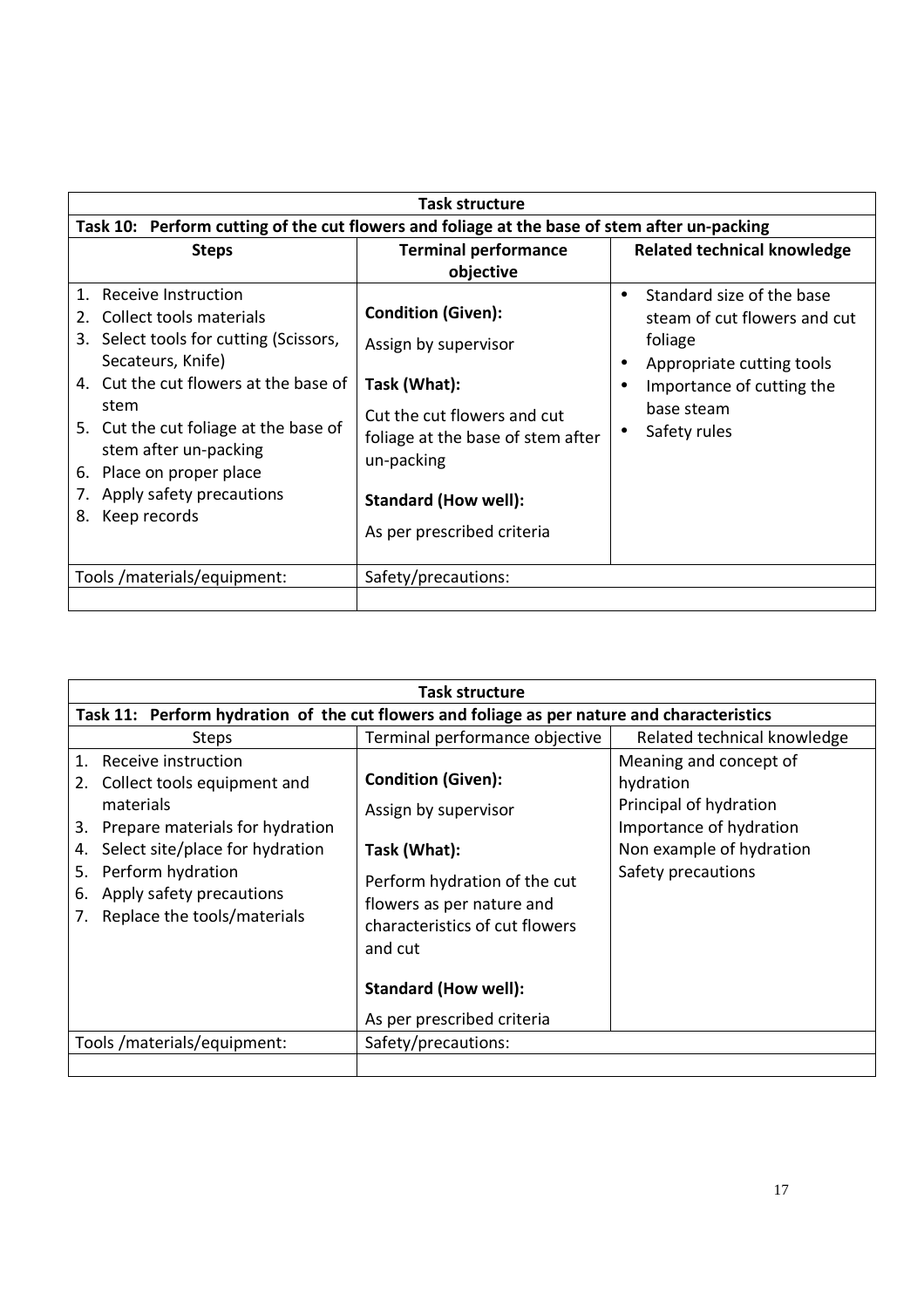| Task 12: Use floral preservatives to prevent the flowers and foliage                                                                                                                                                                                                                                                                                                 |
|----------------------------------------------------------------------------------------------------------------------------------------------------------------------------------------------------------------------------------------------------------------------------------------------------------------------------------------------------------------------|
| <b>Terminal performance</b><br><b>Related technical knowledge</b>                                                                                                                                                                                                                                                                                                    |
| Definition and concept of<br>preservatives<br>Type of preservatives<br>Functions of preservatives<br>Non example<br>Quantity ratio of<br>Use preservatives to prevent<br>preservatives as per volume<br>the cut flowers and cut foliages<br>and nature<br>Advantages and<br>disadvantages of<br>As per prescribed criteria on<br>preservatives<br>Safety precautions |
|                                                                                                                                                                                                                                                                                                                                                                      |
|                                                                                                                                                                                                                                                                                                                                                                      |

| Task structure                                                                                                                      |                                                                                           |                                                                                                                   |  |
|-------------------------------------------------------------------------------------------------------------------------------------|-------------------------------------------------------------------------------------------|-------------------------------------------------------------------------------------------------------------------|--|
| Task 13: Perform grading of cut flowers and foliage                                                                                 |                                                                                           |                                                                                                                   |  |
| <b>Steps</b>                                                                                                                        | <b>Terminal performance</b>                                                               | <b>Related technical knowledge</b>                                                                                |  |
|                                                                                                                                     | objective                                                                                 |                                                                                                                   |  |
| 1. Receive instruction<br>2. Collect tools/materials<br>3. Identify the type of given samples                                       | <b>Condition (Given):</b><br>Assign by supervisor                                         | Concept of grading<br>$\bullet$<br>Criteria for grading<br>$\bullet$<br>Nature and characterstics of<br>$\bullet$ |  |
| of cut flowers and cut foliages<br>4. Perform grading of cut flowers as<br>per nature/characteristics/                              | Task (What):<br>Perform grading of cut flowers                                            | cut flowers and cut foliages<br>Advantages of grading<br>٠<br>Safety rules<br>٠                                   |  |
| type/duration/ freshness/color<br>/culture and demand of<br>customers                                                               | and cut foliage<br><b>Standard (How well):</b>                                            |                                                                                                                   |  |
| 5. Apply safety precautions<br>6. Perform labeling<br>7. Keep records<br>8. Place the products/ tools/<br>materials on proper place | As per prescribed criteria and<br>accepted technology for cut<br>flowers and cut foliages |                                                                                                                   |  |
| Tools /materials/equipment:                                                                                                         | Safety/precautions:                                                                       |                                                                                                                   |  |
|                                                                                                                                     |                                                                                           |                                                                                                                   |  |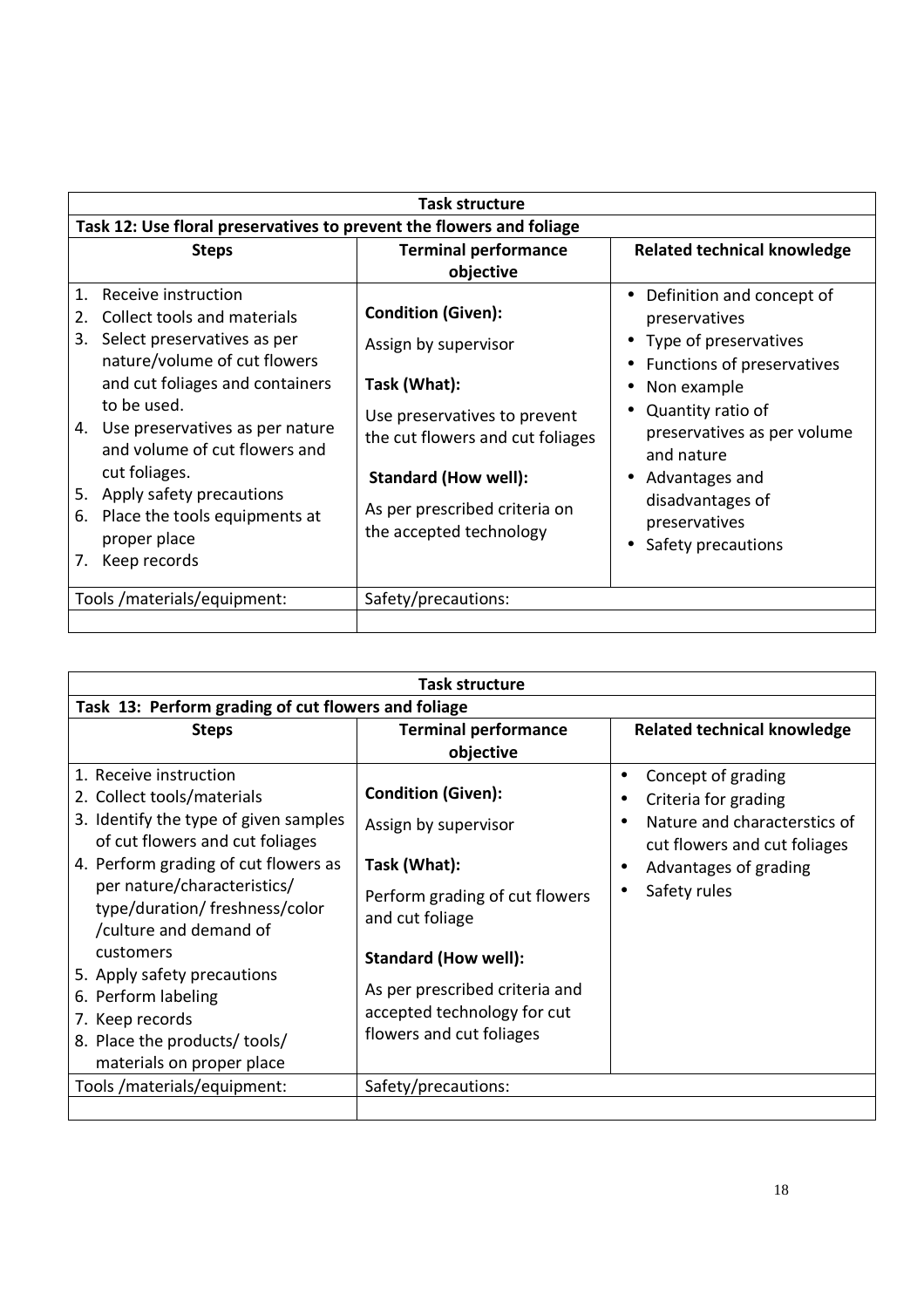|                | <b>Task structure</b>                      |                              |                                             |  |
|----------------|--------------------------------------------|------------------------------|---------------------------------------------|--|
|                | Task 14: Store the cut flowers and foliage |                              |                                             |  |
|                | <b>Steps</b>                               | <b>Terminal performance</b>  | <b>Related technical knowledge</b>          |  |
|                |                                            | objective                    |                                             |  |
| $\mathbf{1}$ . | Receive instruction                        |                              | Concept of storage of cut<br>$\bullet$      |  |
|                | Collect tools materials                    | <b>Condition (Given):</b>    | flowers and cut foliage                     |  |
| 3.             | Identify the                               | Assign by supervisor         | explain the place for store as<br>$\bullet$ |  |
|                | place/hanger/rake/table/wall/gro           |                              | per nature and                              |  |
|                | und as per characteristics of cut          | Task (What):                 | characteristics of cut flowers              |  |
|                | flowers and cut foliage                    | Store cut flowers and cut    | and cut foliage                             |  |
|                | 4. Mark identification/code number         | foliage in the store         | Concept and advantages of<br>$\bullet$      |  |
|                | on the place and flowers                   |                              | numbering and labeling                      |  |
|                | 5. Label the cut flowers and cut           | <b>Standard (How well):</b>  | Safety and precautions for<br>$\bullet$     |  |
|                | foliage                                    | Storage should be as per the | storage                                     |  |
|                | 6. Place the cut flowers and cut           | accepted technology applying |                                             |  |
|                | foliage on appropriate place as            | safety precautions           |                                             |  |
|                | per characteristics/nature.                |                              |                                             |  |
|                | 7. Apply safety precautions                |                              |                                             |  |
| 8.             | keep record                                |                              |                                             |  |
|                | Tools /materials/equipment:                | Safety/precautions:          |                                             |  |
|                |                                            |                              |                                             |  |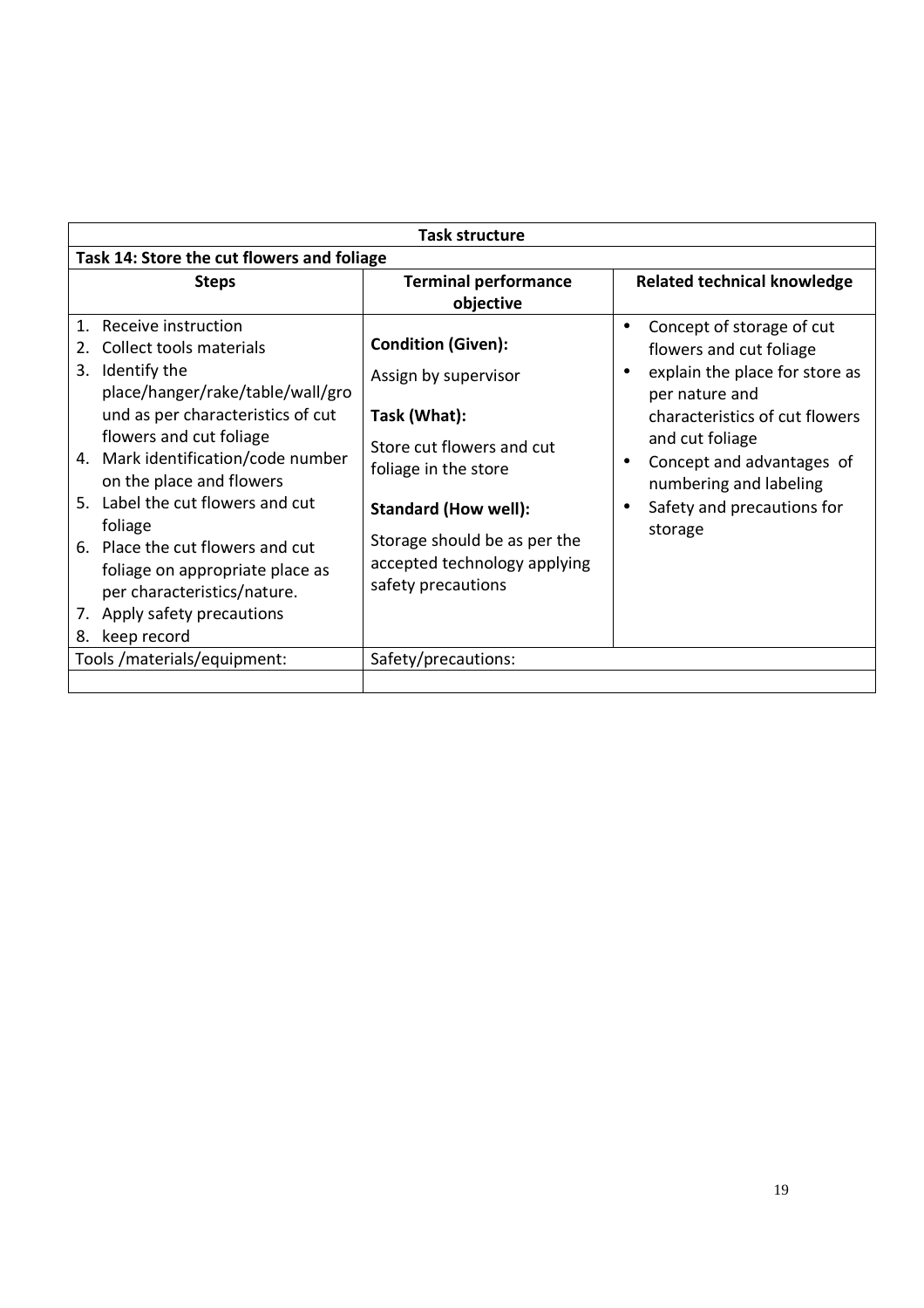|                                                                                        | <b>Task structure</b>                                                                                                                                                                                                                       |                                                                                                                                                                                                       |                                                                                                                                       |
|----------------------------------------------------------------------------------------|---------------------------------------------------------------------------------------------------------------------------------------------------------------------------------------------------------------------------------------------|-------------------------------------------------------------------------------------------------------------------------------------------------------------------------------------------------------|---------------------------------------------------------------------------------------------------------------------------------------|
| Task 15: Handle tools/material/equipment related to flower arrangement and decoration: |                                                                                                                                                                                                                                             |                                                                                                                                                                                                       |                                                                                                                                       |
|                                                                                        | <b>Steps</b>                                                                                                                                                                                                                                | <b>Terminal performance</b>                                                                                                                                                                           | <b>Related technical knowledge</b>                                                                                                    |
|                                                                                        |                                                                                                                                                                                                                                             | objective                                                                                                                                                                                             |                                                                                                                                       |
| 2.                                                                                     | 1. Receive instruction<br>List tools / materials/<br>equipment related to flower<br>arrangement and decoration                                                                                                                              | <b>Condition (Given):</b><br>Assign by supervisor                                                                                                                                                     | Common name of tools,<br>$\bullet$<br>materials, and equipment<br>related to flower<br>arrangement and                                |
|                                                                                        | 3. List functions of each tool /                                                                                                                                                                                                            | Task (What):                                                                                                                                                                                          | decoration.                                                                                                                           |
|                                                                                        | material/equipment related<br>to flower arrangement and<br>decoration<br>4. Explain the function of each<br>tool / material/ equipment<br>related to flower arrangement<br>and decoration<br>5. Maintain the tools /<br>materials/equipment | Handle tools, Maintain and<br>Store materials/equipment<br>related to flower arrangement<br>and decoration<br><b>Standard (How well):</b><br>All tools, materials, and<br>equipment should be handled | Functions of each tool,<br>material and equipment<br>related to flower<br>arrangement and<br>decoration<br>Precautions to be followed |
|                                                                                        | 6. Store the tools / materials/<br>equipment                                                                                                                                                                                                | safely in right time, place, and<br>manner.                                                                                                                                                           |                                                                                                                                       |
|                                                                                        | 7. Follow precautions                                                                                                                                                                                                                       |                                                                                                                                                                                                       |                                                                                                                                       |
| 8.                                                                                     | Keep records                                                                                                                                                                                                                                |                                                                                                                                                                                                       |                                                                                                                                       |
|                                                                                        | Tools/materials/equipment:                                                                                                                                                                                                                  | Safety/precautions:                                                                                                                                                                                   |                                                                                                                                       |
|                                                                                        | Paper, pencil, scale, wire, pins,<br>floral tape, foam, trimmers,<br>cutters, shapers other materials<br>and tools                                                                                                                          | Apply safety precautions                                                                                                                                                                              |                                                                                                                                       |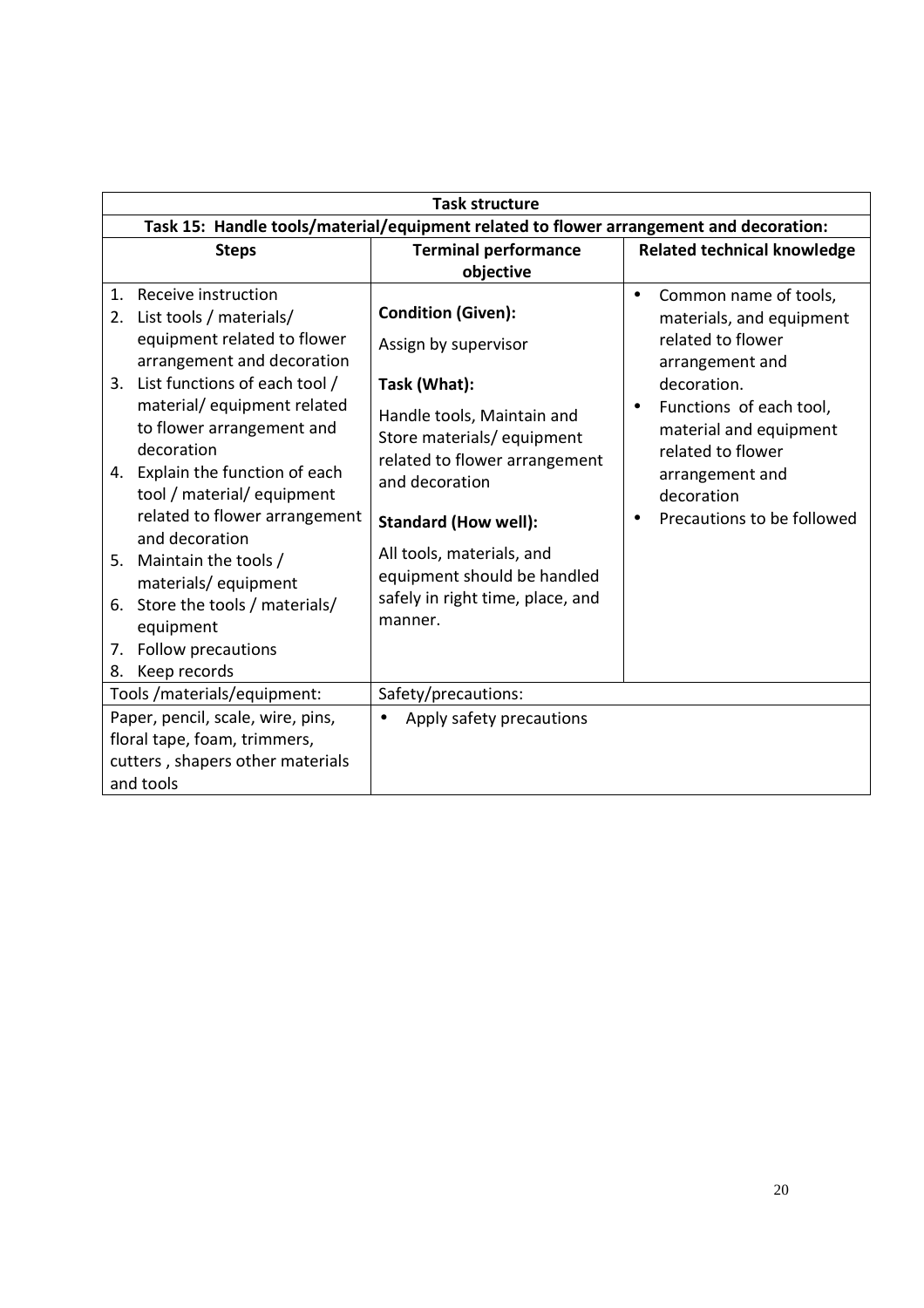#### **Module 2: Floral arrangement**

#### **Description**:

It consists of the skills and knowledge of the areas related to flower arrangement and floral arrangement for events.

#### **Objectives**:

After completion of this training the trainees will be able:

- Explain basic concepts of floral arrangement
- To select tools/materials/equipment for floral arrangement
- To arrange flowers as prescribed design
- To arrange flowers for different events as per prescribed design

#### **Sub modules**:

- 1. Flower arrangement
- 2. Floral arrangement for events

#### **Sub module: 1: Flower arrangement**

#### **Description**:

It consists of the skills and knowledge related to flower arrangement in the related occupation. Each task structure consists of steps, terminal performance objective [TPO], and related technical knowledge concerned with the task.

#### **Tasks**:

- 1. Identify and handle tools and materials for flower arrangement
- 2. State concept of fresh flower arrangement
- 3. State concept of dry flower arrangement
- 4. Select flower and foliage.
- 5. Prepare design of flower arrangement
- 6. Design / fashion floral / foliar arrangements
- 7. Select the design of flower arrangement
- 8. Apply basic skills related to arranging flower/foliage
- 9. Arrange the flat bouquet.
- 10. Arrange the round bouquet.
- 11. Perform flower vase arrangement.
- 12. Prepare one side basket arrangement.
- 13. Prepare round basket arrangement.
- 14. Perform table arrangement.
- 15. Perform hanging arrangement.
- 16. Perform wall arrangement.
- 17. Arrange corsages
- 18. Arrange wreaths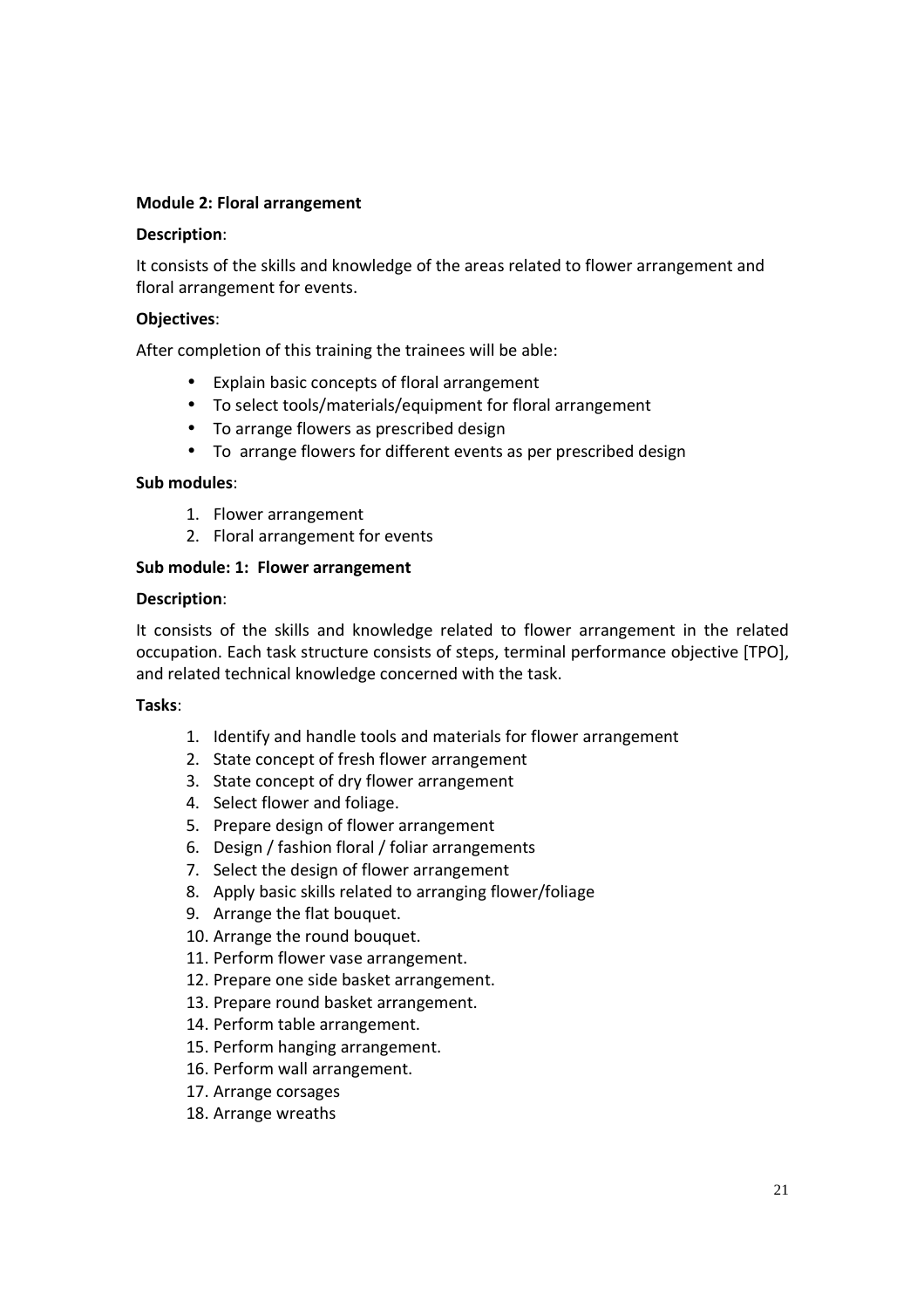- 19. Arrange holly wreaths
- 20. Arrange laurel wreaths
- 21. Arrange sprays
- 22. Arrange bouquets
- 23. Arrange dish gardens
- 24. Arrange terrariums

| <b>Task structure</b>                                                                                                                                                                                                                                                                                                           |                                                                                                                                                                                                                                                                                                 |                                                                                                                                                                                                                                                                                                                                                                                                                                                       |
|---------------------------------------------------------------------------------------------------------------------------------------------------------------------------------------------------------------------------------------------------------------------------------------------------------------------------------|-------------------------------------------------------------------------------------------------------------------------------------------------------------------------------------------------------------------------------------------------------------------------------------------------|-------------------------------------------------------------------------------------------------------------------------------------------------------------------------------------------------------------------------------------------------------------------------------------------------------------------------------------------------------------------------------------------------------------------------------------------------------|
| Task 16: State the concept of fresh flower arrangement                                                                                                                                                                                                                                                                          |                                                                                                                                                                                                                                                                                                 |                                                                                                                                                                                                                                                                                                                                                                                                                                                       |
| <b>Steps</b>                                                                                                                                                                                                                                                                                                                    | <b>Terminal performance</b><br>objective                                                                                                                                                                                                                                                        | <b>Related technical knowledge</b>                                                                                                                                                                                                                                                                                                                                                                                                                    |
| Receive instruction<br>$1_{\cdot}$<br>Differentiate between fresh and<br>$2_{-}$<br>dry flowers<br>3. Perform fresh flower<br>arrangement<br>4. Enlist characteristics of fresh<br>flowers to be selected for flower<br>arrangement<br>5. Enlist types of flower<br>arrangement<br>Take precautions<br>6.<br>Keep records<br>7. | <b>Condition (Given):</b><br>Assign by supervisor<br>Task (What):<br>State the concept of fresh<br>flower arrangement<br><b>Standard (How well):</b><br>The concept of fresh flower<br>arrangement stated should<br>be based on the accepted<br>technology of fresh / dry<br>flower arrangement | Concept of fresh / dry flower<br>arrangement:<br>Concept of the followings:<br>Fresh flower:<br>Difference between fresh<br>п<br>and dry flowers<br>Fresh flower arrangement<br>٠<br>Market of fresh flowers<br>$\blacksquare$<br>Flower shops in Nepal<br>п<br>Importance of fresh<br>flower arrangement<br>Characteristics of fresh<br>$\bullet$<br>flowers to be selected for<br>flower arrangement<br>Precautions<br>$\bullet$<br>Records keeping |
| Tools /materials/equipment:                                                                                                                                                                                                                                                                                                     | Safety/precautions:                                                                                                                                                                                                                                                                             |                                                                                                                                                                                                                                                                                                                                                                                                                                                       |
|                                                                                                                                                                                                                                                                                                                                 |                                                                                                                                                                                                                                                                                                 |                                                                                                                                                                                                                                                                                                                                                                                                                                                       |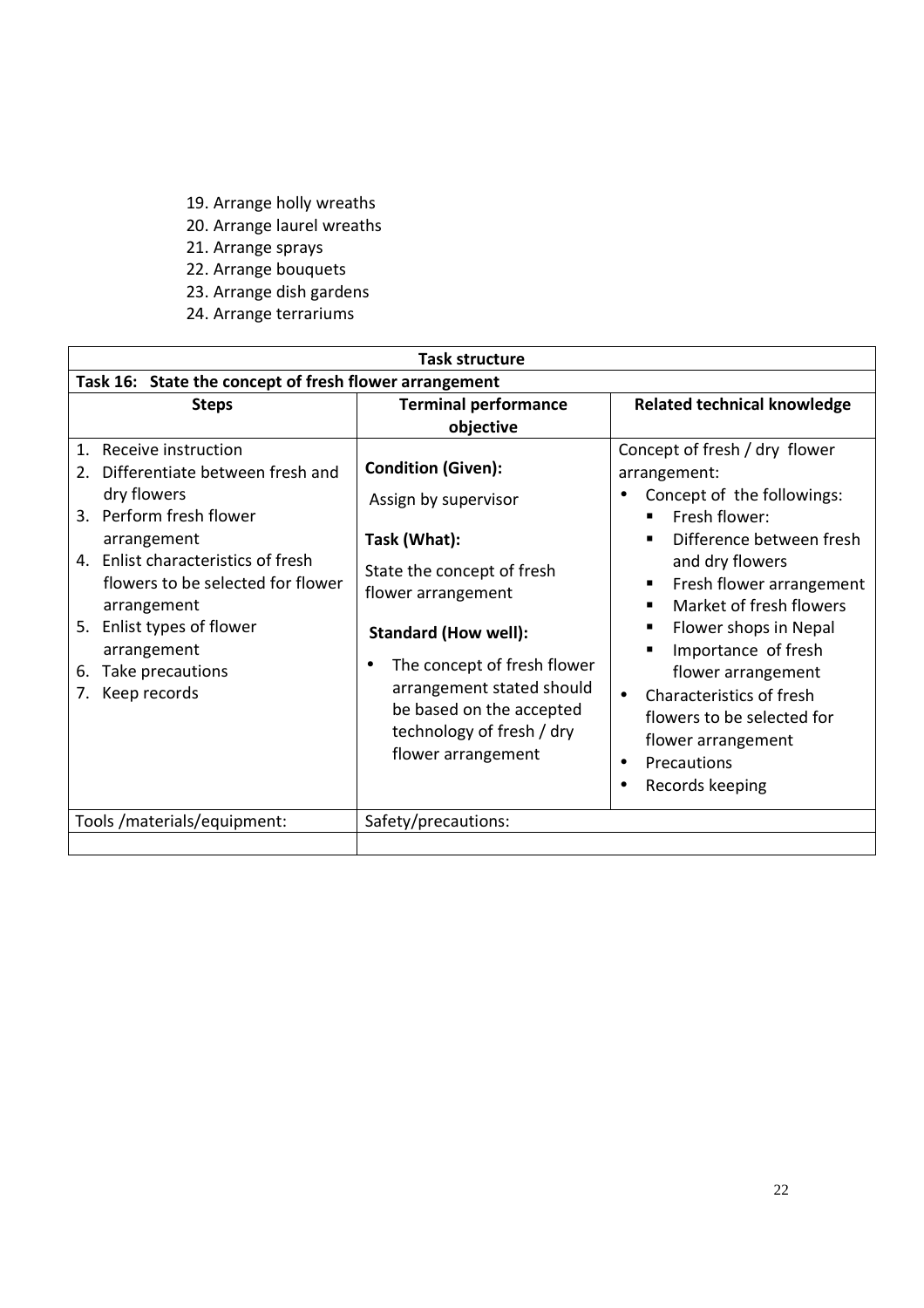| Task 17: State the concept of dry flower arrangement                                                                                                                                                                                                                          |                                                                                                                                                                                                                                                                                                  |                                                                                                                                                                                                                                                                                       |
|-------------------------------------------------------------------------------------------------------------------------------------------------------------------------------------------------------------------------------------------------------------------------------|--------------------------------------------------------------------------------------------------------------------------------------------------------------------------------------------------------------------------------------------------------------------------------------------------|---------------------------------------------------------------------------------------------------------------------------------------------------------------------------------------------------------------------------------------------------------------------------------------|
| <b>Steps</b>                                                                                                                                                                                                                                                                  | <b>Terminal performance</b><br>objective                                                                                                                                                                                                                                                         | <b>Related technical knowledge</b>                                                                                                                                                                                                                                                    |
| Receive instruction<br>$1_{\cdot}$<br>Differentiate between fresh and<br>2.<br>dry flowers<br>Perform dry flower arrangement<br>3.<br>Enlist characteristics of dry<br>4.<br>flowers to be selected for flower<br>arrangement<br>Take precautions<br>5.<br>Keep records<br>6. | <b>Condition (Given):</b><br>Assign by supervisor<br>Task (What):<br>State the concept of dry flower<br>arrangement<br><b>Standard (How well):</b><br>The concept of dry flower<br>$\bullet$<br>arrangement stated should<br>be based on the accepted<br>technology of dry flower<br>arrangement | Concept of the followings:<br>Dry flower<br>Difference between fresh<br>and dry flowers<br>Flower arrangement<br>Dry flower arrangement<br>Market of dry flowers<br>Flower shops in Nepal<br>Importance of dry flower<br>arrangement<br>Characteristics of dry flowers<br>Precautions |
| Tools/materials/equipment:                                                                                                                                                                                                                                                    | Safety/precautions:                                                                                                                                                                                                                                                                              |                                                                                                                                                                                                                                                                                       |
|                                                                                                                                                                                                                                                                               |                                                                                                                                                                                                                                                                                                  |                                                                                                                                                                                                                                                                                       |

| Task 18: Select flowers and foliage                                               |                                                                                                                         |                                                                    |
|-----------------------------------------------------------------------------------|-------------------------------------------------------------------------------------------------------------------------|--------------------------------------------------------------------|
| <b>Steps</b>                                                                      | <b>Terminal performance</b>                                                                                             | <b>Related technical knowledge</b>                                 |
|                                                                                   | objective                                                                                                               |                                                                    |
| Receive instruction<br>$\mathbf{1}$ .<br>Make a list of flowers and foliage<br>2. | <b>Condition (Given):</b>                                                                                               | Selecting flowers and foliage:<br>Selection criteria for fresh and |
| needed<br>3. Choose fresh flower and foliage                                      | Assign by supervisor                                                                                                    | quality flowers and foliage<br>The non-infected and non-           |
| of desired color, height and                                                      | Task (What):                                                                                                            | diseased flowers and foliage                                       |
| shape<br>4. Select non-infested and<br>non-                                       | Select flowers and foliage                                                                                              | Precautions in different steps<br>Record keeping                   |
| diseased flower and foliage                                                       | <b>Standard (How well):</b>                                                                                             |                                                                    |
| Place sparely in a tray<br>5.<br>Take precautions<br>6.<br>Keep record<br>7.      | Required flowers and<br>$\bullet$<br>foliage of acceptable quality<br>be selected according to the<br>criteria.         |                                                                    |
| Tools/materials/equipment:                                                        | Safety/precautions:                                                                                                     |                                                                    |
|                                                                                   | Take care in selecting quality of fresh flowers and foliage<br>Select non-infested and non-diseased flowers and foliage |                                                                    |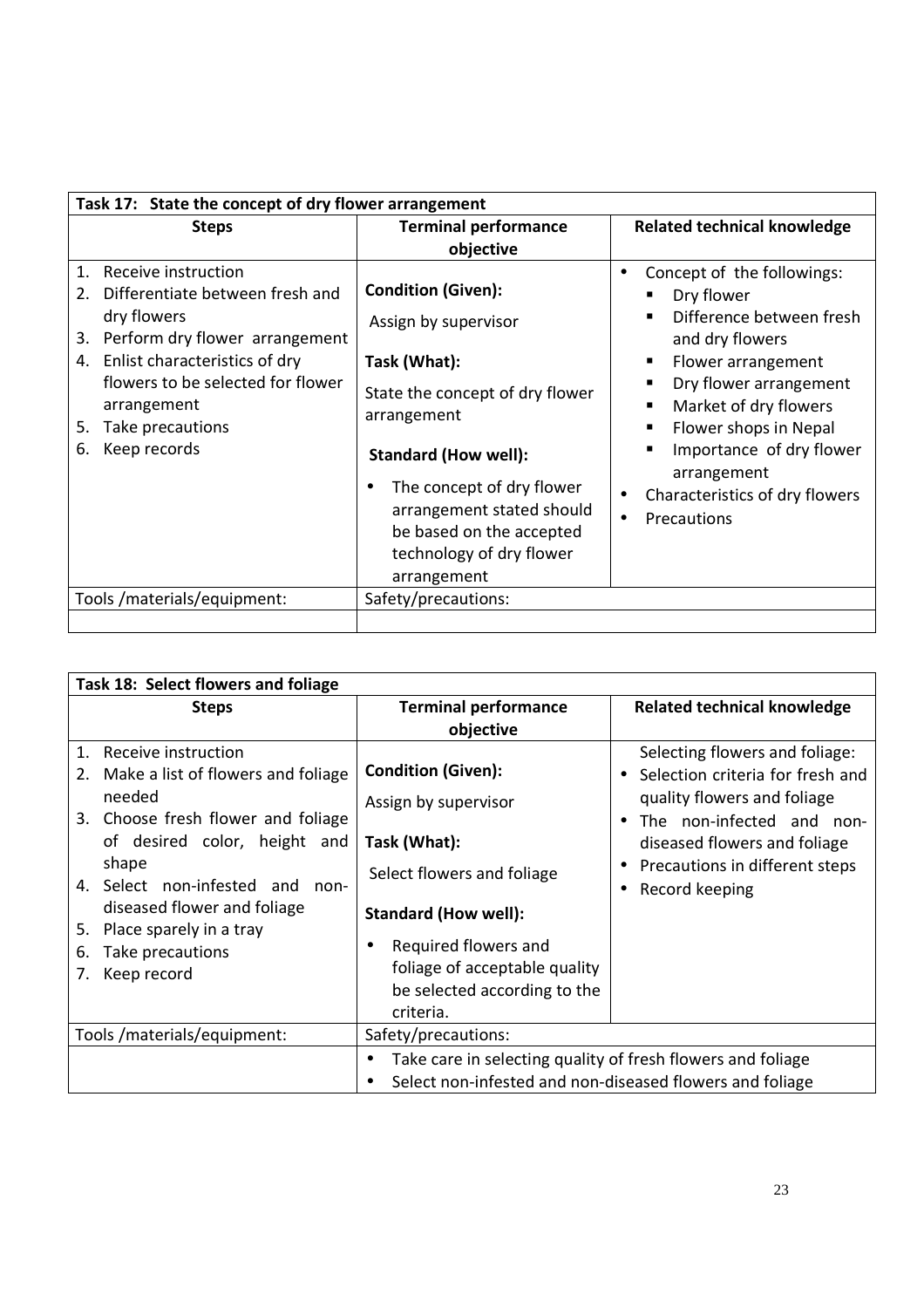| <b>Task structure</b>                         |                                                                                                                                                                                                                                                                                                                                                                           |                                                                                                                                                                                               |                                                                                                                                                                                                                                                                   |
|-----------------------------------------------|---------------------------------------------------------------------------------------------------------------------------------------------------------------------------------------------------------------------------------------------------------------------------------------------------------------------------------------------------------------------------|-----------------------------------------------------------------------------------------------------------------------------------------------------------------------------------------------|-------------------------------------------------------------------------------------------------------------------------------------------------------------------------------------------------------------------------------------------------------------------|
| Task 19: Prepare design of flower arrangement |                                                                                                                                                                                                                                                                                                                                                                           |                                                                                                                                                                                               |                                                                                                                                                                                                                                                                   |
|                                               | <b>Steps</b>                                                                                                                                                                                                                                                                                                                                                              | <b>Terminal performance</b><br>objective                                                                                                                                                      | <b>Related technical knowledge</b>                                                                                                                                                                                                                                |
| 1.<br>2.<br>3.<br>5.<br>6.<br>7.<br>8.<br>9.  | Receive instruction<br>Identify flowers for arrangement<br>Select flowers necessary for the<br>arrangements<br>4. Identify various designs of flower<br>arrangement<br>Show various designs of flower<br>arrangement to the client<br>Discuss with the client about the<br>design(s) wanted<br>Determine the type of designs<br>Prepare the designs<br>Follow precautions | <b>Condition (Given):</b><br>Sample designs and assign by<br>supervisor<br>Task (What):<br>Prepare designs of flower<br>arrangements<br><b>Standard (How well):</b><br>As prescribed criteria | Name, nature and<br>$\bullet$<br>characterstics of flowers<br>and foliages<br>Criteria for arrangement<br>٠<br>Different designs of flower<br>$\bullet$<br>arrangement<br>Nature and culture of<br>$\bullet$<br>client<br>Precautions to be followed<br>$\bullet$ |
|                                               | 10. Keep records<br>Tools/materials/equipment:                                                                                                                                                                                                                                                                                                                            | Safety/precautions:                                                                                                                                                                           |                                                                                                                                                                                                                                                                   |
|                                               | Paper, pencil, scale, wire, pins, floral<br>tape, foam, trimmers, cutters,<br>shapers other materials and tools                                                                                                                                                                                                                                                           | Design and fashion according to the standard<br>$\bullet$<br>$\bullet$                                                                                                                        | designs/fashions or under instruction of designer/fashioner<br>Handle tools, materials, and equipment safely and carefully.                                                                                                                                       |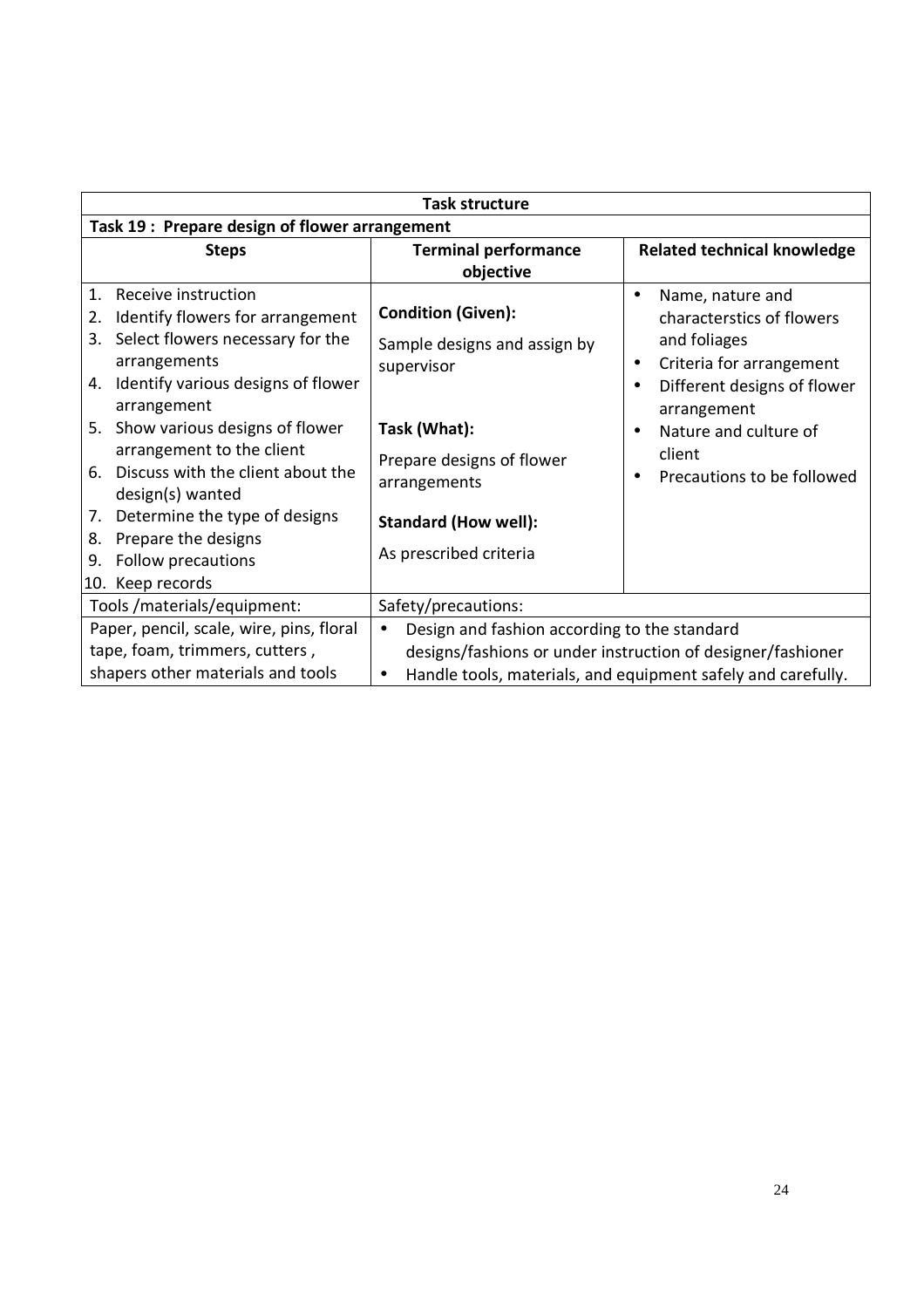| <b>Task structure</b>                                                                                                                                                                                                                                                                                                                                                                                                                                                                                                                                                                                                                                                                         |                                                                                                                                                                                                                                                                                                                                                                                         |                                                                                                                                                                                                                                                                                                          |  |
|-----------------------------------------------------------------------------------------------------------------------------------------------------------------------------------------------------------------------------------------------------------------------------------------------------------------------------------------------------------------------------------------------------------------------------------------------------------------------------------------------------------------------------------------------------------------------------------------------------------------------------------------------------------------------------------------------|-----------------------------------------------------------------------------------------------------------------------------------------------------------------------------------------------------------------------------------------------------------------------------------------------------------------------------------------------------------------------------------------|----------------------------------------------------------------------------------------------------------------------------------------------------------------------------------------------------------------------------------------------------------------------------------------------------------|--|
| Task 20: Design / fashion floral / foliar arrangements                                                                                                                                                                                                                                                                                                                                                                                                                                                                                                                                                                                                                                        |                                                                                                                                                                                                                                                                                                                                                                                         |                                                                                                                                                                                                                                                                                                          |  |
| <b>Steps</b>                                                                                                                                                                                                                                                                                                                                                                                                                                                                                                                                                                                                                                                                                  | <b>Terminal performance</b><br>objective                                                                                                                                                                                                                                                                                                                                                | <b>Related technical knowledge</b>                                                                                                                                                                                                                                                                       |  |
| Receive instruction<br>1 <sub>1</sub><br>Select flora and foliage necessary<br>2.<br>for the arrangements<br>Design cut floral / foliar<br>3.<br>arrangements for events<br>Design live floral and foliar<br>4.<br>arrangements for events<br>5. Design dried floral / foliar<br>arrangements for events<br>Design artificial floral / foliar<br>6.<br>arrangements for events<br>7. Fashion live floral and foliar<br>arrangements for events<br>8. Fashion cut floral / foliar<br>arrangements for events<br>9. Fashion dried floral / foliar<br>arrangements for events<br>10. Fashion artificial floral / foliar<br>arrangements for events<br>11. Follow precautions<br>12. Keep records | <b>Condition (Given):</b><br>Assign by supervisor<br>Task (What):<br>Design / fashion floral and foliar<br>arrangements<br><b>Standard (How well):</b><br>As per the sample given and in<br>accordance with the standard<br>designs/fashions or under<br>instruction of<br>designer/fashioner following all<br>the necessary safety<br>precautions in right time, place,<br>and manner. | Concept of Design /<br>$\bullet$<br>fashion floral / foliar<br>arrangements<br>Criteria for selecting flora<br>$\bullet$<br>and foliage necessary for<br>the arrangements<br>Importance fashion floral /<br>$\bullet$<br>foliar arrangements<br>Designs as per events<br>٠<br>Precautions to be followed |  |
| Tools /materials/equipment:                                                                                                                                                                                                                                                                                                                                                                                                                                                                                                                                                                                                                                                                   | Safety/precautions:                                                                                                                                                                                                                                                                                                                                                                     |                                                                                                                                                                                                                                                                                                          |  |
| Paper, pencil, scale, wire, pins, floral<br>tape, foam, trimmers, cutters,<br>shapers other materials and tools                                                                                                                                                                                                                                                                                                                                                                                                                                                                                                                                                                               | Design and fashion according to the standard<br>$\bullet$<br>$\bullet$                                                                                                                                                                                                                                                                                                                  | designs/fashions or under instruction of designer/fashioner<br>Handle tools, materials, and equipment safely and carefully.                                                                                                                                                                              |  |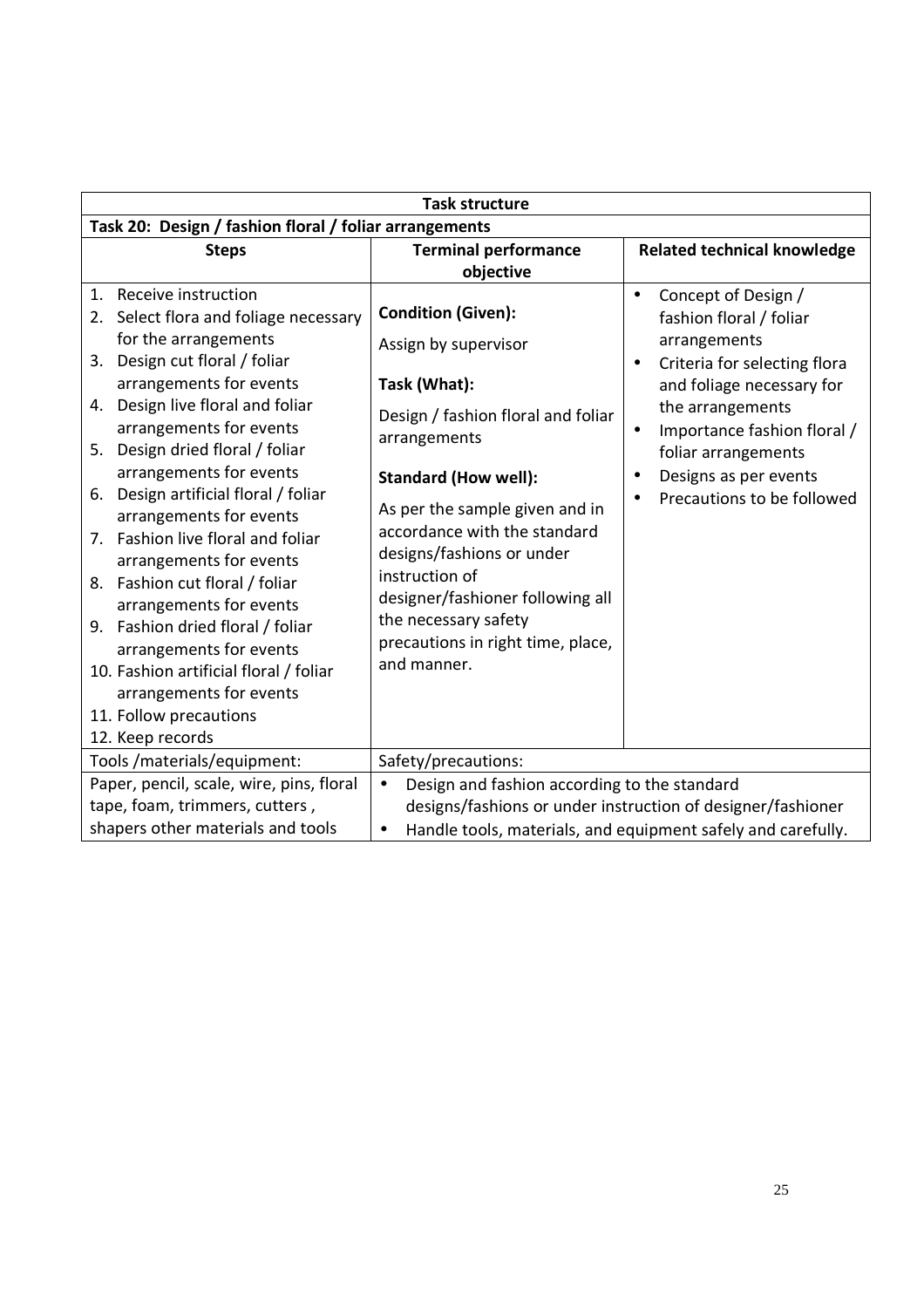| <b>Task structure</b>                                                                                                                                                                                                                                                                                                                                                                                                                                                                      |                                                                                                                                                                                                                 |                                                                                                                                                    |
|--------------------------------------------------------------------------------------------------------------------------------------------------------------------------------------------------------------------------------------------------------------------------------------------------------------------------------------------------------------------------------------------------------------------------------------------------------------------------------------------|-----------------------------------------------------------------------------------------------------------------------------------------------------------------------------------------------------------------|----------------------------------------------------------------------------------------------------------------------------------------------------|
| Task 21: Select the design of flower arrangement                                                                                                                                                                                                                                                                                                                                                                                                                                           |                                                                                                                                                                                                                 |                                                                                                                                                    |
| <b>Steps</b>                                                                                                                                                                                                                                                                                                                                                                                                                                                                               | <b>Terminal performance</b><br>objective                                                                                                                                                                        | <b>Related technical knowledge</b>                                                                                                                 |
| Receive instruction<br>$\mathbf{1}$ .<br>order<br>for<br>flower<br>Take<br>2 <sub>1</sub><br>arrangement<br>3. Select the<br>site for<br>flower<br>arrangement<br>4. Discuss with client about the<br>design of flower arrangement for<br>particular purpose<br>Decide the type of flower<br>5.<br>(Flat<br>arrangement<br>bouquet,<br>roundouket,<br>brow<br>single<br>$\mathcal{L}$<br>bouquet,<br>arrangement,<br>vase<br>basket<br>bouquet,<br>table<br>arrangement, wall arrangement) | <b>Condition (Given):</b><br>Assign by supervisor<br>Task (What):<br>Select the design of flower<br>arrangement<br><b>Standard (How well):</b><br>design of the flower<br>The l<br>arrangement should be as per | of<br>flower<br>Concept<br>$\bullet$<br>arrangements<br>Criteria<br>for<br>selection<br>0f<br>flowers as per and design<br>Precautions to be taken |
| Take precautions<br>6.<br>Keep record<br>7.                                                                                                                                                                                                                                                                                                                                                                                                                                                | the design agreed with the<br>client.                                                                                                                                                                           |                                                                                                                                                    |
| Tools/materials/equipment:                                                                                                                                                                                                                                                                                                                                                                                                                                                                 | Safety/precautions:                                                                                                                                                                                             |                                                                                                                                                    |
|                                                                                                                                                                                                                                                                                                                                                                                                                                                                                            |                                                                                                                                                                                                                 | Decide particular style or design for particular occasion/location                                                                                 |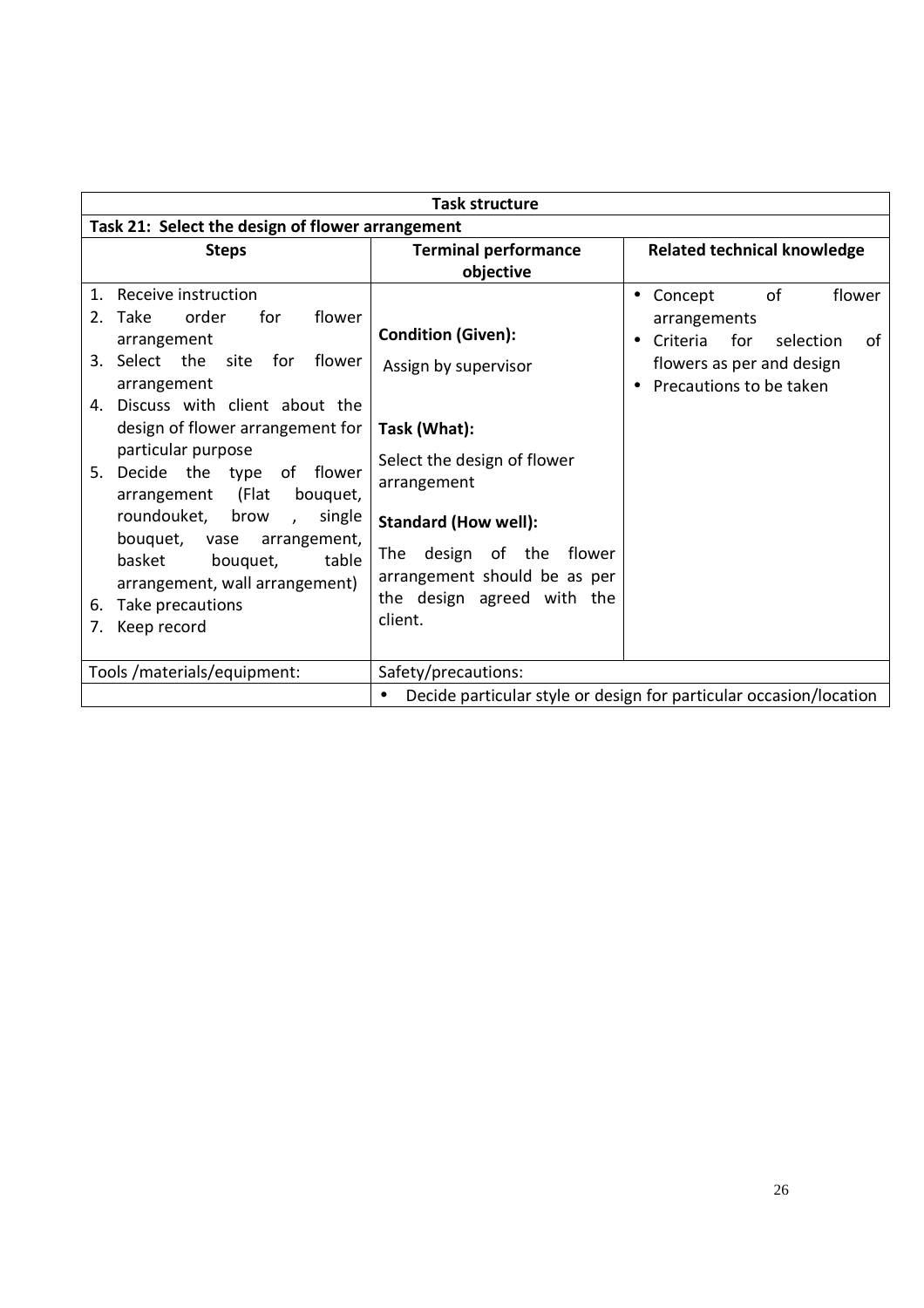| <b>Task structure</b>                                                                                                                                                                                                                                                                                                                                                                                                                                                                                             |                                                                                                                                                                                                |                                                                                                                                                                                                                                                                                                                                                                                                                                                         |  |
|-------------------------------------------------------------------------------------------------------------------------------------------------------------------------------------------------------------------------------------------------------------------------------------------------------------------------------------------------------------------------------------------------------------------------------------------------------------------------------------------------------------------|------------------------------------------------------------------------------------------------------------------------------------------------------------------------------------------------|---------------------------------------------------------------------------------------------------------------------------------------------------------------------------------------------------------------------------------------------------------------------------------------------------------------------------------------------------------------------------------------------------------------------------------------------------------|--|
| Task 22: Arranging flower/foliage                                                                                                                                                                                                                                                                                                                                                                                                                                                                                 |                                                                                                                                                                                                |                                                                                                                                                                                                                                                                                                                                                                                                                                                         |  |
| <b>Steps</b>                                                                                                                                                                                                                                                                                                                                                                                                                                                                                                      | <b>Terminal performance</b><br>objective                                                                                                                                                       | <b>Related technical knowledge</b>                                                                                                                                                                                                                                                                                                                                                                                                                      |  |
| Receive instruction<br>$1_{\cdot}$<br>2. Perform selection of flora and<br>foliage<br>Perform wiring<br>3.<br>Perform pining<br>4.<br>Perform floral taping<br>5.<br>Perform foaming<br>6.<br>7. Perform trimming<br>Perform cutting<br>8.<br>9. Perform shaping<br>10. Perform arranging flower and<br>foliage<br>11. Perform Packing<br>12. Perform wrapping<br>13. Perform costing<br>14. Perform pricing<br>15. Handle flower and foliage<br>16. Store properly<br>17. Follow precautions<br>18. Keep records | <b>Condition (Given):</b><br>Assign by supervisor<br>Task (What):<br>Arrange flower/foliage.<br><b>Standard (How well):</b><br>As per prescribed criteria and<br>following safety precautions. | Basic concept and<br>$\bullet$<br>definition<br>Criteria for selection of<br>$\bullet$<br>flora and foliage for<br>arrangement<br>Principles and applications<br>$\bullet$<br>of Pining, Floral taping,<br>Foaming, Trimming,<br>Cutting, Shaping, Arranging<br>flower and foliage, Packing,<br>Wrapping, Costing and<br>pricing, Handling flower<br>and foliage, Storage<br>Precautions to be followed<br>$\bullet$<br>Records to be kept<br>$\bullet$ |  |
| Tools / materials/equipment:                                                                                                                                                                                                                                                                                                                                                                                                                                                                                      | Safety/precautions:                                                                                                                                                                            |                                                                                                                                                                                                                                                                                                                                                                                                                                                         |  |
| Wire, pins, floral tape, foam,<br>trimmers, cutters, shapers other<br>materials and tools                                                                                                                                                                                                                                                                                                                                                                                                                         | $\bullet$                                                                                                                                                                                      | Handle tools, materials, and equipment safely and carefully.                                                                                                                                                                                                                                                                                                                                                                                            |  |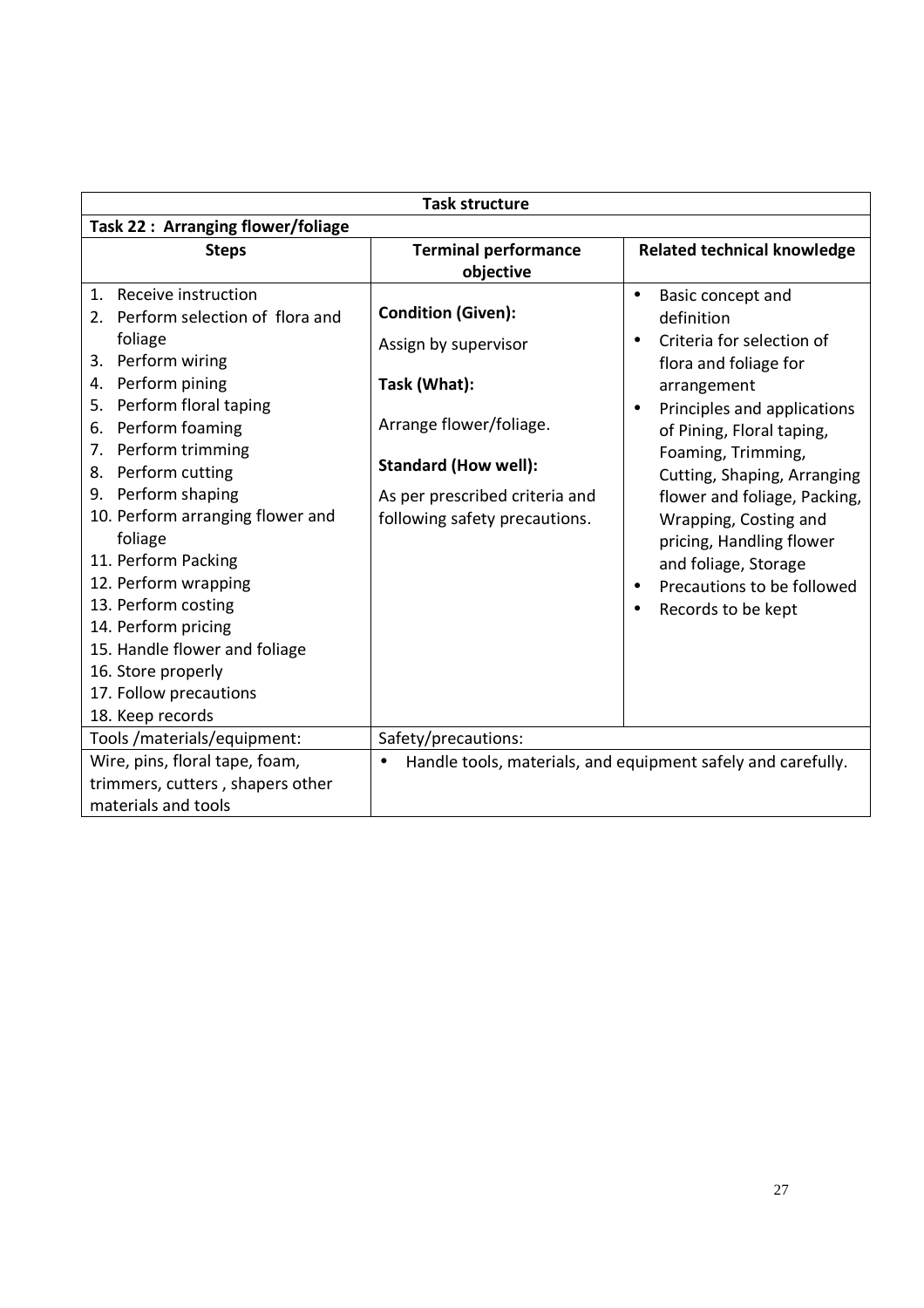| <b>Task structure</b>                                                                                                                                                                                                                                                                 |                                                                                                                                                                 |                                                                                                               |
|---------------------------------------------------------------------------------------------------------------------------------------------------------------------------------------------------------------------------------------------------------------------------------------|-----------------------------------------------------------------------------------------------------------------------------------------------------------------|---------------------------------------------------------------------------------------------------------------|
| Task 23: Arrange flat bouquet                                                                                                                                                                                                                                                         |                                                                                                                                                                 |                                                                                                               |
| <b>Steps</b>                                                                                                                                                                                                                                                                          | <b>Terminal performance</b><br>objective                                                                                                                        | <b>Related technical knowledge</b>                                                                            |
| Receive instruction<br>$\mathbf{1}$ .<br>Observe the site or location for<br>2.<br>flat bouquet<br>Decide the size of the flat<br>3.<br>bouquet<br>4. Make a list of flowers and foliage<br>for flat bouquet<br>5. Collect scissors, secateurs and<br>oasis<br>6. Start the procedure | <b>Condition (Given):</b><br>As assign by supervisor or<br>ordered by Client with design<br>Task (What):<br>Arrange flat bouquet<br><b>Standard (How well):</b> | Concept<br>Type<br>Selection criteria of flowers<br>and foliage<br>Precautions to be followed<br>Define waste |
| Complete arrangement of the<br>7.<br>flat bouquet.<br>Take precautions<br>8.<br>Manage waste<br>9.<br>10. Keep records                                                                                                                                                                | prescribed<br>criteria<br>As<br>per<br>principles arranging<br>applying<br>flower/foliage in flat bouquet                                                       |                                                                                                               |
| Tools /materials/equipment:                                                                                                                                                                                                                                                           | Safety/precautions:                                                                                                                                             |                                                                                                               |
| Scissors, secateurs and oasis                                                                                                                                                                                                                                                         | Take precautions in making suitable arrangement for the<br>$\bullet$<br>proposed location<br>Handle tools and equipment with care                               |                                                                                                               |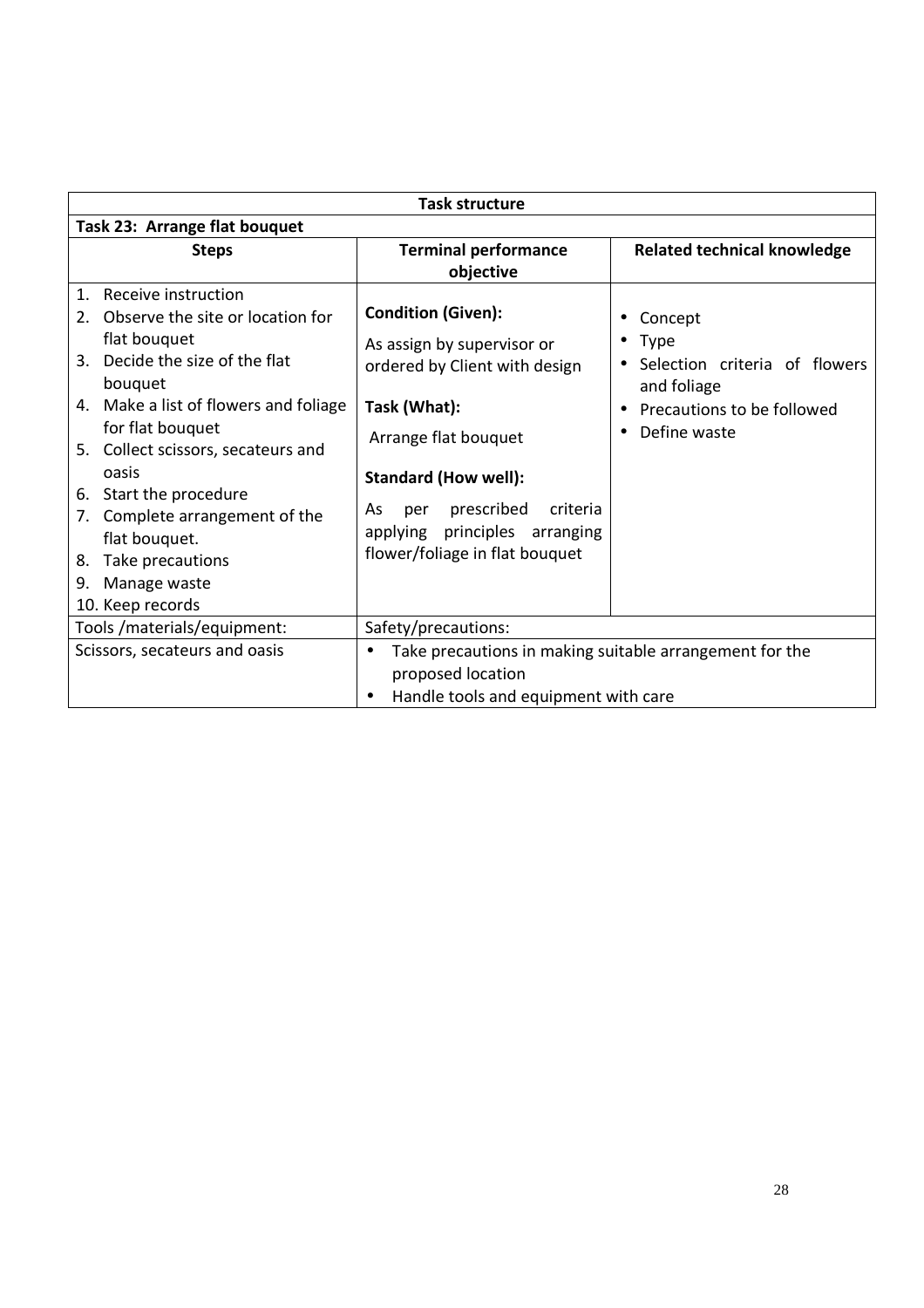| <b>Task structure</b>                           |                                                                      |                                    |  |
|-------------------------------------------------|----------------------------------------------------------------------|------------------------------------|--|
| Task 24: Arrange round bouquet                  |                                                                      |                                    |  |
| <b>Steps</b>                                    | <b>Terminal performance</b>                                          | <b>Related technical knowledge</b> |  |
|                                                 | objective                                                            |                                    |  |
| Receive instruction<br>1 <sub>1</sub>           |                                                                      |                                    |  |
| Observe the site or location for<br>$2^{\circ}$ | <b>Condition (Given):</b>                                            | Concept                            |  |
| round bouquet                                   | Assign by supervisor and                                             | <b>Type</b>                        |  |
| 3. Decide the size of the round                 | design                                                               | Selection criteria of flowers      |  |
| bouquet                                         |                                                                      | and foliage                        |  |
| 4. Make a list of flowers and foliage           | Task (What):                                                         | Precautions to be followed         |  |
| for round bouquet                               | Arrange round bouquet                                                | Define waste                       |  |
| 5. Collect scissors, secateurs and              |                                                                      |                                    |  |
| oasis                                           | <b>Standard (How well):</b>                                          |                                    |  |
| 6. Start the procedure                          | As per prescribed criteria                                           |                                    |  |
| Take precautions<br>7.                          |                                                                      |                                    |  |
| Finish the work<br>8.                           | applying principles arranging                                        |                                    |  |
| Manage waste<br>9.                              | flower/foliage in round                                              |                                    |  |
| 10. Keep records                                | bouquet                                                              |                                    |  |
| Tools/materials/equipment:                      | Safety/precautions:                                                  |                                    |  |
| Scissors, secateurs and oasis                   | Take precautions in making suitable arrangement for the<br>$\bullet$ |                                    |  |
|                                                 | proposed location                                                    |                                    |  |
|                                                 | Handle tools and equipment with care                                 |                                    |  |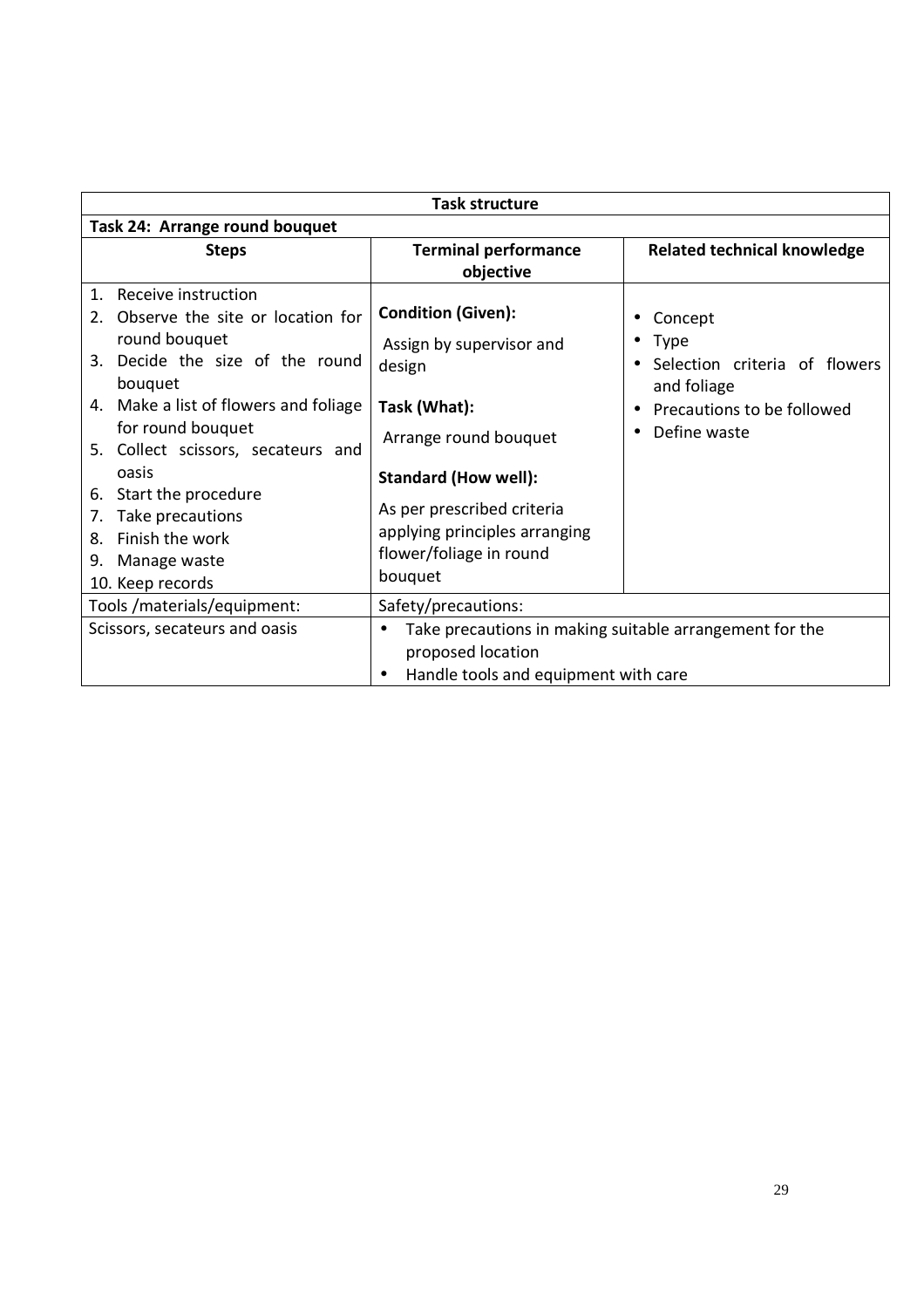| <b>Task structure</b>                                                                                                                                                                                                                                                                                                  |                                                                                                                                                 |                                                                                                                                                                                                                                                                                                            |
|------------------------------------------------------------------------------------------------------------------------------------------------------------------------------------------------------------------------------------------------------------------------------------------------------------------------|-------------------------------------------------------------------------------------------------------------------------------------------------|------------------------------------------------------------------------------------------------------------------------------------------------------------------------------------------------------------------------------------------------------------------------------------------------------------|
| Task 25 : Select flower vase                                                                                                                                                                                                                                                                                           |                                                                                                                                                 |                                                                                                                                                                                                                                                                                                            |
| <b>Steps</b>                                                                                                                                                                                                                                                                                                           | <b>Terminal performance</b><br>objective                                                                                                        | <b>Related technical knowledge</b>                                                                                                                                                                                                                                                                         |
| Receive instruction<br>$\mathbf{1}$ .<br>Identify flower vase<br>2.<br>Enlist characteristics of flower<br>3.<br>vase<br>4. Enlist the criteria for selecting<br>flower vase<br>5. Evaluate flower vase based on<br>the selection criteria<br>Select flower vase<br>6.<br>Take precautions<br>7.<br>Keep records<br>8. | <b>Condition (Given):</b><br>Assign by supervisor<br>Task (What):<br>Select flower vase<br><b>Standard (How well):</b><br>As per criteria given | Concept<br>$\bullet$<br>Definition of flower vase<br>$\bullet$<br><b>Characteristics</b><br>and<br>$\bullet$<br>importance of flower vase<br>Uses of flower vase<br>$\bullet$<br>Criteria for selecting flower<br>$\bullet$<br>vase<br>Precautions to be taken while<br>$\bullet$<br>selecting flower vase |
| Tools /materials/equipment:                                                                                                                                                                                                                                                                                            | Safety/precautions:                                                                                                                             |                                                                                                                                                                                                                                                                                                            |
|                                                                                                                                                                                                                                                                                                                        |                                                                                                                                                 |                                                                                                                                                                                                                                                                                                            |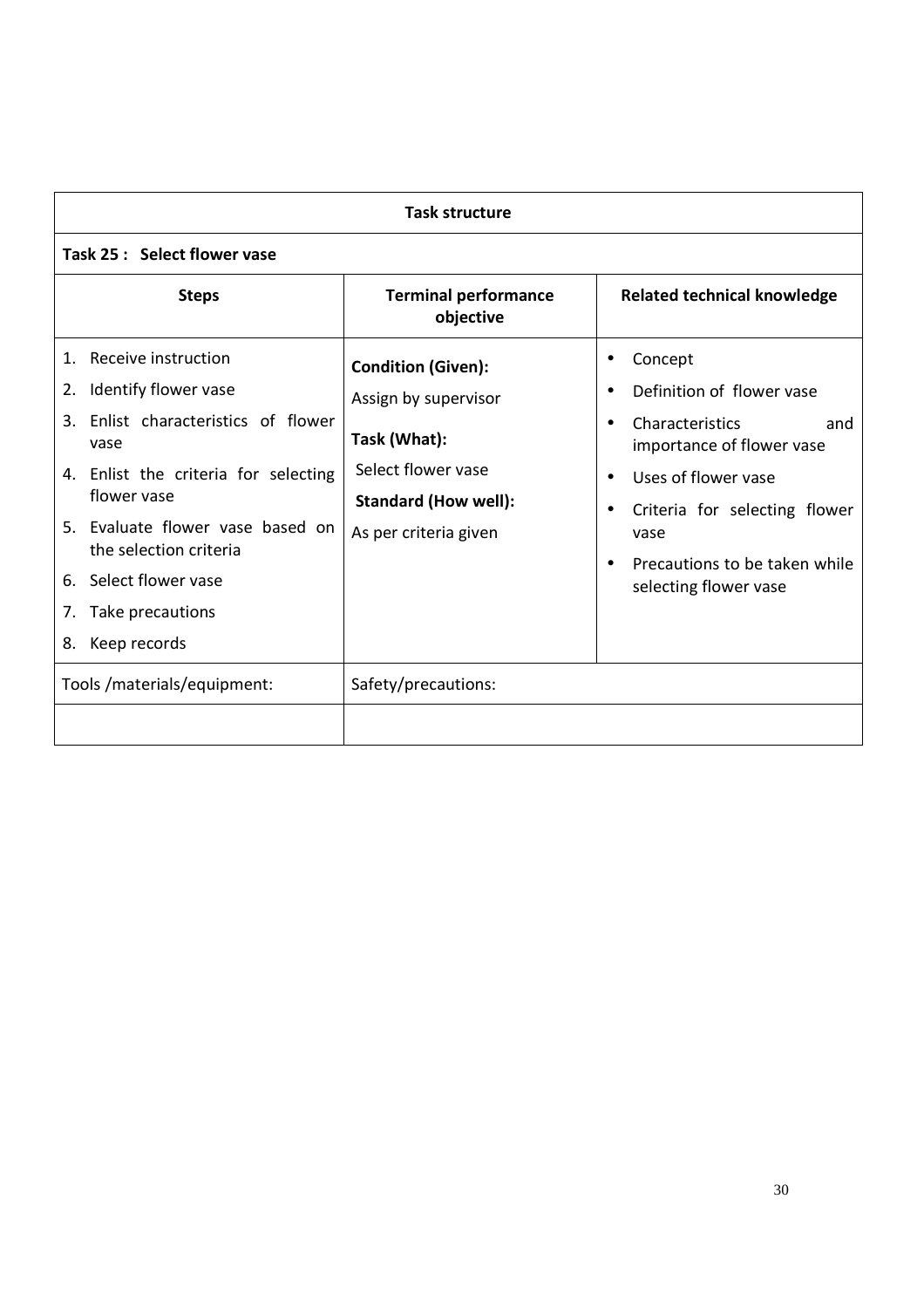| <b>Task structure</b>                                                                                                                                                                                                                                                                                       |                                                                                                                                                                                    |                                                                                                                                    |
|-------------------------------------------------------------------------------------------------------------------------------------------------------------------------------------------------------------------------------------------------------------------------------------------------------------|------------------------------------------------------------------------------------------------------------------------------------------------------------------------------------|------------------------------------------------------------------------------------------------------------------------------------|
| Task 26: Arrange flower vase                                                                                                                                                                                                                                                                                |                                                                                                                                                                                    |                                                                                                                                    |
| <b>Steps</b>                                                                                                                                                                                                                                                                                                | <b>Terminal performance</b><br>objective                                                                                                                                           | <b>Related technical knowledge</b>                                                                                                 |
| Receive instruction<br>1.<br>2. Collect required tools/materials<br>(scissors, secateurs and oasis)<br>3. Observe site or location for<br>flower vase<br>4. Make a list of flowers and foliage<br>for vase.<br>5. Arrange flower vase<br>Take precautions<br>6.<br>Manage waste<br>7.<br>Keep records<br>8. | <b>Condition (Given):</b><br>Assign by supervisor<br>Task (What):<br>Arrange flower vase<br><b>Standard (How well):</b><br>The flower vase should be<br>arranged as per the design | flower<br>of<br>Concept<br>vase<br>arrangement<br>Selection criteria as per site or<br>location<br>Safety pracautions<br>$\bullet$ |
| Tools /materials/equipment:                                                                                                                                                                                                                                                                                 | Safety/precautions:                                                                                                                                                                |                                                                                                                                    |
| Scissors and secateurs                                                                                                                                                                                                                                                                                      | Take precautions in making suitable arrangement for the<br>$\bullet$<br>proposed location<br>Handle tools and equipment with care                                                  |                                                                                                                                    |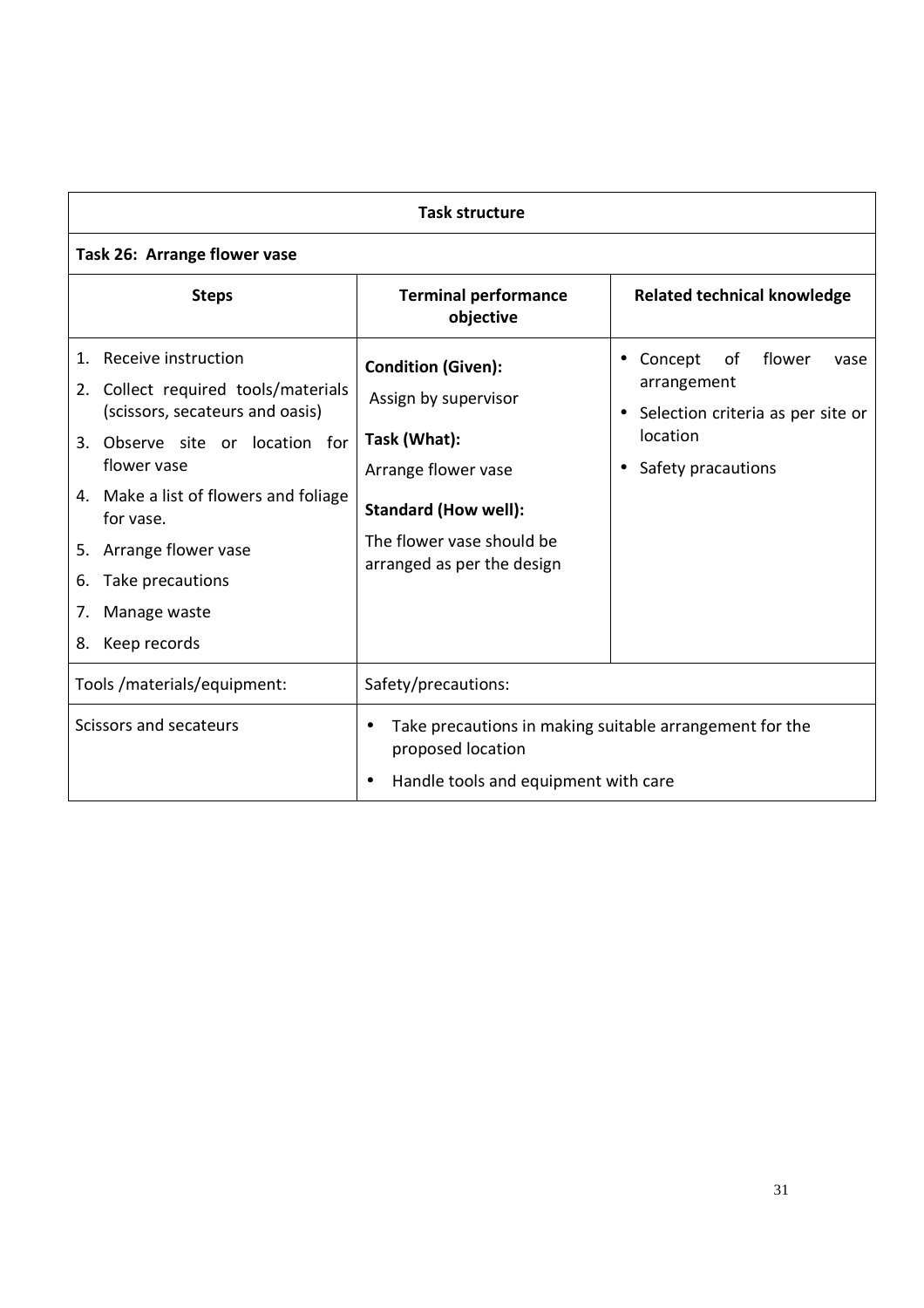| <b>Task structure</b>                                                                                                                                                                                                                                                                                                                                         |                                                                                                                                                                                               |                                                                                                                                                                                 |  |
|---------------------------------------------------------------------------------------------------------------------------------------------------------------------------------------------------------------------------------------------------------------------------------------------------------------------------------------------------------------|-----------------------------------------------------------------------------------------------------------------------------------------------------------------------------------------------|---------------------------------------------------------------------------------------------------------------------------------------------------------------------------------|--|
| Task 27: Prepare one side basket arrangement                                                                                                                                                                                                                                                                                                                  |                                                                                                                                                                                               |                                                                                                                                                                                 |  |
| <b>Steps</b>                                                                                                                                                                                                                                                                                                                                                  | <b>Terminal performance</b><br>objective                                                                                                                                                      | <b>Related technical knowledge</b>                                                                                                                                              |  |
| Receive instruction<br>1.<br>Decide the size of the basket<br>2.<br>Make a list of flowers and foliage<br>3.<br>for one side basket arrangement<br>4. Select the basket<br>Collect scissors, secateurs and<br>5.<br>oasis<br>6. Start the procedure<br>Take precautions<br>$\prime$ .<br>Finish the procedure<br>8.<br>Manage waste<br>9.<br>10. Keep records | <b>Condition (Given):</b><br>As assign by supervisor and<br>design<br>Task (What):<br>Prepare one side basket<br>arrangement<br><b>Standard (How well):</b><br>As per given shape and design. | Concept of one side basket<br>$\bullet$<br>arrangement<br>Criteria for one side basket<br>$\bullet$<br>arrangement<br>Precautions to be take.<br>$\bullet$<br>Waste management. |  |
| Tools /materials/equipment:                                                                                                                                                                                                                                                                                                                                   | Safety/precautions:                                                                                                                                                                           |                                                                                                                                                                                 |  |
| Scissors, secateurs and oasis                                                                                                                                                                                                                                                                                                                                 | Take precautions in making suitable arrangement for the<br>proposed location<br>Handle tools and equipment with care                                                                          |                                                                                                                                                                                 |  |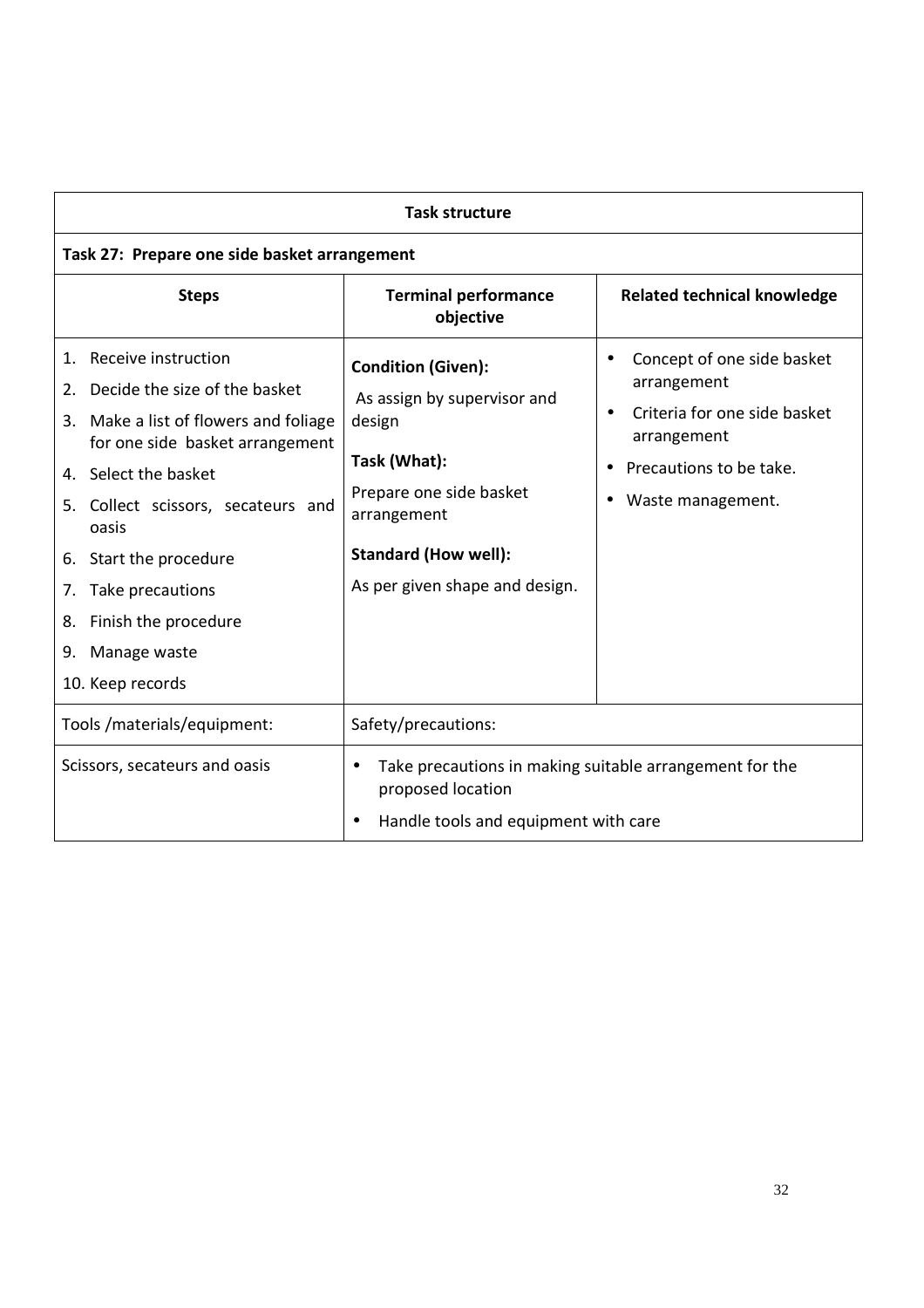| <b>Task structure</b>                                                                                                                                                                                                                                                                                                                    |                                                                                                                                                                                                              |                                                                                                                                                                                                      |
|------------------------------------------------------------------------------------------------------------------------------------------------------------------------------------------------------------------------------------------------------------------------------------------------------------------------------------------|--------------------------------------------------------------------------------------------------------------------------------------------------------------------------------------------------------------|------------------------------------------------------------------------------------------------------------------------------------------------------------------------------------------------------|
| Task 28: Prepare round basket arrangement                                                                                                                                                                                                                                                                                                |                                                                                                                                                                                                              |                                                                                                                                                                                                      |
| <b>Steps</b>                                                                                                                                                                                                                                                                                                                             | <b>Terminal performance</b><br>objective                                                                                                                                                                     | <b>Related technical knowledge</b>                                                                                                                                                                   |
| Receive instruction<br>$\mathbf{1}$ .<br>Collect required tools/materials<br>2.<br>(scissors, secateurs and oasis)<br>Decide the size of the basket<br>3.<br>4. Make a list of flowers and foliage<br>for round basket arrangement<br>Complete the procedure<br>5.<br>Take precautions<br>6.<br>Manage waste<br>7.<br>Keep records<br>8. | <b>Condition (Given):</b><br>Assign by supervisor and the<br>design<br>Task (What):<br>Prepare round basket<br>arrangement<br><b>Standard (How well):</b><br>As per prescribed design and<br>specifications. | Concept of Round basket<br>$\bullet$<br>basket arrangement<br>Criteria for round basket<br>$\bullet$<br>basket arrangement<br>Precautions to be take.<br>$\bullet$<br>Waste management.<br>$\bullet$ |
| Tools /materials/equipment:                                                                                                                                                                                                                                                                                                              | Safety/precautions:                                                                                                                                                                                          |                                                                                                                                                                                                      |
| Scissors, secateurs and oasis                                                                                                                                                                                                                                                                                                            | Take precautions in making suitable arrangement for the<br>$\bullet$<br>proposed location<br>Handle tools and equipment with care                                                                            |                                                                                                                                                                                                      |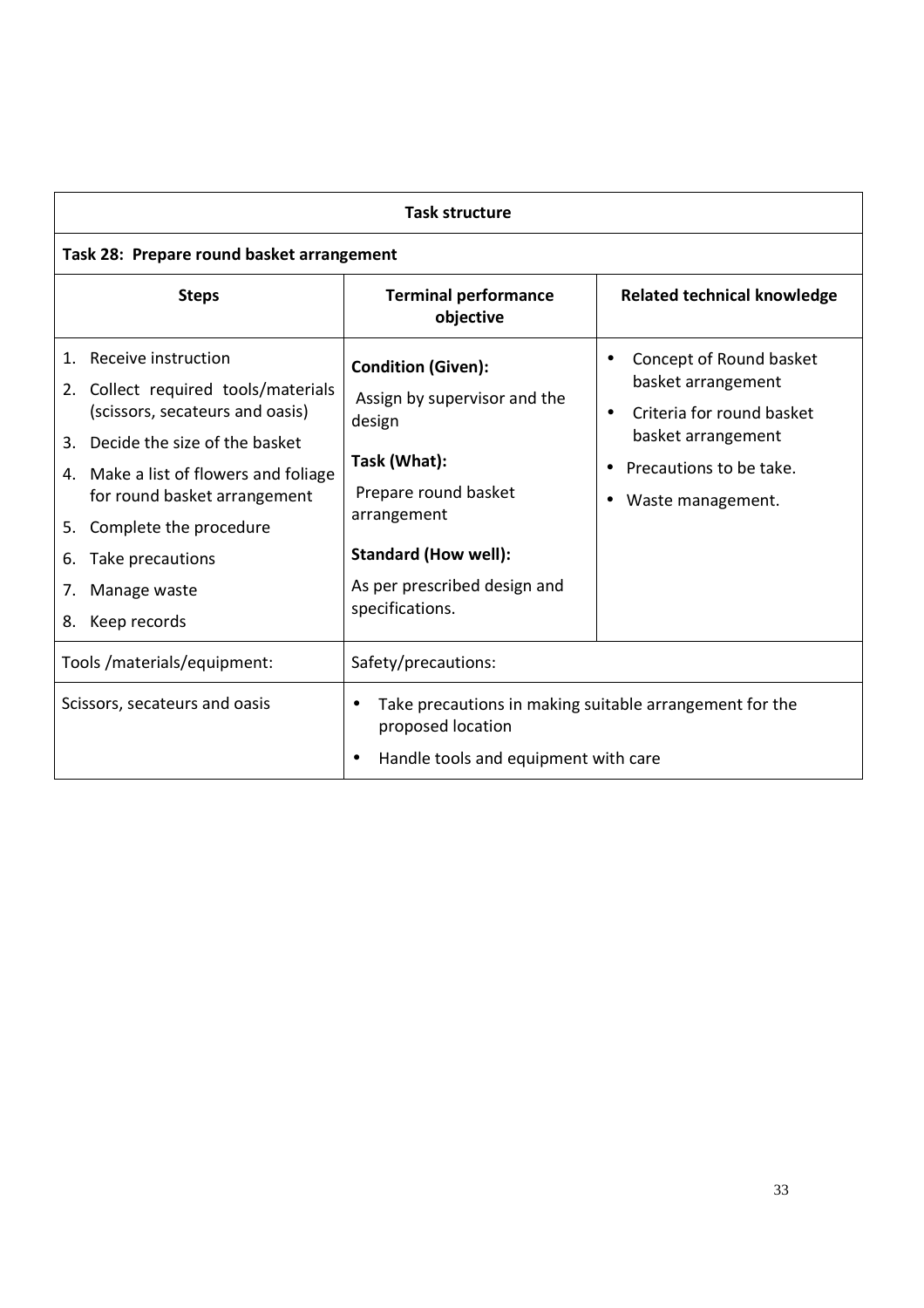| <b>Task structure</b>                                                                                                                                                                                                                                                                                                                                                                                                   |                                                                                                                                                                                                            |                                                                                                                                                                 |  |
|-------------------------------------------------------------------------------------------------------------------------------------------------------------------------------------------------------------------------------------------------------------------------------------------------------------------------------------------------------------------------------------------------------------------------|------------------------------------------------------------------------------------------------------------------------------------------------------------------------------------------------------------|-----------------------------------------------------------------------------------------------------------------------------------------------------------------|--|
| Task 29: Perform table arrangement                                                                                                                                                                                                                                                                                                                                                                                      |                                                                                                                                                                                                            |                                                                                                                                                                 |  |
| <b>Steps</b>                                                                                                                                                                                                                                                                                                                                                                                                            | <b>Terminal performance</b><br>objective                                                                                                                                                                   | <b>Related technical knowledge</b>                                                                                                                              |  |
| Receive instruction<br>1.<br>the<br>site<br>for<br>table<br>2.<br>Observe<br>arrangement<br>of<br>3. Decide<br>the<br>size<br>the<br>arrangement<br>4. Make a list of flowers and foliage<br>for table arrangement<br>5. Select the tray /bowl stand<br>6. Collect scissors, secateurs and<br>oasis<br>7. Start the procedure<br>Complete the work<br>8.<br>9. Take precautions<br>10. Manage waste<br>11. Keep records | <b>Condition (Given):</b><br>Assign by supervisor and the<br>design / sample<br>Task (What):<br>Perform table arrangement<br><b>Standard (How well):</b><br>As per prescribed design and<br>specification. | Concept of one table<br>$\bullet$<br>arrangement<br>Criteria for table<br>$\bullet$<br>arrangement<br>Precautions to be take.<br>Waste management.<br>$\bullet$ |  |
| Tools /materials/equipment:                                                                                                                                                                                                                                                                                                                                                                                             | Safety/precautions:                                                                                                                                                                                        |                                                                                                                                                                 |  |
| Scissors, secateurs and oasis                                                                                                                                                                                                                                                                                                                                                                                           | Take precautions in making suitable arrangement for the<br>$\bullet$<br>proposed location<br>Handle tools and equipment with car<br>$\bullet$                                                              |                                                                                                                                                                 |  |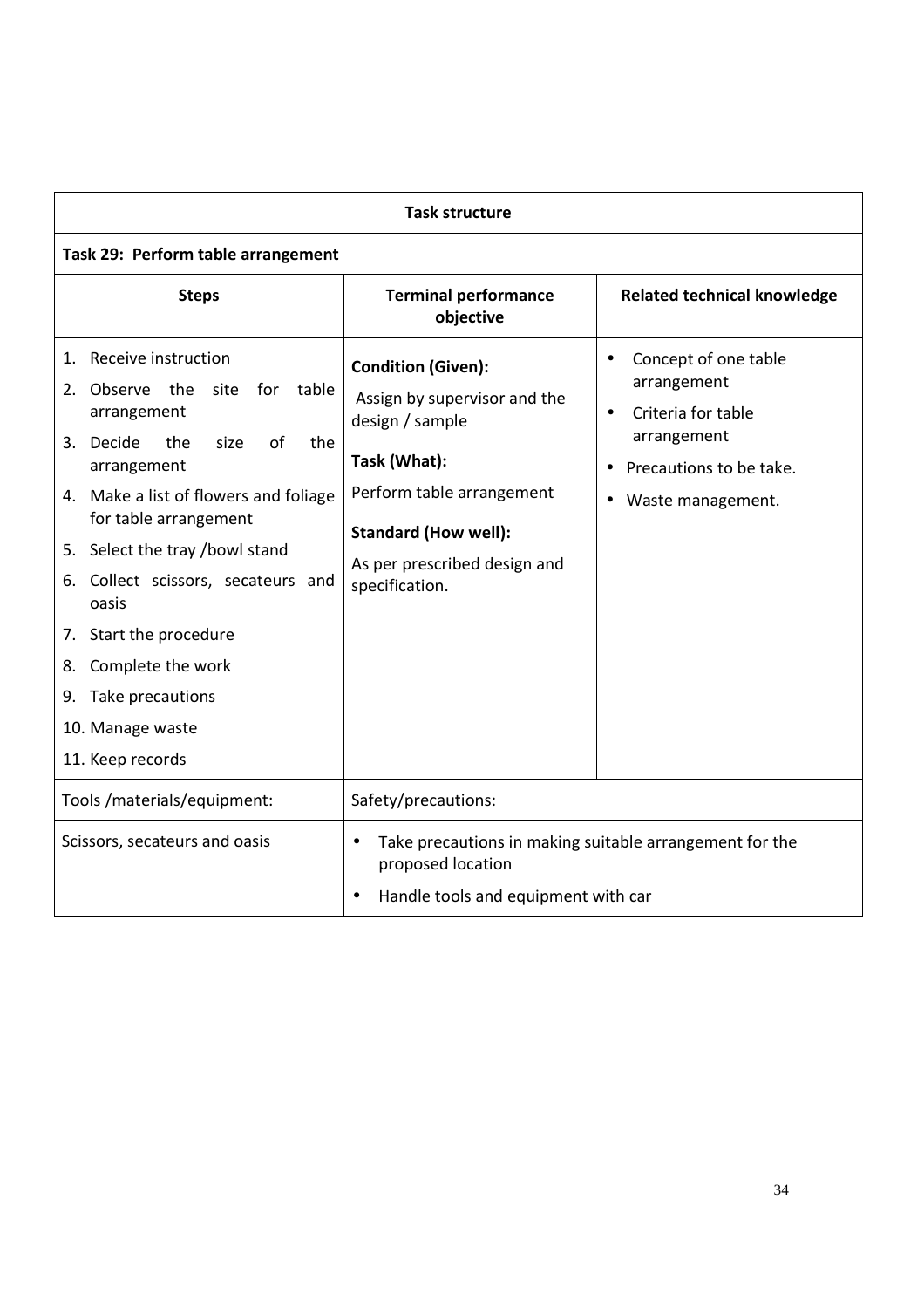| <b>Task structure</b>                                                                                                                                                                                                                                                                                                                                                                         |                                                                                                                                                                                                |                                                                                                                                            |  |
|-----------------------------------------------------------------------------------------------------------------------------------------------------------------------------------------------------------------------------------------------------------------------------------------------------------------------------------------------------------------------------------------------|------------------------------------------------------------------------------------------------------------------------------------------------------------------------------------------------|--------------------------------------------------------------------------------------------------------------------------------------------|--|
| Task 30: Perform hanging arrangement                                                                                                                                                                                                                                                                                                                                                          |                                                                                                                                                                                                |                                                                                                                                            |  |
| <b>Steps</b>                                                                                                                                                                                                                                                                                                                                                                                  | <b>Terminal performance</b><br>objective                                                                                                                                                       | <b>Related technical knowledge</b>                                                                                                         |  |
| 1. Receive instruction<br>2. Observe the site for hanging<br>arrangement<br>of<br>3. Decide<br>the<br>size<br>the<br>arrangement<br>4. Make a list of flowers and foliage<br>for hanging arrangement<br>5. Select the basket<br>6. Collect scissors, secateurs and<br>oasis<br>7. Start the procedure<br>Finish the work<br>8.<br>9. Take precautions<br>10. Manage waste<br>11. Keep records | <b>Condition (Given):</b><br>Assign by supervisor and<br>design<br>Task (What):<br>Perform hanging arrangement<br><b>Standard (How well):</b><br>As per prescribed design and<br>specification | Concept of hanging<br>arrangement<br>Criteria for hanging<br>$\bullet$<br>arrangement<br>Precautions to be take.<br>Waste management.<br>٠ |  |
| Tools /materials/equipment:                                                                                                                                                                                                                                                                                                                                                                   | Safety/precautions:                                                                                                                                                                            |                                                                                                                                            |  |
| Scissors, secateurs and oasis                                                                                                                                                                                                                                                                                                                                                                 | Take precautions in making suitable arrangement for the<br>$\bullet$<br>proposed location<br>Handle tools and equipment with care                                                              |                                                                                                                                            |  |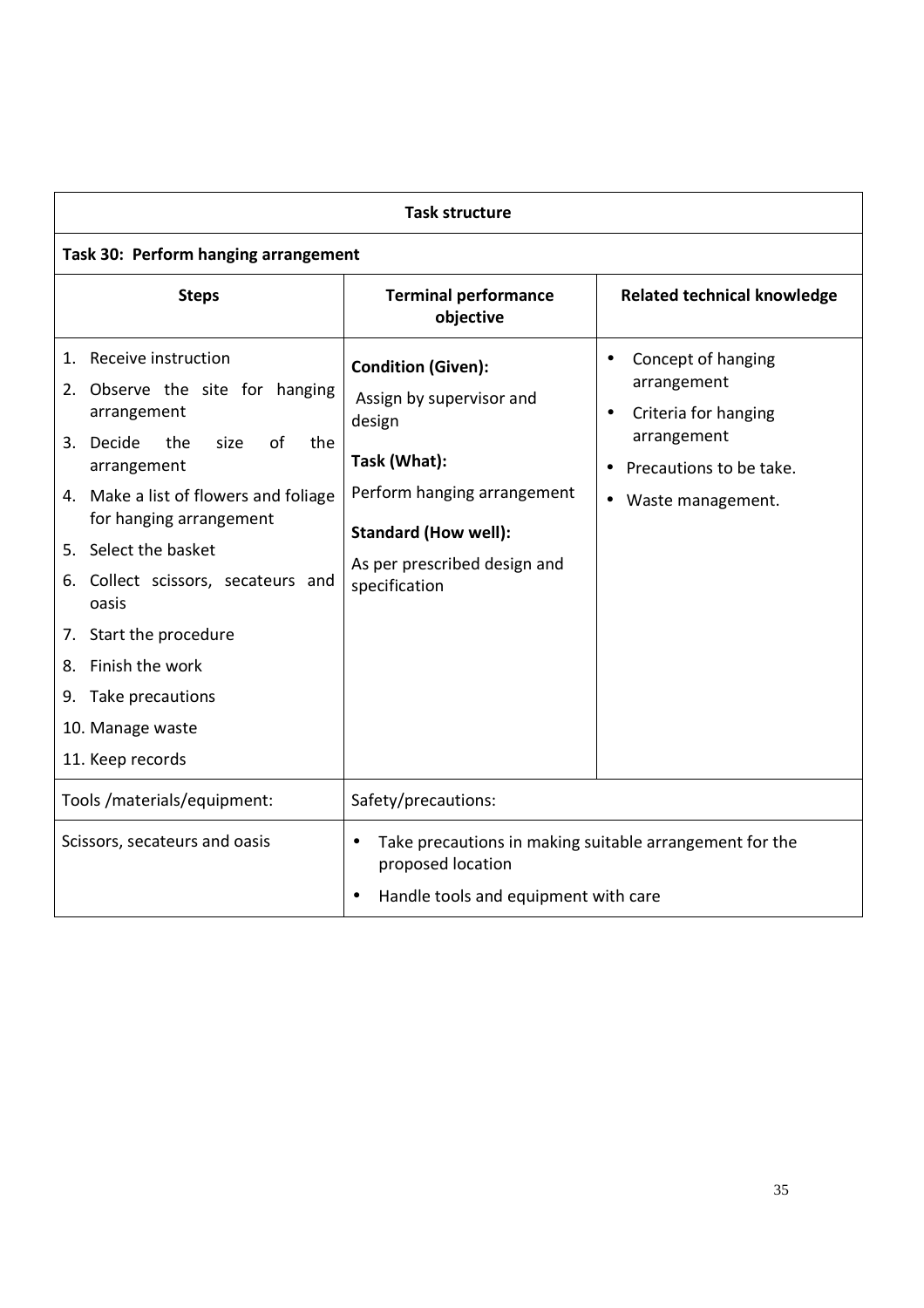| <b>Task structure</b>                                                                                                                                                                                                                                                                                           |                                                                                                                                                                                                               |                                                                                                              |
|-----------------------------------------------------------------------------------------------------------------------------------------------------------------------------------------------------------------------------------------------------------------------------------------------------------------|---------------------------------------------------------------------------------------------------------------------------------------------------------------------------------------------------------------|--------------------------------------------------------------------------------------------------------------|
| Task 31: Perform wall arrangement                                                                                                                                                                                                                                                                               |                                                                                                                                                                                                               |                                                                                                              |
| <b>Steps</b>                                                                                                                                                                                                                                                                                                    | <b>Terminal performance</b><br>objective                                                                                                                                                                      | <b>Related technical knowledge</b>                                                                           |
| Receive instruction<br>1.<br>Make a tools/materials ready<br>2.<br>Observe the site for well<br>$\mathbf{R}$<br>arrangement with flowers and<br>foliage<br>Design and estimate for<br>4.<br>arrangement<br>Perform wall arrangement<br>5.<br>Take precautions<br>6.<br>Manage waste<br>7.<br>Keep records<br>8. | <b>Condition (Given):</b><br>Assign by supervisor and<br>design<br>Task (What):<br>Perform arrangement for wall<br>decoration<br><b>Standard (How well):</b><br>As per prescribed design and<br>specification | Concept of wall arrangement<br>Criteria for wall arrangement<br>Precautions to be take.<br>Waste management. |
| Tools /materials/equipment:                                                                                                                                                                                                                                                                                     | Safety/precautions:                                                                                                                                                                                           |                                                                                                              |
| Basket, scissors, secateurs, oasis,<br>nails, hammer and ladder                                                                                                                                                                                                                                                 | Take precautions in making suitable arrangement for the<br>proposed location<br>Handle tools and equipment with care<br>$\bullet$                                                                             |                                                                                                              |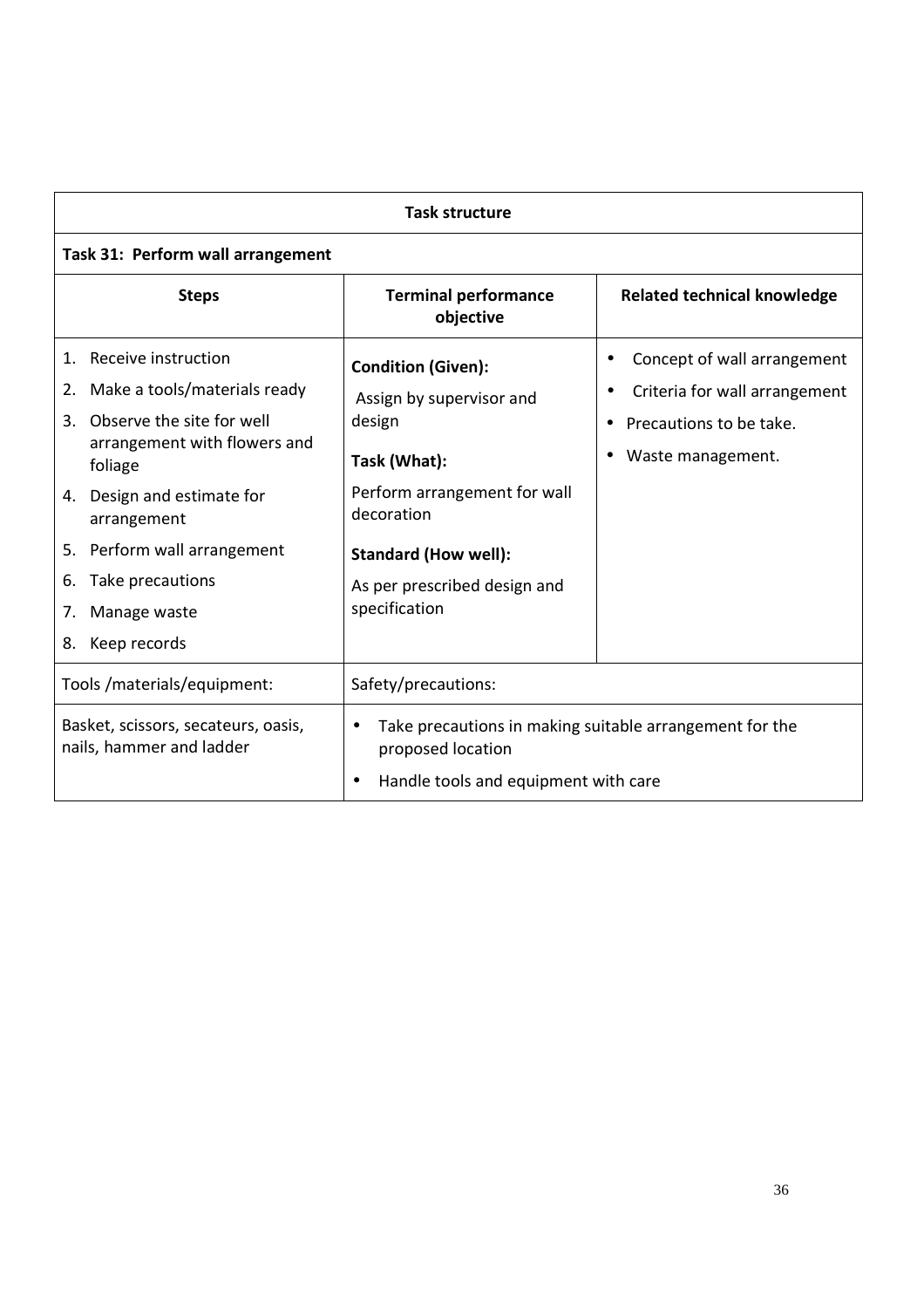| <b>Task structure</b>                                                                                                                                                                                                                                                                                                                                                                                           |                                                                                                                                                                                                                                                                                                                    |                                                                                                                                                                                                                                                                                       |  |
|-----------------------------------------------------------------------------------------------------------------------------------------------------------------------------------------------------------------------------------------------------------------------------------------------------------------------------------------------------------------------------------------------------------------|--------------------------------------------------------------------------------------------------------------------------------------------------------------------------------------------------------------------------------------------------------------------------------------------------------------------|---------------------------------------------------------------------------------------------------------------------------------------------------------------------------------------------------------------------------------------------------------------------------------------|--|
| Task 32: Perform floral arrangement for corsages                                                                                                                                                                                                                                                                                                                                                                |                                                                                                                                                                                                                                                                                                                    |                                                                                                                                                                                                                                                                                       |  |
| <b>Steps</b>                                                                                                                                                                                                                                                                                                                                                                                                    | <b>Terminal performance</b><br>objective                                                                                                                                                                                                                                                                           | <b>Related technical knowledge</b>                                                                                                                                                                                                                                                    |  |
| 1.<br>Receive instruction<br>2. Ask client for price and type.<br>Plan the design and make up of<br>3.<br>corsages<br>4. Make ready the tools/materials<br>(flower /flora / foliage/other<br>materials as per the selected<br>design/ design patterns)<br>5. Design floral arrangement for<br>the corsages<br>6. Trim flower /flora /<br>foliage/other materials<br>7. Follow precautions<br>Keep records<br>8. | <b>Condition (Given):</b><br>As assigned by supervisor<br>or/demand by customer for<br>floral arrangement corsages<br>Task (What):<br>Perform floral arrangement for<br>corsages<br><b>Standard (How well):</b><br>As per the requirements of the<br>corsages determined through<br>the agreement with the client. | Define corsages<br>$\bullet$<br>Price and type of<br>arrangement<br>Client's requirements and<br>$\bullet$<br>costs<br>Design/patterns/appropriate<br>Selection criteria for<br>$\bullet$<br>selection of flower /flora /<br>foliage/other<br>Precautions to be followed<br>$\bullet$ |  |
| Tools / materials/equipment:                                                                                                                                                                                                                                                                                                                                                                                    | Safety/precautions:                                                                                                                                                                                                                                                                                                |                                                                                                                                                                                                                                                                                       |  |
| Paper, pencil, scale, wire, pins, floral<br>tape, foam, trimmers, cutters,<br>shapers other materials and tools                                                                                                                                                                                                                                                                                                 | Give first priority to the client's/customer's<br>$\bullet$<br>requirements/needs.                                                                                                                                                                                                                                 | Handle tools, materials, and equipment safely and carefully.                                                                                                                                                                                                                          |  |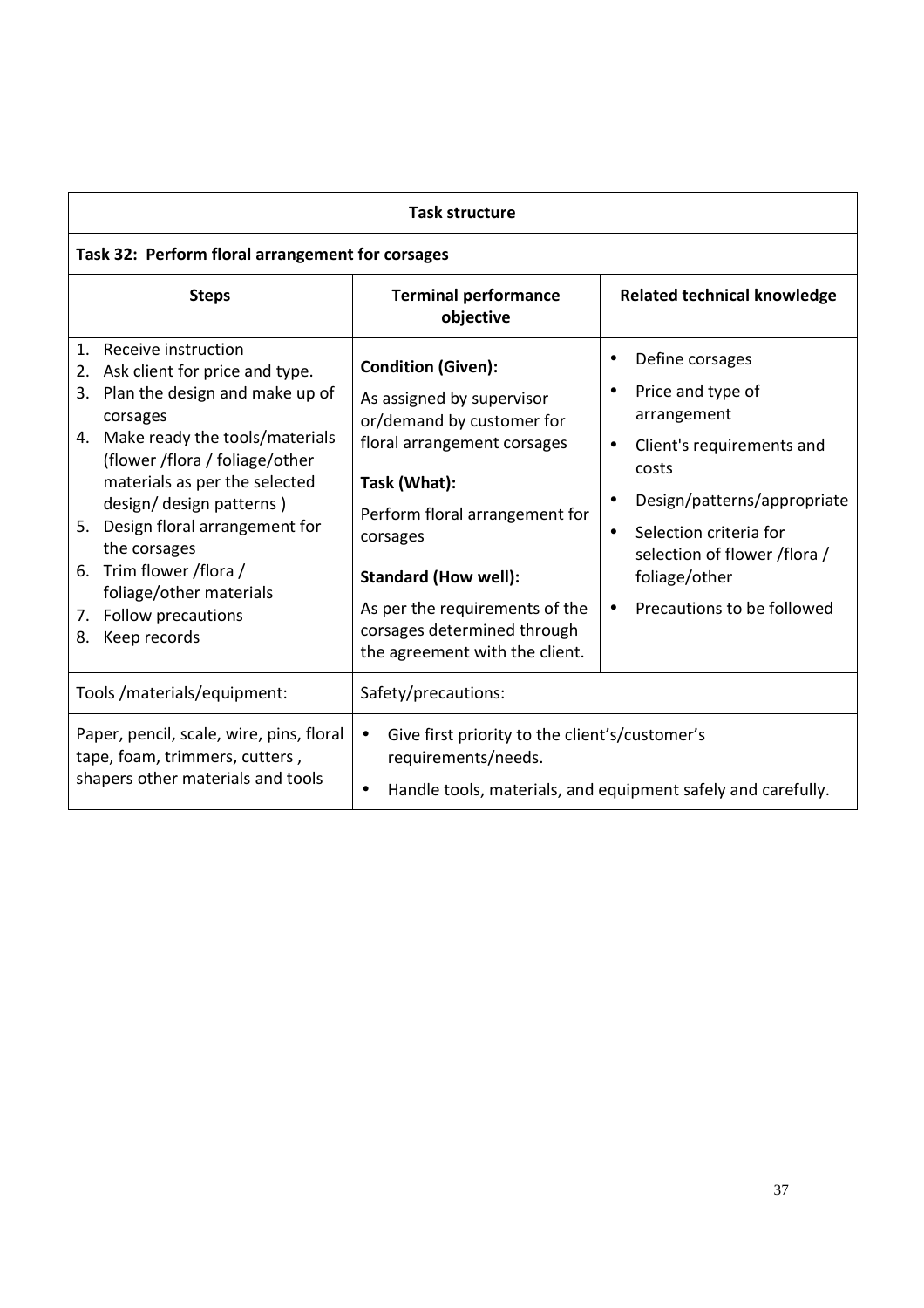|                                                                                                                                                                                                                                                                                    |                                                                                                                                                                                                                                                                                                                                                                                                                                                                                                | <b>Task structure</b>                                                                                                                                                                                                                                                           |                                                                                                                                                                                                                                                                                                                                                                        |  |
|------------------------------------------------------------------------------------------------------------------------------------------------------------------------------------------------------------------------------------------------------------------------------------|------------------------------------------------------------------------------------------------------------------------------------------------------------------------------------------------------------------------------------------------------------------------------------------------------------------------------------------------------------------------------------------------------------------------------------------------------------------------------------------------|---------------------------------------------------------------------------------------------------------------------------------------------------------------------------------------------------------------------------------------------------------------------------------|------------------------------------------------------------------------------------------------------------------------------------------------------------------------------------------------------------------------------------------------------------------------------------------------------------------------------------------------------------------------|--|
|                                                                                                                                                                                                                                                                                    | Task 33: Perform floral arrangement for wreaths                                                                                                                                                                                                                                                                                                                                                                                                                                                |                                                                                                                                                                                                                                                                                 |                                                                                                                                                                                                                                                                                                                                                                        |  |
|                                                                                                                                                                                                                                                                                    | <b>Steps</b>                                                                                                                                                                                                                                                                                                                                                                                                                                                                                   | <b>Terminal performance</b><br>objective                                                                                                                                                                                                                                        | <b>Related technical knowledge</b>                                                                                                                                                                                                                                                                                                                                     |  |
| 5.<br>6.                                                                                                                                                                                                                                                                           | 1. Receive instruction<br>2. Take order/make agreement<br>with clint<br>3. Plan the floral arrangement<br>according to client's<br>requirements and costs<br>4. Identify design patterns<br>Make ready the tools/materials<br>Trim flower /flora / foliage/other<br>materials necessary for the<br>arrangement.<br>7. Arrange flower / flora /<br>foliage/other materials as per<br>the selected design/ design<br>patterns<br>8. Arrange wreaths<br>9. Follow precautions<br>10. Keep records | <b>Condition (Given):</b><br>When assigned by supervisor or<br>demand by customer<br>Task (What):<br>Perform floral arrangement for<br>wreaths<br><b>Standard (How well):</b><br>As per the requirements of the<br>wreaths determined through<br>the agreement with the client. | Define and concept of<br>$\bullet$<br>wreaths.<br>Importance and type.<br>$\bullet$<br>Design<br>$\bullet$<br>patterns/appropriate<br>standard design pattern(s).<br>Slection criteria for<br>$\bullet$<br>selection of flower /flora /<br>foliage/other materials of<br>necessary for the<br>arrangement of the<br>wreaths<br>Precautions to be followed<br>$\bullet$ |  |
|                                                                                                                                                                                                                                                                                    | Tools /materials/equipment:<br>Safety/precautions:                                                                                                                                                                                                                                                                                                                                                                                                                                             |                                                                                                                                                                                                                                                                                 |                                                                                                                                                                                                                                                                                                                                                                        |  |
| Paper, pencil, scale, wire, pins, floral<br>Give first priority to the client's/customer's<br>$\bullet$<br>tape, foam, trimmers, cutters,<br>requirements/needs.<br>shapers other materials and tools<br>Handle tools, materials, and equipment safely and carefully.<br>$\bullet$ |                                                                                                                                                                                                                                                                                                                                                                                                                                                                                                |                                                                                                                                                                                                                                                                                 |                                                                                                                                                                                                                                                                                                                                                                        |  |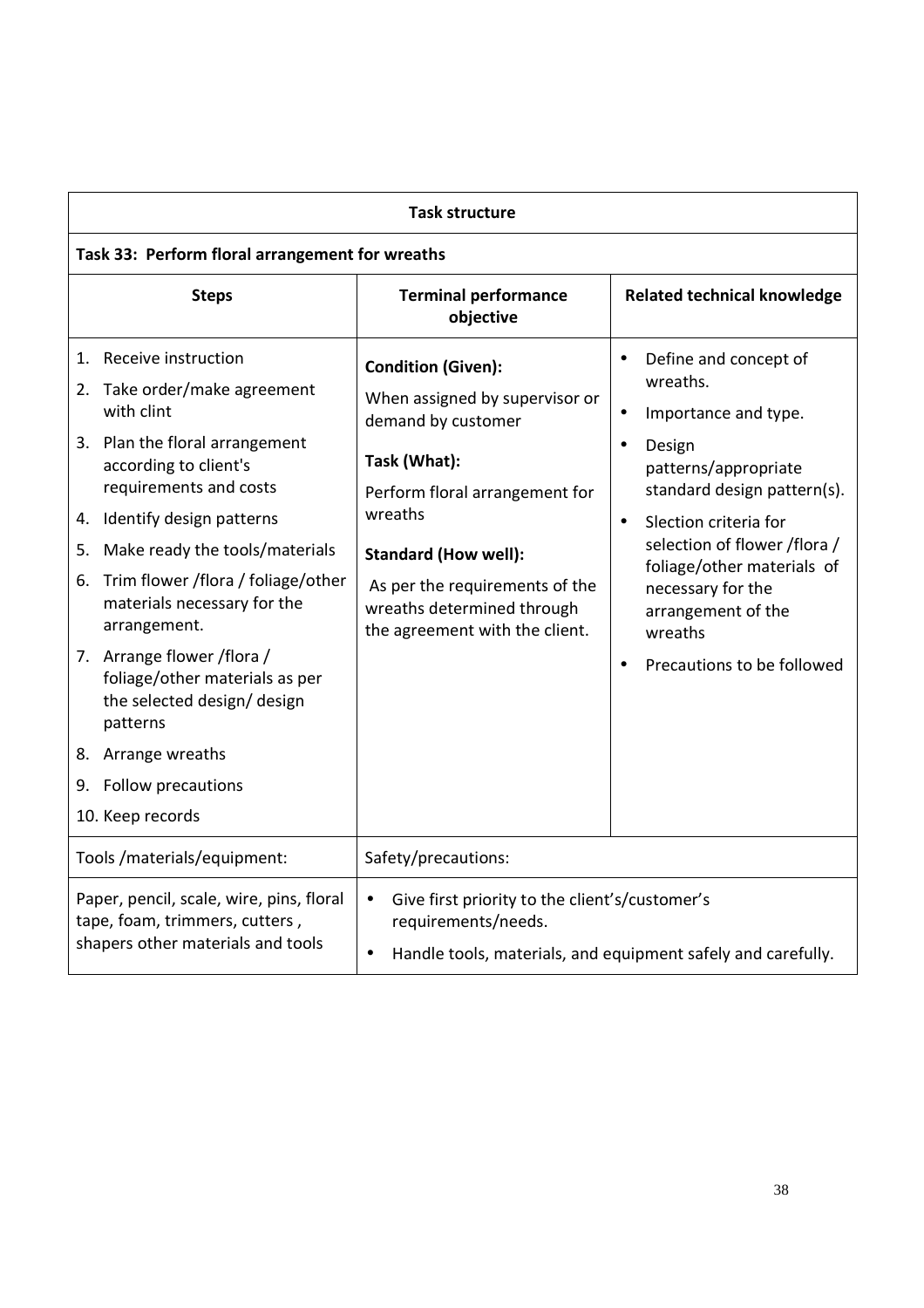| <b>Task structure</b>                                                                                                                                                                                                                                                                                                                                                                                    |                                                                                                                                                                                                                                                                         |                                                                                                                                                                                                                                                                                                                                                           |  |
|----------------------------------------------------------------------------------------------------------------------------------------------------------------------------------------------------------------------------------------------------------------------------------------------------------------------------------------------------------------------------------------------------------|-------------------------------------------------------------------------------------------------------------------------------------------------------------------------------------------------------------------------------------------------------------------------|-----------------------------------------------------------------------------------------------------------------------------------------------------------------------------------------------------------------------------------------------------------------------------------------------------------------------------------------------------------|--|
| Task 34 : Perform floral arrangement for holly wreaths                                                                                                                                                                                                                                                                                                                                                   |                                                                                                                                                                                                                                                                         |                                                                                                                                                                                                                                                                                                                                                           |  |
| <b>Steps</b>                                                                                                                                                                                                                                                                                                                                                                                             | <b>Terminal performance</b><br>objective                                                                                                                                                                                                                                | <b>Related technical knowledge</b>                                                                                                                                                                                                                                                                                                                        |  |
| Receive instruction<br>1.<br>2. Plan the floral arrangement<br>according to client's<br>requirements and costs<br>3. Make ready the tools/materials<br>4. Arrange flower / flora /<br>foliage/other materials as per<br>the selected design/design<br>patterns<br>5. Trim flower /flora / foliage/other<br>materials necessary for the<br>arrangement.<br>Follow precautions<br>6.<br>Keep records<br>7. | <b>Condition (Given):</b><br>When assigned by supervisor or<br>demand by customer for Floral<br>arrangement holly wreaths<br>Task (What):<br>Perform floral arrangement for<br>holly wreaths<br><b>Standard (How well):</b><br>As prescribed<br>criteria/specifications | Define and concept of<br>$\bullet$<br>wreaths.<br>Importance and type.<br>$\bullet$<br>Design<br>$\bullet$<br>patterns/appropriate<br>standard design pattern(s).<br>Slection criteria for<br>$\bullet$<br>selection of flower /flora /<br>foliage/other materials of<br>necessary for the<br>arrangement of the<br>wreaths<br>Precautions to be followed |  |
| Tools /materials/equipment:                                                                                                                                                                                                                                                                                                                                                                              | Safety/precautions:                                                                                                                                                                                                                                                     |                                                                                                                                                                                                                                                                                                                                                           |  |
| Paper, pencil, scale, wire, pins, floral<br>tape, foam, trimmers, cutters,<br>shapers other materials and tools                                                                                                                                                                                                                                                                                          | Give first priority to the client's/customer's<br>$\bullet$<br>requirements/needs.<br>$\bullet$                                                                                                                                                                         | Handle tools, materials, and equipment safely and carefully.                                                                                                                                                                                                                                                                                              |  |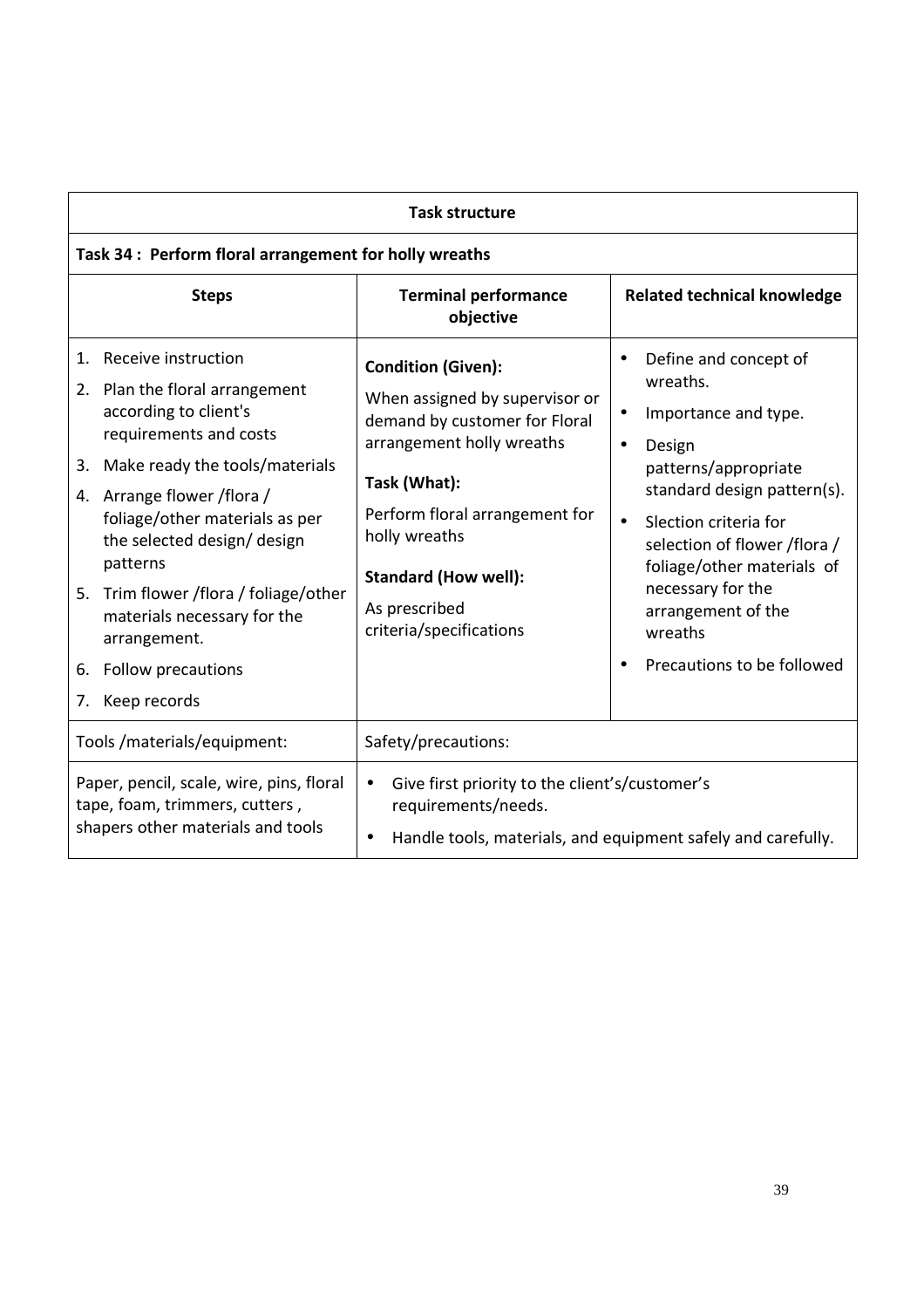| <b>Task structure</b>                                                                                           |                                                                                                                                                                                                                                                                                                                                                                                                                                                                                                             |                                                                                                                                                                                                                                  |                                                                                                                                                                                                                                                                                                                                                   |  |
|-----------------------------------------------------------------------------------------------------------------|-------------------------------------------------------------------------------------------------------------------------------------------------------------------------------------------------------------------------------------------------------------------------------------------------------------------------------------------------------------------------------------------------------------------------------------------------------------------------------------------------------------|----------------------------------------------------------------------------------------------------------------------------------------------------------------------------------------------------------------------------------|---------------------------------------------------------------------------------------------------------------------------------------------------------------------------------------------------------------------------------------------------------------------------------------------------------------------------------------------------|--|
|                                                                                                                 | Task 35: Perform floral arrangement for laurel wreaths                                                                                                                                                                                                                                                                                                                                                                                                                                                      |                                                                                                                                                                                                                                  |                                                                                                                                                                                                                                                                                                                                                   |  |
|                                                                                                                 | <b>Steps</b>                                                                                                                                                                                                                                                                                                                                                                                                                                                                                                | <b>Terminal performance</b><br>objective                                                                                                                                                                                         | <b>Related technical knowledge</b>                                                                                                                                                                                                                                                                                                                |  |
| 9.                                                                                                              | 1. Receive instruction<br>2. Plan the floral arrangement<br>according to client's<br>requirements and costs<br>3. Select appropriate standard<br>design pattern.<br>4. Design floral arrangement for<br>the laurel wreaths<br>5. Make ready the tools/materials<br>6. Trim flower /flora / foliage/other<br>materials necessary for the<br>arrangement.<br>7. Arrange flower / flora /<br>foliage/other materials as per<br>the selected design/design<br>patterns<br>8. Follow precautions<br>Keep records | <b>Condition (Given):</b><br>When assigned by supervisor or<br>demand by customer<br>Task (What):<br>Perform floral arrangement for<br>laurel wreaths<br><b>Standard (How well):</b><br>As prescribed<br>criteria/specifications | Define and concept<br>$\bullet$<br>Importance and type.<br>$\bullet$<br>Design<br>$\bullet$<br>patterns/appropriate<br>standard design pattern(s).<br>Slection criteria for<br>$\bullet$<br>selection of flower /flora /<br>foliage/other materials of<br>necessary for the<br>arrangement of the laurel<br>wreaths<br>Precautions to be followed |  |
|                                                                                                                 | Tools /materials/equipment:                                                                                                                                                                                                                                                                                                                                                                                                                                                                                 | Safety/precautions:                                                                                                                                                                                                              |                                                                                                                                                                                                                                                                                                                                                   |  |
| Paper, pencil, scale, wire, pins, floral<br>tape, foam, trimmers, cutters,<br>shapers other materials and tools |                                                                                                                                                                                                                                                                                                                                                                                                                                                                                                             | Give first priority to the client's/customer's<br>$\bullet$<br>requirements/needs.<br>$\bullet$                                                                                                                                  | Handle tools, materials, and equipment safely and carefully.                                                                                                                                                                                                                                                                                      |  |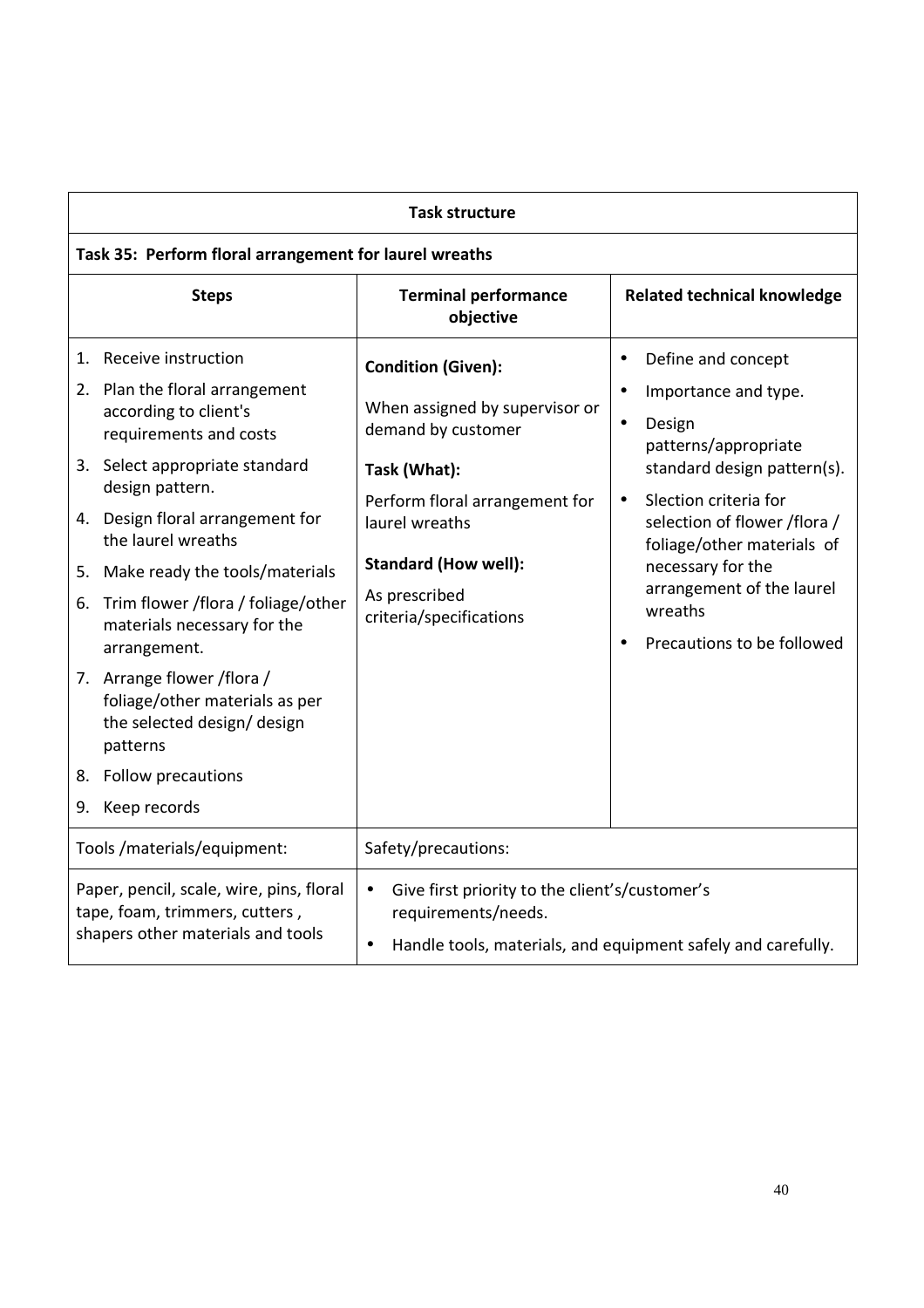| <b>Task structure</b>                                                                                                                                                                                                                                                                                                                                                                                                                                                                                                                       |                                                                                                                                                                                                                          |                                                                                                                                                                                                                                                                                                                                    |  |
|---------------------------------------------------------------------------------------------------------------------------------------------------------------------------------------------------------------------------------------------------------------------------------------------------------------------------------------------------------------------------------------------------------------------------------------------------------------------------------------------------------------------------------------------|--------------------------------------------------------------------------------------------------------------------------------------------------------------------------------------------------------------------------|------------------------------------------------------------------------------------------------------------------------------------------------------------------------------------------------------------------------------------------------------------------------------------------------------------------------------------|--|
| Task 36 : Perform floral arrangement for sprays                                                                                                                                                                                                                                                                                                                                                                                                                                                                                             |                                                                                                                                                                                                                          |                                                                                                                                                                                                                                                                                                                                    |  |
| <b>Steps</b>                                                                                                                                                                                                                                                                                                                                                                                                                                                                                                                                | <b>Terminal performance</b><br>objective                                                                                                                                                                                 | <b>Related technical knowledge</b>                                                                                                                                                                                                                                                                                                 |  |
| 1. Receive instruction<br>2. Plan the floral arrangement<br>according to client's<br>requirements and costs<br>3. Select appropriate standard<br>design pattern.<br>4. Design floral arrangement for<br>the sprays<br>5. Make ready the tools/materials<br>for arrangement of the sprays<br>6. Trim flower /flora / foliage/other<br>materials necessary for the<br>arrangement.<br>7. Arrange flower / flora /<br>foliage/other materials as per<br>the selected design/ design<br>patterns<br>8. Follow precautions<br>Keep records<br>9. | <b>Condition (Given):</b><br>When assigned by supervisor or<br>demand by customer<br>Task (What):<br>Perform floral arrangement for<br>sprays<br><b>Standard (How well):</b><br>As prescribed<br>criteria/specifications | Define and concept<br>$\bullet$<br>Importance and type.<br>$\bullet$<br>Design<br>$\bullet$<br>patterns/appropriate<br>standard design pattern(s).<br>Slection criteria for<br>$\bullet$<br>selection of flower /flora /<br>foliage/other materials of<br>necessary for the<br>arrangement of sprays<br>Precautions to be followed |  |
| Tools /materials/equipment:                                                                                                                                                                                                                                                                                                                                                                                                                                                                                                                 | Safety/precautions:                                                                                                                                                                                                      |                                                                                                                                                                                                                                                                                                                                    |  |
| Paper, pencil, scale, wire, pins, floral<br>tape, foam, trimmers, cutters,<br>shapers other materials and tools                                                                                                                                                                                                                                                                                                                                                                                                                             | Give first priority to the client's/customer's<br>$\bullet$<br>requirements/needs.<br>$\bullet$                                                                                                                          | Handle tools, materials, and equipment safely and carefully.                                                                                                                                                                                                                                                                       |  |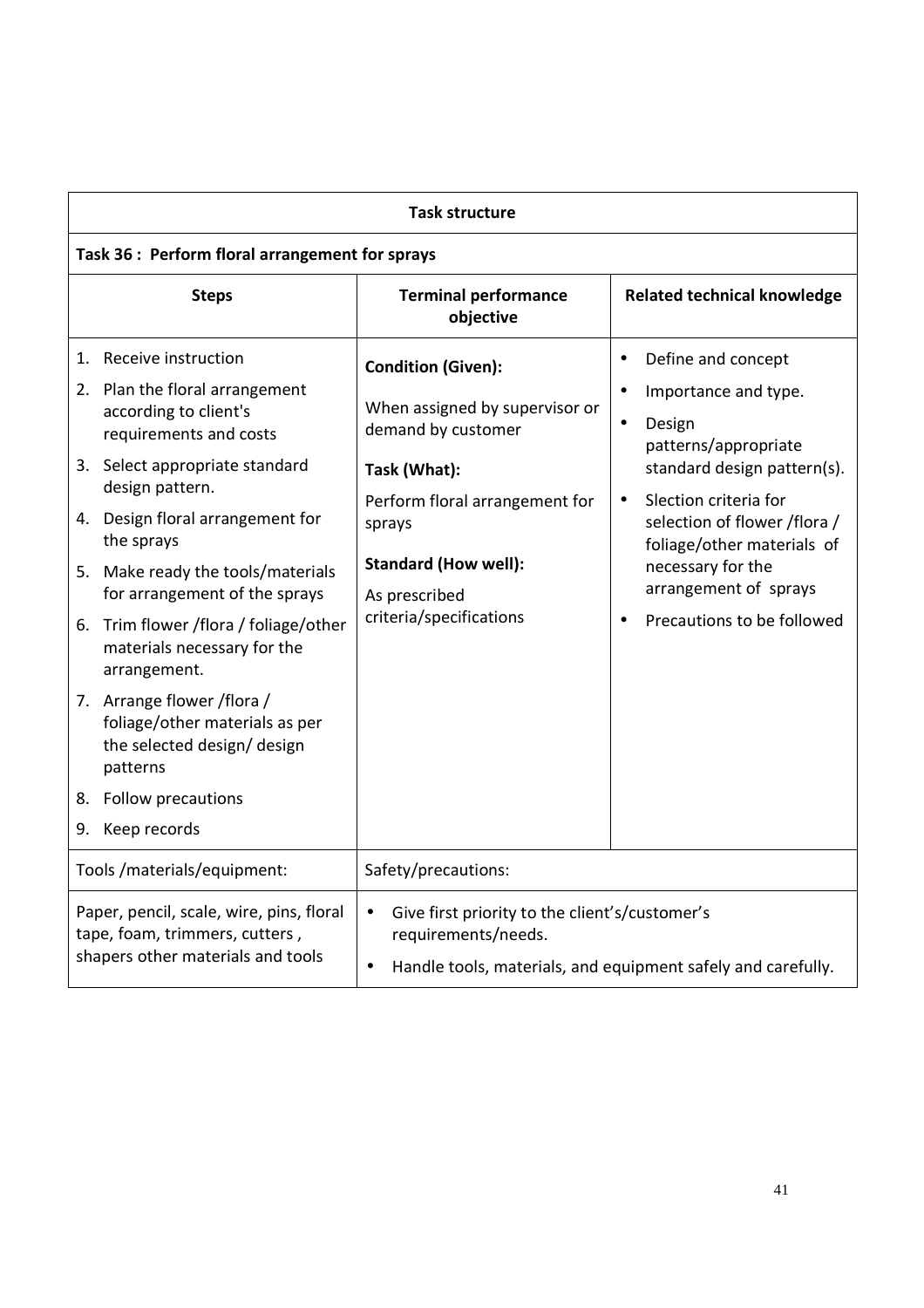| <b>Task structure</b>                                                                                                                                                                                                                                                                                                                                                                                                                                                                                                  |                                                                                                                                                                                                  |                                                                                                                                                                                                                                                                                          |  |
|------------------------------------------------------------------------------------------------------------------------------------------------------------------------------------------------------------------------------------------------------------------------------------------------------------------------------------------------------------------------------------------------------------------------------------------------------------------------------------------------------------------------|--------------------------------------------------------------------------------------------------------------------------------------------------------------------------------------------------|------------------------------------------------------------------------------------------------------------------------------------------------------------------------------------------------------------------------------------------------------------------------------------------|--|
| Task: 37: Arrange bouquets                                                                                                                                                                                                                                                                                                                                                                                                                                                                                             |                                                                                                                                                                                                  |                                                                                                                                                                                                                                                                                          |  |
| <b>Steps</b>                                                                                                                                                                                                                                                                                                                                                                                                                                                                                                           | <b>Terminal performance</b><br>objective                                                                                                                                                         | <b>Related technical knowledge</b>                                                                                                                                                                                                                                                       |  |
| Receive instruction<br>1.<br>Make ready the tools/materials.<br>2.<br>3. Plan the floral arrangement<br>according to client's<br>requirements and costs<br>4. Select flower /flora /<br>foliage/other materials<br>necessary for the arrangement<br>of the bouquets<br>5. Trim flower /flora / foliage/other<br>materials necessary for the<br>arrangement.<br>6. Arrange flower / flora /<br>foliage/other materials as per<br>the selected design/ design<br>patterns<br>7. Follow precautions<br>Keep records<br>8. | <b>Condition (Given):</b><br>When assigned by supervisor or<br>demand by customer<br>Task (What):<br>Arrange bouquets<br><b>Standard (How well):</b><br>As prescribed<br>criteria/specifications | Definetion and concept<br>$\bullet$<br>Importance and type.<br>$\bullet$<br>Design<br>$\bullet$<br>patterns/appropriate<br>standard design pattern(s).<br>Slection criteria for<br>$\bullet$<br>selection of flower /flora /<br>foliage/other<br>Precautions to be followed<br>$\bullet$ |  |
| Tools /materials/equipment:                                                                                                                                                                                                                                                                                                                                                                                                                                                                                            | Safety/precautions:                                                                                                                                                                              |                                                                                                                                                                                                                                                                                          |  |
| Paper, pencil, scale, wire, pins, floral<br>tape, foam, trimmers, cutters,<br>shapers other materials and tools                                                                                                                                                                                                                                                                                                                                                                                                        | Give first priority to the client's/customer's<br>$\bullet$<br>requirements/needs.<br>$\bullet$                                                                                                  | Handle tools, materials, and equipment safely and carefully.                                                                                                                                                                                                                             |  |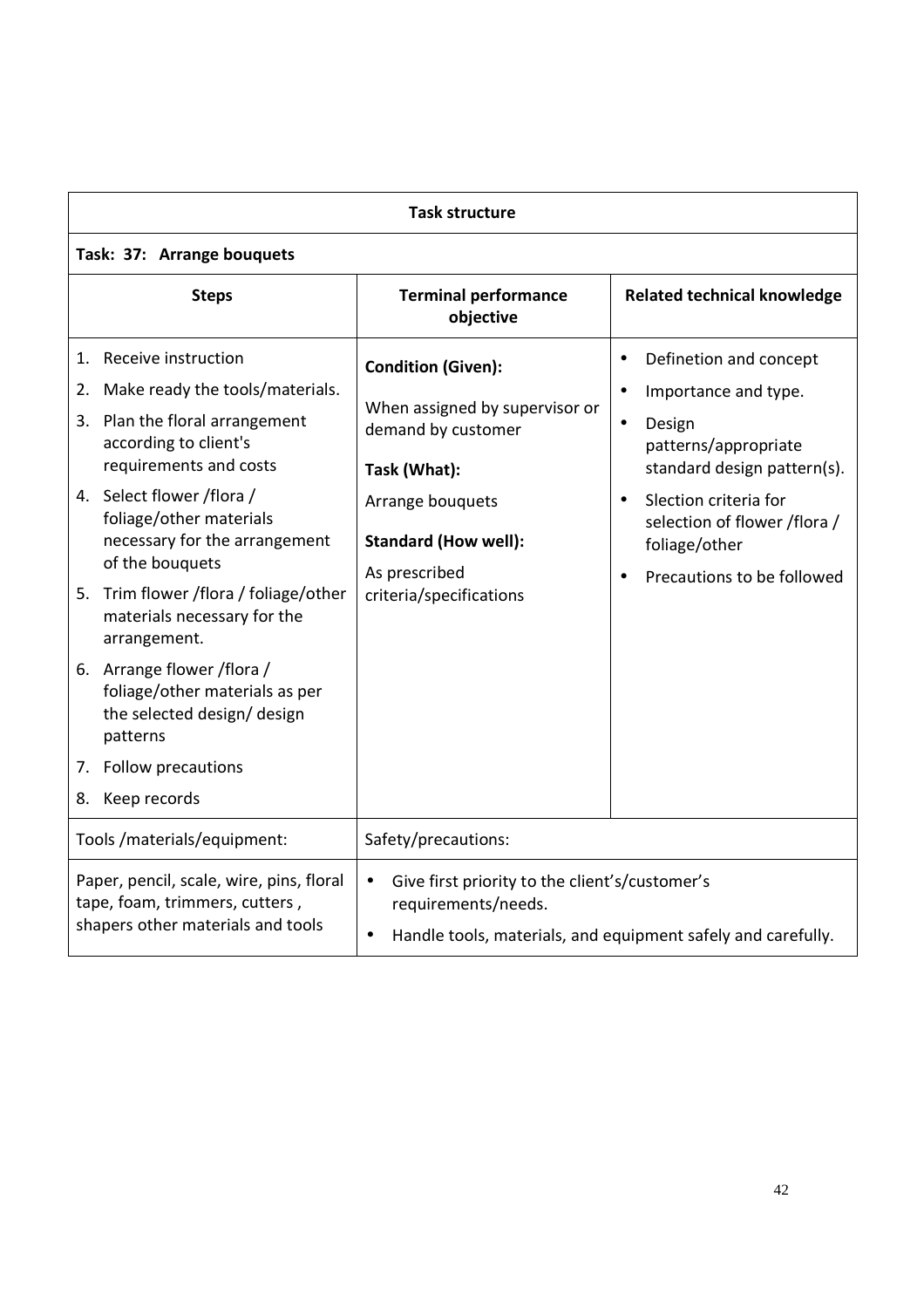| <b>Task structure</b>                                                                                                                                                                                                                                                                                                           |                                                                                                                                                                                                      |                                                                                                                                                                                                                                                                                                                                        |  |
|---------------------------------------------------------------------------------------------------------------------------------------------------------------------------------------------------------------------------------------------------------------------------------------------------------------------------------|------------------------------------------------------------------------------------------------------------------------------------------------------------------------------------------------------|----------------------------------------------------------------------------------------------------------------------------------------------------------------------------------------------------------------------------------------------------------------------------------------------------------------------------------------|--|
| Task 38: Arrange dish gardens                                                                                                                                                                                                                                                                                                   |                                                                                                                                                                                                      |                                                                                                                                                                                                                                                                                                                                        |  |
| <b>Steps</b>                                                                                                                                                                                                                                                                                                                    | <b>Terminal performance</b><br>objective                                                                                                                                                             | <b>Related technical knowledge</b>                                                                                                                                                                                                                                                                                                     |  |
| Receive instruction<br>1.<br>2. Plan the dish garden<br>arrangement according to<br>client's requirements and costs<br>Design dish garden arrangement<br>3.<br>4. Select plants/other materials<br>necessary for the arrangement<br>of dish garden.<br>5. Arrange dish garden<br>Follow precautions<br>6.<br>Keep records<br>7. | <b>Condition (Given):</b><br>Client's requirements for dish<br>garden arrangement<br>Task (What):<br>Arrange dish gardens<br><b>Standard (How well):</b><br>As prescribed<br>criteria/specifications | Define dish garden<br>$\bullet$<br>arrangement<br><b>Type</b><br>$\bullet$<br>Importance<br>$\bullet$<br>Criteria for selection of<br>$\bullet$<br>plants / materials necessary<br>for the arrangement of the<br>dish garden<br>Definition of dish garden<br>$\bullet$<br>and dish garden<br>arrangement<br>Precautions to be followed |  |
| Tools /materials/equipment:                                                                                                                                                                                                                                                                                                     | Safety/precautions:                                                                                                                                                                                  |                                                                                                                                                                                                                                                                                                                                        |  |
| Paper, pencil, scale, wire, pins, floral<br>Give first priority to the client's/customer's<br>$\bullet$<br>tape, foam, trimmers, cutters,<br>requirements/needs.<br>shapers other materials and tools<br>$\bullet$                                                                                                              |                                                                                                                                                                                                      | Handle tools, materials, and equipment safely and carefully.                                                                                                                                                                                                                                                                           |  |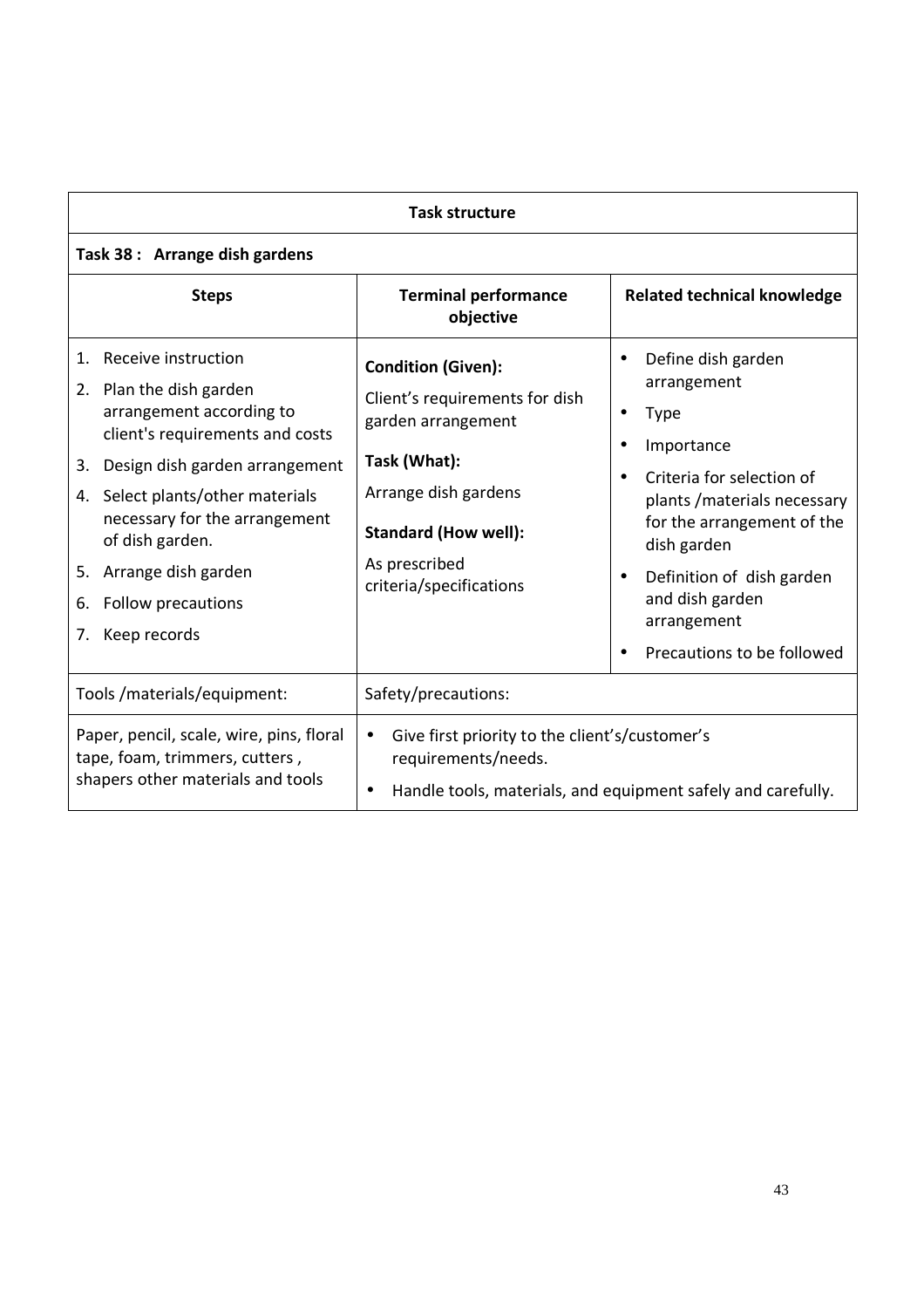| <b>Task structure</b>                                                                                           |                                                                                                                                                                                                                                                                                                                                                                                                                                                           |                                                                                                                                                                                  |                                                                                                                                                                                                                                                                                                                                                                                  |  |
|-----------------------------------------------------------------------------------------------------------------|-----------------------------------------------------------------------------------------------------------------------------------------------------------------------------------------------------------------------------------------------------------------------------------------------------------------------------------------------------------------------------------------------------------------------------------------------------------|----------------------------------------------------------------------------------------------------------------------------------------------------------------------------------|----------------------------------------------------------------------------------------------------------------------------------------------------------------------------------------------------------------------------------------------------------------------------------------------------------------------------------------------------------------------------------|--|
|                                                                                                                 | Task 39: Arrange terrariums                                                                                                                                                                                                                                                                                                                                                                                                                               |                                                                                                                                                                                  |                                                                                                                                                                                                                                                                                                                                                                                  |  |
|                                                                                                                 | <b>Steps</b>                                                                                                                                                                                                                                                                                                                                                                                                                                              | <b>Terminal performance</b><br>objective                                                                                                                                         | <b>Related technical knowledge</b>                                                                                                                                                                                                                                                                                                                                               |  |
| 1.<br>7.                                                                                                        | Receive instruction<br>2. Discuss with the clients about<br>the terrariums arrangement<br>3. Plan the terrariums arrangement<br>according to client's<br>requirements and costs<br>4. List criteria for selection of<br>plants / materials necessary for<br>the arrangement of the<br>terrariums<br>5. Select plants/other materials<br>necessary for the arrangement<br>of terrariums.<br>6. Arrange terrariums<br>Follow precautions<br>8. Keep records | <b>Condition (Given):</b><br>When assigned by supervisor or<br>demand by customer<br>Task (What):<br>Arrange terrariums<br><b>Standard (How well):</b><br>As prescribed criteria | Define terrariums and<br>$\bullet$<br>Define terrariums<br>arrangement<br>Importance<br>$\bullet$<br>Type of loral arrangement<br>$\bullet$<br>for bouquets<br>Designing terrariums<br>$\bullet$<br>arrangement<br>Criteria for selection of<br>$\bullet$<br>plants / materials necessary<br>for the arrangement of the<br>terrariums<br>Precautions to be followed<br>$\bullet$ |  |
|                                                                                                                 | Tools /materials/equipment:                                                                                                                                                                                                                                                                                                                                                                                                                               | Safety/precautions:                                                                                                                                                              |                                                                                                                                                                                                                                                                                                                                                                                  |  |
| Paper, pencil, scale, wire, pins, floral<br>tape, foam, trimmers, cutters,<br>shapers other materials and tools |                                                                                                                                                                                                                                                                                                                                                                                                                                                           | Give first priority to the client's/customer's<br>$\bullet$<br>requirements/needs.<br>Handle tools, materials, and equipment safely and carefully.<br>$\bullet$                  |                                                                                                                                                                                                                                                                                                                                                                                  |  |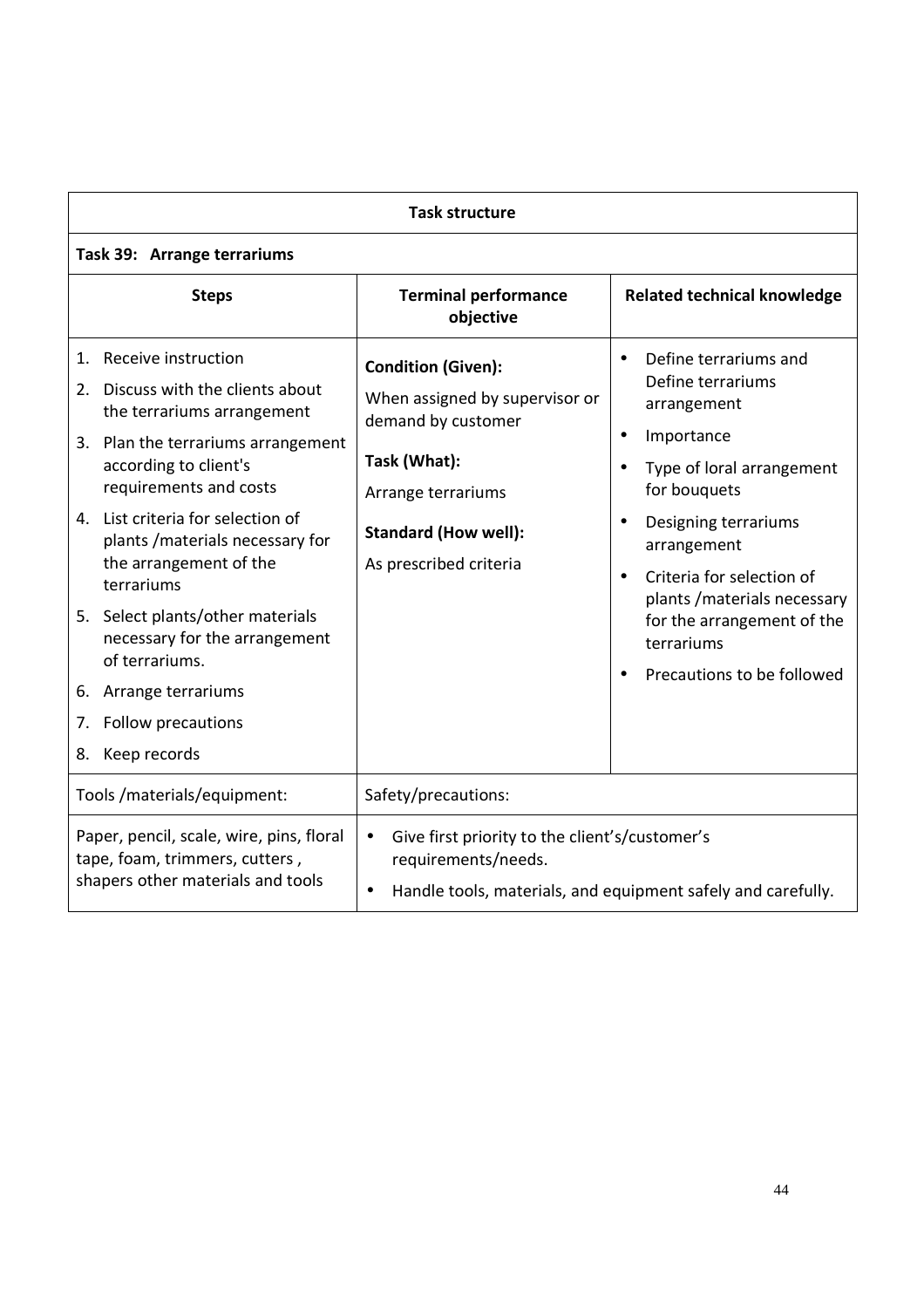## **Sub module 2: Floral arrangement for events**

### **Description**:

It consists of the skills and knowledge related to floral arrangement for in the related occupation. Each task structure consists of steps, terminal performance objective [TPO], and related technical knowledge concerned with the task.

## **Objectives**:

After its completion the trainees will be able:

• To perform floral arrangement for different social, organizational fuctions, evens and holidays

- 1. Perform floral arrangement for holidays
- 2. Perform floral arrangement for anniversaries
- 3. Perform floral arrangement for weddings
- 4. Perform floral arrangement for balls
- 5. Perform floral arrangement for funerals
- 6. Perform floral arrangement for marriage
- 7. Perform floral arrangement for Christmas
- 8. Perform floral arrangement for Easter
- 9. Perform floral arrangement for Sarashawati puza
- 10. Perform floral arrangement for Tihar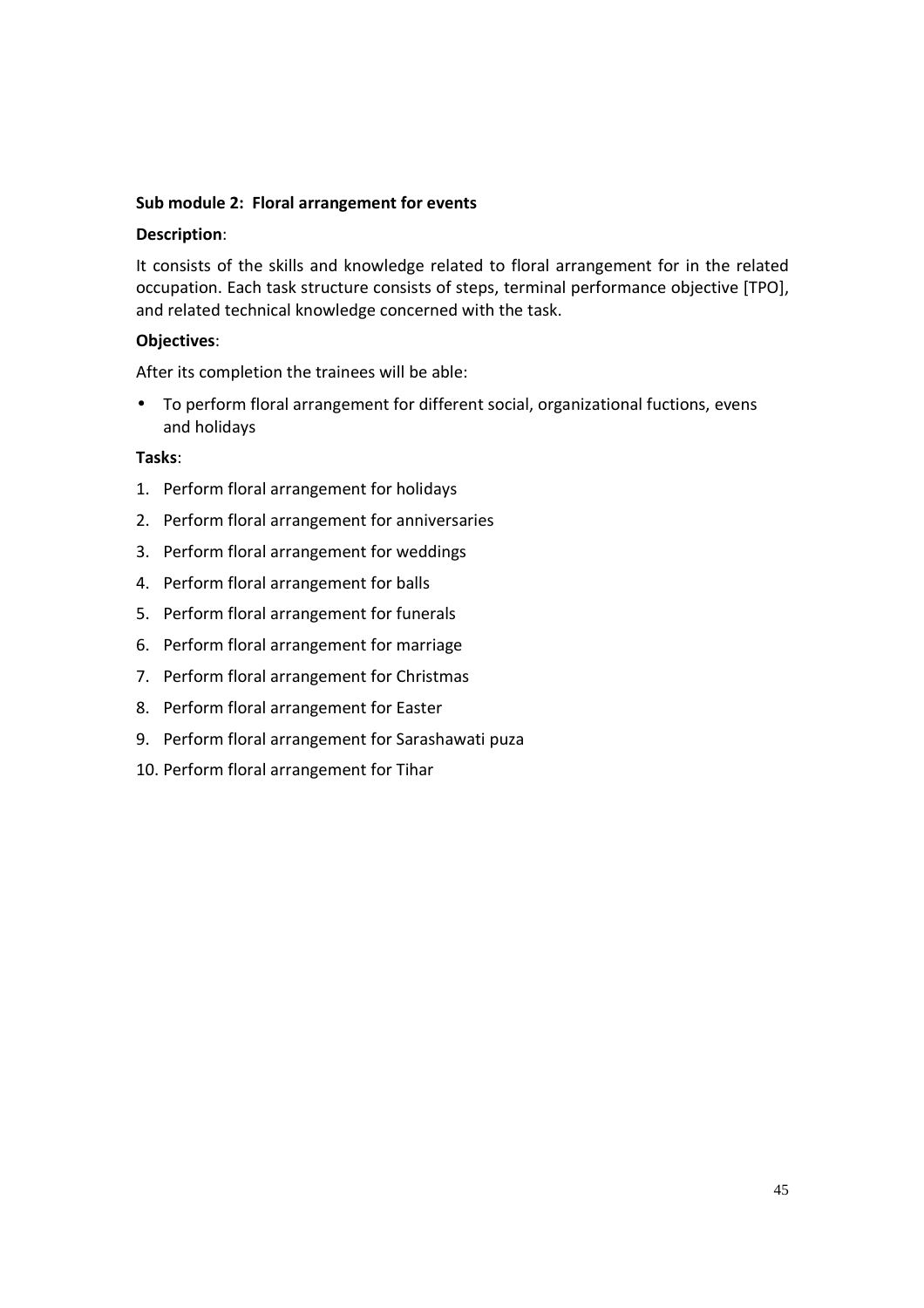| <b>Task structure</b>                                                                                                                                                                                                                                                                                                                                                                                                                                                                           |                                                                                                                                                                                                                               |                                                                                                                                                                                                                                                                    |  |
|-------------------------------------------------------------------------------------------------------------------------------------------------------------------------------------------------------------------------------------------------------------------------------------------------------------------------------------------------------------------------------------------------------------------------------------------------------------------------------------------------|-------------------------------------------------------------------------------------------------------------------------------------------------------------------------------------------------------------------------------|--------------------------------------------------------------------------------------------------------------------------------------------------------------------------------------------------------------------------------------------------------------------|--|
| Task 40 : Perform floral arrangement for holidays                                                                                                                                                                                                                                                                                                                                                                                                                                               |                                                                                                                                                                                                                               |                                                                                                                                                                                                                                                                    |  |
| <b>Steps</b>                                                                                                                                                                                                                                                                                                                                                                                                                                                                                    | <b>Terminal performance</b><br>objective                                                                                                                                                                                      | <b>Related technical knowledge</b>                                                                                                                                                                                                                                 |  |
| 1. Receive instruction<br>2. Plan the floral arrangement<br>according to client's<br>requirements and costs<br>3. Design floral arrangement for<br>the holiday<br>4. Make ready the tools/materials<br>for the arrangement of the<br>holiday<br>5. Trim flower /flora / foliage/other<br>materials necessary for the<br>arrangement.<br>6. Arrange flower / flora /<br>foliage/other materials as per<br>the selected design/ design<br>patterns<br>7. Follow precautions<br>Keep records<br>8. | <b>Condition (Given):</b><br>When assigned by supervisor or<br>demand by customer<br>Task (What):<br>Perform floral arrangement for<br>holidays<br><b>Standard (How well):</b><br>As prescribed criteria or<br>specifications | Concept of floral<br>$\bullet$<br>arrangement for holidays.<br>Importance<br>$\bullet$<br>criteria for selection of<br>$\bullet$<br>flower /flora /<br>foliage/other materials of<br>necessary for the<br>arrangement of the holiday<br>Precautions to be followed |  |
| Tools /materials/equipment:                                                                                                                                                                                                                                                                                                                                                                                                                                                                     | Safety/precautions:                                                                                                                                                                                                           |                                                                                                                                                                                                                                                                    |  |
| Paper, pencil, scale, wire, pins, floral<br>tape, foam, trimmers, cutters,<br>shapers other materials and tools                                                                                                                                                                                                                                                                                                                                                                                 | Give first priority to the client's/customer's<br>$\bullet$<br>requirements/needs.<br>$\bullet$                                                                                                                               | Handle tools, materials, and equipment safely and carefully.                                                                                                                                                                                                       |  |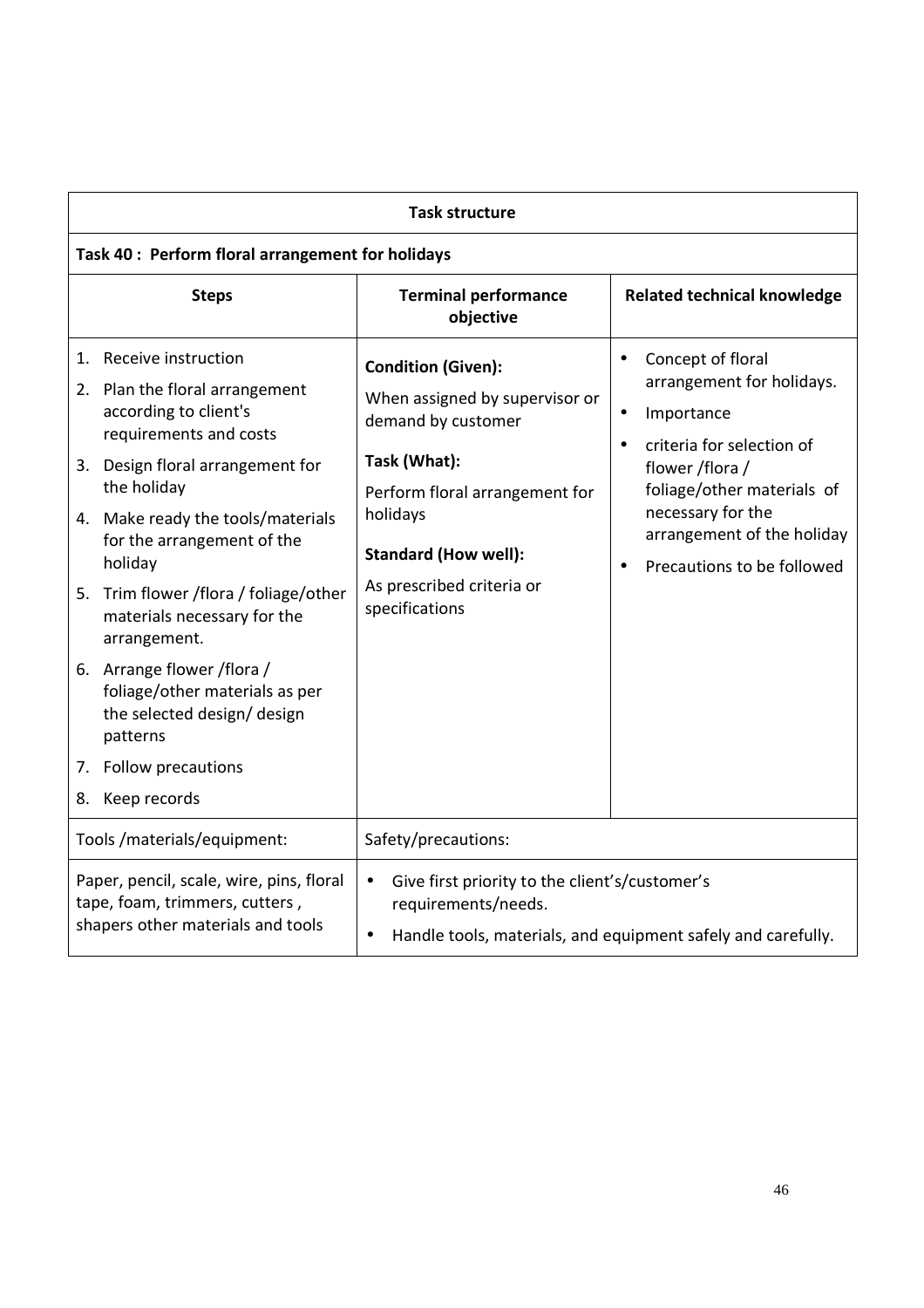| <b>Task structure</b>                                                                                                                                                                                                                                                                                                                                                                                                                                                                                                                                                                                                                                        |                                                                                                                                                                                                                                    |                                                                                                                                                                                                                                                                                   |  |
|--------------------------------------------------------------------------------------------------------------------------------------------------------------------------------------------------------------------------------------------------------------------------------------------------------------------------------------------------------------------------------------------------------------------------------------------------------------------------------------------------------------------------------------------------------------------------------------------------------------------------------------------------------------|------------------------------------------------------------------------------------------------------------------------------------------------------------------------------------------------------------------------------------|-----------------------------------------------------------------------------------------------------------------------------------------------------------------------------------------------------------------------------------------------------------------------------------|--|
| Task 41: Perform floral arrangement for anniversaries                                                                                                                                                                                                                                                                                                                                                                                                                                                                                                                                                                                                        |                                                                                                                                                                                                                                    |                                                                                                                                                                                                                                                                                   |  |
| <b>Steps</b>                                                                                                                                                                                                                                                                                                                                                                                                                                                                                                                                                                                                                                                 | <b>Terminal performance</b><br>objective                                                                                                                                                                                           | <b>Related technical knowledge</b>                                                                                                                                                                                                                                                |  |
| Receive instruction<br>1.<br>2. Plan the floral arrangement<br>according to client's<br>requirements and costs<br>Identify design patterns<br>3.<br>4. List criteria for selection of<br>flower /flora / foliage/other<br>materials of necessary for the<br>arrangement of the anniversary<br>5. Select flower /flora /<br>foliage/other materials<br>necessary for the arrangement<br>of the anniversary.<br>6. Trim flower /flora / foliage/other<br>materials necessary for the<br>arrangement.<br>7. Arrange flower / flora /<br>foliage/other materials as per<br>the selected design/design<br>patterns<br>8. Follow precautions<br>Keep records<br>9. | <b>Condition (Given):</b><br>When assigned by supervisor or<br>demand by customer<br>Task (What):<br>Perform floral arrangement for<br>anniversaries<br><b>Standard (How well):</b><br>As prescribed criteria or<br>specifications | Concept<br>٠<br><b>Type</b><br>٠<br>Importance<br>$\bullet$<br>criteria for selection of<br>$\bullet$<br>flower /flora /<br>foliage/other materials of<br>necessary for the<br>arrangement of the<br>anniversary<br>Precautions to be followed<br>$\bullet$<br>Records to be kept |  |
| Tools /materials/equipment:                                                                                                                                                                                                                                                                                                                                                                                                                                                                                                                                                                                                                                  | Safety/precautions:                                                                                                                                                                                                                |                                                                                                                                                                                                                                                                                   |  |
| Paper, pencil, scale, wire, pins, floral<br>Give first priority to the client's/customer's<br>$\bullet$<br>requirements/needs.<br>tape, foam, trimmers, cutters,<br>shapers other materials and tools<br>Handle tools, materials, and equipment safely and carefully.<br>$\bullet$                                                                                                                                                                                                                                                                                                                                                                           |                                                                                                                                                                                                                                    |                                                                                                                                                                                                                                                                                   |  |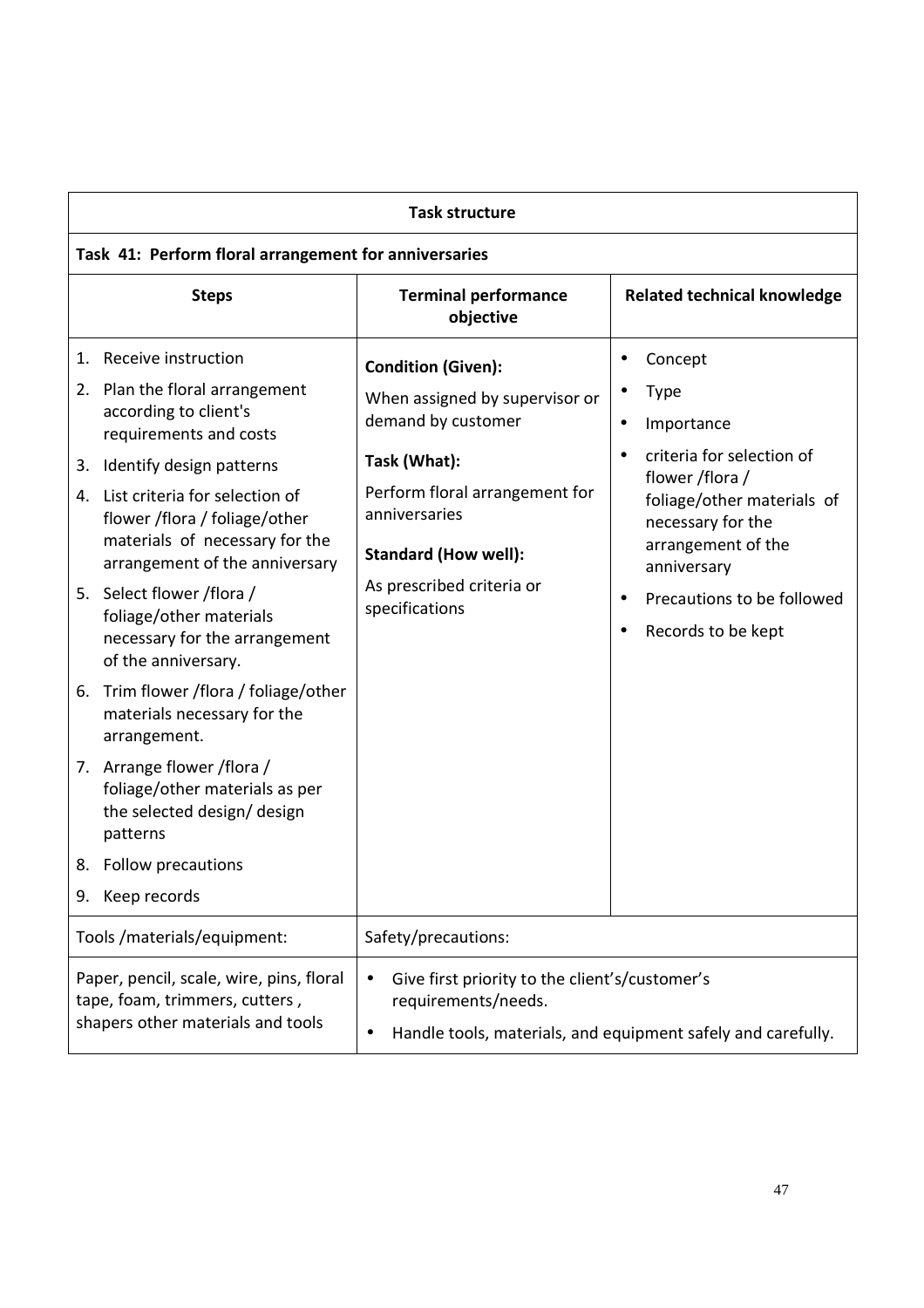| <b>Task structure</b>                                                                                                                                                                                                                                                                                                                                                                                                                                                                                                                                                                                                                                                   |                                                                                                                                                                                                                               |                                                                                                                                                                                                                                                                                                                      |  |
|-------------------------------------------------------------------------------------------------------------------------------------------------------------------------------------------------------------------------------------------------------------------------------------------------------------------------------------------------------------------------------------------------------------------------------------------------------------------------------------------------------------------------------------------------------------------------------------------------------------------------------------------------------------------------|-------------------------------------------------------------------------------------------------------------------------------------------------------------------------------------------------------------------------------|----------------------------------------------------------------------------------------------------------------------------------------------------------------------------------------------------------------------------------------------------------------------------------------------------------------------|--|
| Task 42: Perform floral arrangement for weddings                                                                                                                                                                                                                                                                                                                                                                                                                                                                                                                                                                                                                        |                                                                                                                                                                                                                               |                                                                                                                                                                                                                                                                                                                      |  |
| <b>Steps</b>                                                                                                                                                                                                                                                                                                                                                                                                                                                                                                                                                                                                                                                            | <b>Terminal performance</b><br>objective                                                                                                                                                                                      | <b>Related technical knowledge</b>                                                                                                                                                                                                                                                                                   |  |
| 1. Receive instruction<br>2. Plan the floral arrangement<br>according to client's<br>requirements and costs<br>3. Select appropriate standard<br>design pattern.<br>4. List criteria for selection of<br>flower /flora / foliage/other<br>materials of necessary for the<br>arrangement of the wedding<br>5. Select flower /flora /<br>foliage/other materials<br>necessary for the arrangement<br>of the wedding.<br>6. Trim flower /flora / foliage/other<br>materials necessary for the<br>arrangement.<br>7. Arrange flower / flora /<br>foliage/other materials as per<br>the selected design/design<br>patterns<br>Follow precautions<br>8.<br>Keep records<br>9. | <b>Condition (Given):</b><br>When assigned by supervisor or<br>demand by customer<br>Task (What):<br>Perform floral arrangement for<br>weddings<br><b>Standard (How well):</b><br>As prescribed criteria or<br>specifications | Concept<br>٠<br><b>Types</b><br>Importance<br>$\bullet$<br>Design<br>$\bullet$<br>patterns/appropriate<br>standard design pattern(s).<br>criteria for selection of<br>$\bullet$<br>flower /flora /<br>foliage/other materials of<br>necessary for the<br>arrangement of the<br>wedding<br>Precautions to be followed |  |
| Tools / materials/equipment:                                                                                                                                                                                                                                                                                                                                                                                                                                                                                                                                                                                                                                            | Safety/precautions:                                                                                                                                                                                                           |                                                                                                                                                                                                                                                                                                                      |  |
| Paper, pencil, scale, wire, pins, floral<br>Give first priority to the client's/customer's<br>$\bullet$<br>requirements/needs.<br>tape, foam, trimmers, cutters,<br>shapers other materials and tools<br>Handle tools, materials, and equipment safely and carefully.<br>$\bullet$                                                                                                                                                                                                                                                                                                                                                                                      |                                                                                                                                                                                                                               |                                                                                                                                                                                                                                                                                                                      |  |
| <b>Task structure</b>                                                                                                                                                                                                                                                                                                                                                                                                                                                                                                                                                                                                                                                   |                                                                                                                                                                                                                               |                                                                                                                                                                                                                                                                                                                      |  |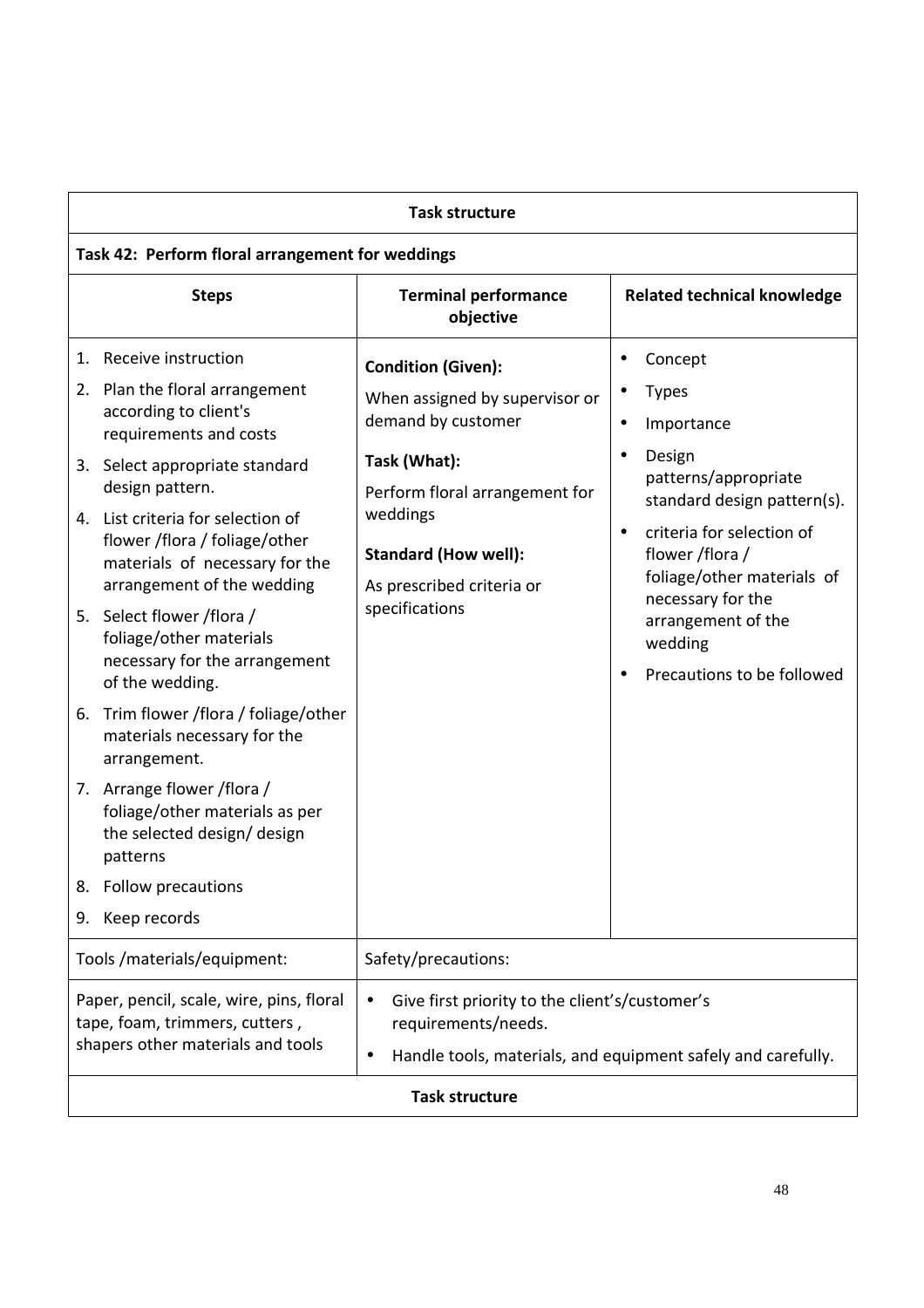| Task 43: Perform floral arrangement for balls                                                                   |                                                                                                                                                                                                                                                                                                                                                                                                                                                                                                                                                                                                                                                                |                                                                                                                                                                                                                            |                                  |                                                                                                                                                                                                                                                        |
|-----------------------------------------------------------------------------------------------------------------|----------------------------------------------------------------------------------------------------------------------------------------------------------------------------------------------------------------------------------------------------------------------------------------------------------------------------------------------------------------------------------------------------------------------------------------------------------------------------------------------------------------------------------------------------------------------------------------------------------------------------------------------------------------|----------------------------------------------------------------------------------------------------------------------------------------------------------------------------------------------------------------------------|----------------------------------|--------------------------------------------------------------------------------------------------------------------------------------------------------------------------------------------------------------------------------------------------------|
|                                                                                                                 | <b>Steps</b>                                                                                                                                                                                                                                                                                                                                                                                                                                                                                                                                                                                                                                                   | <b>Terminal performance</b><br>objective                                                                                                                                                                                   |                                  | <b>Related technical knowledge</b>                                                                                                                                                                                                                     |
| 6.<br>8.                                                                                                        | 1. Receive instruction<br>2. Plan the floral arrangement<br>according to client's<br>requirements and costs<br>3. Select appropriate standard<br>design pattern.<br>4. List criteria for selection of<br>flower /flora / foliage/other<br>materials of necessary for the<br>arrangement of the balls<br>5. Select flower /flora /<br>foliage/other materials<br>necessary for the arrangement<br>of the balls<br>Trim flower /flora / foliage/other<br>materials necessary for the<br>arrangement.<br>7. Arrange flower / flora /<br>foliage/other materials as per<br>the selected design/ design<br>patterns<br><b>Follow precautions</b><br>9. Keep records | <b>Condition (Given):</b><br>When assigned by supervisor or<br>demand by customer<br>Task (What):<br>Perform floral arrangement for<br>balls<br><b>Standard (How well):</b><br>As prescribed criteria or<br>specifications | ٠<br>٠<br>$\bullet$<br>$\bullet$ | Concept<br><b>Types</b><br>Importance<br>Design<br>patterns/appropriate<br>standard design pattern(s).<br>criteria for selection of<br>flower /flora /<br>foliage/other materials of<br>necessary for the<br>arrangement<br>Precautions to be followed |
| Tools /materials/equipment:                                                                                     |                                                                                                                                                                                                                                                                                                                                                                                                                                                                                                                                                                                                                                                                | Safety/precautions:                                                                                                                                                                                                        |                                  |                                                                                                                                                                                                                                                        |
| Paper, pencil, scale, wire, pins, floral<br>tape, foam, trimmers, cutters,<br>shapers other materials and tools |                                                                                                                                                                                                                                                                                                                                                                                                                                                                                                                                                                                                                                                                | Give first priority to the client's/customer's<br>$\bullet$<br>requirements/needs.<br>Handle tools, materials, and equipment safely and carefully.<br>$\bullet$                                                            |                                  |                                                                                                                                                                                                                                                        |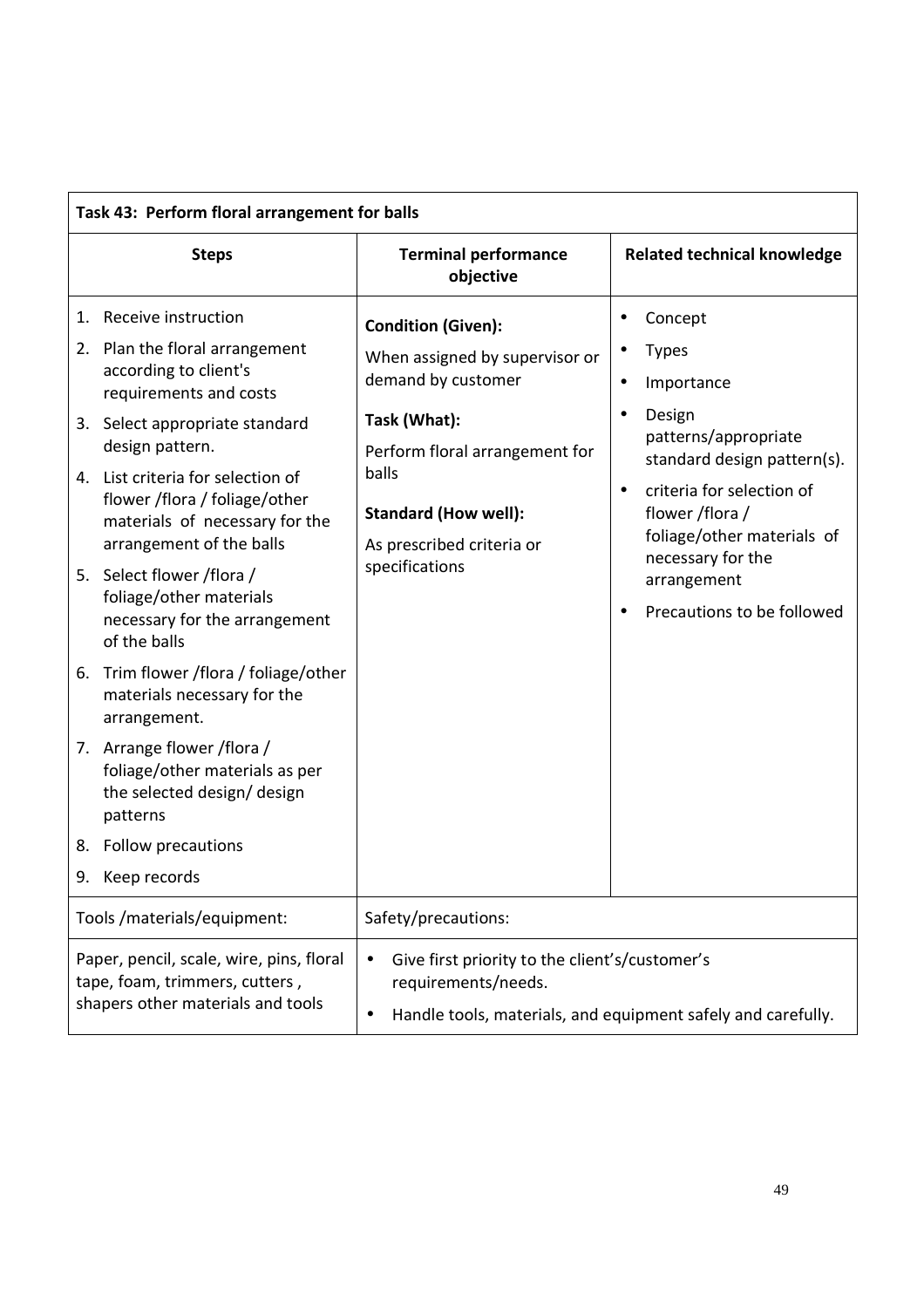| <b>Task structure</b>                                                                                                                                                                                                                                                                                                                                                                                                                                                                                                                                                                                                                                                         |                                                                                                                                                                                                                               |                                                                                                                                                                                                                                                                                                                              |
|-------------------------------------------------------------------------------------------------------------------------------------------------------------------------------------------------------------------------------------------------------------------------------------------------------------------------------------------------------------------------------------------------------------------------------------------------------------------------------------------------------------------------------------------------------------------------------------------------------------------------------------------------------------------------------|-------------------------------------------------------------------------------------------------------------------------------------------------------------------------------------------------------------------------------|------------------------------------------------------------------------------------------------------------------------------------------------------------------------------------------------------------------------------------------------------------------------------------------------------------------------------|
| Task 44 : Perform floral arrangement for funerals                                                                                                                                                                                                                                                                                                                                                                                                                                                                                                                                                                                                                             |                                                                                                                                                                                                                               |                                                                                                                                                                                                                                                                                                                              |
| <b>Steps</b>                                                                                                                                                                                                                                                                                                                                                                                                                                                                                                                                                                                                                                                                  | <b>Terminal performance</b><br>objective                                                                                                                                                                                      | <b>Related technical knowledge</b>                                                                                                                                                                                                                                                                                           |
| 1. Receive instruction<br>2. Plan the floral arrangement<br>according to client's<br>requirements and costs<br>3. Select appropriate standard<br>design pattern.<br>4. List criteria for selection of<br>flower /flora / foliage/other<br>materials of necessary for the<br>arrangement of the funeral<br>5. Select flower /flora /<br>foliage/other materials<br>necessary for the arrangement<br>of the funeral<br>6. Trim flower /flora / foliage/other<br>materials necessary for the<br>arrangement.<br>7. Arrange flower / flora /<br>foliage/other materials as per<br>the selected design/design<br>patterns<br><b>Follow precautions</b><br>8.<br>Keep records<br>9. | <b>Condition (Given):</b><br>When assigned by supervisor or<br>demand by customer<br>Task (What):<br>Perform floral arrangement for<br>funerals<br><b>Standard (How well):</b><br>As prescribed criteria or<br>specifications | Concept<br>$\bullet$<br><b>Types</b><br>٠<br>Importance<br>$\bullet$<br>Design<br>$\bullet$<br>patterns/appropriate<br>standard design pattern(s).<br>criteria for selection of<br>$\bullet$<br>flower /flora /<br>foliage/other materials of<br>necessary for the<br>arrangement<br>Precautions to be followed<br>$\bullet$ |
| Tools /materials/equipment:<br>Safety/precautions:                                                                                                                                                                                                                                                                                                                                                                                                                                                                                                                                                                                                                            |                                                                                                                                                                                                                               |                                                                                                                                                                                                                                                                                                                              |
| Paper, pencil, scale, wire, pins, floral<br>tape, foam, trimmers, cutters,<br>shapers other materials and tools                                                                                                                                                                                                                                                                                                                                                                                                                                                                                                                                                               | Give first priority to the client's/customer's<br>$\bullet$<br>requirements/needs.<br>$\bullet$                                                                                                                               | Handle tools, materials, and equipment safely and carefully.                                                                                                                                                                                                                                                                 |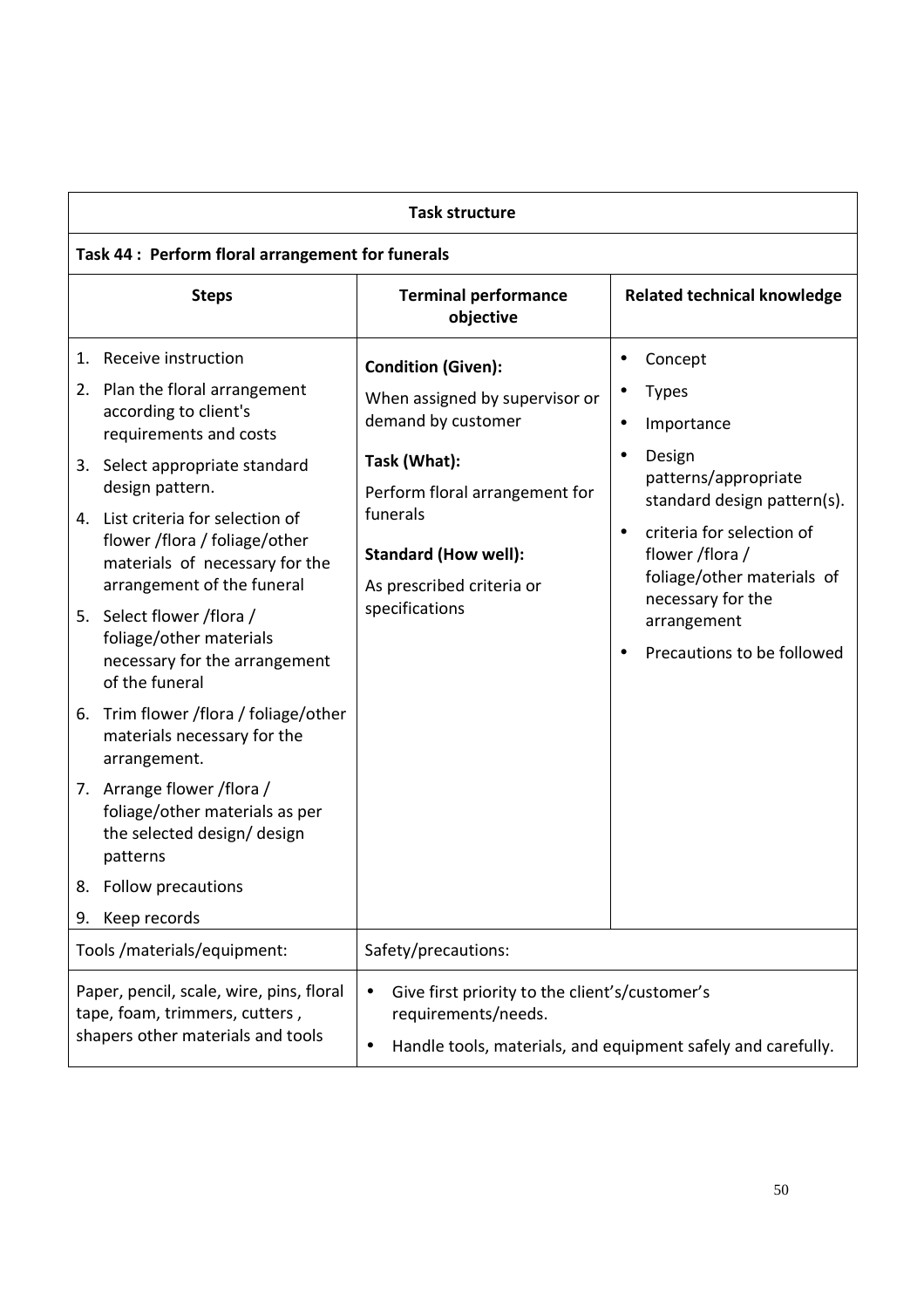| <b>Task structure</b>                                                                                           |                                                                                                                                                                                                                                                                                                                                                                                                                                                                                                                                                                                                       |                                                                                                                                                                                                                               |                                                                                                                                                                                                                                                                                                                              |
|-----------------------------------------------------------------------------------------------------------------|-------------------------------------------------------------------------------------------------------------------------------------------------------------------------------------------------------------------------------------------------------------------------------------------------------------------------------------------------------------------------------------------------------------------------------------------------------------------------------------------------------------------------------------------------------------------------------------------------------|-------------------------------------------------------------------------------------------------------------------------------------------------------------------------------------------------------------------------------|------------------------------------------------------------------------------------------------------------------------------------------------------------------------------------------------------------------------------------------------------------------------------------------------------------------------------|
|                                                                                                                 | Task 45: Perform floral arrangement for marriage                                                                                                                                                                                                                                                                                                                                                                                                                                                                                                                                                      |                                                                                                                                                                                                                               |                                                                                                                                                                                                                                                                                                                              |
|                                                                                                                 | <b>Steps</b>                                                                                                                                                                                                                                                                                                                                                                                                                                                                                                                                                                                          | <b>Terminal performance</b><br>objective                                                                                                                                                                                      | <b>Related technical knowledge</b>                                                                                                                                                                                                                                                                                           |
| design pattern.<br>arrangement.<br>patterns<br>8.<br>Keep records<br>9.                                         | 1. Receive instruction<br>2. Plan the floral arrangement<br>according to client's<br>requirements and costs<br>3. Select appropriate standard<br>4. List criteria for selection of<br>flower /flora / foliage/other<br>materials of necessary for the<br>arrangement of the marriage<br>5. Select flower /flora /<br>foliage/other materials<br>necessary for the arrangement<br>of the marriage.<br>6. Trim flower /flora / foliage/other<br>materials necessary for the<br>7. Arrange flower / flora /<br>foliage/other materials as per<br>the selected design/design<br><b>Follow precautions</b> | <b>Condition (Given):</b><br>When assigned by supervisor or<br>demand by customer<br>Task (What):<br>Perform floral arrangement for<br>marriage<br><b>Standard (How well):</b><br>As prescribed criteria or<br>specifications | Concept<br>$\bullet$<br><b>Types</b><br>٠<br>Importance<br>$\bullet$<br>Design<br>$\bullet$<br>patterns/appropriate<br>standard design pattern(s).<br>criteria for selection of<br>$\bullet$<br>flower /flora /<br>foliage/other materials of<br>necessary for the<br>arrangement<br>Precautions to be followed<br>$\bullet$ |
| Tools /materials/equipment:<br>Safety/precautions:                                                              |                                                                                                                                                                                                                                                                                                                                                                                                                                                                                                                                                                                                       |                                                                                                                                                                                                                               |                                                                                                                                                                                                                                                                                                                              |
| Paper, pencil, scale, wire, pins, floral<br>tape, foam, trimmers, cutters,<br>shapers other materials and tools |                                                                                                                                                                                                                                                                                                                                                                                                                                                                                                                                                                                                       | Give first priority to the client's/customer's<br>$\bullet$<br>requirements/needs.<br>$\bullet$                                                                                                                               | Handle tools, materials, and equipment safely and carefully.                                                                                                                                                                                                                                                                 |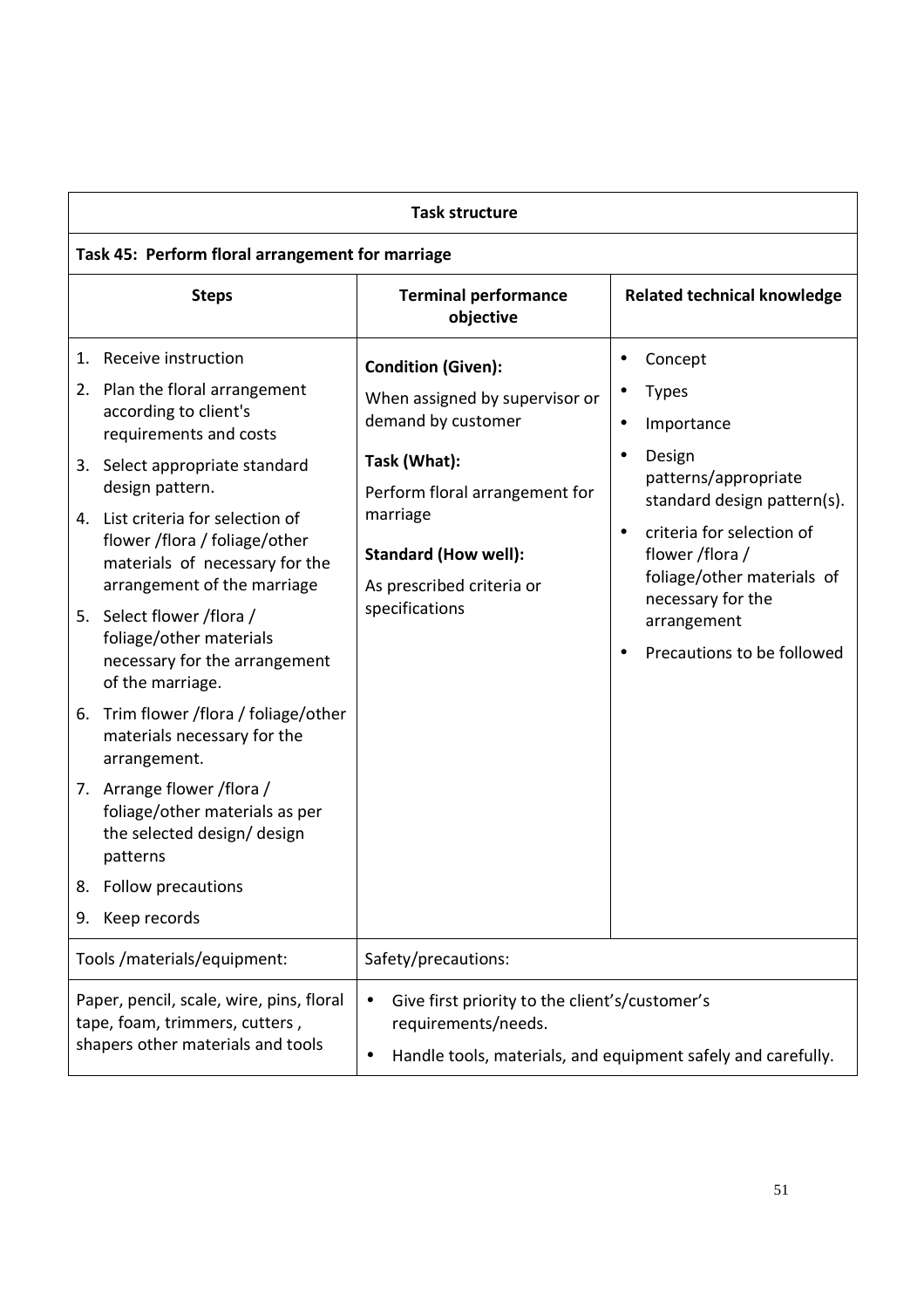| <b>Task structure</b>                                                                                                                                                                                                                                                                                                                                                                                                                                                                                                                                                                                                                                                       |                                                                                                                                                                                                                                |                                                                                                                                                                                                                                                                                                                              |  |
|-----------------------------------------------------------------------------------------------------------------------------------------------------------------------------------------------------------------------------------------------------------------------------------------------------------------------------------------------------------------------------------------------------------------------------------------------------------------------------------------------------------------------------------------------------------------------------------------------------------------------------------------------------------------------------|--------------------------------------------------------------------------------------------------------------------------------------------------------------------------------------------------------------------------------|------------------------------------------------------------------------------------------------------------------------------------------------------------------------------------------------------------------------------------------------------------------------------------------------------------------------------|--|
| Task 46 : Perform floral arrangement for Christmas                                                                                                                                                                                                                                                                                                                                                                                                                                                                                                                                                                                                                          |                                                                                                                                                                                                                                |                                                                                                                                                                                                                                                                                                                              |  |
| <b>Steps</b>                                                                                                                                                                                                                                                                                                                                                                                                                                                                                                                                                                                                                                                                | <b>Terminal performance</b><br>objective                                                                                                                                                                                       | <b>Related technical knowledge</b>                                                                                                                                                                                                                                                                                           |  |
| 1. Receive instruction<br>2. Plan the floral arrangement<br>according to client's<br>requirements and costs<br>3. Select appropriate standard<br>design pattern.<br>4. List criteria for selection of<br>flower /flora / foliage/other<br>materials of necessary for the<br>arrangement of the Christmas<br>5. Select flower /flora /<br>foliage/other materials<br>necessary for the arrangement<br>of the Christmas.<br>6. Trim flower /flora / foliage/other<br>materials necessary for the<br>arrangement.<br>7. Arrange flower / flora /<br>foliage/other materials as per<br>the selected design/design<br>patterns<br>Follow precautions<br>8.<br>Keep records<br>9. | <b>Conidtion (Given):</b><br>When assigned by supervisor or<br>demand by customer<br>Task (What):<br>Perform floral arrangement for<br>Christmas<br><b>Standard (How well):</b><br>As prescribed criteria or<br>specifications | Concept<br>$\bullet$<br><b>Types</b><br>٠<br>Importance<br>$\bullet$<br>Design<br>$\bullet$<br>patterns/appropriate<br>standard design pattern(s).<br>criteria for selection of<br>$\bullet$<br>flower /flora /<br>foliage/other materials of<br>necessary for the<br>arrangement<br>Precautions to be followed<br>$\bullet$ |  |
| Tools /materials/equipment:<br>Safety/precautions:                                                                                                                                                                                                                                                                                                                                                                                                                                                                                                                                                                                                                          |                                                                                                                                                                                                                                |                                                                                                                                                                                                                                                                                                                              |  |
| Paper, pencil, scale, wire, pins, floral<br>tape, foam, trimmers, cutters,<br>shapers other materials and tools                                                                                                                                                                                                                                                                                                                                                                                                                                                                                                                                                             | Give first priority to the client's/customer's<br>$\bullet$<br>requirements/needs.<br>$\bullet$                                                                                                                                | Handle tools, materials, and equipment safely and carefully.                                                                                                                                                                                                                                                                 |  |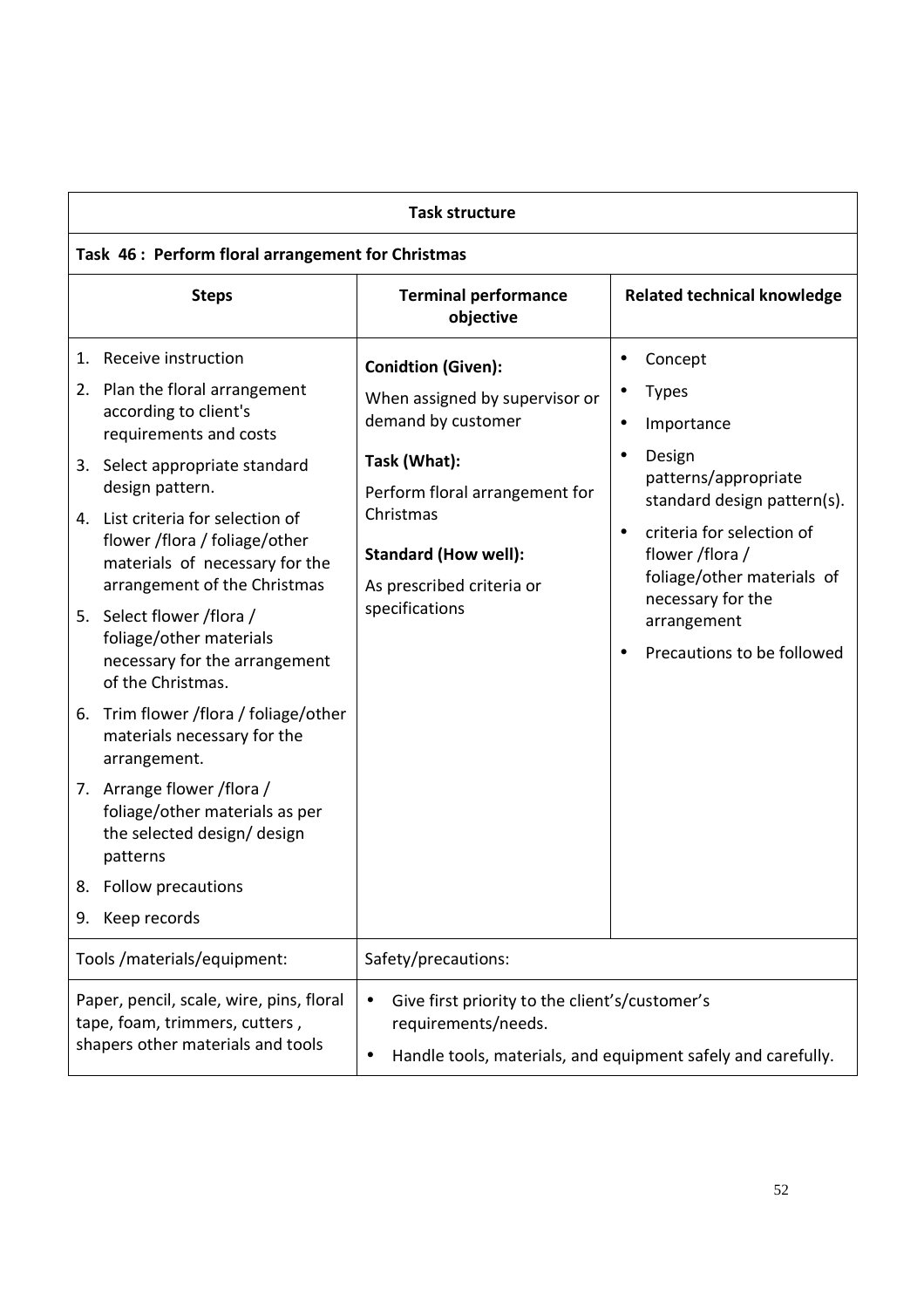| <b>Task structure</b>                                                                                                                                                                                                                                                                                                                                                                                                                                                                                                                                                                                                                                            |  |                                                                                                                                                                                                                            |                                                                                                                                                                                                                                                                                                    |
|------------------------------------------------------------------------------------------------------------------------------------------------------------------------------------------------------------------------------------------------------------------------------------------------------------------------------------------------------------------------------------------------------------------------------------------------------------------------------------------------------------------------------------------------------------------------------------------------------------------------------------------------------------------|--|----------------------------------------------------------------------------------------------------------------------------------------------------------------------------------------------------------------------------|----------------------------------------------------------------------------------------------------------------------------------------------------------------------------------------------------------------------------------------------------------------------------------------------------|
| Task 47: Perform floral arrangement for Easer                                                                                                                                                                                                                                                                                                                                                                                                                                                                                                                                                                                                                    |  |                                                                                                                                                                                                                            |                                                                                                                                                                                                                                                                                                    |
| <b>Steps</b>                                                                                                                                                                                                                                                                                                                                                                                                                                                                                                                                                                                                                                                     |  | <b>Terminal performance</b><br>objective                                                                                                                                                                                   | <b>Related technical knowledge</b>                                                                                                                                                                                                                                                                 |
| 1. Receive instruction<br>2. Plan the floral arrangement<br>according to client's<br>requirements and costs<br>3. Design floral arrangement for<br>the Easer<br>4. List criteria for selection of<br>flower /flora / foliage/other<br>materials of necessary for the<br>arrangement of the Easer<br>5. Select flower / flora /<br>foliage/other materials<br>necessary for the arrangement<br>of the Easer.<br>6. Trim flower /flora / foliage/other<br>materials necessary for the<br>arrangement.<br>7. Arrange flower / flora /<br>foliage/other materials as per<br>the selected design/design<br>patterns<br>Follow precautions<br>8.<br>Keep records<br>9. |  | <b>Condition (Given):</b><br>When assigned by supervisor or<br>demand by customer<br>Task (What):<br>Perform floral arrangement for<br>Easer<br><b>Standard (How well):</b><br>As prescribed criteria or<br>specifications | Concept<br>٠<br><b>Types</b><br>Importance<br>$\bullet$<br>Design<br>$\bullet$<br>patterns/appropriate<br>standard design pattern(s).<br>criteria for selection of<br>$\bullet$<br>flower /flora /<br>foliage/other materials of<br>necessary for the<br>arrangement<br>Precautions to be followed |
| Tools / materials/equipment:<br>Safety/precautions:                                                                                                                                                                                                                                                                                                                                                                                                                                                                                                                                                                                                              |  |                                                                                                                                                                                                                            |                                                                                                                                                                                                                                                                                                    |
| Paper, pencil, scale, wire, pins, floral<br>tape, foam, trimmers, cutters,<br>shapers other materials and tools                                                                                                                                                                                                                                                                                                                                                                                                                                                                                                                                                  |  | Give first priority to the client's/customer's<br>$\bullet$<br>requirements/needs.<br>$\bullet$                                                                                                                            | Handle tools, materials, and equipment safely and carefully.                                                                                                                                                                                                                                       |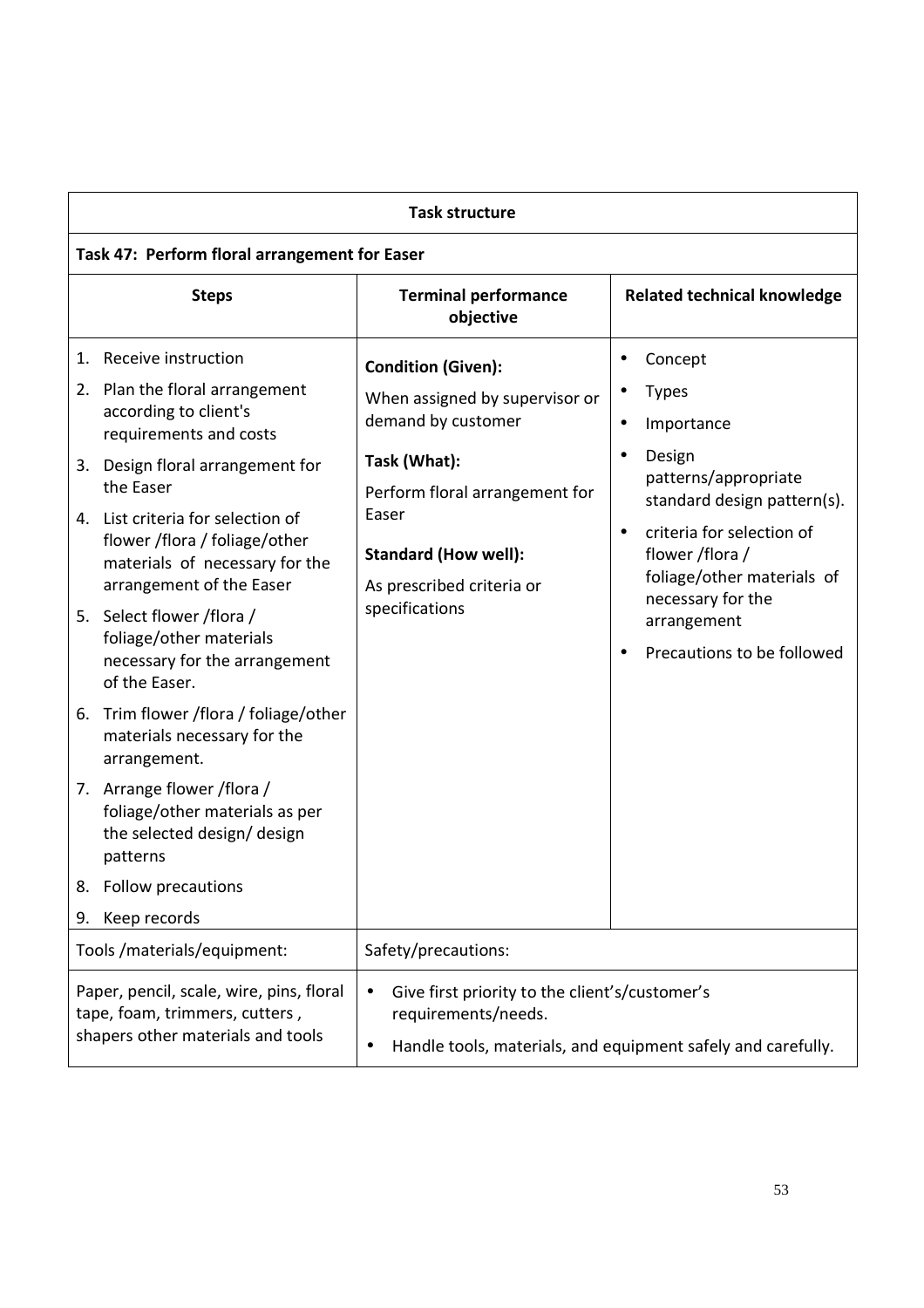| <b>Task structure</b>                                                                                                                                                                                                                                                                                                                                                                                                                                                                                                                                                                                                                                                                                           |                                                                                                                                                                                                                                       |                                                                                                                                                                                                                                                                                                                         |  |
|-----------------------------------------------------------------------------------------------------------------------------------------------------------------------------------------------------------------------------------------------------------------------------------------------------------------------------------------------------------------------------------------------------------------------------------------------------------------------------------------------------------------------------------------------------------------------------------------------------------------------------------------------------------------------------------------------------------------|---------------------------------------------------------------------------------------------------------------------------------------------------------------------------------------------------------------------------------------|-------------------------------------------------------------------------------------------------------------------------------------------------------------------------------------------------------------------------------------------------------------------------------------------------------------------------|--|
| Task 48: Perform floral arrangement for Sarashawati Puza                                                                                                                                                                                                                                                                                                                                                                                                                                                                                                                                                                                                                                                        |                                                                                                                                                                                                                                       |                                                                                                                                                                                                                                                                                                                         |  |
| <b>Steps</b>                                                                                                                                                                                                                                                                                                                                                                                                                                                                                                                                                                                                                                                                                                    | <b>Terminal performance</b><br>objective                                                                                                                                                                                              | <b>Related technical knowledge</b>                                                                                                                                                                                                                                                                                      |  |
| Receive instruction<br>1.<br>2. Plan the floral arrangement<br>according to client's<br>requirements and costs<br>3. Design floral arrangement for<br>the Sarashawati Puza<br>4. List criteria for selection of<br>flower /flora / foliage/other<br>materials of necessary for the<br>arrangement of the Sarashawati<br>Puza<br>5. Select flower / flora /<br>foliage/other materials<br>necessary for the arrangement<br>of the Sarashawati Puza.<br>6. Trim flower /flora / foliage/other<br>materials necessary for the<br>arrangement.<br>7. Arrange flower / flora /<br>foliage/other materials as per<br>the selected design/ design<br>patterns<br><b>Follow precautions</b><br>8.<br>Keep records<br>9. | <b>Condition (Given):</b><br>When assigned by supervisor or<br>demand by customer<br>Task (What):<br>Perform floral arrangement for<br>Sarashawati Puza<br><b>Standard (How well):</b><br>As prescribed criteria or<br>specifications | Concept<br>$\bullet$<br><b>Types</b><br>Importance<br>$\bullet$<br>Design<br>$\bullet$<br>patterns/appropriate<br>standard design pattern(s).<br>criteria for selection of<br>$\bullet$<br>flower /flora /<br>foliage/other materials of<br>necessary for the<br>arrangement<br>Precautions to be followed<br>$\bullet$ |  |
| Tools /materials/equipment:                                                                                                                                                                                                                                                                                                                                                                                                                                                                                                                                                                                                                                                                                     | Safety/precautions:                                                                                                                                                                                                                   |                                                                                                                                                                                                                                                                                                                         |  |
| Paper, pencil, scale, wire, pins, floral<br>Give first priority to the client's/customer's<br>$\bullet$<br>tape, foam, trimmers, cutters,<br>requirements/needs.<br>shapers other materials and tools<br>Handle tools, materials, and equipment safely and carefully.<br>$\bullet$                                                                                                                                                                                                                                                                                                                                                                                                                              |                                                                                                                                                                                                                                       |                                                                                                                                                                                                                                                                                                                         |  |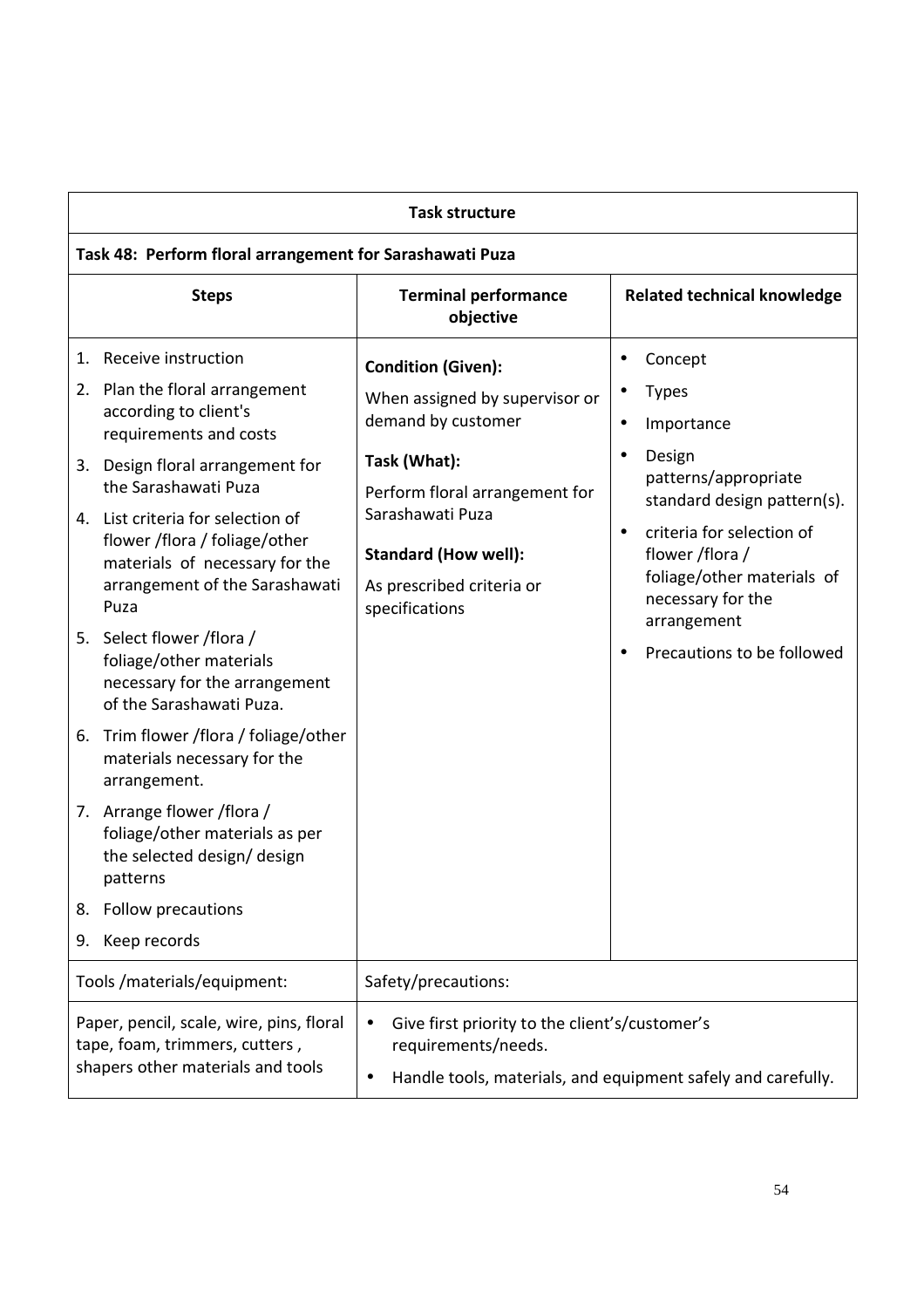| <b>Task structure</b>                                                                                                                                                                                                                                                                                                                                                                                                                                                                                                                                                                                                                                                                                                                               |                                                                                                                                                                                                                                                                             |                                                                                                                                                                                                                                                                                                                                                                                                                                                                                                                                       |  |
|-----------------------------------------------------------------------------------------------------------------------------------------------------------------------------------------------------------------------------------------------------------------------------------------------------------------------------------------------------------------------------------------------------------------------------------------------------------------------------------------------------------------------------------------------------------------------------------------------------------------------------------------------------------------------------------------------------------------------------------------------------|-----------------------------------------------------------------------------------------------------------------------------------------------------------------------------------------------------------------------------------------------------------------------------|---------------------------------------------------------------------------------------------------------------------------------------------------------------------------------------------------------------------------------------------------------------------------------------------------------------------------------------------------------------------------------------------------------------------------------------------------------------------------------------------------------------------------------------|--|
| Task 49 : Perform floral arrangement for Tihar                                                                                                                                                                                                                                                                                                                                                                                                                                                                                                                                                                                                                                                                                                      |                                                                                                                                                                                                                                                                             |                                                                                                                                                                                                                                                                                                                                                                                                                                                                                                                                       |  |
| <b>Steps</b>                                                                                                                                                                                                                                                                                                                                                                                                                                                                                                                                                                                                                                                                                                                                        | <b>Terminal performance</b><br>objective                                                                                                                                                                                                                                    | <b>Related technical knowledge</b>                                                                                                                                                                                                                                                                                                                                                                                                                                                                                                    |  |
| 1. Receive instruction<br>2. Plan the floral arrangement<br>according to client's<br>requirements and costs<br>3. Identify design patterns<br>4. Select appropriate standard<br>design pattern.<br>5. Design floral arrangement for<br>the Tihar<br>6. List criteria for selection of<br>flower /flora / foliage/other<br>materials of necessary for the<br>arrangement of the Tihar<br>7. Select flower /flora /<br>foliage/other materials<br>necessary for the arrangement<br>of the Tihar.<br>Trim flower /flora / foliage/other<br>8.<br>materials necessary for the<br>arrangement.<br>9. Arrange flower / flora /<br>foliage/other materials as per<br>the selected design/ design<br>patterns<br>10. Follow precautions<br>11. Keep records | <b>Condition (Given):</b><br>When assigned by supervisor or<br>demand by customer<br>Task (What):<br>Perform floral arrangement for<br>Tihar<br><b>Standard (How well):</b><br>As per the requirements of the<br>Tihar determined through the<br>agreement with the client. | Floral arrangement for Tihar:<br>Concept of floral<br>$\bullet$<br>arrangement desired for<br>the Tihar.<br>Different design<br>$\bullet$<br>patterns/appropriate<br>standard design pattern(s).<br>Criteria for selection of<br>$\bullet$<br>flower /flora /<br>foliage/other materials of<br>necessary for the<br>arrangement of the Tihar<br>Criteria for selection of<br>$\bullet$<br>flower /flora /<br>foliage/other materials of<br>necessary for the<br>arrangement of the<br>Sarashawati Puza.<br>Precautions to be followed |  |
| Tools / materials/equipment:<br>Safety/precautions:                                                                                                                                                                                                                                                                                                                                                                                                                                                                                                                                                                                                                                                                                                 |                                                                                                                                                                                                                                                                             |                                                                                                                                                                                                                                                                                                                                                                                                                                                                                                                                       |  |
| Paper, pencil, scale, wire, pins, floral<br>tape, foam, trimmers, cutters,<br>shapers other materials and tools                                                                                                                                                                                                                                                                                                                                                                                                                                                                                                                                                                                                                                     | Give first priority to the client's/customer's<br>$\bullet$<br>requirements/needs.<br>$\bullet$                                                                                                                                                                             | Handle tools, materials, and equipment safely and carefully.                                                                                                                                                                                                                                                                                                                                                                                                                                                                          |  |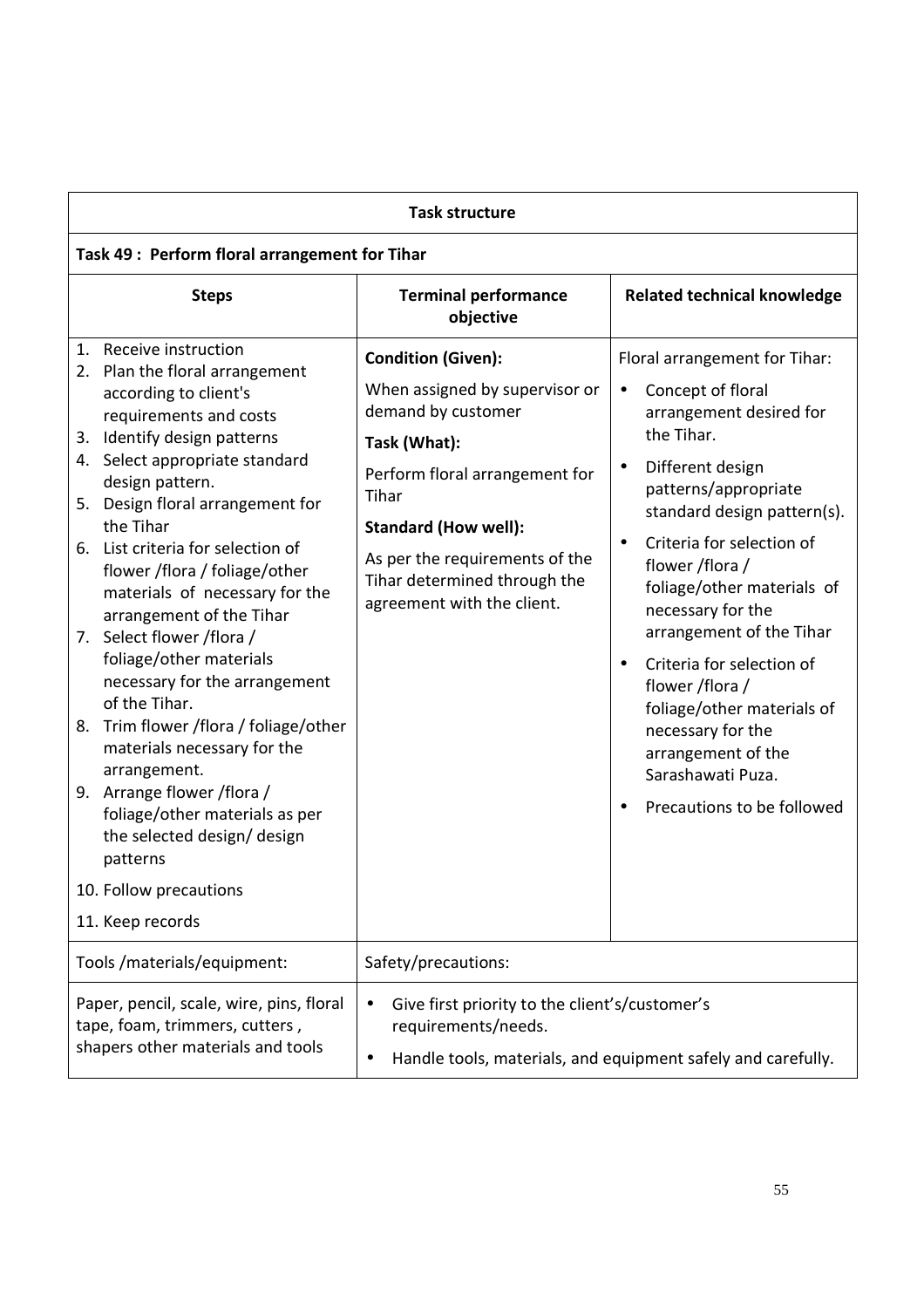## **Module 3: Arranged products**

### **Description**:

It consists of the skills and knowledge of the areas related to the preparation of different garlands; specially prepared flower products like chandani, crown, gazara, Sahara, and Swag; and banas.

# **Objectives**:

After its completion the trainees will be able:

- To prepare various types of garlands
- To prepare specially arranged flower products such as chandani, crown, gazara, sahara, and Swag
- To prepare Ikebana, Moribana, and Jiubana

## **Sub modules**:

- 1. Garlands
- 2. Specially arranged flower products
- 3. Ikebana, Moribana, and Jiubana

### **Sub module 1: Garlands**

### **Description**:

It consists of the skills and knowledge related to the preparation of various types of garlands. Each task structure consists of steps, terminal performance objective [TPO], and related technical knowledge concerned with the task.

### **Objectives**:

After its completion the trainees will be able:

• To prepare different type of garlands (Phool Mala).

- 1. Prepare flower garlands (Phool Mala).
- **2.** Prepare Dubo's garlands (Duboo Mala).
- 3. Prepare Doobo plus Jari Mala
- 4. Prepare Doobo plus Sitara Mati Mala
- 5. Prepare Sitara Half Pan Butta Mala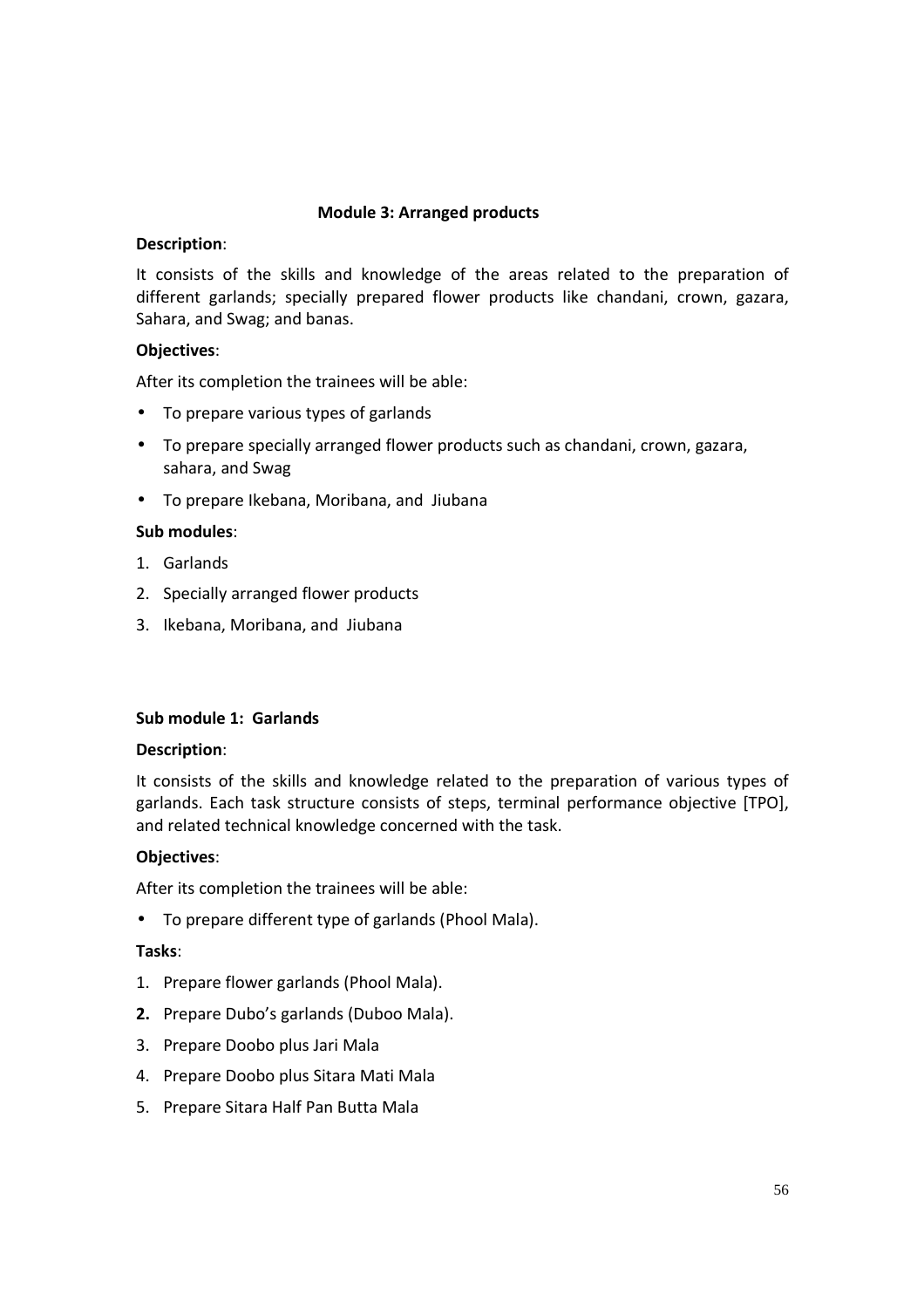| <b>Task structure</b>                                                                                                                                                                                           |                                                                                                                                                                                                                            |                                                                                                                                                                 |  |
|-----------------------------------------------------------------------------------------------------------------------------------------------------------------------------------------------------------------|----------------------------------------------------------------------------------------------------------------------------------------------------------------------------------------------------------------------------|-----------------------------------------------------------------------------------------------------------------------------------------------------------------|--|
| Task 50: Prepare flower Garland (Phool-Mala)                                                                                                                                                                    |                                                                                                                                                                                                                            |                                                                                                                                                                 |  |
| <b>Steps</b>                                                                                                                                                                                                    | <b>Terminal performance</b><br>objective                                                                                                                                                                                   | <b>Related technical knowledge</b>                                                                                                                              |  |
| Receive instruction<br>1.<br>Choose fresh and suitable<br>2.<br>flowers<br>3. Make tools and materials ready<br>Start the procedure<br>4.<br>Take precautions<br>5.<br>Manage waste<br>6.<br>Keep records<br>7. | <b>Condition (Given):</b><br>When assigned by supervisor<br>or demand by customer<br>Task (What):<br>Prepare flower Garland (Phool-<br>Mala)<br><b>Standard (How well):</b><br>As prescribed criteria or<br>specifications | Concept<br>Importance<br>Background of garland<br><b>Cultural differences</b><br>Selection of suitable flowers<br>Precautions to be taken.<br>Waste management. |  |
| Tools /materials/equipment:<br>String, jari, stand and scissors                                                                                                                                                 | Safety/precautions:<br>Take precautions in making suitable flower garlands<br>Handle tools and equipment with care                                                                                                         |                                                                                                                                                                 |  |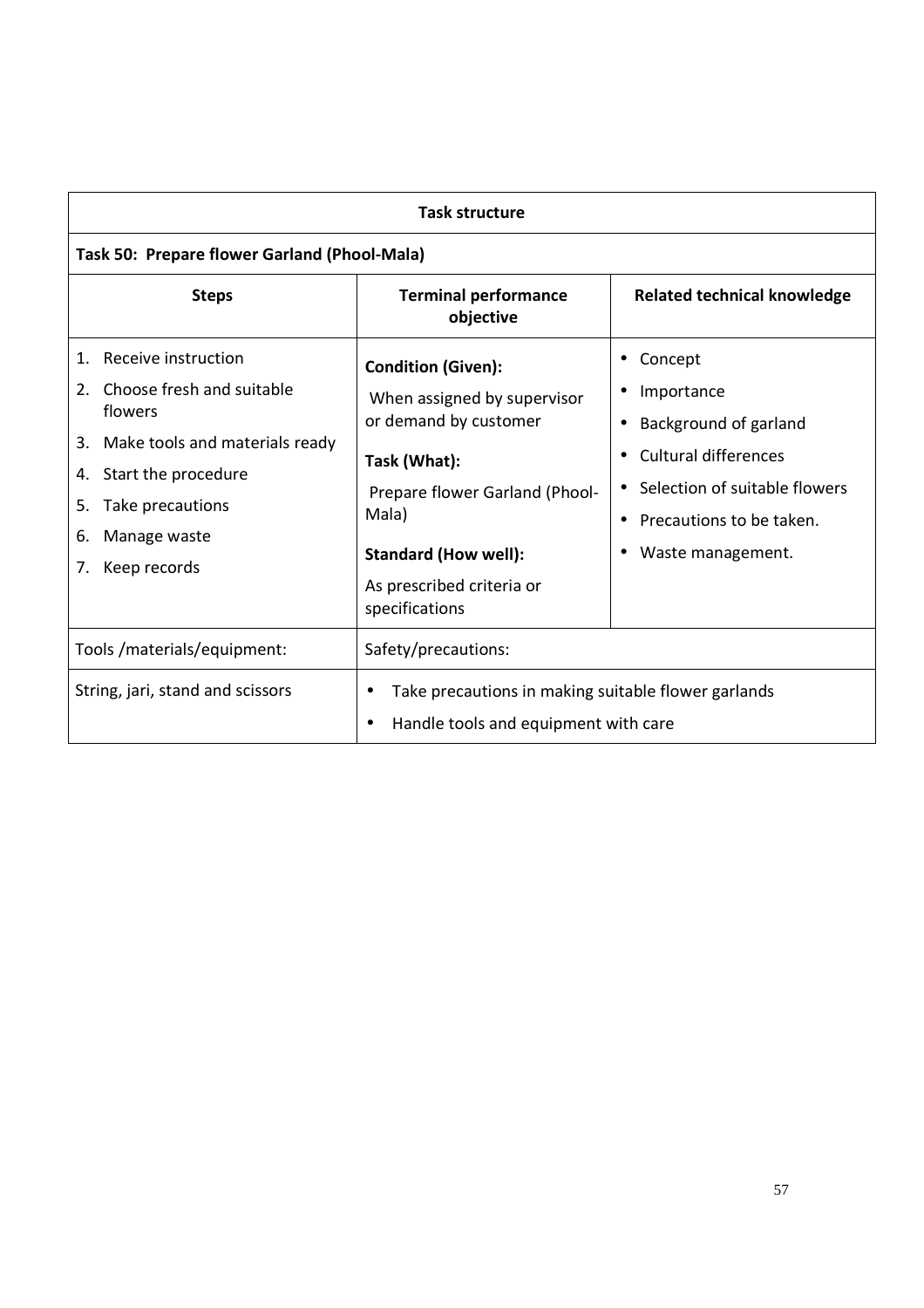| <b>Task structure</b>                                                                                                                                                                                                                                                                                                                |                                                                                                                                                                                                       |                                                                                              |  |
|--------------------------------------------------------------------------------------------------------------------------------------------------------------------------------------------------------------------------------------------------------------------------------------------------------------------------------------|-------------------------------------------------------------------------------------------------------------------------------------------------------------------------------------------------------|----------------------------------------------------------------------------------------------|--|
| Task 51: Prepare Doobo Mala                                                                                                                                                                                                                                                                                                          |                                                                                                                                                                                                       |                                                                                              |  |
| <b>Steps</b>                                                                                                                                                                                                                                                                                                                         | <b>Terminal performance</b><br>objective                                                                                                                                                              | <b>Related technical knowledge</b>                                                           |  |
| Receive instruction<br>$\mathbf{1}$ .<br>Decide the size of the Mala<br>2.<br>Design and estimate for the<br>3.<br>Mala<br>4. Collect fresh Doobo grass<br>Make tools and materials ready<br>5.<br>Prepare gardland<br>6.<br>Store properly until it sold.<br>7.<br>Take precautions<br>8.<br>Manage waste<br>9.<br>10. Keep records | <b>Condition (Given):</b><br>When assigned by supervisor<br>or demand by customer<br>Task (What):<br>Prepare Doobo Mala<br><b>Standard (How well):</b><br>As prescribed criteria or<br>specifications | Concept<br>Importance<br><b>Types</b><br>Precautions to be taken.<br>How to manage the waste |  |
| Tools /materials/equipment:<br>Safety/precautions:                                                                                                                                                                                                                                                                                   |                                                                                                                                                                                                       |                                                                                              |  |
| String, jari, stand and scissors<br>Take precautions in making suitable Doobo Mala<br>$\bullet$<br>Handle tools and equipment with care<br>$\bullet$                                                                                                                                                                                 |                                                                                                                                                                                                       |                                                                                              |  |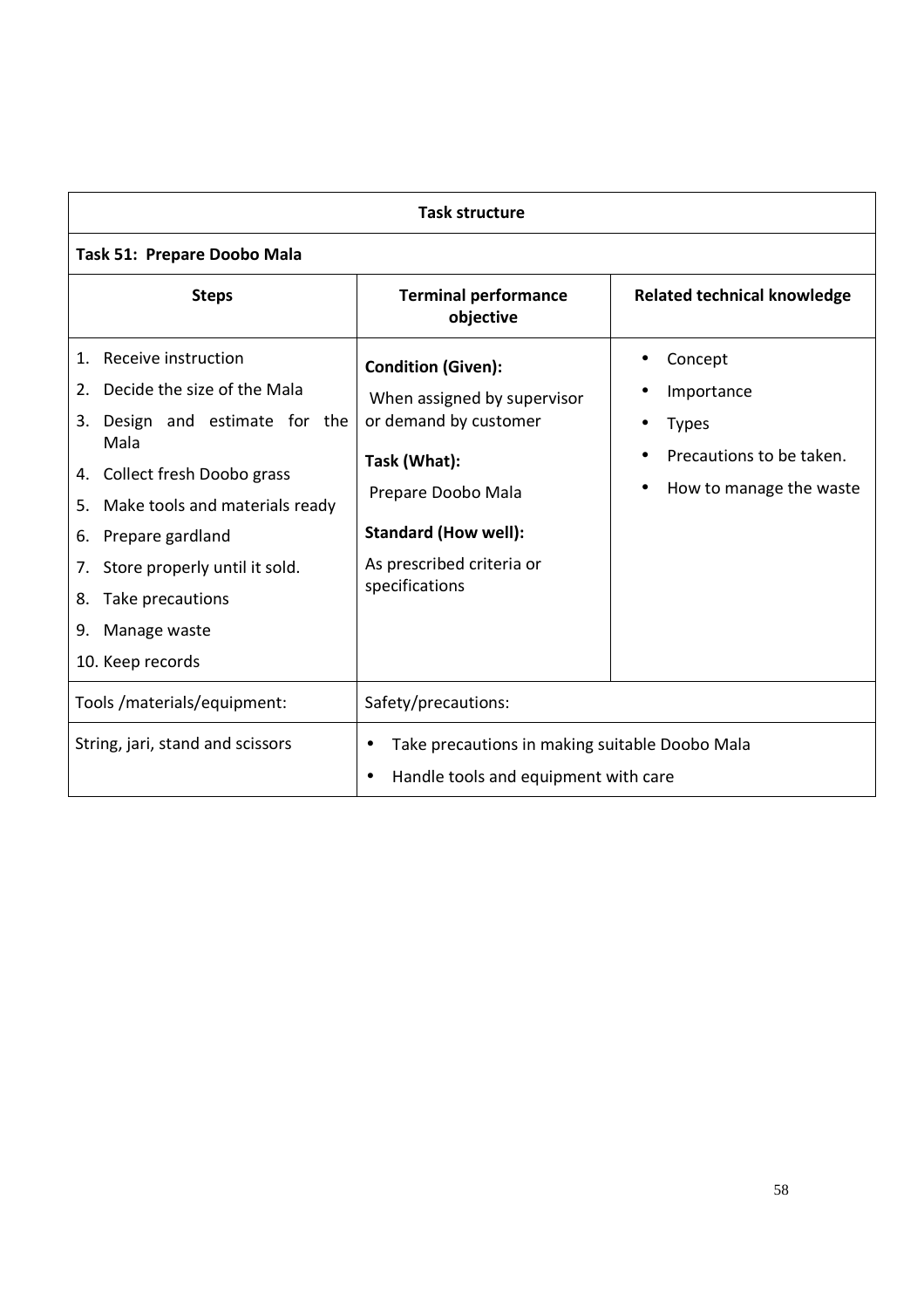|                      | <b>Task structure</b>                                                                                                                                                                                                                                                                                         |                                                                                                                                                                                                                 |                                                                                                                                                                                                                                                                                          |  |
|----------------------|---------------------------------------------------------------------------------------------------------------------------------------------------------------------------------------------------------------------------------------------------------------------------------------------------------------|-----------------------------------------------------------------------------------------------------------------------------------------------------------------------------------------------------------------|------------------------------------------------------------------------------------------------------------------------------------------------------------------------------------------------------------------------------------------------------------------------------------------|--|
|                      | Task 52: Prepare Doobo plus Jari Mala                                                                                                                                                                                                                                                                         |                                                                                                                                                                                                                 |                                                                                                                                                                                                                                                                                          |  |
|                      | <b>Steps</b>                                                                                                                                                                                                                                                                                                  | <b>Terminal performance</b><br>objective                                                                                                                                                                        | <b>Related technical knowledge</b>                                                                                                                                                                                                                                                       |  |
| 2.<br>5.<br>6.<br>7. | 1. Receive instruction<br><b>Enlist characteristics of Doobo</b><br>plus Jari Mala<br>3. Select Doobo / Jari for the<br>preparation of Doobo plus Jari<br>Mala<br>4. Store until it sold<br>Take precautions while<br>preparing the Doobo plus Jari<br>Mala<br>Dispose waste of the workplace<br>Keep records | <b>Condition (Given):</b><br>When assigned by supervisor or<br>demand by customer<br>Task (What):<br>Prepare Doobo plus Jari Mala<br><b>Standard (How well):</b><br>As prescribed criteria or<br>specifications | Definition of Doobo plus Jari<br>Mala<br>Importance<br>٠<br>Characteristics<br>and<br>importance of Doobo plus Jari<br>Mala<br><b>Precautions</b><br>be taken<br>to<br>$\bullet$<br>while preparing Doobo plus<br>Jari Mala<br>How to manage the waste of<br>$\bullet$<br>the work place |  |
|                      | Tools /materials/equipment:                                                                                                                                                                                                                                                                                   | Safety/precautions:                                                                                                                                                                                             |                                                                                                                                                                                                                                                                                          |  |
|                      |                                                                                                                                                                                                                                                                                                               |                                                                                                                                                                                                                 |                                                                                                                                                                                                                                                                                          |  |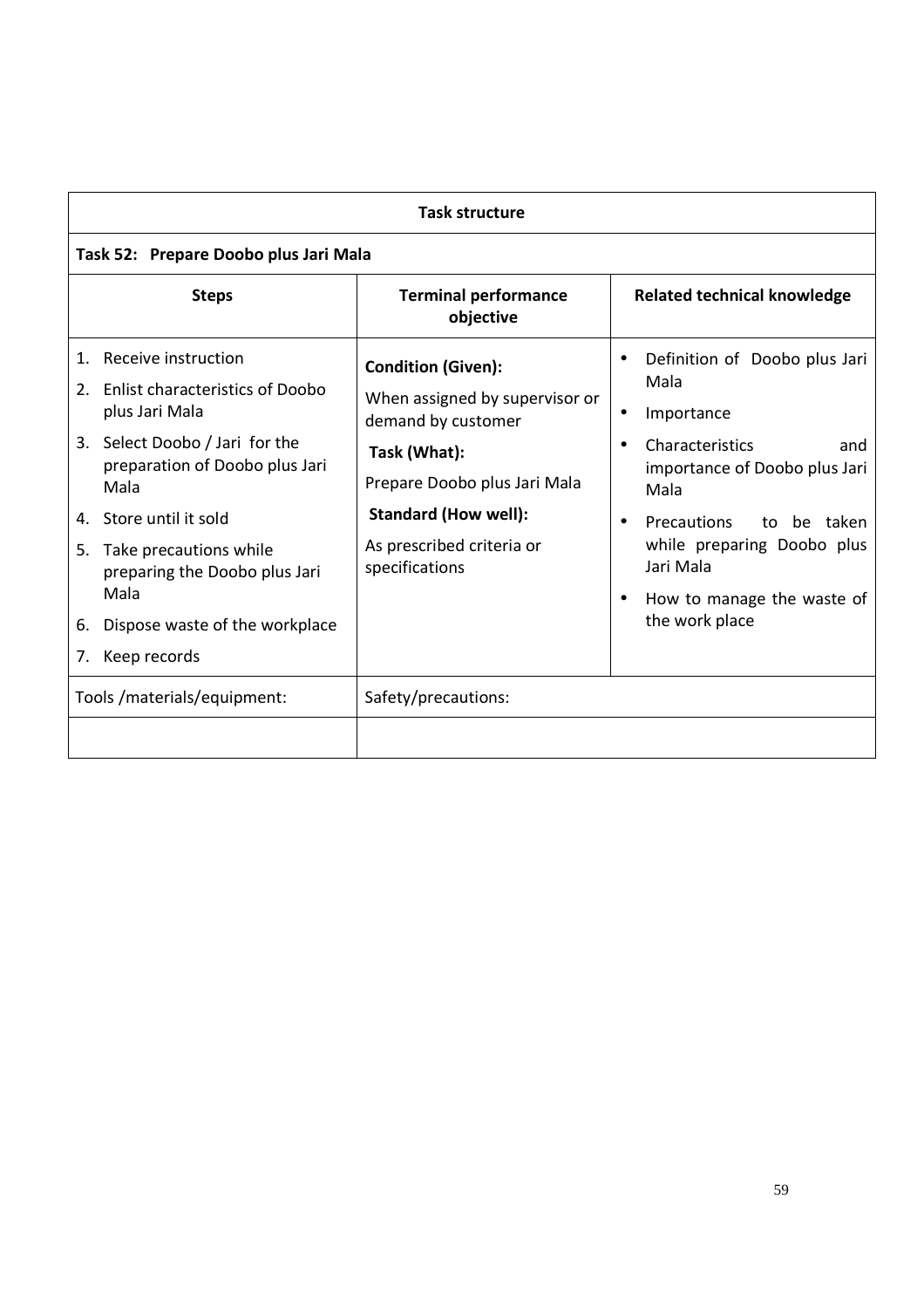| <b>Task structure</b>                                                                                                                                                                                                                                                                                                                                                                   |                                                                                                                                                                                                                           |                                                                                                                                                                                                                                                                                                        |  |
|-----------------------------------------------------------------------------------------------------------------------------------------------------------------------------------------------------------------------------------------------------------------------------------------------------------------------------------------------------------------------------------------|---------------------------------------------------------------------------------------------------------------------------------------------------------------------------------------------------------------------------|--------------------------------------------------------------------------------------------------------------------------------------------------------------------------------------------------------------------------------------------------------------------------------------------------------|--|
| Task 53: Prepare Doobo plus Sitara Mati Mala                                                                                                                                                                                                                                                                                                                                            |                                                                                                                                                                                                                           |                                                                                                                                                                                                                                                                                                        |  |
| <b>Steps</b>                                                                                                                                                                                                                                                                                                                                                                            | <b>Terminal performance</b><br>objective                                                                                                                                                                                  | <b>Related technical knowledge</b>                                                                                                                                                                                                                                                                     |  |
| 1. Receive instruction<br>2. Identify Doobo plus Sitara Mati<br>Mala<br>3. Select Doobo / Sitara / Mati for<br>the preparation of Doobo plus<br>Jari Mala<br>4. Prepare Doobo plus Sitara Mati<br>Mala<br>Store properly until it sold<br>5.<br>precautions<br>while<br>6. Take<br>preparing the Doobo plus Sitara<br>Mati Mala<br>7. Dispose waste of the workplace<br>8. Keep records | <b>Condition (Given):</b><br>When assigned by supervisor<br>or demand by customer<br>Task (What):<br>Prepare Doobo plus Sitara Mati<br>Mala<br><b>Standard (How well):</b><br>As prescribed criteria or<br>specifications | Definition of Doobo<br>plus<br>Sitara Mati Mala<br>Characteristics<br>and<br>$\bullet$<br>importance Doobo plus Sitara<br>Mati Mala<br>Precautions<br>be taken<br>to<br>$\bullet$<br>while preparing Doobo plus<br>Sitara Mati Mala<br>How to manage the waste of<br>the work place<br>Records keeping |  |
| Tools /materials/equipment:                                                                                                                                                                                                                                                                                                                                                             | Safety/precautions:                                                                                                                                                                                                       |                                                                                                                                                                                                                                                                                                        |  |
|                                                                                                                                                                                                                                                                                                                                                                                         |                                                                                                                                                                                                                           |                                                                                                                                                                                                                                                                                                        |  |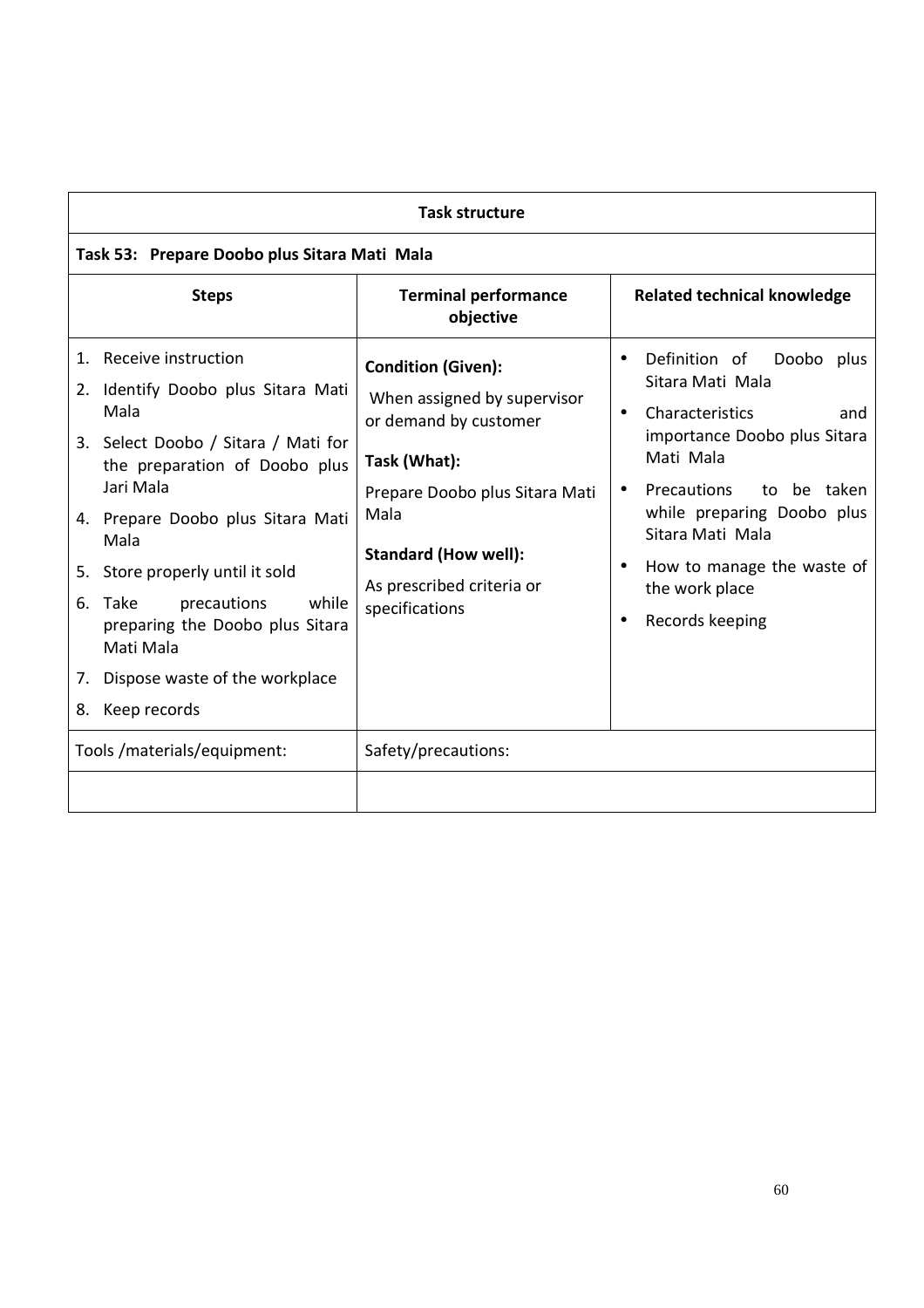| <b>Task structure</b>                                             |                                                                                                                                                               |                                                                                                                                    |                                                                                                                                                                                                                     |
|-------------------------------------------------------------------|---------------------------------------------------------------------------------------------------------------------------------------------------------------|------------------------------------------------------------------------------------------------------------------------------------|---------------------------------------------------------------------------------------------------------------------------------------------------------------------------------------------------------------------|
| Task 54: Prepare Sitara Half Pan Butta Mala                       |                                                                                                                                                               |                                                                                                                                    |                                                                                                                                                                                                                     |
|                                                                   | <b>Steps</b>                                                                                                                                                  | <b>Terminal performance</b><br>objective                                                                                           | <b>Related technical knowledge</b>                                                                                                                                                                                  |
| 1. Receive instruction<br>2.<br>Mala<br><b>Butta Mala</b>         | Identify Sitara Half Pan Butta<br>3. Select Sitara / Butta for the<br>preparation of Sitara Half Pan                                                          | <b>Condition (Given):</b><br>When assigned by supervisor<br>or demand by customer<br>Task (What):<br>Prepare Sitara Half Pan Butta | Definition of Sitara Half Pan<br><b>Butta Mala</b><br>Characteristics and<br>$\bullet$<br>importance of Sitara Half Pan<br><b>Butta Mala</b><br>Method of preparation of<br>$\bullet$<br>Sitara Half Pan Butta Mala |
| Mala<br>5.<br>6.<br><b>Butta Mala</b><br>7.<br>Keep records<br>8. | 4. Prepare Sitara Half Pan Butta<br>Store properly until it sold<br>Take precautions while<br>preparing the Sitara Half Pan<br>Dispose waste of the workplace | Mala<br><b>Standard (How well):</b><br>As prescribed criteria or<br>specifications                                                 | Precautions to be taken<br>while preparing Sitara Half<br>Pan Butta Mala<br>How to manage the waste of<br>٠<br>the work place                                                                                       |
|                                                                   | Tools /materials/equipment:                                                                                                                                   | Safety/precautions:                                                                                                                |                                                                                                                                                                                                                     |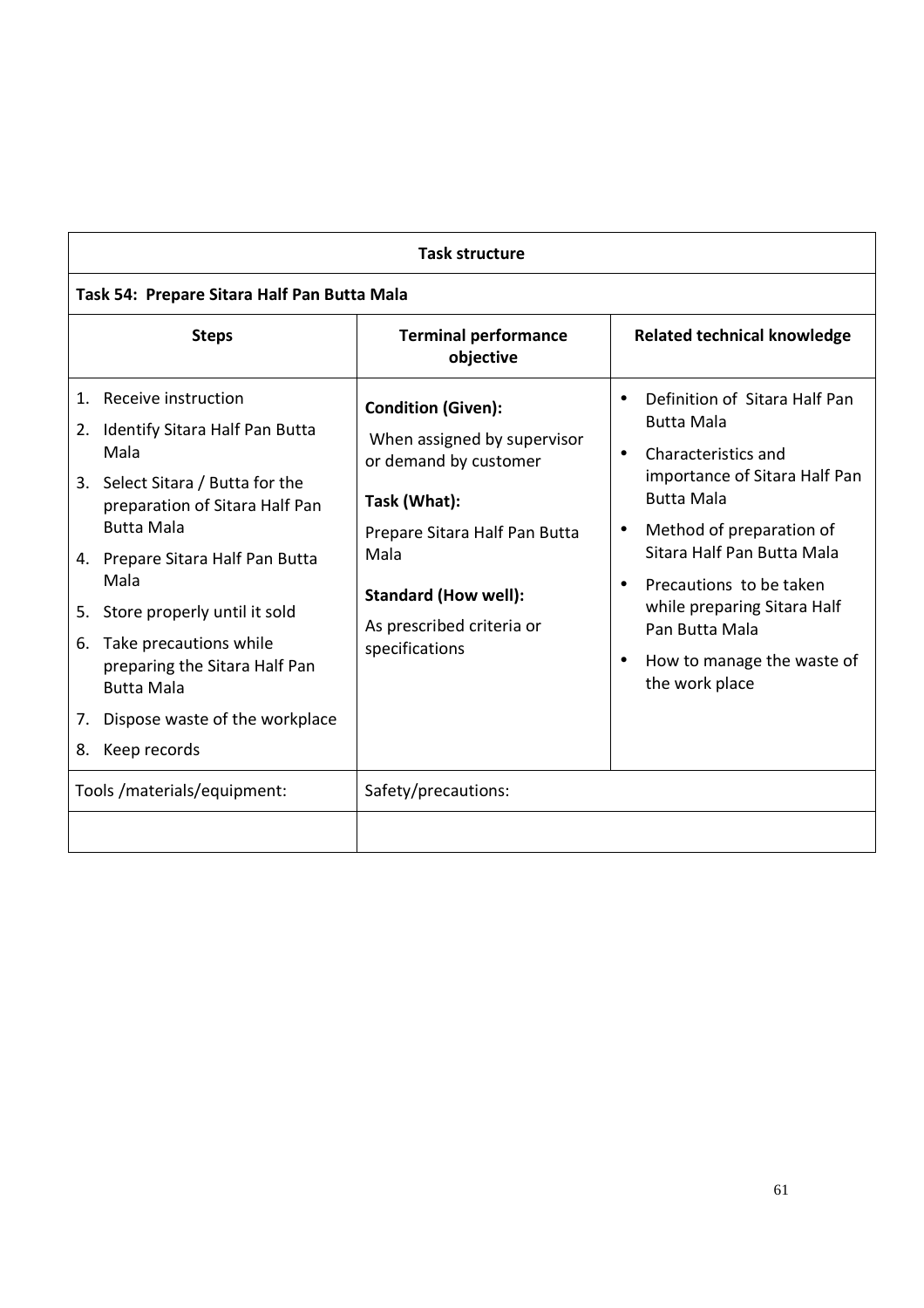## **Sub module: 2: Specially arranged flower products**

### **Description**:

It consists of the skills and knowledge related to the preparation of flower chandani, crown, gazara, and swag. Each task structure consists of steps, terminal performance objective [TPO], and related technical knowledge concerned with the task.

## **Objectives**:

After its completion the trainees will be able to:

• prepare specially arranged flower products

- 1. Preparer flower chandani
- 2. Prepare flower crown
- 3. Prepare flower gazara
- 4. Prepare flower Sahara.
- 5. Prepare Swag **,**

| <b>Task structure</b>                                                                                                                                                                                                                                                                                                                   |                                                                                                                                                                                                            |                                                                                                                                                                                                                                                  |  |
|-----------------------------------------------------------------------------------------------------------------------------------------------------------------------------------------------------------------------------------------------------------------------------------------------------------------------------------------|------------------------------------------------------------------------------------------------------------------------------------------------------------------------------------------------------------|--------------------------------------------------------------------------------------------------------------------------------------------------------------------------------------------------------------------------------------------------|--|
| Task 55: Prepare flower chandani                                                                                                                                                                                                                                                                                                        |                                                                                                                                                                                                            |                                                                                                                                                                                                                                                  |  |
| <b>Steps</b>                                                                                                                                                                                                                                                                                                                            | <b>Terminal performance</b><br>objective                                                                                                                                                                   | <b>Related technical knowledge</b>                                                                                                                                                                                                               |  |
| Receive instruction<br>$1_{-}$<br>Identify flower chandani<br>2.<br>Select flower for the preparation<br>3.<br>of flower chandani<br>Prepare flower chandani<br>4.<br>Store properly until it sold<br>5.<br>Take precautions while<br>6.<br>preparing the flower chandani<br>Dispose waste of the workplace<br>7.<br>Keep records<br>8. | <b>Condition (Given):</b><br>When assigned by supervisor<br>or demand by customer<br>Task (What):<br>Prepare flower chandani<br><b>Standard (How well):</b><br>As prescribed criteria or<br>specifications | Definition of flower chandani<br>Characteristics and<br>$\bullet$<br>importance of flower<br>chandani<br>Precautions to be taken<br>$\bullet$<br>while preparing flower<br>chandani<br>How to manage the waste of<br>$\bullet$<br>the work place |  |
| Tools /materials/equipment:                                                                                                                                                                                                                                                                                                             | Safety/precautions:                                                                                                                                                                                        |                                                                                                                                                                                                                                                  |  |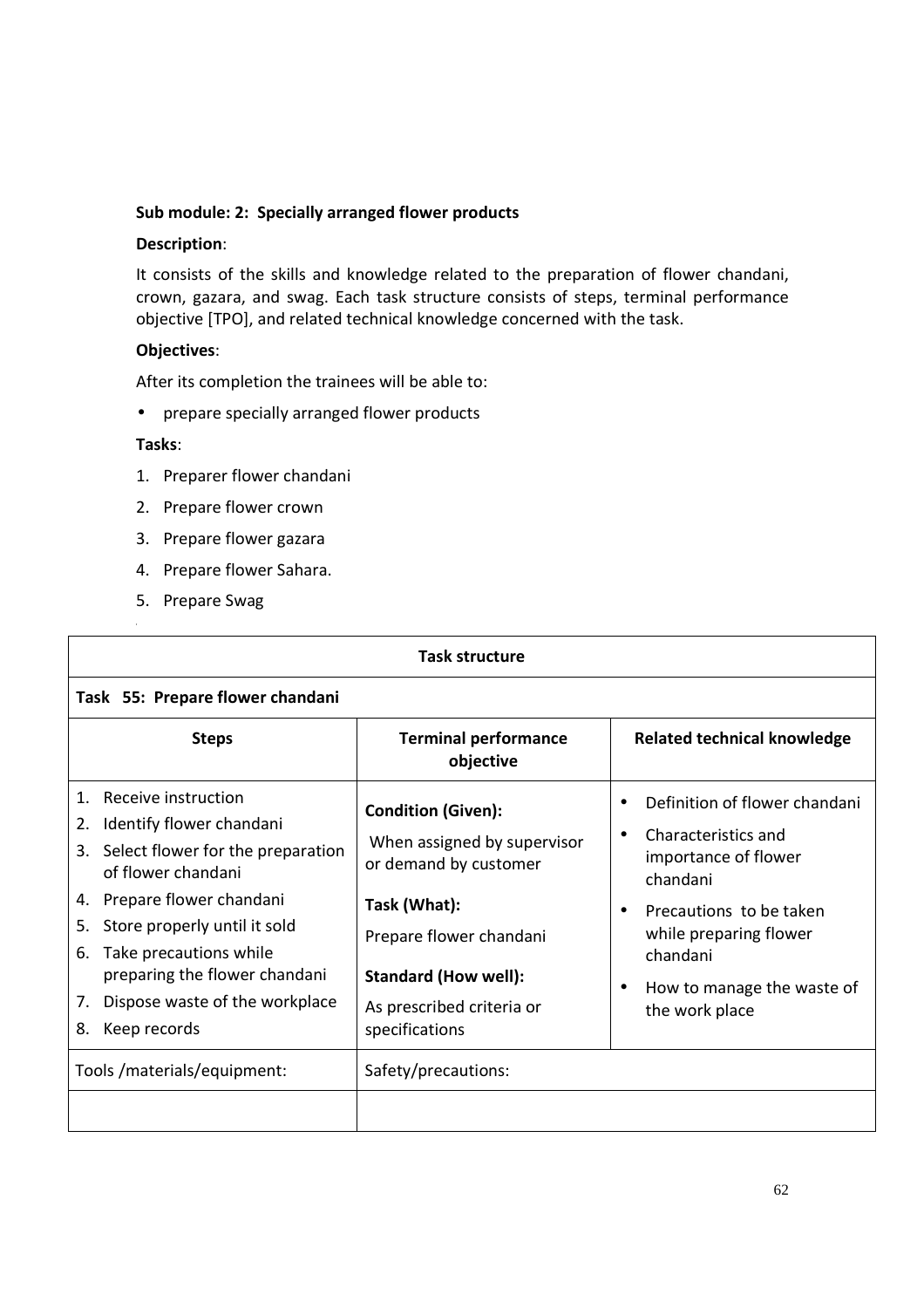| <b>Task structure</b>                                                                                                                                                                                                                                                                                                                                                 |                                |                                                                                                                                                                                                         |                                                                                                                                                                                                                                                                                                        |  |
|-----------------------------------------------------------------------------------------------------------------------------------------------------------------------------------------------------------------------------------------------------------------------------------------------------------------------------------------------------------------------|--------------------------------|---------------------------------------------------------------------------------------------------------------------------------------------------------------------------------------------------------|--------------------------------------------------------------------------------------------------------------------------------------------------------------------------------------------------------------------------------------------------------------------------------------------------------|--|
|                                                                                                                                                                                                                                                                                                                                                                       | Task 56: Prepare flower crown  |                                                                                                                                                                                                         |                                                                                                                                                                                                                                                                                                        |  |
| <b>Steps</b>                                                                                                                                                                                                                                                                                                                                                          |                                | <b>Terminal performance</b><br>objective                                                                                                                                                                | <b>Related technical knowledge</b>                                                                                                                                                                                                                                                                     |  |
| Receive instruction<br>1.<br>Identify flower crown<br>2.<br>Enlist characteristics of flower<br>3.<br>crown<br>4. Select flower for the preparation<br>of flower crown<br>Prepare flower crown<br>5.<br>Store properly until it sold<br>6.<br>Store properly until it sold<br>7.<br>8. Take precautions while<br>preparing the flower crown<br>9.<br>10. Keep records | Dispose waste of the workplace | <b>Condition (Given):</b><br>When assigned by supervisor<br>or demand by customer<br>Task (What):<br>Prepare flower crown<br><b>Standard (How well):</b><br>As prescribed criteria or<br>specifications | Definition of flower crown<br>Characteristics and<br>importance of flower crown<br>Types and cultural differences<br>Background on how can be<br>maintained and handling<br>Precautions to be taken<br>while preparing flower crown<br>How to manage the waste of<br>the work place<br>Keeping records |  |
| Tools /materials/equipment:                                                                                                                                                                                                                                                                                                                                           |                                | Safety/precautions:                                                                                                                                                                                     |                                                                                                                                                                                                                                                                                                        |  |
|                                                                                                                                                                                                                                                                                                                                                                       |                                |                                                                                                                                                                                                         |                                                                                                                                                                                                                                                                                                        |  |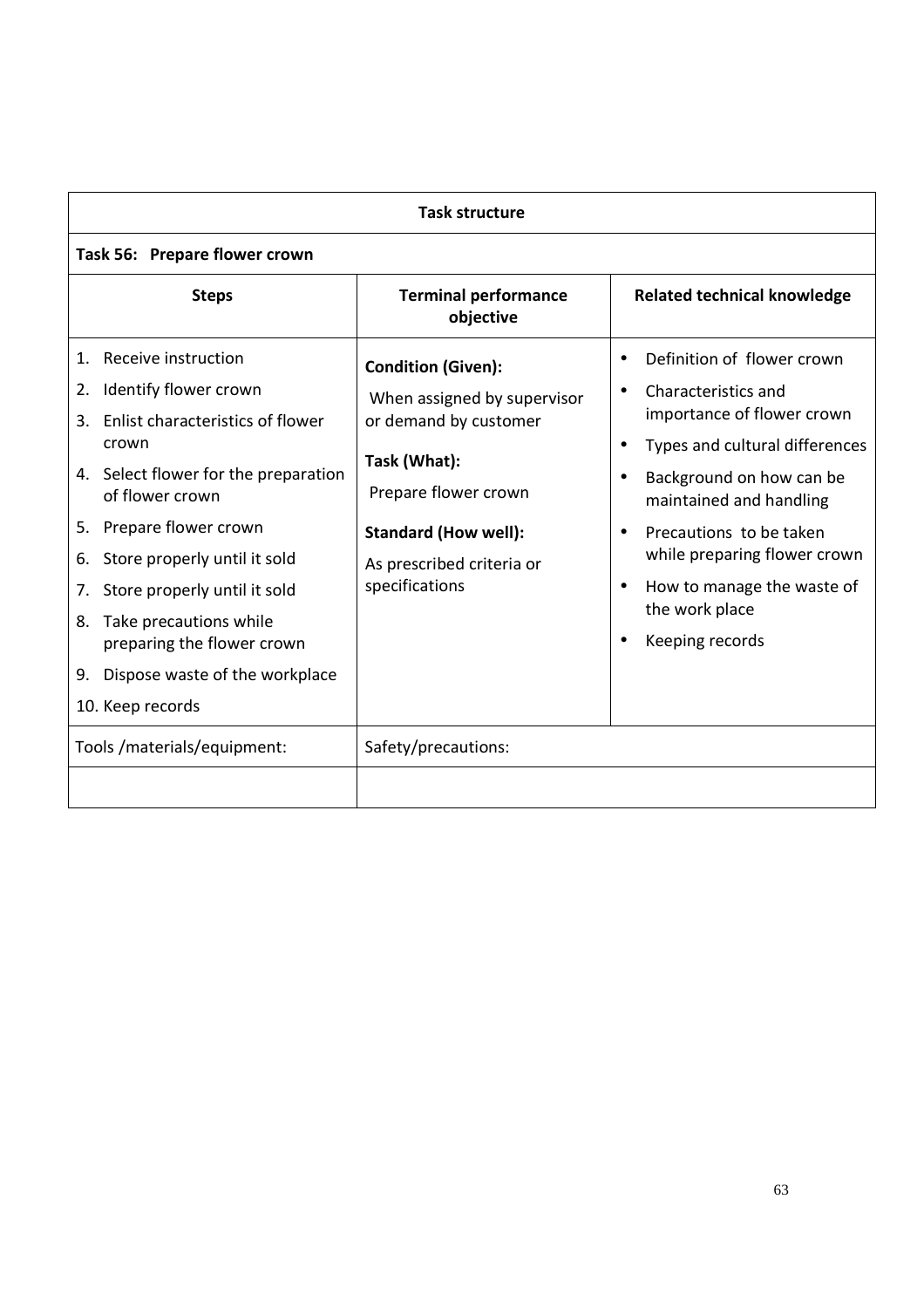| <b>Task structure</b>                                                                                                                                                                                                                                                                                                                                                       |                                                                                                                                                                                                          |                                                                                                                                                                                                                                                    |  |
|-----------------------------------------------------------------------------------------------------------------------------------------------------------------------------------------------------------------------------------------------------------------------------------------------------------------------------------------------------------------------------|----------------------------------------------------------------------------------------------------------------------------------------------------------------------------------------------------------|----------------------------------------------------------------------------------------------------------------------------------------------------------------------------------------------------------------------------------------------------|--|
| Task 57: Prepare flower gazara                                                                                                                                                                                                                                                                                                                                              |                                                                                                                                                                                                          |                                                                                                                                                                                                                                                    |  |
| <b>Steps</b>                                                                                                                                                                                                                                                                                                                                                                | <b>Terminal performance</b><br>objective                                                                                                                                                                 | <b>Related technical knowledge</b>                                                                                                                                                                                                                 |  |
| Receive instruction<br>1.<br>Identify flower gazara<br>2.<br>Enlist characteristics of flower<br>3.<br>gazara<br>4. Select flower for the preparation<br>of flower gazara<br>Prepare flower gazara<br>5.<br>Store properly until it sold<br>6.<br>Take precautions while<br>7.<br>preparing the flower gazara<br>Dispose waste of the workplace<br>8.<br>Keep records<br>9. | <b>Condition (Given):</b><br>When assigned by supervisor or<br>demand by customer<br>Task (What):<br>Prepare flower gazara<br><b>Standard (How well):</b><br>As prescribed criteria or<br>specifications | Definition of flower gazara<br>Characteristics and<br>importance of flower gazara<br>Types and cultural differences<br>Precautions to be taken<br>while preparing flower gazara<br>How to manage the waste of<br>the work place<br>Records keeping |  |
| Tools /materials/equipment:                                                                                                                                                                                                                                                                                                                                                 | Safety/precautions:                                                                                                                                                                                      |                                                                                                                                                                                                                                                    |  |
|                                                                                                                                                                                                                                                                                                                                                                             |                                                                                                                                                                                                          |                                                                                                                                                                                                                                                    |  |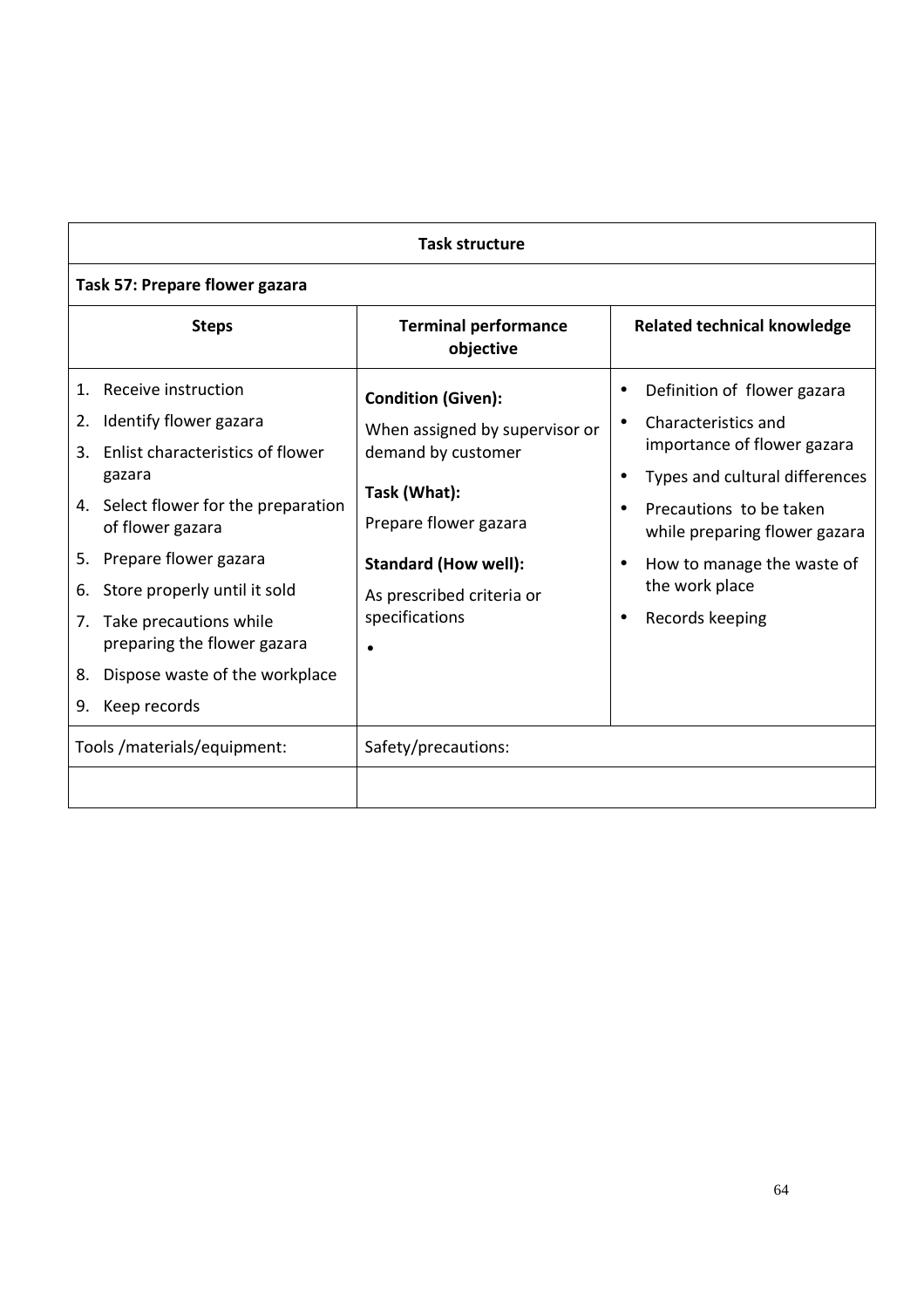| <b>Task structure</b>                                                                                                                                                                                                                                                                                                   |                                                                                                                                                                                                           |                                                                                                                                                                                                                                               |  |
|-------------------------------------------------------------------------------------------------------------------------------------------------------------------------------------------------------------------------------------------------------------------------------------------------------------------------|-----------------------------------------------------------------------------------------------------------------------------------------------------------------------------------------------------------|-----------------------------------------------------------------------------------------------------------------------------------------------------------------------------------------------------------------------------------------------|--|
| Task 58: Preparer flower Sahara                                                                                                                                                                                                                                                                                         |                                                                                                                                                                                                           |                                                                                                                                                                                                                                               |  |
| <b>Steps</b>                                                                                                                                                                                                                                                                                                            | <b>Terminal performance</b><br>objective                                                                                                                                                                  | <b>Related technical knowledge</b>                                                                                                                                                                                                            |  |
| Receive instruction<br>1.<br>Identify flower sahara<br>2.<br>Select flower for the preparation<br>3.<br>of flower sahara<br>4. Prepare flower sahara<br>Store properly until it sold<br>5.<br>Take precautions while<br>6.<br>preparing the flower sahara<br>Dispose waste of the workplace<br>7.<br>Keep records<br>8. | <b>Condition (Given):</b><br>When assigned by supervisor<br>or demand by customer<br>Task (What):<br>Preparer flower Sahara<br><b>Standard (How well):</b><br>As prescribed criteria or<br>specifications | Definition of flower sahara<br>Importance<br>٠<br><b>Types</b><br>Characteristics and<br>importance of flower sahara<br>Precautions to be taken<br>while preparing flower sahara<br>How to manage the waste of<br>$\bullet$<br>the work place |  |
| Tools /materials/equipment:                                                                                                                                                                                                                                                                                             | Safety/precautions:                                                                                                                                                                                       |                                                                                                                                                                                                                                               |  |
|                                                                                                                                                                                                                                                                                                                         |                                                                                                                                                                                                           |                                                                                                                                                                                                                                               |  |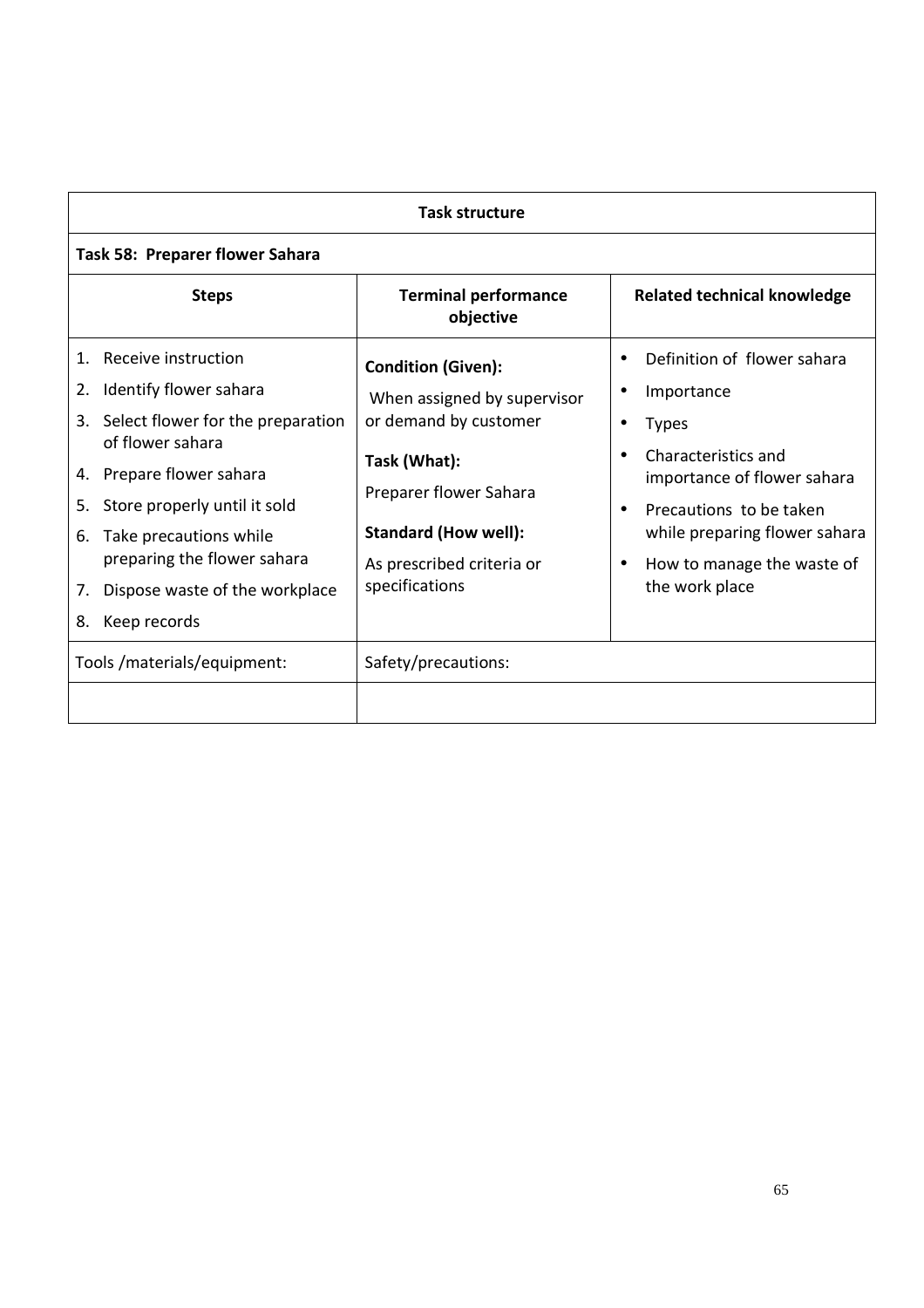| <b>Task structure</b>                                                                                                                                                                                                                                                                                                                                                                                                                                                                                                                                          |                                                                                                                                                                                                           |                                                                                                                                                                                                                         |  |
|----------------------------------------------------------------------------------------------------------------------------------------------------------------------------------------------------------------------------------------------------------------------------------------------------------------------------------------------------------------------------------------------------------------------------------------------------------------------------------------------------------------------------------------------------------------|-----------------------------------------------------------------------------------------------------------------------------------------------------------------------------------------------------------|-------------------------------------------------------------------------------------------------------------------------------------------------------------------------------------------------------------------------|--|
| Task 59: Preparer a Swag                                                                                                                                                                                                                                                                                                                                                                                                                                                                                                                                       |                                                                                                                                                                                                           |                                                                                                                                                                                                                         |  |
| <b>Steps</b>                                                                                                                                                                                                                                                                                                                                                                                                                                                                                                                                                   | <b>Terminal performance</b><br>objective                                                                                                                                                                  | <b>Related technical knowledge</b>                                                                                                                                                                                      |  |
| 1. Receive instruction<br>2. Identify flower, foliage, and fruit<br>for the preparation of Swag<br>3. Enlist characteristics of flower,<br>foliage, and fruit needed for the<br>preparation of Swag<br>4. Receive order of Swag<br>5. Discuss with the client about the<br>design of the Swag<br>6. Prepare design of the Swag<br>7. Select flower, foliage, and fruit<br>for the preparation of Swag<br>8. Prepare a chain (an ornamental<br>festoon ) of flowers, foliage,<br>fruits, and drapery<br>9. Store properly until it sold<br>10. Deliver the Swag | <b>Condition (Given):</b><br>When assigned by supervisor or<br>demand by customer<br>Task (What):<br>Preparer a Swag<br><b>Standard (How well):</b><br>As per the sample given and<br>prescribed criteria | Definition of Swag<br>$\bullet$<br>Characteristics and<br>$\bullet$<br>importance of a Swag<br>Different designing a Swag<br>Precautions to be taken<br>while preparing a Swag<br>Waste management of the<br>work place |  |
| 11. Prepare Swag of flower, foliage,<br>and fruit [e.g. a swag composed<br>of rose, dill, mimosa, yellow<br>pepper, and rosemary leaves}<br>12. Hang the swag in a curve as a<br>decoration<br>13. Take precautions while<br>preparing the Swag<br>14. Dispose waste of the workplace<br>15. Keep records                                                                                                                                                                                                                                                      |                                                                                                                                                                                                           |                                                                                                                                                                                                                         |  |
| Tools /materials/equipment:                                                                                                                                                                                                                                                                                                                                                                                                                                                                                                                                    | Safety/precautions:                                                                                                                                                                                       |                                                                                                                                                                                                                         |  |
| Rose, dill, mimosa, yellow pepper,<br>rosemary leaves, drapery and<br>needles                                                                                                                                                                                                                                                                                                                                                                                                                                                                                  | Hang the Swag in curve while decorating with it.<br>$\bullet$                                                                                                                                             | Handle flower, foliage, fruits etc carefully while preparing Swag.                                                                                                                                                      |  |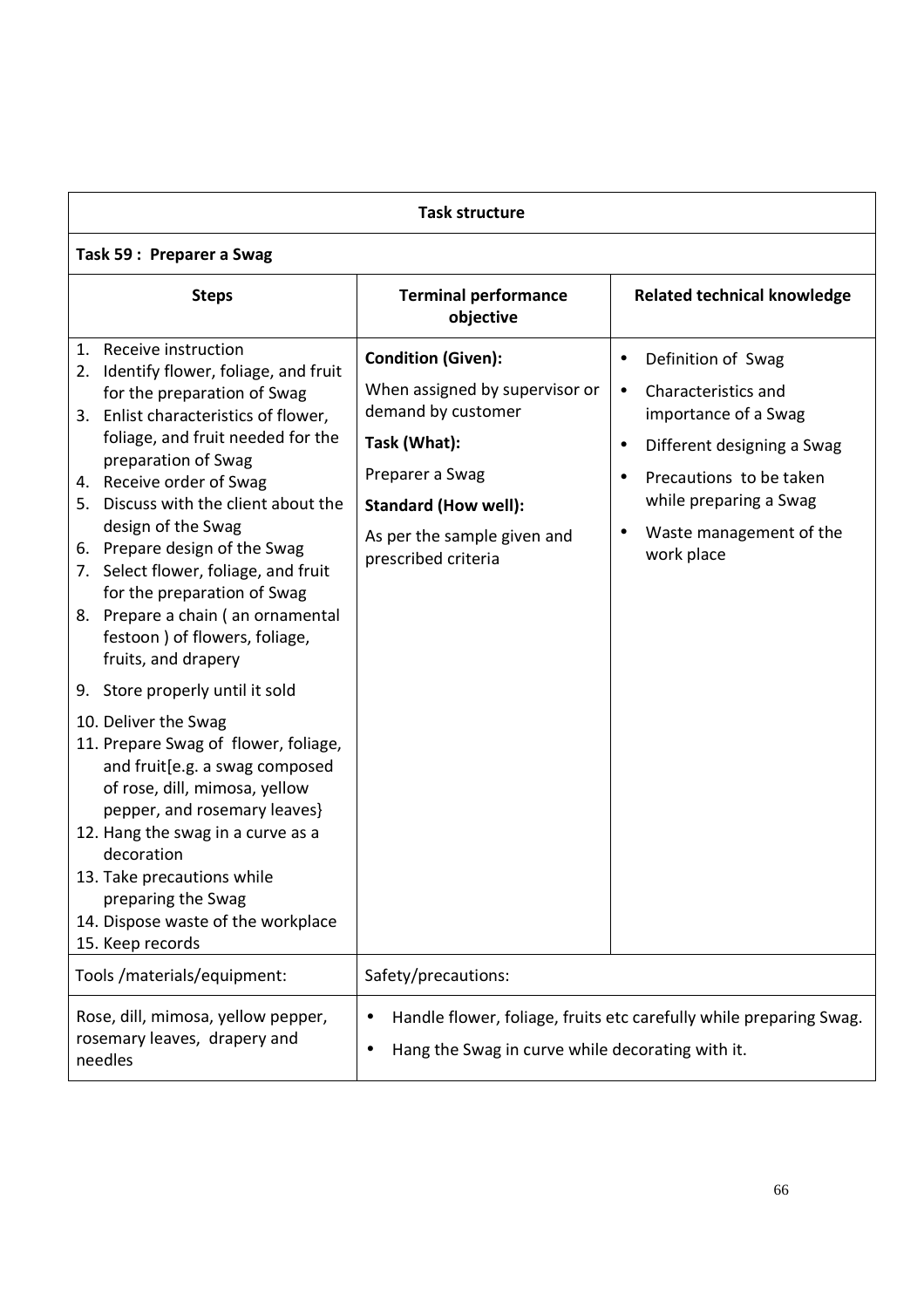## **Sub module: 3: Ikebana, Moribana, and Jiubana**

## **Description**:

It consists of the skills and knowledge related to the preparation of Ikebana, Moribana, and Jiubana. Each task structure consists of steps, terminal performance objective [TPO], and related technical knowledge concerned with the task.

# **Objectives**:

After its completion the trainees will be able:

- To Prepare Ikebana.
- To Prepare Moribana
- To Prepare Jiubana

- 1. Prepare Ikebana.
- **2.** Prepare Moribana
- 3. Prepare Jiubana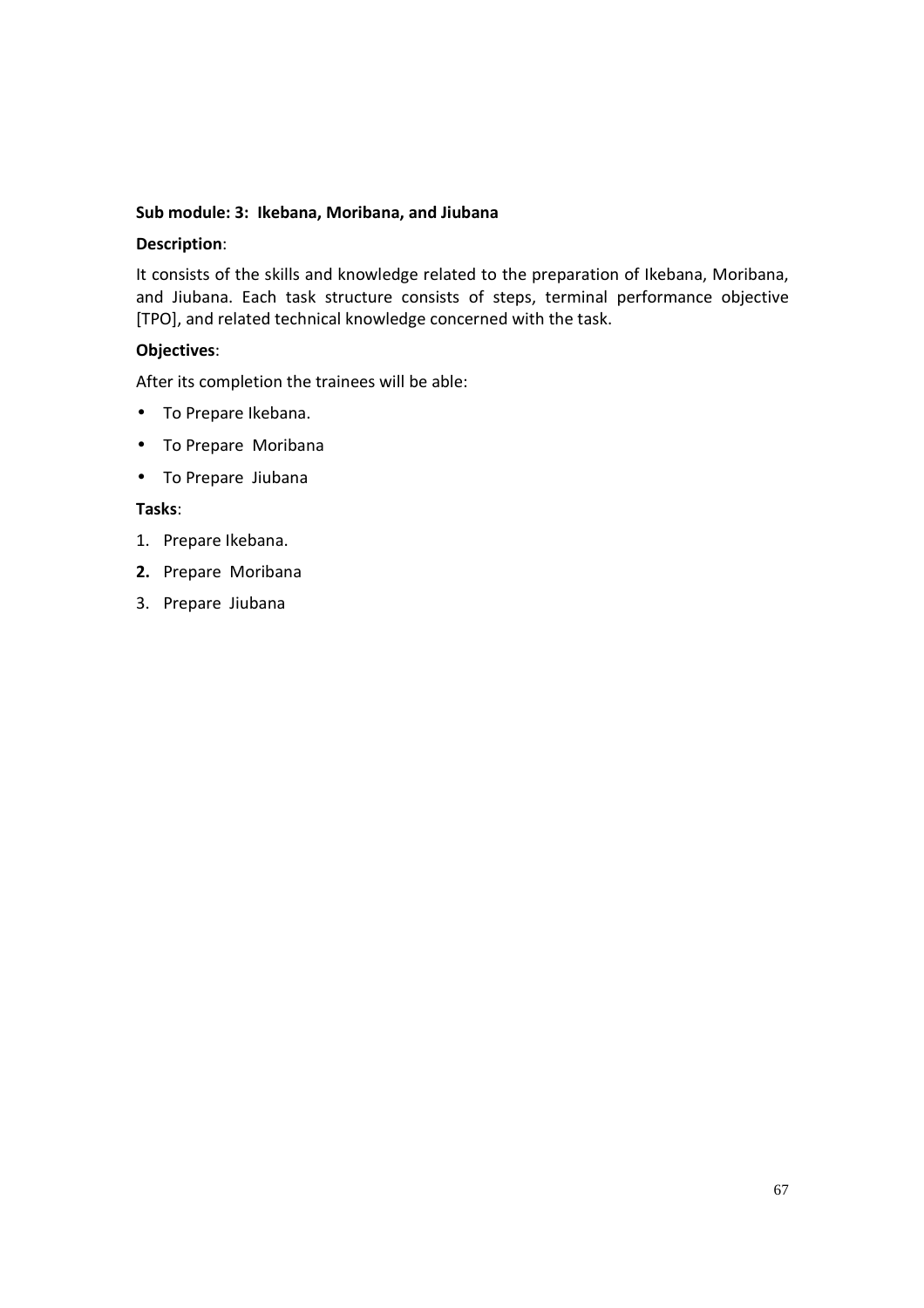| <b>Task structure</b>                                                                                                                                                                                                                                                                                                                                                                                          |                                                                                                                                                                                                    |                                                                                                                                                                                              |  |
|----------------------------------------------------------------------------------------------------------------------------------------------------------------------------------------------------------------------------------------------------------------------------------------------------------------------------------------------------------------------------------------------------------------|----------------------------------------------------------------------------------------------------------------------------------------------------------------------------------------------------|----------------------------------------------------------------------------------------------------------------------------------------------------------------------------------------------|--|
| Task 60: Prepare Ikebana                                                                                                                                                                                                                                                                                                                                                                                       |                                                                                                                                                                                                    |                                                                                                                                                                                              |  |
| <b>Steps</b>                                                                                                                                                                                                                                                                                                                                                                                                   | <b>Terminal performance</b><br>objective                                                                                                                                                           | <b>Related technical knowledge</b>                                                                                                                                                           |  |
| Receive instruction<br>1.<br>Observe the site for Ikebana<br>2.<br>3. Decide the size and style of the<br>arrangement<br>4. Make a list of flowers, foliage<br>and twig for Ikebana<br>5. Select the tray<br>Make tools and<br>equipments<br>6.<br>ready<br>7. Start the procedure<br>Store properly until it sold<br>8.<br>9. Take precautions<br>10. Finish the task<br>11. Manage waste<br>12. Keep records | <b>Condition (Given):</b><br>When assigned by supervisor<br>or demand by customer<br>Task (What):<br>Prepare Ikebana<br><b>Standard (How well):</b><br>As prescribed criteria or<br>specifications | Concept and importance<br>$\bullet$<br>Types and characterstics<br>• Types of flowers, foliage and<br>twigs for Ikebana<br>Precautions to be taken in<br>different steps<br>Waste management |  |
| Tools /materials/equipment:                                                                                                                                                                                                                                                                                                                                                                                    | Safety/precautions:                                                                                                                                                                                |                                                                                                                                                                                              |  |
| Scissors, secateurs, pin- holder, wire<br>and wire cutter                                                                                                                                                                                                                                                                                                                                                      | Take precautions in bending wire for the proposed Ikebana<br>Handle tools and equipment with care<br>$\bullet$                                                                                     |                                                                                                                                                                                              |  |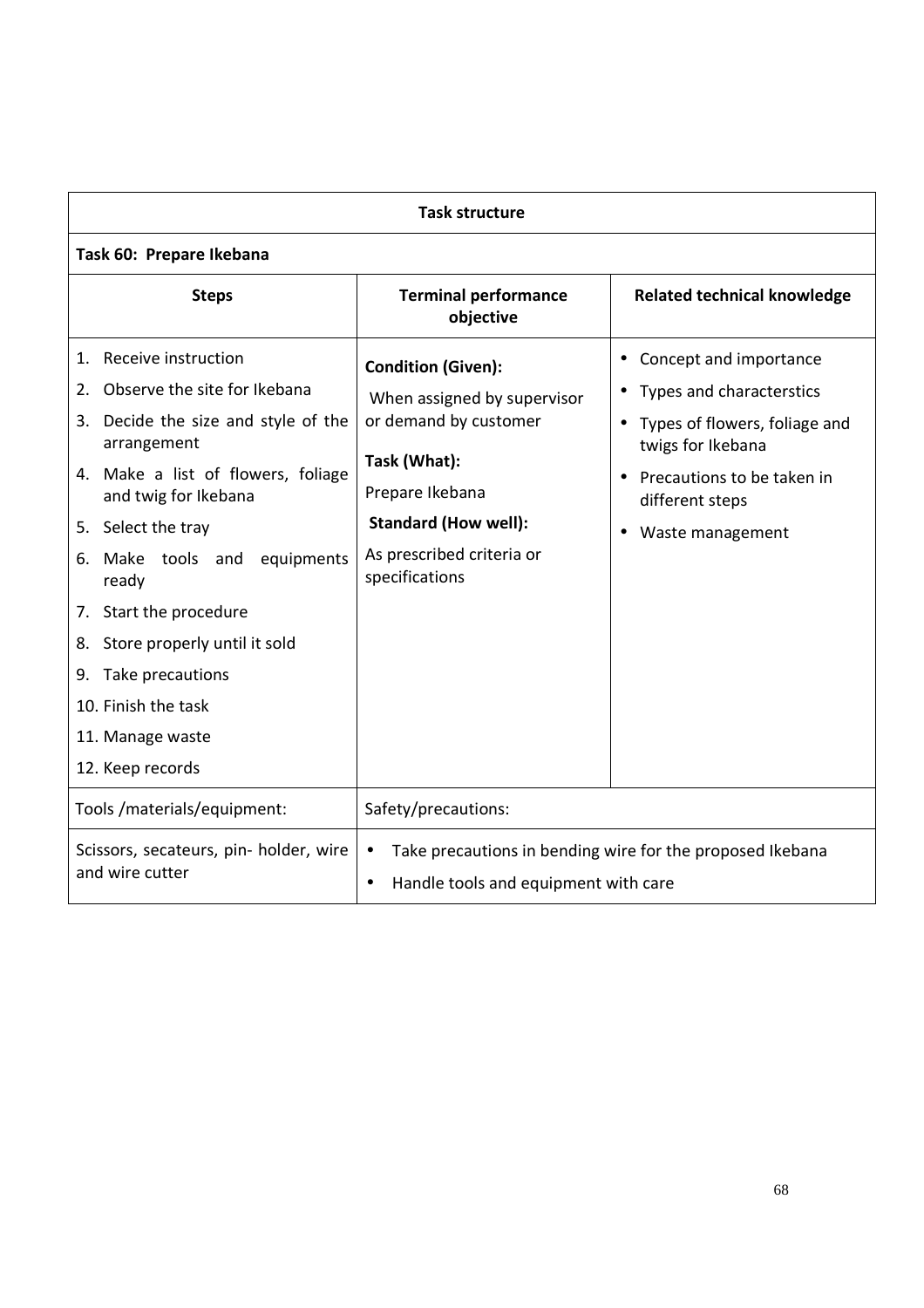| <b>Task structure</b>                                                                                                                                                                                                                                                                                                                                                                                                        |                                                                                                                                                                                                     |                                                                                                                                                                                                                                                            |  |
|------------------------------------------------------------------------------------------------------------------------------------------------------------------------------------------------------------------------------------------------------------------------------------------------------------------------------------------------------------------------------------------------------------------------------|-----------------------------------------------------------------------------------------------------------------------------------------------------------------------------------------------------|------------------------------------------------------------------------------------------------------------------------------------------------------------------------------------------------------------------------------------------------------------|--|
| <b>Task 61: Prepare Moribana</b>                                                                                                                                                                                                                                                                                                                                                                                             |                                                                                                                                                                                                     |                                                                                                                                                                                                                                                            |  |
| <b>Steps</b>                                                                                                                                                                                                                                                                                                                                                                                                                 | <b>Terminal performance</b><br>objective                                                                                                                                                            | <b>Related technical knowledge</b>                                                                                                                                                                                                                         |  |
| Receive instruction<br>$\mathbf{1}$ .<br><b>Identify Moribana</b><br>2.<br>Enlist characteristics of<br>3.<br>Moribana<br>4. Identify flowers /foliage/twigs<br>for the preparation of Moribana<br>5. Select flowers /foliage/twigs for<br>the preparation of Moribana<br>Prepare Moribana<br>6.<br>Store properly until it sold<br>7.<br>Take precautions<br>8.<br>Dispose waste of the workplace<br>9.<br>10. Keep records | <b>Condition (Given):</b><br>When assigned by supervisor<br>or demand by customer<br>Task (What):<br>Prepare Moribana<br><b>Standard (How well):</b><br>As prescribed criteria or<br>specifications | Definition of Moribana<br>Characteristics and<br>importance of Moribana<br>Flowers /foliage/twigs for the<br>preparation of Moribana<br>Criteria for flower selection<br>Precautions to be taken<br>Disposing waste of the<br>workplace<br>Keeping records |  |
| Tools /materials/equipment:                                                                                                                                                                                                                                                                                                                                                                                                  | Safety/precautions:                                                                                                                                                                                 |                                                                                                                                                                                                                                                            |  |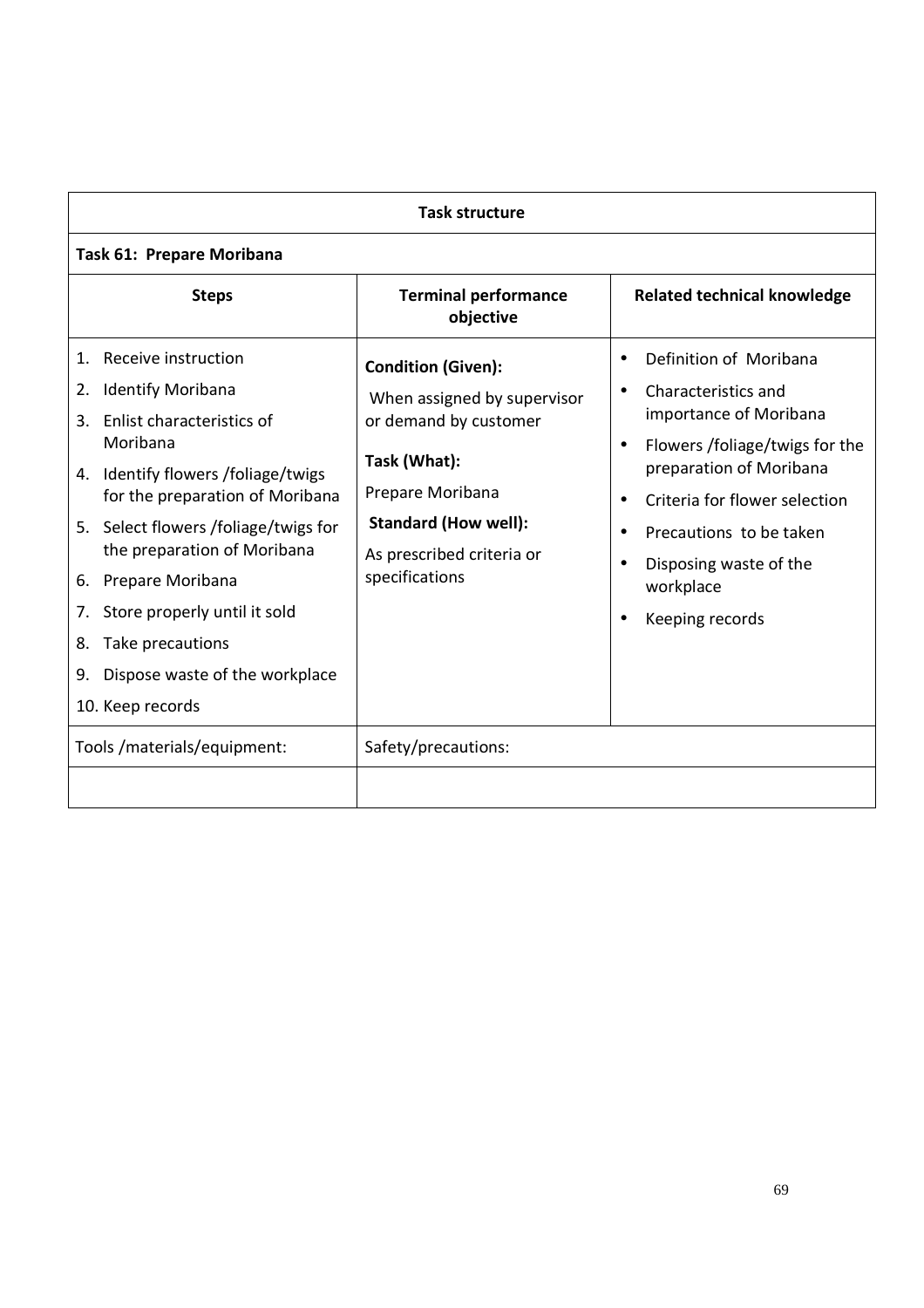| <b>Task structure</b>                                                                                                                                                                                                                                                                                                                                                     |                                                                                                                                                                                                    |                                                                                                                                                                                                                                                   |  |
|---------------------------------------------------------------------------------------------------------------------------------------------------------------------------------------------------------------------------------------------------------------------------------------------------------------------------------------------------------------------------|----------------------------------------------------------------------------------------------------------------------------------------------------------------------------------------------------|---------------------------------------------------------------------------------------------------------------------------------------------------------------------------------------------------------------------------------------------------|--|
| Task 62 : Prepare Jiubana                                                                                                                                                                                                                                                                                                                                                 |                                                                                                                                                                                                    |                                                                                                                                                                                                                                                   |  |
| <b>Steps</b>                                                                                                                                                                                                                                                                                                                                                              | <b>Terminal performance</b><br>objective                                                                                                                                                           | <b>Related technical knowledge</b>                                                                                                                                                                                                                |  |
| Receive instruction<br>$1_{\cdot}$<br>Identify Jiubana<br>2.<br>Enlist characteristics of Jiubana<br>3.<br>Identify flowers /foliage/twigs<br>4.<br>for the preparation of Jiubana<br>5. Select flowers /foliage/twigs for<br>the preparation of Jiubana<br>Prepare Jiubana<br>6.<br>Take precautions<br>7.<br>Dispose waste of the workplace<br>8.<br>Keep records<br>9. | <b>Condition (Given):</b><br>When assigned by supervisor or<br>demand by customer<br>Task (What):<br>Prepare Jiubana<br><b>Standard (How well):</b><br>As prescribed criteria or<br>specifications | Preparation of Jiubana:<br>Definition of Jiubana<br>Characteristics and<br>importance of Jiubana<br>Flowers /foliage/twigs for the<br>preparation of Jiubana<br>Precautions to be taken<br>Disposing waste of the<br>workplace<br>Records keeping |  |
| Tools /materials/equipment:                                                                                                                                                                                                                                                                                                                                               | Safety/precautions:                                                                                                                                                                                |                                                                                                                                                                                                                                                   |  |
|                                                                                                                                                                                                                                                                                                                                                                           |                                                                                                                                                                                                    |                                                                                                                                                                                                                                                   |  |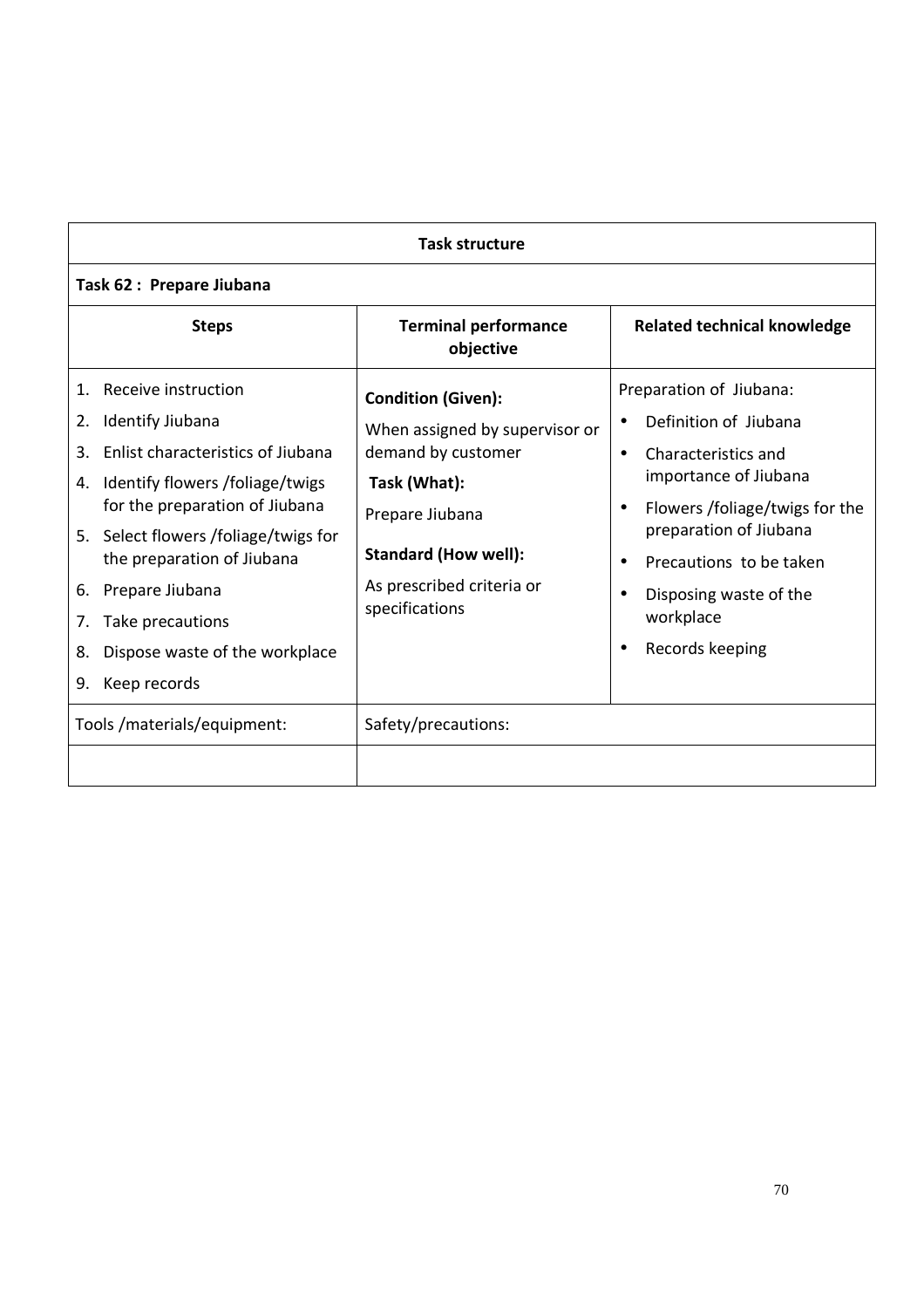## **Module: 3: Flower Decoration**

### **Description**:

It consists of the skills and knowledge of the areas related to car, bed, house, stairs, stage, Mandap, buildings, hall, church, and temple decoration with flowers and clothes.

# **Objectives**:

After its completion the trainees will be able:

- To decorate car /bed/ house/ stairs /stage with flower and clothes
- To decorate Mandap /buildings / hall/ church/ temple with flower and clothes

## **Sub modules**:

- 1. Decoration of car /bed/ house/ stairs /stage/gate, Mandap etc.
- 2. Decoration of Mandap /buildings / hall/ church/ temple

## **Sub module: 1: Decoration of car /bed/ house/ stairs /stage with flower**

### **Description:**

It consists of the skills and knowledge related to the decoration of car, bed, house, stairs, and stage. Each task structure consists of steps, terminal performance objective [TPO], and related technical knowledge concerned with the task.

### **Objectives**:

After its completion this module the trainees will be able:

• To perform car, house, bed, stairs, stage, Gate decoration with flower clothes.

- 1. Perform car decoration with flower and clothes.
- 2. Perform house decoration with followers, clothes
- 3. Perform bed decoration with flowers, and clothes.
- 4. Perform stairs decoration with flower and clothes.
- 5. Perform stage decoration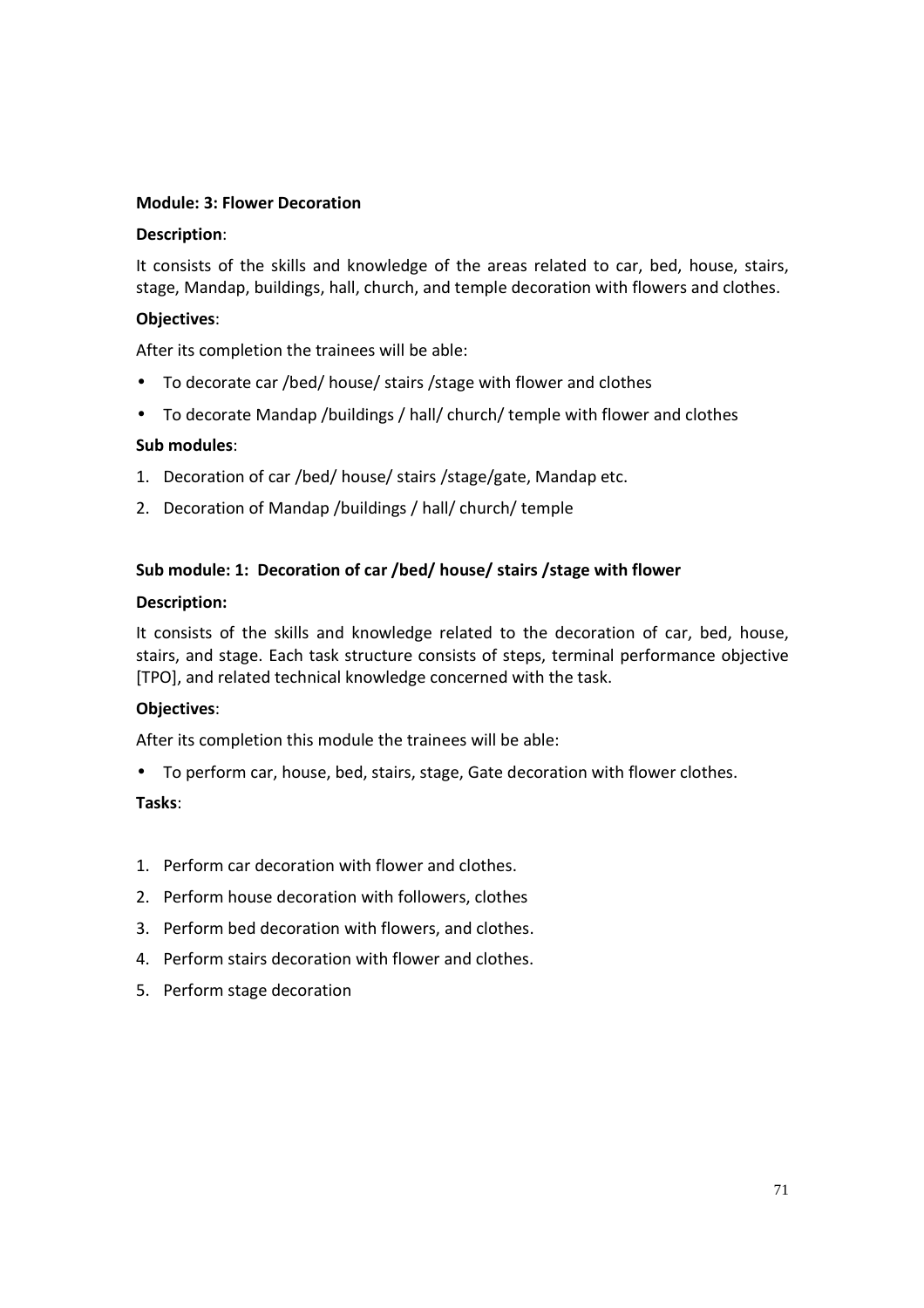| <b>Task structure</b>                                                                                                                                                                                                                                                 |                                                                                                                                                                                                                           |                                                                                                                                                                                                                  |  |
|-----------------------------------------------------------------------------------------------------------------------------------------------------------------------------------------------------------------------------------------------------------------------|---------------------------------------------------------------------------------------------------------------------------------------------------------------------------------------------------------------------------|------------------------------------------------------------------------------------------------------------------------------------------------------------------------------------------------------------------|--|
| Task 63: Perform car decoration with flowers, clothes                                                                                                                                                                                                                 |                                                                                                                                                                                                                           |                                                                                                                                                                                                                  |  |
| <b>Steps</b>                                                                                                                                                                                                                                                          | <b>Terminal performance</b><br>objective                                                                                                                                                                                  | <b>Related technical knowledge</b>                                                                                                                                                                               |  |
| Receive instruction<br>1.<br>for<br>2. Design<br>estimate<br>and<br>decoration<br>Collect fresh and suitable flowers<br>3.<br>Make tools and materials ready<br>4.<br>Start the procedure<br>5.<br>Take precautions<br>6.<br>Manage waste<br>7.<br>Keep records<br>8. | <b>Condition (Given):</b><br>When assigned by supervisor<br>or demand by customer<br>Task (What):<br>Perform car decoration with<br>flowers<br><b>Standard (How well):</b><br>As prescribed criteria or<br>specifications | Concept<br>$\bullet$<br>Importance<br>$\bullet$<br>Cultural differences<br>$\bullet$<br>Customes psychology<br>Types/designes<br>$\bullet$<br>Precautions to be taken.<br>$\bullet$<br>How to manage waste.<br>٠ |  |
| Tools /materials/equipment:                                                                                                                                                                                                                                           | Safety/precautions:                                                                                                                                                                                                       |                                                                                                                                                                                                                  |  |
| Cello tape, masking tape and scissors                                                                                                                                                                                                                                 | Take precautions in making suitable combination of flowers for<br>$\bullet$<br>car decoration<br>Handle tools and equipment with care                                                                                     |                                                                                                                                                                                                                  |  |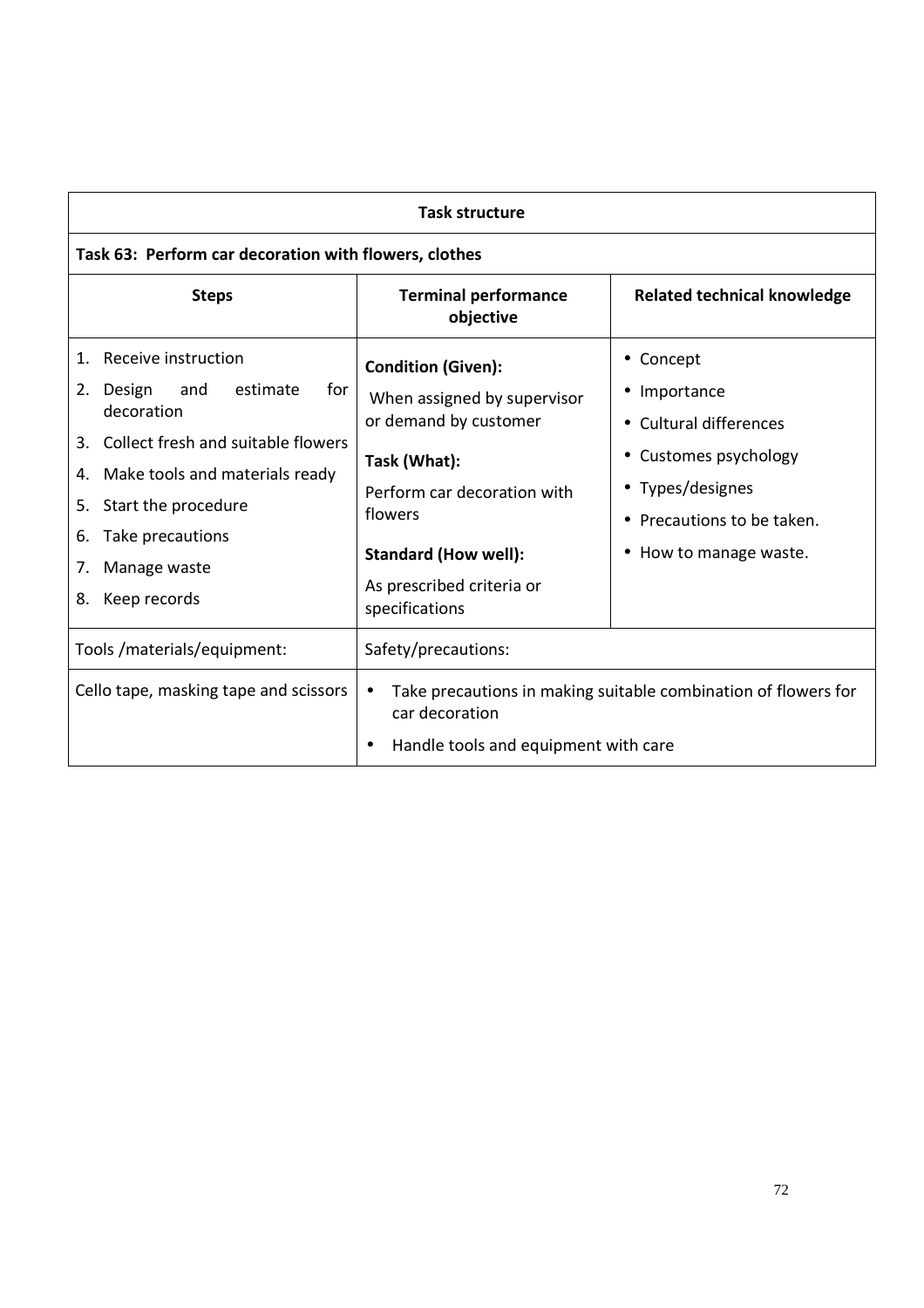| <b>Task structure</b>                                                                                                                                                                                                    |                                                                                                                                                                                                                           |                                                                                                       |
|--------------------------------------------------------------------------------------------------------------------------------------------------------------------------------------------------------------------------|---------------------------------------------------------------------------------------------------------------------------------------------------------------------------------------------------------------------------|-------------------------------------------------------------------------------------------------------|
| Task 64: Perform house decoration with flowers                                                                                                                                                                           |                                                                                                                                                                                                                           |                                                                                                       |
| <b>Steps</b>                                                                                                                                                                                                             | <b>Terminal performance</b><br>objective                                                                                                                                                                                  | <b>Related technical knowledge</b>                                                                    |
| 1. Measure/Observe the house its<br>height and length<br>estimate<br>for<br>Design<br>and<br>2.<br>decoration<br>3. Make tools and materials ready<br>Take precautions<br>4.<br>Manage waste<br>5.<br>Keep records<br>6. | <b>Condition (Given):</b><br>When assign by supervisor or<br>demad by customer<br>Task (What):<br>Perform house decoration with<br>flowers<br><b>Standard (How well):</b><br>As prescribed criteria or<br>specifications. | Concept<br>Importance<br>$\bullet$<br>cultural differences<br>$\bullet$<br><b>Type</b><br>Precautions |
| Tools /materials/equipment:                                                                                                                                                                                              | Safety/precautions:                                                                                                                                                                                                       |                                                                                                       |
| Cello tape, masking tape, scissors,<br>string, nails and ladder                                                                                                                                                          | $\bullet$<br>Mala for house decoration<br>Handle tools and equipment with care                                                                                                                                            | Take precautions in making suitable combination of flowers and                                        |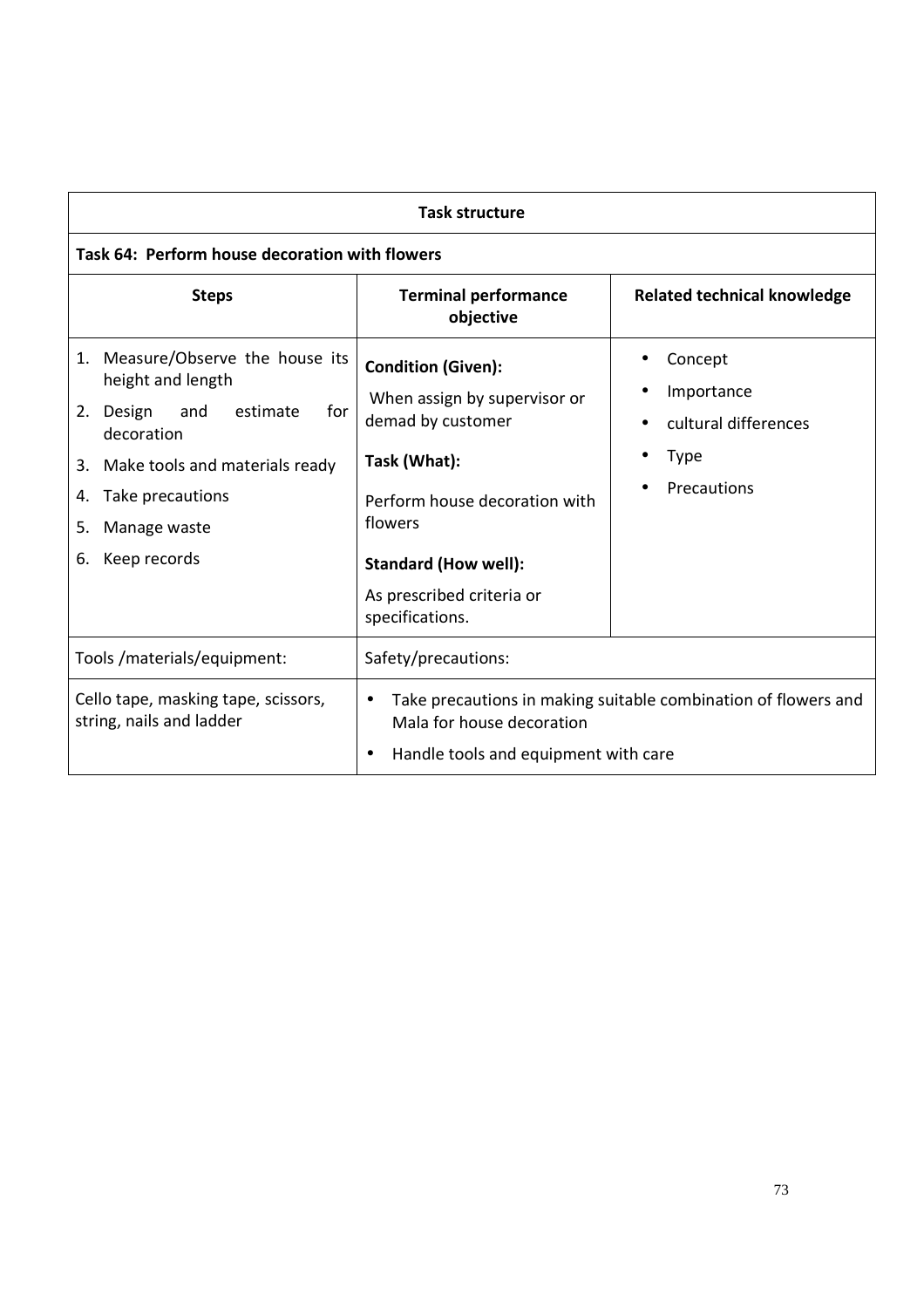| <b>Task structure</b>                                                                                                                                                                                                                               |                                                                                                                                                                                                                        |                                                                             |
|-----------------------------------------------------------------------------------------------------------------------------------------------------------------------------------------------------------------------------------------------------|------------------------------------------------------------------------------------------------------------------------------------------------------------------------------------------------------------------------|-----------------------------------------------------------------------------|
| Task 65: Perform bed decoration with flowers                                                                                                                                                                                                        |                                                                                                                                                                                                                        |                                                                             |
| <b>Steps</b>                                                                                                                                                                                                                                        | <b>Terminal performance</b><br>objective                                                                                                                                                                               | <b>Related technical knowledge</b>                                          |
| Receive instruction<br>1.<br>Measure/Observe the bed its<br>2.<br>height, breadth and length<br>3. Design and estimate for<br>decoration<br>4. Make tools and materials ready<br>Take precautions<br>5.<br>Manage waste<br>6.<br>Keep records<br>7. | <b>Condition (Given):</b><br>As assign by supervisor or<br>demand by customer<br>Task (What):<br>Perform bed decoration with<br>flowers<br><b>Standard (How well):</b><br>As prescribed criteria or<br>specifications. | Concept<br>Importance<br>cultural differences<br><b>Type</b><br>Precautions |
| Tools /materials/equipment:                                                                                                                                                                                                                         | Safety/precautions:                                                                                                                                                                                                    |                                                                             |
| Cello tape, masking tape, scissors<br>and string                                                                                                                                                                                                    | Take precautions in making suitable combination of flowers and<br>$\bullet$<br>Mala for bed decoration<br>Handle tools and equipment with care<br>٠                                                                    |                                                                             |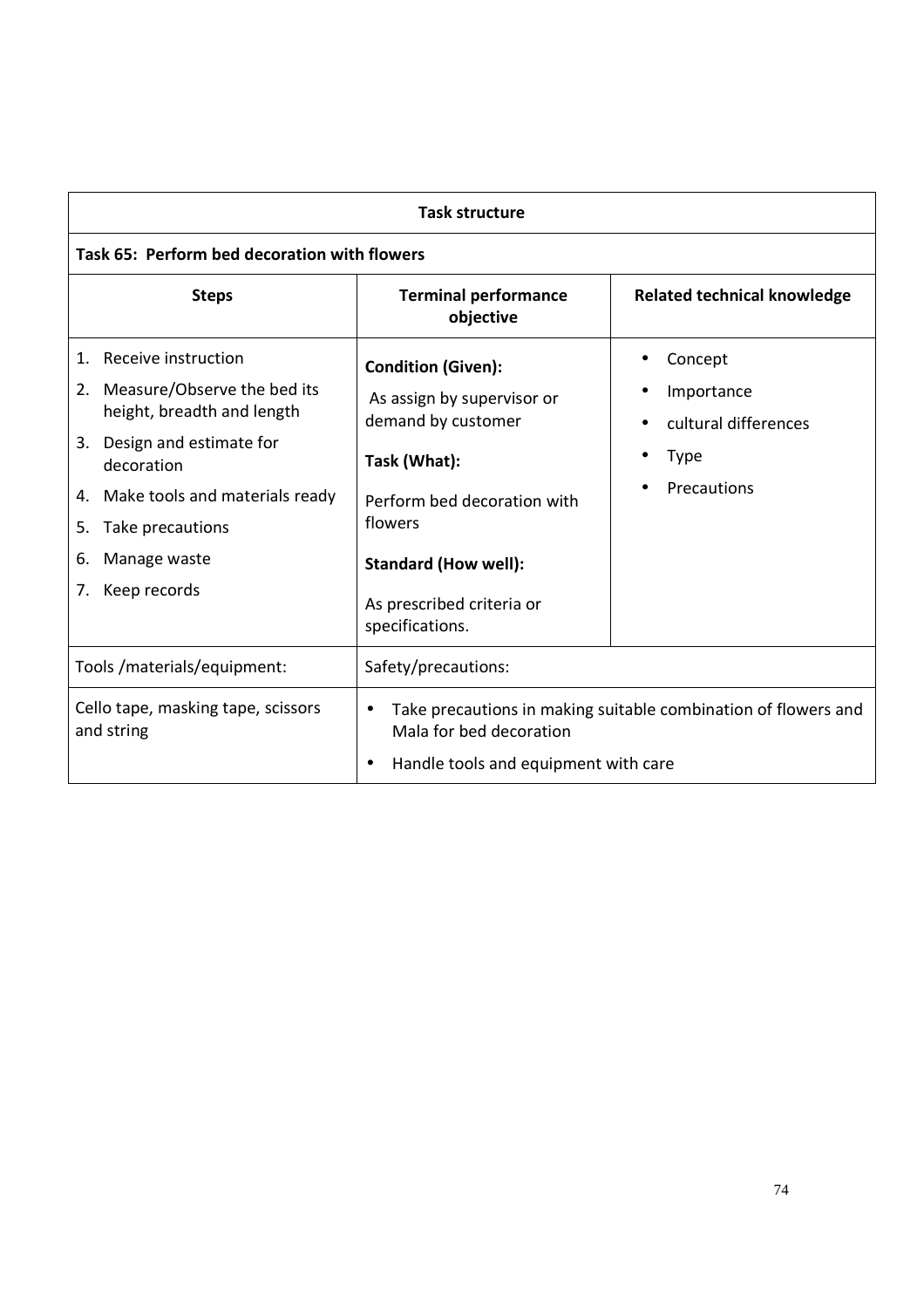| <b>Task structure</b>                                                                                                                                                                                                                                                                                                                             |                                                                                                                                                                                                                          |                                                                             |
|---------------------------------------------------------------------------------------------------------------------------------------------------------------------------------------------------------------------------------------------------------------------------------------------------------------------------------------------------|--------------------------------------------------------------------------------------------------------------------------------------------------------------------------------------------------------------------------|-----------------------------------------------------------------------------|
| Task 66: Perform stair decoration with flowers                                                                                                                                                                                                                                                                                                    |                                                                                                                                                                                                                          |                                                                             |
| <b>Steps</b>                                                                                                                                                                                                                                                                                                                                      | <b>Terminal performance</b><br>objective                                                                                                                                                                                 | <b>Related technical knowledge</b>                                          |
| Receive instruction<br>1.<br>2. Measure/Observe the stair its<br>height, breadth and length<br>3. Design and estimate for<br>decoration<br>4. Collect fresh and suitable flowers<br>and readymade Mala<br>5. Make tools and materials ready<br>Start the procedure<br>6.<br>Take precautions<br>7.<br>Finish the task<br>8.<br>Manage waste<br>9. | <b>Condition (Given):</b><br>As assign by supervisor or<br>demand by customer<br>Task (What):<br>Perform stair decoration with<br>flowers<br><b>Standard (How well):</b><br>As prescribed criteria or<br>specifications. | Concept<br>Importance<br>cultural differences<br><b>Type</b><br>Precautions |
| 10. Keep records                                                                                                                                                                                                                                                                                                                                  |                                                                                                                                                                                                                          |                                                                             |
| Tools /materials/equipment:                                                                                                                                                                                                                                                                                                                       | Safety/precautions:                                                                                                                                                                                                      |                                                                             |
| Cello tape, masking tape, scissors<br>and string                                                                                                                                                                                                                                                                                                  | $\bullet$<br>Mala for stair decoration<br>Handle tools and equipment with care                                                                                                                                           | Take precautions in making suitable combination of flowers and              |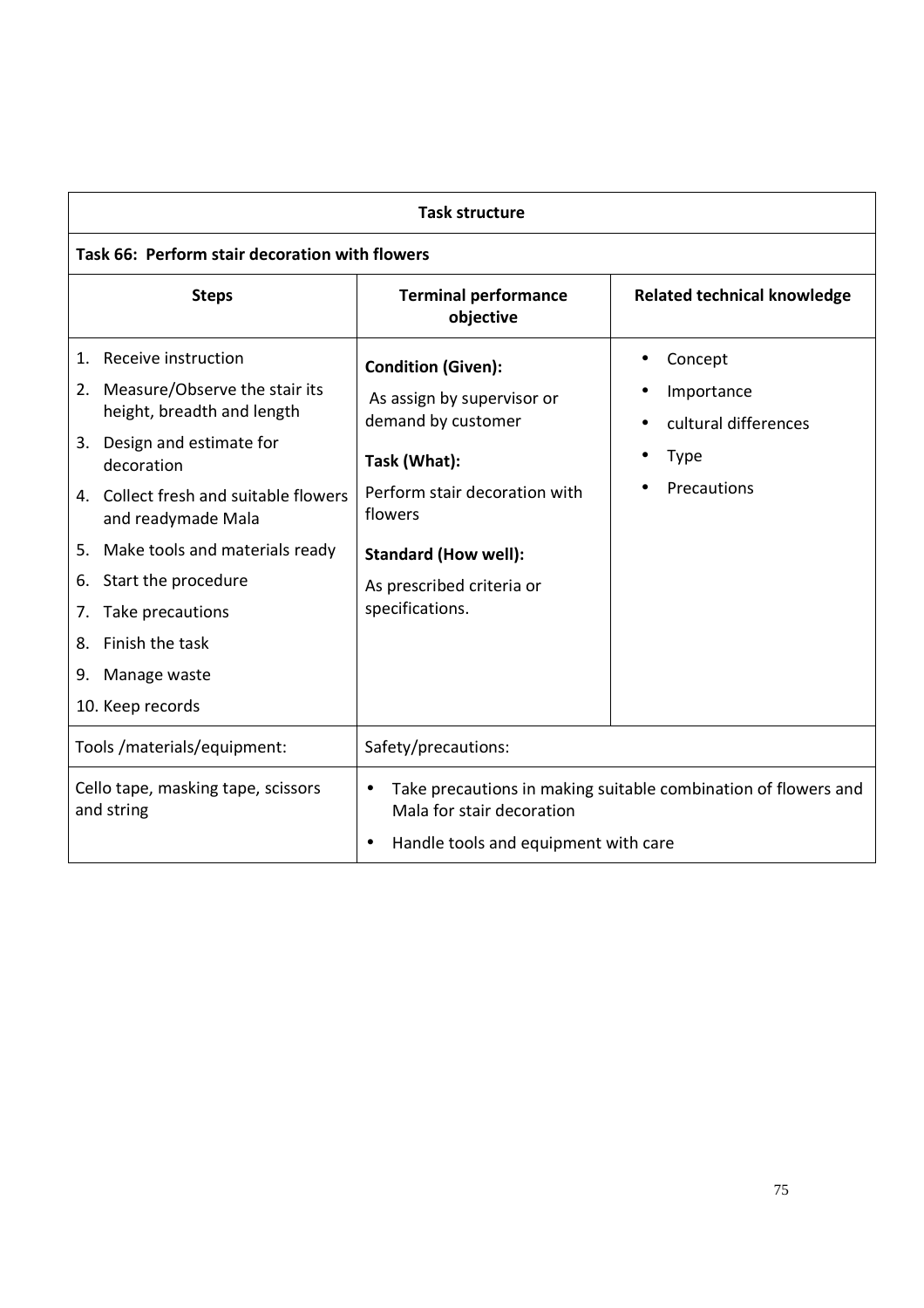| <b>Task structure</b>                                                                                                                                                                                                                                                                                                                                                  |                                                                                                                                                                                                      |                                                                                            |
|------------------------------------------------------------------------------------------------------------------------------------------------------------------------------------------------------------------------------------------------------------------------------------------------------------------------------------------------------------------------|------------------------------------------------------------------------------------------------------------------------------------------------------------------------------------------------------|--------------------------------------------------------------------------------------------|
| Task 67: Decorate stage with flowers                                                                                                                                                                                                                                                                                                                                   |                                                                                                                                                                                                      |                                                                                            |
| <b>Steps</b>                                                                                                                                                                                                                                                                                                                                                           | <b>Terminal performance</b><br>objective                                                                                                                                                             | <b>Related technical knowledge</b>                                                         |
| Receive instruction<br>$\mathbf{1}$ .<br>Measure the area of stage<br>2.<br>(height, breadth and length)<br>3. Prepare design and estimate for<br>decoration<br>4. Collect fresh and suitable flowers<br>and readymade Mala<br>Make tools and materials ready<br>5.<br>Start the procedure<br>6.<br>Take precautions<br>7.<br>Manage waste<br>8.<br>Keep records<br>9. | <b>Condition (Given):</b><br>Assign by supervisor the design<br>Task (What):<br>Perform stage decoration with<br>flowers<br><b>Standard (How well):</b><br>As per the design or customer<br>demands. | Concept of stage decoration<br>Tools/materials selection<br>criteria<br>Different designes |
| Tools/materials/equipment:                                                                                                                                                                                                                                                                                                                                             | Safety/precautions:                                                                                                                                                                                  |                                                                                            |
| Cello tape, masking tape, scissors,<br>string and ladder                                                                                                                                                                                                                                                                                                               | 1.<br>Mala for stair decoration<br>2. Handle tools and equipment with care                                                                                                                           | Take precautions in making suitable combination of flowers and                             |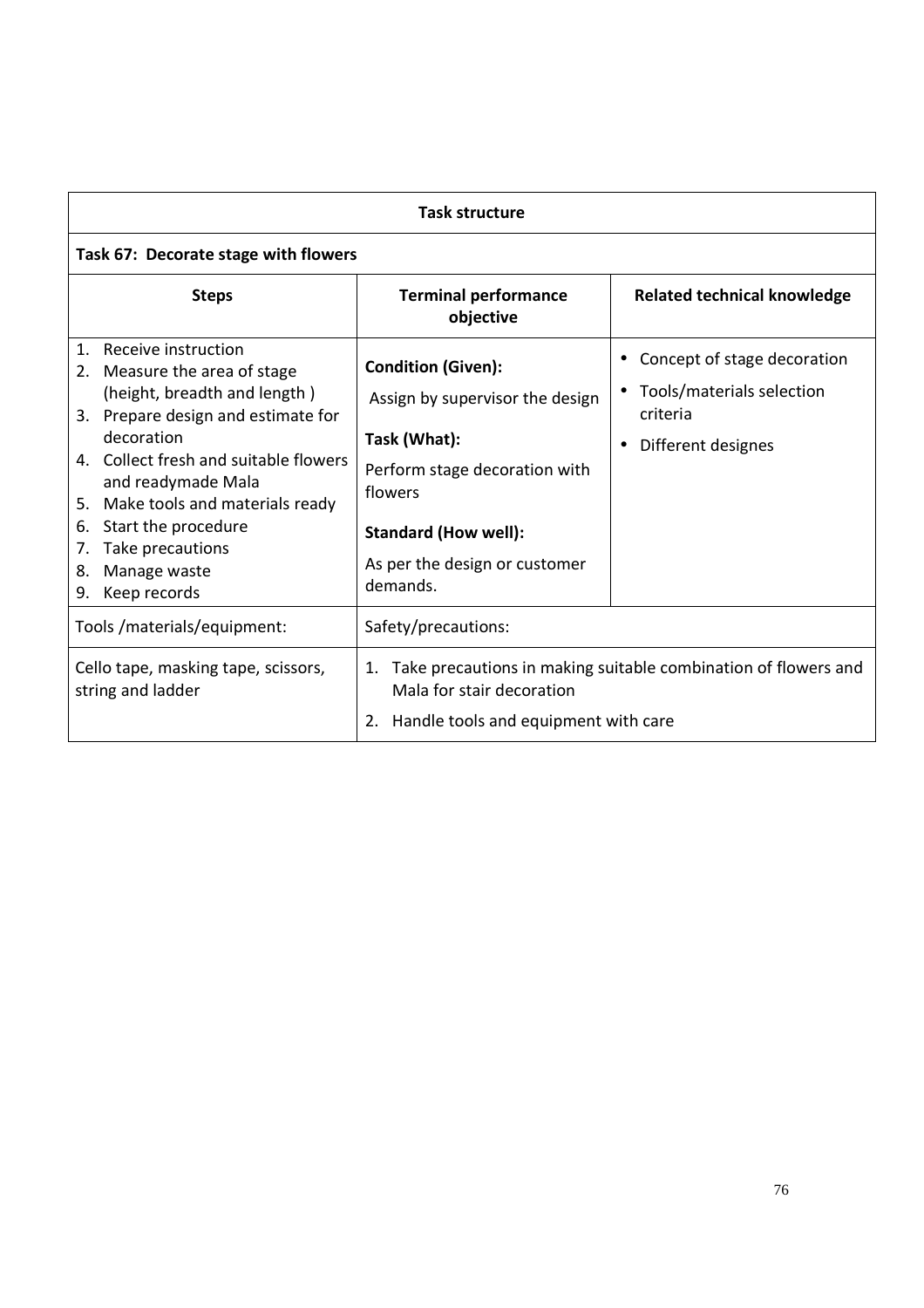#### **Sub module: 2: Decoration of Mandap / buildings / hall/ church/ temple**

#### **Description:**

It consists of the skills and knowledge related to the decoration of Mandap, buildings, hall, church, and temple. Each task structure consists of steps, terminal performance objective [TPO], and related technical knowledge concerned with the task.

#### **Objectives**:

After its completion the trainees will be able:

- To perform Mandap decoration by flower.
- To decorate buildings
- To perform hall decoration by flower
- To perform church decoration by flower
- To perform temple/Mandhir decoration by flower

#### **Tasks**:

- 1. Perform Mandap decoration by flower.
- 2. Decorate buildings
- 3. Perform hall decoration by flower
- 4. Perform church decoration by flower
- 5. Perform temple/Mandhir decoration by flower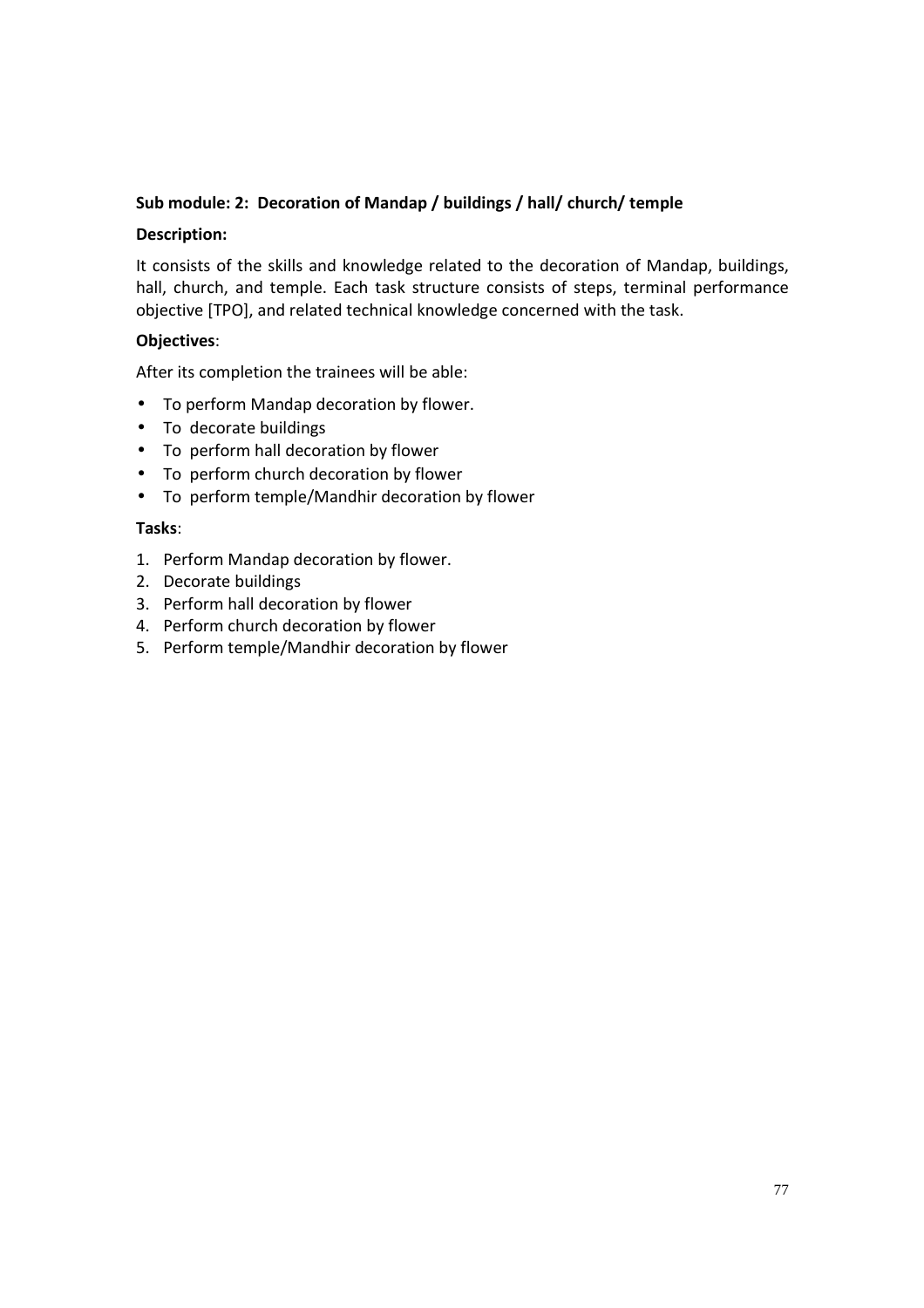| <b>Task structure</b>                                                                                                                                                                                                                                                                                                                                                                         |                                                                                                                                                                                                                                                        |                                                                                                                                                                                                             |
|-----------------------------------------------------------------------------------------------------------------------------------------------------------------------------------------------------------------------------------------------------------------------------------------------------------------------------------------------------------------------------------------------|--------------------------------------------------------------------------------------------------------------------------------------------------------------------------------------------------------------------------------------------------------|-------------------------------------------------------------------------------------------------------------------------------------------------------------------------------------------------------------|
| Task 68: Perform Mandap decoration with flowers                                                                                                                                                                                                                                                                                                                                               |                                                                                                                                                                                                                                                        |                                                                                                                                                                                                             |
| <b>Steps</b>                                                                                                                                                                                                                                                                                                                                                                                  | <b>Terminal performance</b><br>objective                                                                                                                                                                                                               | <b>Related technical knowledge</b>                                                                                                                                                                          |
| Receive instruction<br>$1_{-}$<br>2. Observe the Mandap its height,<br>breadth and length<br>3. Design<br>and<br>estimate<br>for<br>decoration<br>4. Collect fresh and suitable flowers<br>and readymade Mala<br>5. Make tools and materials ready<br>Start the procedure<br>6.<br>manage waste<br>7.<br>Take precautions<br>8.<br>9. Finish the task<br>10. Manage waste<br>11. Keep records | <b>Condition (Given):</b><br>When assigned by supervisor or<br>demand by customer<br>Task (What):<br>Perform Mandap decoration<br>with flowers<br><b>Standard (How well):</b><br>The Mandap decoration with<br>flowers performed as per the<br>design. | <b>Concept of Mandap</b><br>decoration<br>Planning of mandap<br>$\bullet$<br>decoration<br>Materialsselection criteria<br>Cost calculation<br>$\bullet$<br>Precautions to be taken.<br>How to manage waste. |
| Tools /materials/equipment:                                                                                                                                                                                                                                                                                                                                                                   | Safety/precautions:                                                                                                                                                                                                                                    |                                                                                                                                                                                                             |
| Cello tape, masking tape, scissors,<br>string and ladder                                                                                                                                                                                                                                                                                                                                      | Take precautions in making suitable combination of flowers and<br>$\bullet$<br>Mala for Mandap decoration<br>Handle tools and equipment with care                                                                                                      |                                                                                                                                                                                                             |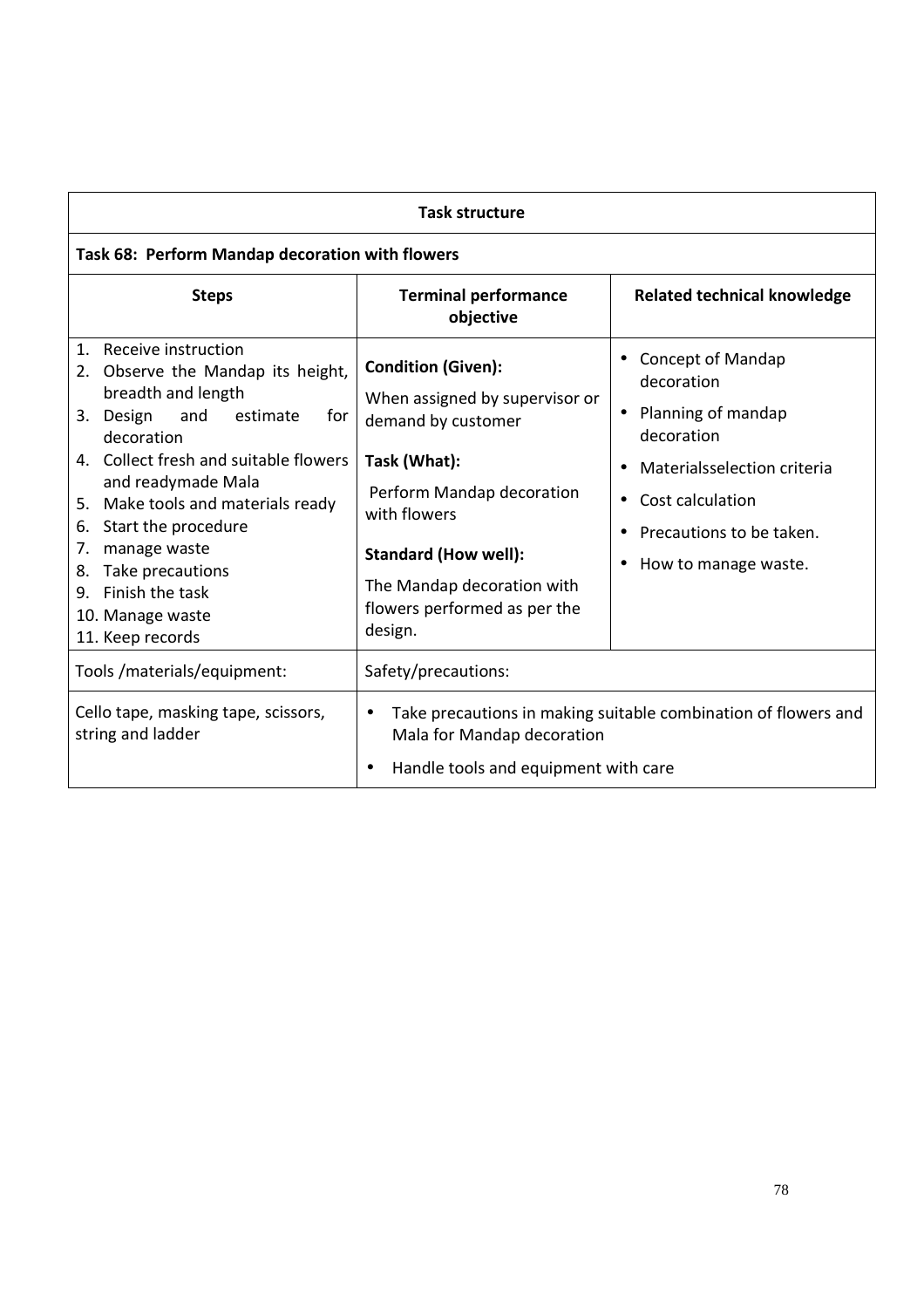| <b>Task structure</b>                                                                                                                                                                                                                                                                                                                                                                                                                                                                                                                                                                                                                                                                                                                                                                                                      |                                                                                                                                                                                                                                                                                                              |                                                                                                                                                                                                                                                                                                                         |
|----------------------------------------------------------------------------------------------------------------------------------------------------------------------------------------------------------------------------------------------------------------------------------------------------------------------------------------------------------------------------------------------------------------------------------------------------------------------------------------------------------------------------------------------------------------------------------------------------------------------------------------------------------------------------------------------------------------------------------------------------------------------------------------------------------------------------|--------------------------------------------------------------------------------------------------------------------------------------------------------------------------------------------------------------------------------------------------------------------------------------------------------------|-------------------------------------------------------------------------------------------------------------------------------------------------------------------------------------------------------------------------------------------------------------------------------------------------------------------------|
| Task 69: Decorate buildings                                                                                                                                                                                                                                                                                                                                                                                                                                                                                                                                                                                                                                                                                                                                                                                                |                                                                                                                                                                                                                                                                                                              |                                                                                                                                                                                                                                                                                                                         |
| <b>Steps</b>                                                                                                                                                                                                                                                                                                                                                                                                                                                                                                                                                                                                                                                                                                                                                                                                               | <b>Terminal performance</b><br>objective                                                                                                                                                                                                                                                                     | <b>Related technical knowledge</b>                                                                                                                                                                                                                                                                                      |
| Receive instruction<br>1.<br>Define decoration<br>2.<br>Define buildings decoration<br>3.<br>Discuss with the clients about<br>4.<br>the building decoration<br>Discuss with client regarding<br>5.<br>price and type of building<br>decoration<br>Plan for building decoration<br>6.<br>according to client's<br>requirements and costs<br>7. Apply knowledge of design and<br>properties of materials/plants<br>while planning for building<br>decoration<br>8. Design building decoration<br>9. List criteria for selection of<br>plants /flower/materials<br>necessary for building<br>decoration<br>10. Select plants/flower/other<br>materials necessary for the<br>decoration of buildings.<br>11. Decorate buildings<br>12. Service customers<br>13. Accept payments<br>14. Follow precautions<br>15. Keep records | <b>Condition (Given):</b><br>Assign by supervisor and<br>Client's requirements for<br>building decoration<br>Task (What):<br>Decorate buildings<br><b>Standard (How well):</b><br>As per the requirements of<br>$\bullet$<br>the building decoration<br>determined through the<br>agreement with the client. | Definition of decoration<br>$\bullet$<br>and building decoration<br><b>Cultural differences</b><br>$\bullet$<br>Designs of building<br>$\bullet$<br>decoration<br>Criteria for selection of<br>$\bullet$<br>plants /flower/materials<br>necessary for building<br>decoration<br>Precautions to be followed<br>$\bullet$ |
| Tools / materials/equipment:                                                                                                                                                                                                                                                                                                                                                                                                                                                                                                                                                                                                                                                                                                                                                                                               | Safety/precautions:                                                                                                                                                                                                                                                                                          |                                                                                                                                                                                                                                                                                                                         |
| Paper, pencil, scale, wire, pins, floral<br>tape, foam, trimmers, cutters,<br>shapers other materials and tools                                                                                                                                                                                                                                                                                                                                                                                                                                                                                                                                                                                                                                                                                                            | Give first priority to the client's/customer's<br>$\bullet$<br>requirements/needs.<br>$\bullet$                                                                                                                                                                                                              | Handle tools, materials, and equipment safely and carefully.                                                                                                                                                                                                                                                            |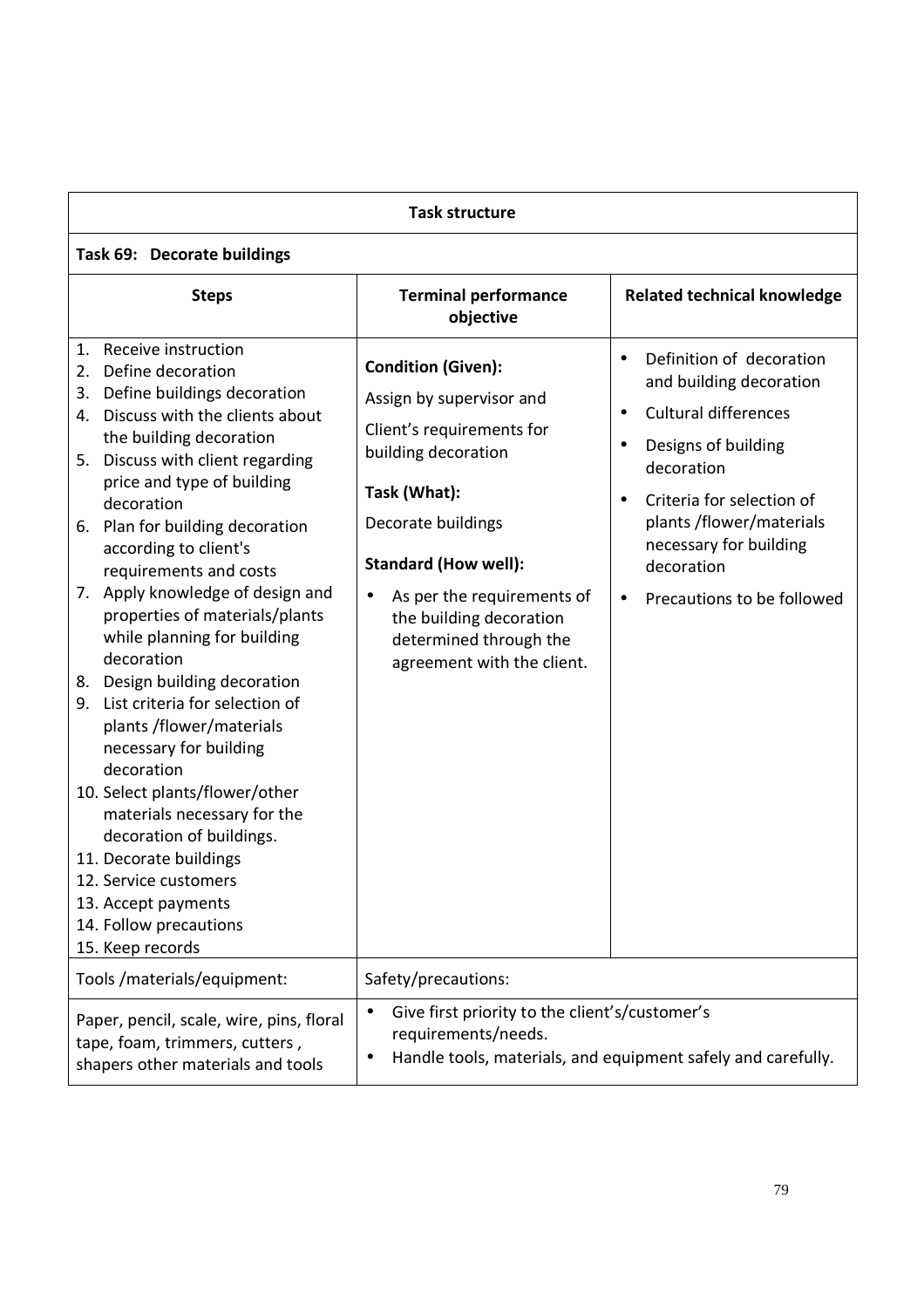| <b>Task structure</b>                                                                                                                                                                                                                                                                                                                                                                                                                                                                                                                                                                                                                                                                                                                                               |                                                                                                                                                                                                                                                                                            |                                                                                                                                                                                                                                                              |
|---------------------------------------------------------------------------------------------------------------------------------------------------------------------------------------------------------------------------------------------------------------------------------------------------------------------------------------------------------------------------------------------------------------------------------------------------------------------------------------------------------------------------------------------------------------------------------------------------------------------------------------------------------------------------------------------------------------------------------------------------------------------|--------------------------------------------------------------------------------------------------------------------------------------------------------------------------------------------------------------------------------------------------------------------------------------------|--------------------------------------------------------------------------------------------------------------------------------------------------------------------------------------------------------------------------------------------------------------|
| Task 70: Decorate halls                                                                                                                                                                                                                                                                                                                                                                                                                                                                                                                                                                                                                                                                                                                                             |                                                                                                                                                                                                                                                                                            |                                                                                                                                                                                                                                                              |
| <b>Steps</b>                                                                                                                                                                                                                                                                                                                                                                                                                                                                                                                                                                                                                                                                                                                                                        | <b>Terminal performance</b><br>objective                                                                                                                                                                                                                                                   | <b>Related technical knowledge</b>                                                                                                                                                                                                                           |
| 1. Receive instruction<br>2. Define decoration<br>Define hall decoration<br>3.<br>4. Discuss with the clients about<br>the hall decoration<br>5. Discuss with client regarding<br>price and type of hall decoration<br>6. Plan for hall decoration<br>according to client's<br>requirements and costs<br>7. Apply knowledge of design and<br>properties of materials/plants<br>while planning for hall<br>decoration<br>8. Design hall decoration<br>List criteria for selection of<br>9.<br>plants /flower/materials<br>necessary for hall decoration<br>10. Select plants/flower/other<br>materials necessary for the<br>decoration of halls.<br>11. Decorate halls<br>12. Service customers<br>13. Accept payments<br>14. Follow precautions<br>15. Keep records | <b>Condition (Given):</b><br>Assign by supervisor and<br>Client's requirements for halls<br>decoration<br>Task (What):<br>Decorate halls<br><b>Standard (How well):</b><br>As per the requirements of the<br>hall<br>decoration<br>determined<br>through the agreement with<br>the client. | Definition of decoration<br>$\bullet$<br>and hall decoration<br>Designes of hall decoration<br>$\bullet$<br>Criteria for selection of<br>$\bullet$<br>plants/flower/materials<br>necessary for hall<br>decoration<br>Precautions to be followed<br>$\bullet$ |
| Tools /materials/equipment:                                                                                                                                                                                                                                                                                                                                                                                                                                                                                                                                                                                                                                                                                                                                         | Safety/precautions:                                                                                                                                                                                                                                                                        |                                                                                                                                                                                                                                                              |
| Paper, pencil, scale, wire, pins, floral<br>tape, foam, trimmers, cutters,<br>shapers other materials and tools                                                                                                                                                                                                                                                                                                                                                                                                                                                                                                                                                                                                                                                     | Give first priority to the client's/customer's<br>$\bullet$<br>requirements/needs.                                                                                                                                                                                                         | Handle tools, materials, and equipment safely and carefully.                                                                                                                                                                                                 |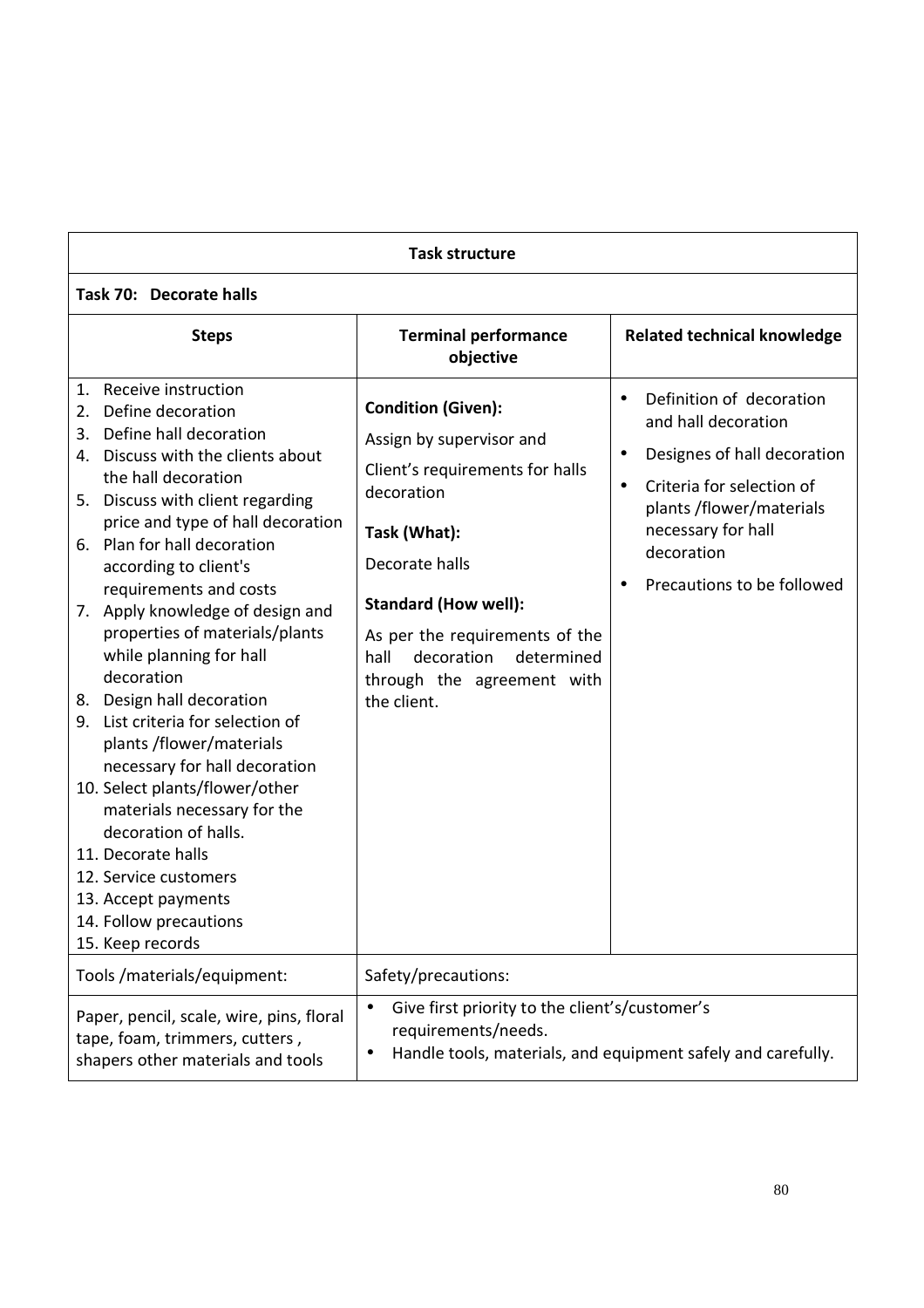| <b>Task structure</b>                                                                                                                                                                                                              |                                                                                                                                              |                                                                                                                                                                                                                                                  |
|------------------------------------------------------------------------------------------------------------------------------------------------------------------------------------------------------------------------------------|----------------------------------------------------------------------------------------------------------------------------------------------|--------------------------------------------------------------------------------------------------------------------------------------------------------------------------------------------------------------------------------------------------|
| Task 71: Decorate churches                                                                                                                                                                                                         |                                                                                                                                              |                                                                                                                                                                                                                                                  |
| <b>Steps</b>                                                                                                                                                                                                                       | <b>Terminal performance</b><br>objective                                                                                                     | <b>Related technical knowledge</b>                                                                                                                                                                                                               |
| Receive instruction<br>1.<br>Define decoration<br>2.<br>Define church decoration<br>3.<br>4. Discuss with the clients about<br>the church decoration<br>5. Discuss with client regarding<br>price and type of church<br>decoration | <b>Condition (Given):</b><br>Assign by supervisor<br>and Client's requirements for<br>church decoration<br>Task (What):<br>Decorate churches | Definition of decoration<br>$\bullet$<br>and church decoration<br>Relagion differences<br>$\bullet$<br>Design of church<br>$\bullet$<br>decoration<br>Criteria for selection of<br>$\bullet$<br>plants /flower/materials<br>necessary for church |
| 6. Plan for church decoration<br>according to client's<br>requirements and costs                                                                                                                                                   | <b>Standard (How well):</b><br>As per the requirements of<br>$\bullet$                                                                       | decoration<br>Precautions to be followed<br>$\bullet$                                                                                                                                                                                            |
| 7. Apply knowledge of design and<br>properties of materials/plants<br>while planning for church<br>decoration                                                                                                                      | the church decoration<br>determined through the<br>agreement with the client.                                                                |                                                                                                                                                                                                                                                  |
| 8. Design church decoration<br>9. List criteria for selection of<br>plants /flower/materials<br>necessary for church decoration                                                                                                    |                                                                                                                                              |                                                                                                                                                                                                                                                  |
| 10. Select plants/flower/other<br>materials necessary for the<br>decoration of church.                                                                                                                                             |                                                                                                                                              |                                                                                                                                                                                                                                                  |
| 11. Decorate church                                                                                                                                                                                                                |                                                                                                                                              |                                                                                                                                                                                                                                                  |
| 12. Service customers                                                                                                                                                                                                              |                                                                                                                                              |                                                                                                                                                                                                                                                  |
| 13. Accept payments                                                                                                                                                                                                                |                                                                                                                                              |                                                                                                                                                                                                                                                  |
| 14. Follow precautions                                                                                                                                                                                                             |                                                                                                                                              |                                                                                                                                                                                                                                                  |
| 15. Keep records                                                                                                                                                                                                                   |                                                                                                                                              |                                                                                                                                                                                                                                                  |
| Tools /materials/equipment:                                                                                                                                                                                                        | Safety/precautions:                                                                                                                          |                                                                                                                                                                                                                                                  |
| Paper, pencil, scale, wire, pins, floral                                                                                                                                                                                           | Give first priority to the client's/customer's<br>$\bullet$                                                                                  |                                                                                                                                                                                                                                                  |
| tape, foam, trimmers, cutters,                                                                                                                                                                                                     | requirements/needs.                                                                                                                          |                                                                                                                                                                                                                                                  |
| shapers other materials and tools                                                                                                                                                                                                  | $\bullet$                                                                                                                                    | Handle tools, materials, and equipment safely and carefully.                                                                                                                                                                                     |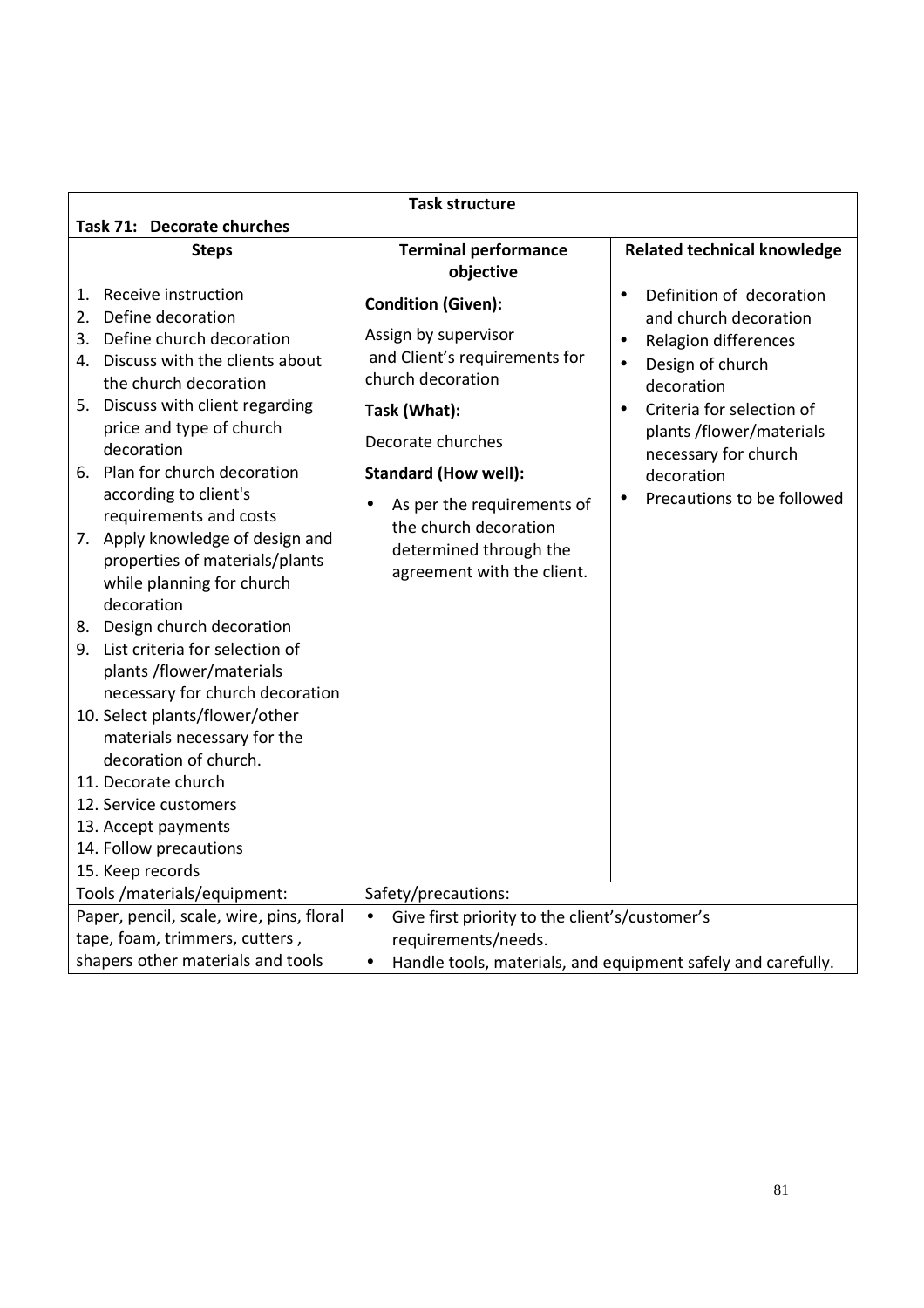| <b>Task structure</b>                                                                                                                                                                                                                                                                                                                                                                                                                                                                                                                                                                                               |                                                                                                                                                                                                                                                                                                                      |                                                                                                                                                                                                                                                                                                                                          |
|---------------------------------------------------------------------------------------------------------------------------------------------------------------------------------------------------------------------------------------------------------------------------------------------------------------------------------------------------------------------------------------------------------------------------------------------------------------------------------------------------------------------------------------------------------------------------------------------------------------------|----------------------------------------------------------------------------------------------------------------------------------------------------------------------------------------------------------------------------------------------------------------------------------------------------------------------|------------------------------------------------------------------------------------------------------------------------------------------------------------------------------------------------------------------------------------------------------------------------------------------------------------------------------------------|
| Task72 : Decorate temple / Mandhirs                                                                                                                                                                                                                                                                                                                                                                                                                                                                                                                                                                                 |                                                                                                                                                                                                                                                                                                                      |                                                                                                                                                                                                                                                                                                                                          |
| <b>Steps</b>                                                                                                                                                                                                                                                                                                                                                                                                                                                                                                                                                                                                        | <b>Terminal performance</b><br>objective                                                                                                                                                                                                                                                                             | <b>Related technical knowledge</b>                                                                                                                                                                                                                                                                                                       |
| Receive instruction<br>1.<br>Define decoration<br>2.<br>3. Define Mandhir decoration<br>4. Discuss with the clients about<br>the Mandhir decoration<br>5. Discuss with client regarding<br>price and type of Mandhir<br>decoration<br>6. Plan for Mandhir decoration<br>according to client's<br>requirements and costs<br>7. Apply knowledge of design and<br>properties of materials/plants<br>while planning for Mandhir<br>decoration<br>8. Design Mandhir decoration<br>9. List criteria for selection of<br>plants /flower/materials<br>necessary for Mandhir<br>decoration<br>10. Select plants/flower/other | <b>Condition (Given):</b><br>Assign by supervisor<br>and Client's requirements for<br><b>Mandhirs decoration</b><br>Task (What):<br><b>Decorate Mandhirs</b><br><b>Standard (How well):</b><br>As per the requirements of the<br>Mandhir<br>decoration<br>determined<br>through<br>the<br>agreement with the client. | Definition of Mandhir<br>$\bullet$<br>decoration<br>Cultural variation as per<br>$\bullet$<br>place/cast/religion/ethinici<br>ty<br>Design fo Mandhir<br>$\bullet$<br>decoration<br>Criteria for selection of<br>$\bullet$<br>plants /flower/materials<br>necessary for Mandhir<br>decoration<br>Precautions to be followed<br>$\bullet$ |
| materials necessary for the<br>decoration of Mandhir.<br>11. Decorate Mandhir<br>12. Service customers<br>13. Accept payments<br>14. Follow precautions<br>15. Keep records                                                                                                                                                                                                                                                                                                                                                                                                                                         |                                                                                                                                                                                                                                                                                                                      |                                                                                                                                                                                                                                                                                                                                          |
| Tools /materials/equipment:                                                                                                                                                                                                                                                                                                                                                                                                                                                                                                                                                                                         | Safety/precautions:                                                                                                                                                                                                                                                                                                  |                                                                                                                                                                                                                                                                                                                                          |
| Paper, pencil, scale, wire, pins, floral<br>tape, foam, trimmers, cutters,<br>shapers other materials and tools                                                                                                                                                                                                                                                                                                                                                                                                                                                                                                     | Give first priority to the client's/customer's<br>$\bullet$<br>requirements/needs.<br>$\bullet$                                                                                                                                                                                                                      | Handle tools, materials, and equipment safely and carefully.                                                                                                                                                                                                                                                                             |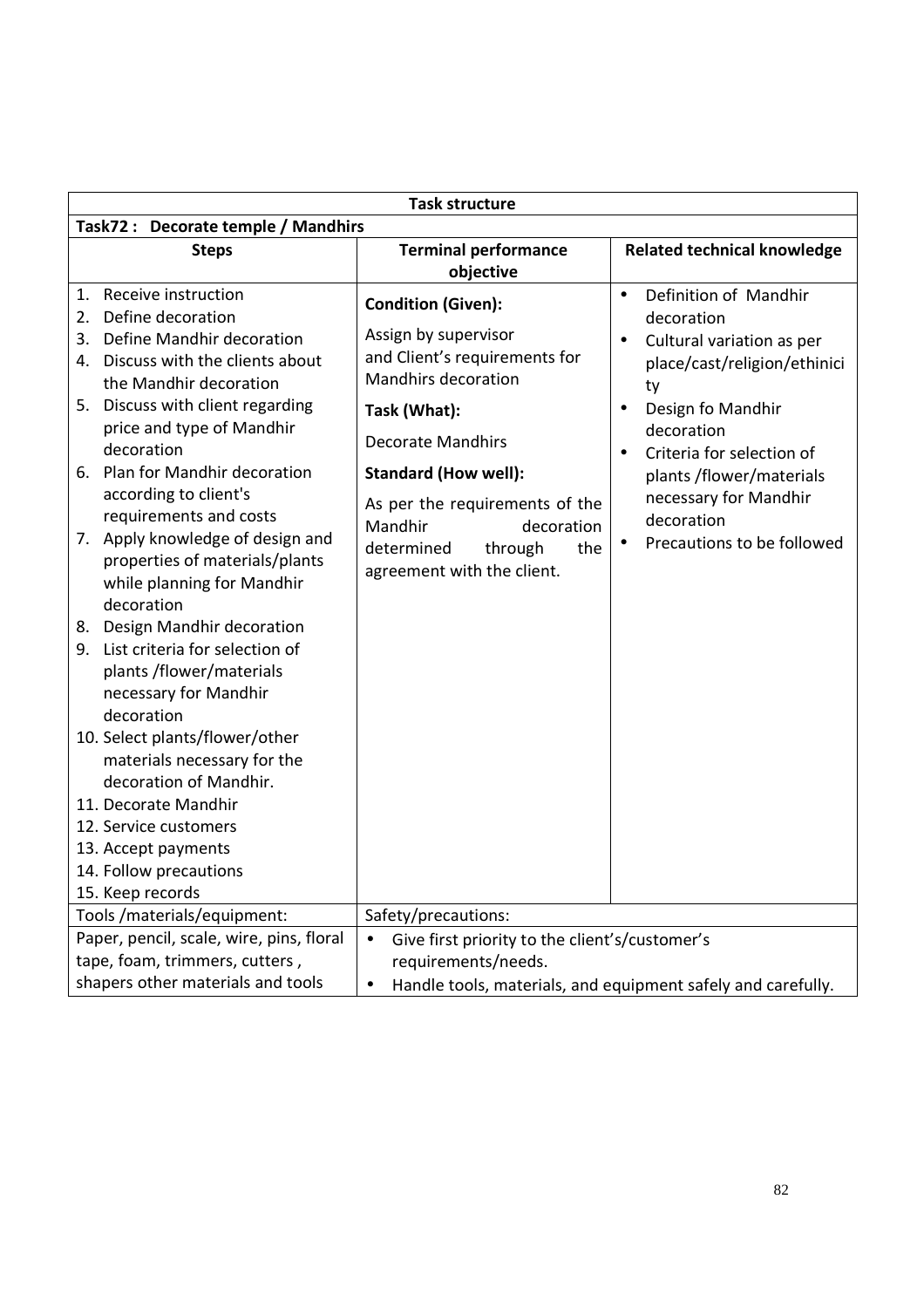#### Module: 4: Management activities

#### **Description**:

It consists of the skills and knowledge of the areas related to the management of flower for decoration / arrangement, work place, and flower shop; and marketing flower products.

#### **Objectives**:

After its completion the trainees will be able:

- To manage flower for decoration/arrangement
- To manage work place
- To manage flower shop
- To market flower products

#### **Tasks**:

- 1. Manage flower for decoration/arrangement
- 2. Manage work place
- 3. Manage flower shop
- 4. Market flower products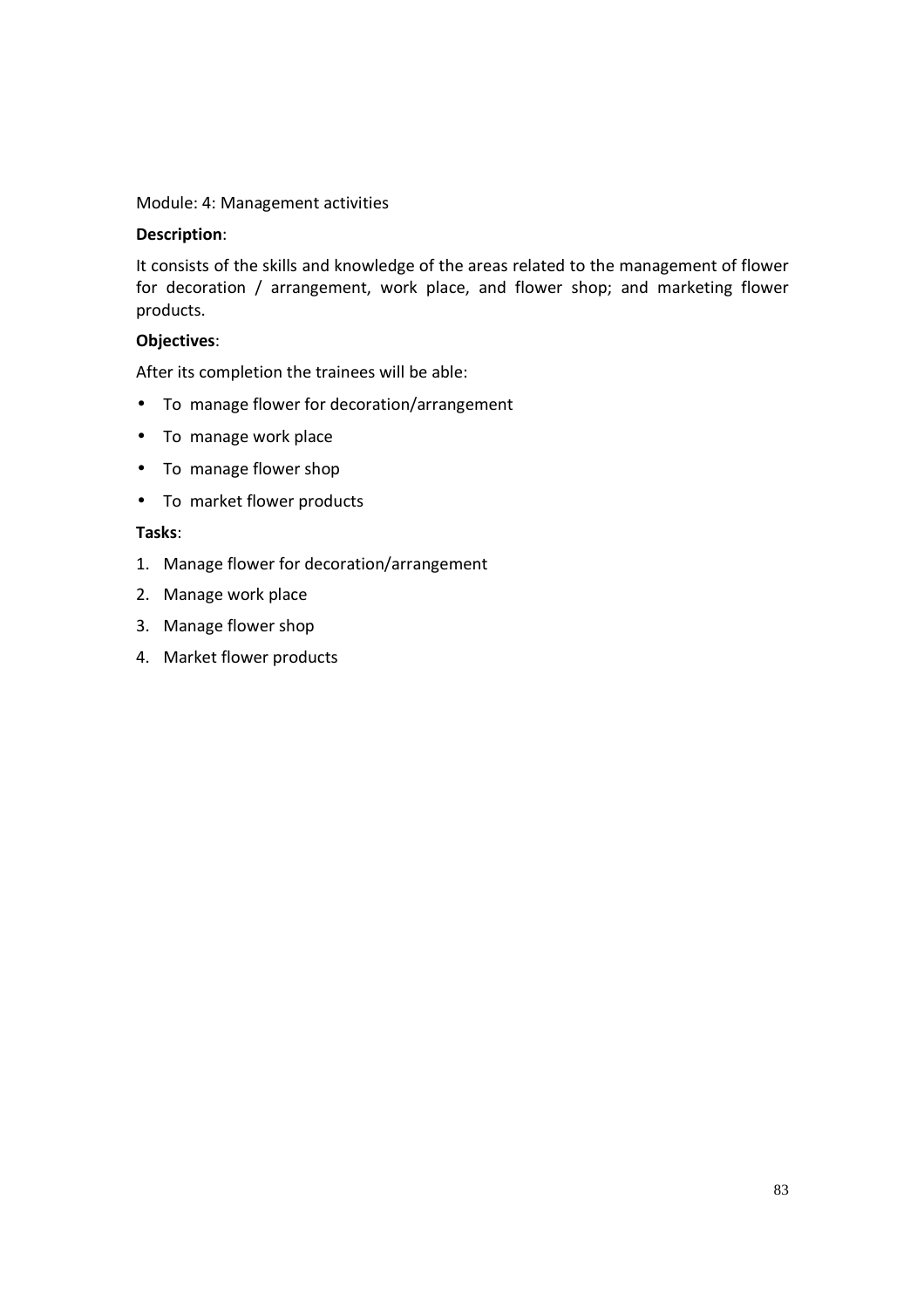| <b>Task structure</b>                                                                                                                                                                      |                                                                                                          |                                                                                                                         |
|--------------------------------------------------------------------------------------------------------------------------------------------------------------------------------------------|----------------------------------------------------------------------------------------------------------|-------------------------------------------------------------------------------------------------------------------------|
| Task 73 : Manage flower for decoration/arrangement                                                                                                                                         |                                                                                                          |                                                                                                                         |
| <b>Steps</b>                                                                                                                                                                               | Terminal performance objective                                                                           | Related technical knowledge                                                                                             |
| Receive instruction<br>1.<br>Identify sources of flower supply<br>2.<br>Contact sources of flower supply<br>3.<br>Get agreement for regular<br>4.<br>supply<br>5. Receive flowers from the | <b>Condition (Given):</b><br>Assign by supervisor and list of<br>flowers<br>Task (What):                 | Concept of decoration/<br>arrangement<br>Sources of flower supply<br>Preservation of flowers<br>Precautions to be taken |
| suppliers<br>Store flowers<br>6.<br>Preserve flowers<br>7.<br>Take precautions<br>8.<br>Keep records<br>9.                                                                                 | Manage flower for<br>decoration/arrangement<br><b>Standard (How well):</b><br>As per prescribed criteria |                                                                                                                         |
| Tools /materials/equipment:                                                                                                                                                                | Safety/precautions:                                                                                      |                                                                                                                         |
|                                                                                                                                                                                            | Take special care while storing flowers<br>$\bullet$<br>Take special care while handling flowers         |                                                                                                                         |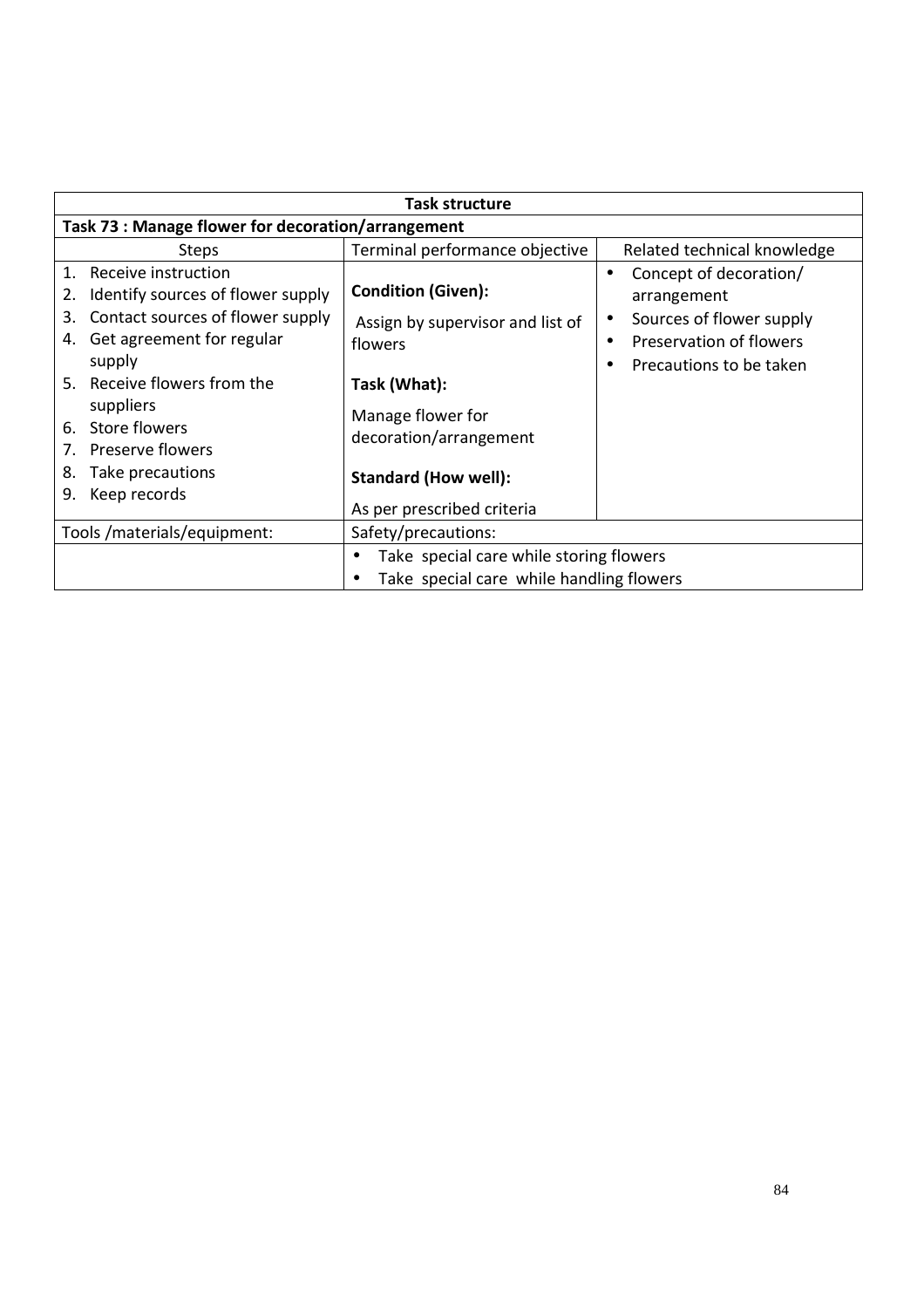|                                                                                                                                                                                                                                                                                                                                                                                                                                                              | <b>Task structure</b>                                                                                                                                                                                                          |                                                                                                                         |
|--------------------------------------------------------------------------------------------------------------------------------------------------------------------------------------------------------------------------------------------------------------------------------------------------------------------------------------------------------------------------------------------------------------------------------------------------------------|--------------------------------------------------------------------------------------------------------------------------------------------------------------------------------------------------------------------------------|-------------------------------------------------------------------------------------------------------------------------|
| Task 74: Manage workplace                                                                                                                                                                                                                                                                                                                                                                                                                                    |                                                                                                                                                                                                                                |                                                                                                                         |
| <b>Steps</b>                                                                                                                                                                                                                                                                                                                                                                                                                                                 | <b>Terminal performance</b><br>objective                                                                                                                                                                                       | <b>Related technical knowledge</b>                                                                                      |
| Receive instruction<br>$\mathbf{1}$ .<br>Plan for work place activities<br>2.<br>Select site for work place<br>3.<br>activities<br>Organize work place activities<br>4.<br>Direct work place activities<br>5.<br>Control work place activities<br>6.<br>Run work place activities<br>7.<br>Coordinate work place activities<br>8.<br>Supervise work place activities<br>9.<br>10. Maintain work place activities<br>11. Take precautions<br>12. Keep records | <b>Condition (Given):</b><br>Workplace, a sample of<br>workplace management and<br>assign by supervisor<br>Task (What):<br>Manage workplace<br><b>Standard (How well):</b><br>As per prescribed criteria and<br>specification. | Defination<br>$\bullet$<br>Site selection criteria<br>Site selection activities<br>Precautions to be taken<br>$\bullet$ |
| Tools /materials/equipment:                                                                                                                                                                                                                                                                                                                                                                                                                                  | Safety/precautions:                                                                                                                                                                                                            |                                                                                                                         |
| Pencil, paper, scale, and other                                                                                                                                                                                                                                                                                                                                                                                                                              | Take special care on coordination of workplace activities<br>$\bullet$                                                                                                                                                         |                                                                                                                         |
| supplies                                                                                                                                                                                                                                                                                                                                                                                                                                                     | Take special care on meeting the workplace objectives                                                                                                                                                                          |                                                                                                                         |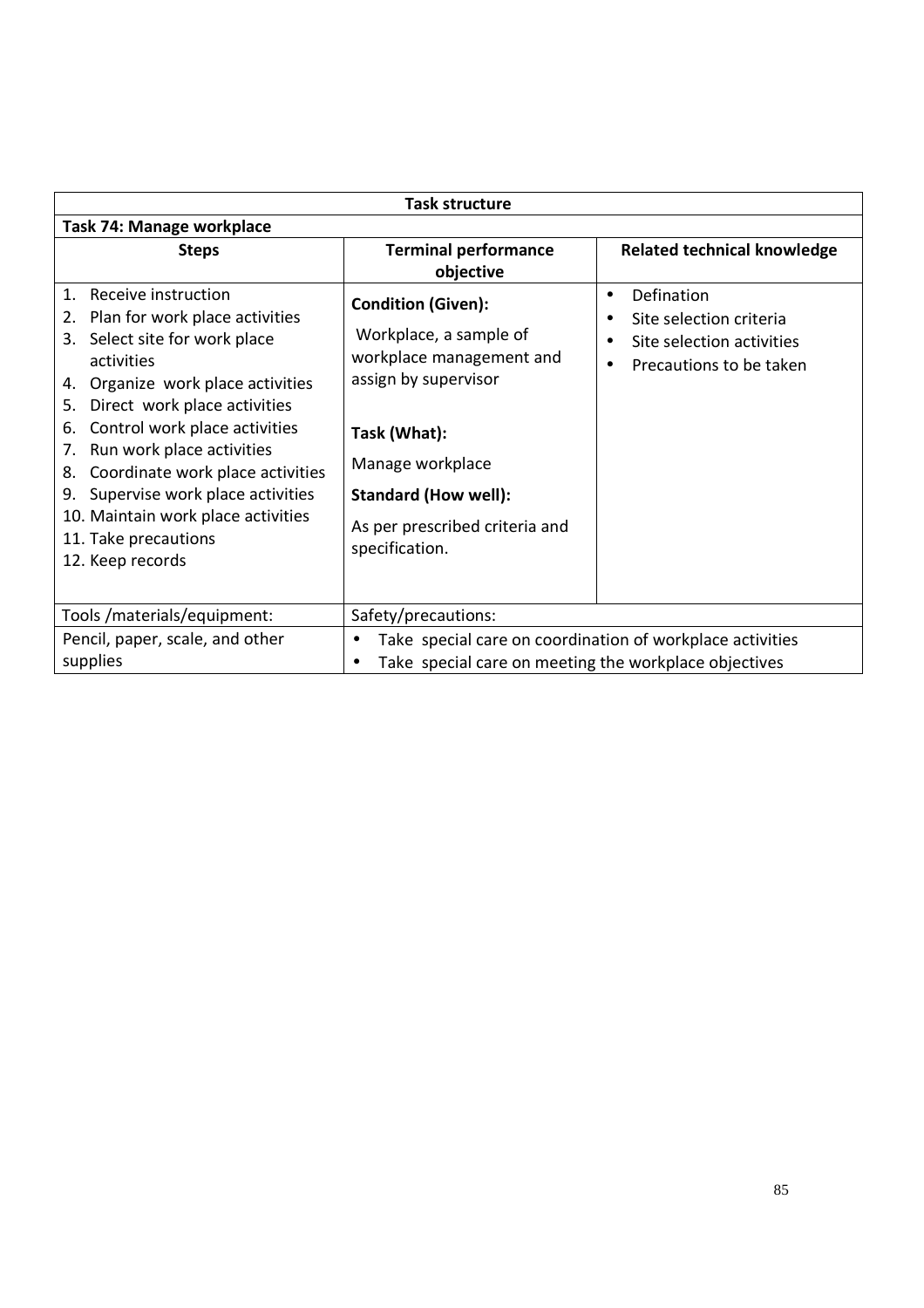| <b>Task structure</b>                                                                                                                                                                                                                                                                                                                          |                                                                                                                                                        |                                                                                                                                                                           |
|------------------------------------------------------------------------------------------------------------------------------------------------------------------------------------------------------------------------------------------------------------------------------------------------------------------------------------------------|--------------------------------------------------------------------------------------------------------------------------------------------------------|---------------------------------------------------------------------------------------------------------------------------------------------------------------------------|
| Task 75: Manage flower shop                                                                                                                                                                                                                                                                                                                    |                                                                                                                                                        |                                                                                                                                                                           |
| <b>Steps</b>                                                                                                                                                                                                                                                                                                                                   | <b>Terminal performance</b>                                                                                                                            | <b>Related technical knowledge</b>                                                                                                                                        |
|                                                                                                                                                                                                                                                                                                                                                | objective                                                                                                                                              |                                                                                                                                                                           |
| Receive instruction<br>$\mathbf{1}$ .<br>Plan for flower shop<br>2.<br>Select site for flower shop<br>3.<br>Meet legal procedures for<br>4.                                                                                                                                                                                                    | <b>Condition (Given):</b><br>Flower products and stall and<br>environment<br>Task (What):                                                              | Planning concept<br>$\bullet$<br>Characteristics of a good<br>$\bullet$<br>flower shop<br>Legal procedures for running                                                    |
| running flower shop<br>5. Establish flower shop<br>Organize flower shop<br>6.<br>Direct flower shop activities<br>7.<br>Control flower shop activities<br>8.<br>Coordinate flower shop activities<br>9.<br>10. Run flower shop<br>11. Supervise flower shop activities<br>12. Maintain flower shop<br>13. Take precautions<br>14. Keep records | Manage flower shop<br><b>Standard (How well):</b><br>All activities in the flower-shop<br>should run smoothly as per the<br>satisfaction of customers. | flower shop<br>Coordination and networking<br>$\bullet$<br>Supervision and monitoring<br>Precautions in the flower<br>shop<br>Concept and importance of<br>Record keeping |
| Tools /materials/equipment:                                                                                                                                                                                                                                                                                                                    | Safety/precautions:                                                                                                                                    |                                                                                                                                                                           |
| Pencil, paper, scale, and other<br>supplies                                                                                                                                                                                                                                                                                                    | $\bullet$<br>Take special care coordination of flower-shop activities<br>$\bullet$<br>$\bullet$<br>them                                                | Take special care on legal procedures for running flower shop<br>Take special care on customer satisfaction while dealing with                                            |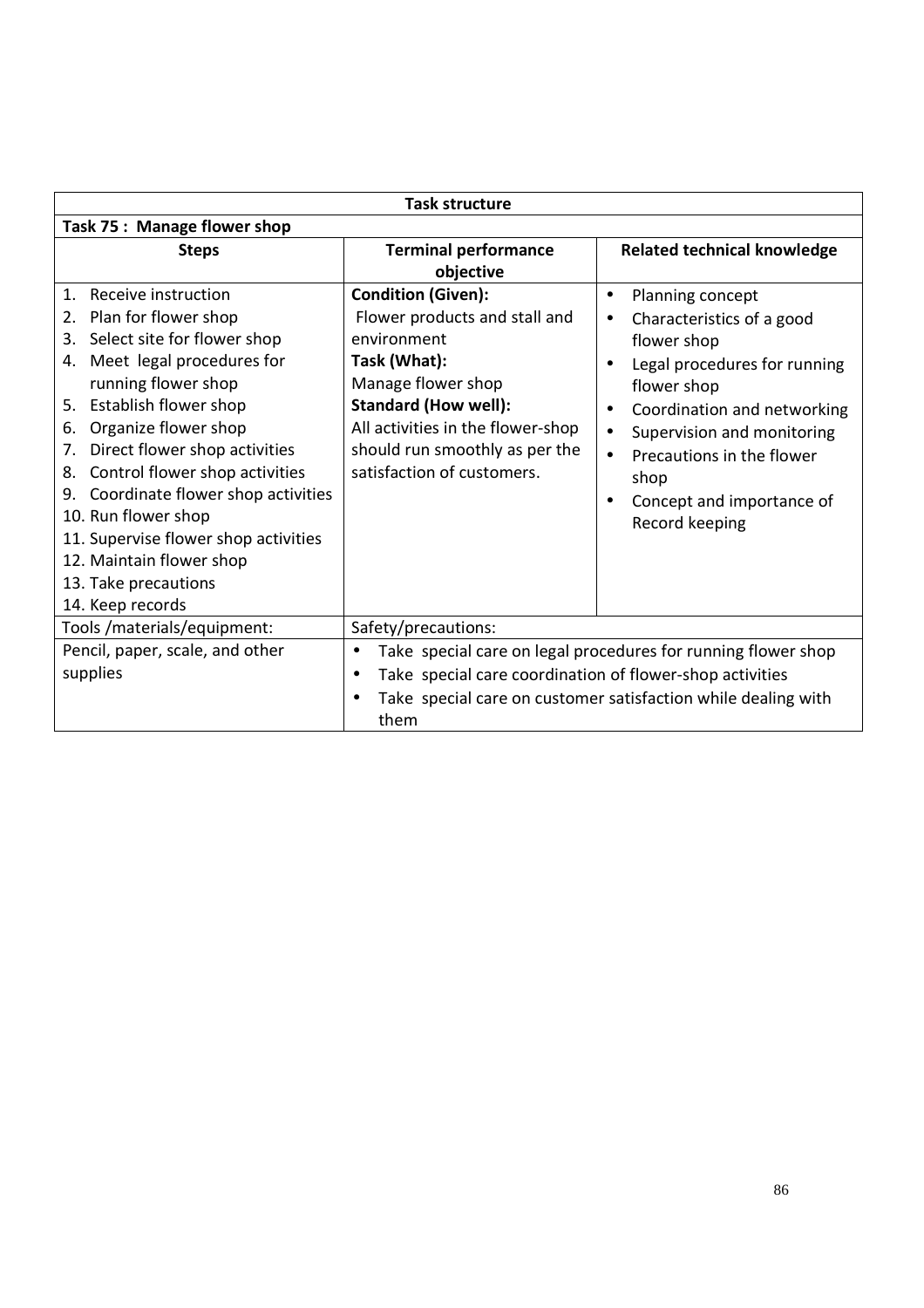| <b>Task structure</b>                                                                                                                                                                                                                                                                                                                                                                                                                                                   |                                                                                                                                                                                                                                                                                  |                                                                                                                                                                                                       |  |
|-------------------------------------------------------------------------------------------------------------------------------------------------------------------------------------------------------------------------------------------------------------------------------------------------------------------------------------------------------------------------------------------------------------------------------------------------------------------------|----------------------------------------------------------------------------------------------------------------------------------------------------------------------------------------------------------------------------------------------------------------------------------|-------------------------------------------------------------------------------------------------------------------------------------------------------------------------------------------------------|--|
| <b>Task 76: Market flower products</b>                                                                                                                                                                                                                                                                                                                                                                                                                                  |                                                                                                                                                                                                                                                                                  |                                                                                                                                                                                                       |  |
| <b>Steps</b>                                                                                                                                                                                                                                                                                                                                                                                                                                                            | <b>Terminal performance</b><br>objective                                                                                                                                                                                                                                         | <b>Related technical knowledge</b>                                                                                                                                                                    |  |
| Receive instruction<br>$1_{-}$<br>Design flower products<br>2.<br>Grade flower products<br>3.<br>Calculate cost<br>4.<br>5. Fix price flower products<br>6. Display flower products in<br>market<br>7. Promote flower products<br>8. Pack/wrap completed<br>arrangement/product<br>9. Sell flower products<br>10. Apply skills of salesmanship.<br>11. Serve customers<br>12. Accept payment<br>13. Calculate profit / loss<br>14. Take precautions<br>15. Keep records | <b>Condition (Given):</b><br>Flower products<br>Task (What):<br>Market flower products<br><b>Standard (How well):</b><br>Marketing<br>of<br>the<br>flower<br>products should be done to the<br>satisfaction of the customers<br>the<br>skills<br>of<br>applying<br>salesmanship. | Concept of marketing<br><b>Customers behavior</b><br>$\bullet$<br>Cultural variations of the<br>customers<br>Market net working<br>Concept of Profit / loss<br>calculation<br>Precautions to be taken |  |
| Tools/materials/equipment:                                                                                                                                                                                                                                                                                                                                                                                                                                              | Safety/precautions:                                                                                                                                                                                                                                                              |                                                                                                                                                                                                       |  |
| Flower products, bills, packaging<br>materials                                                                                                                                                                                                                                                                                                                                                                                                                          | Take special care on customer satisfaction<br>$\bullet$<br>Always charge reasonable price<br>$\bullet$                                                                                                                                                                           |                                                                                                                                                                                                       |  |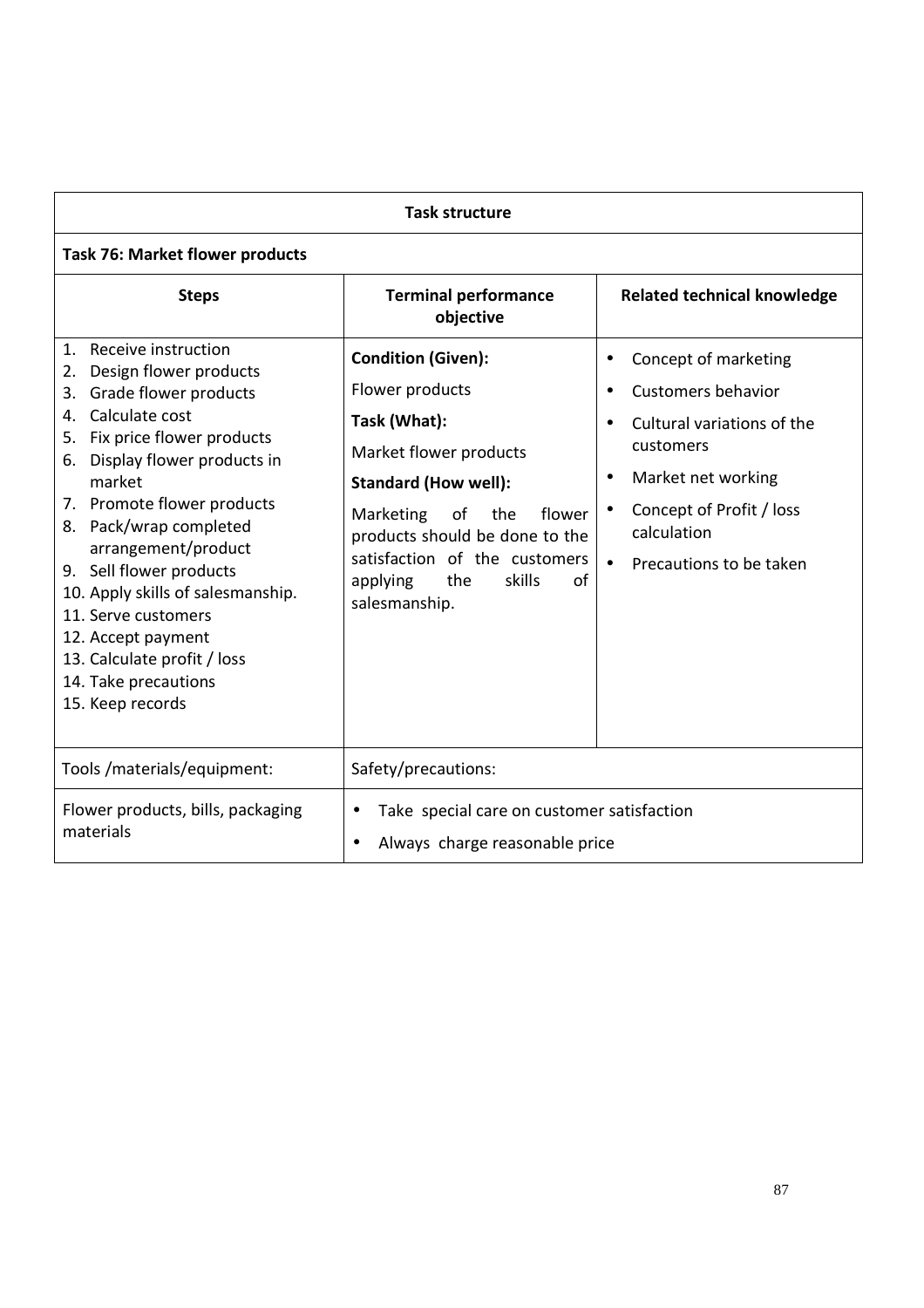#### **Module: 5: Communication and professionalism**

#### **Description**:

It consists of the skills and knowledge of the areas related to communication and professionalism development. Each task structure consists of steps, terminal performance objective [TPO], and related technical knowledge concerned with the task.

#### **Objectives**:

After its completion the trainees will be able:

- To communicate with others
- To develop Professionalism

#### **Tasks**:

- 1. Communicate with others
- 2. Develop Professionalism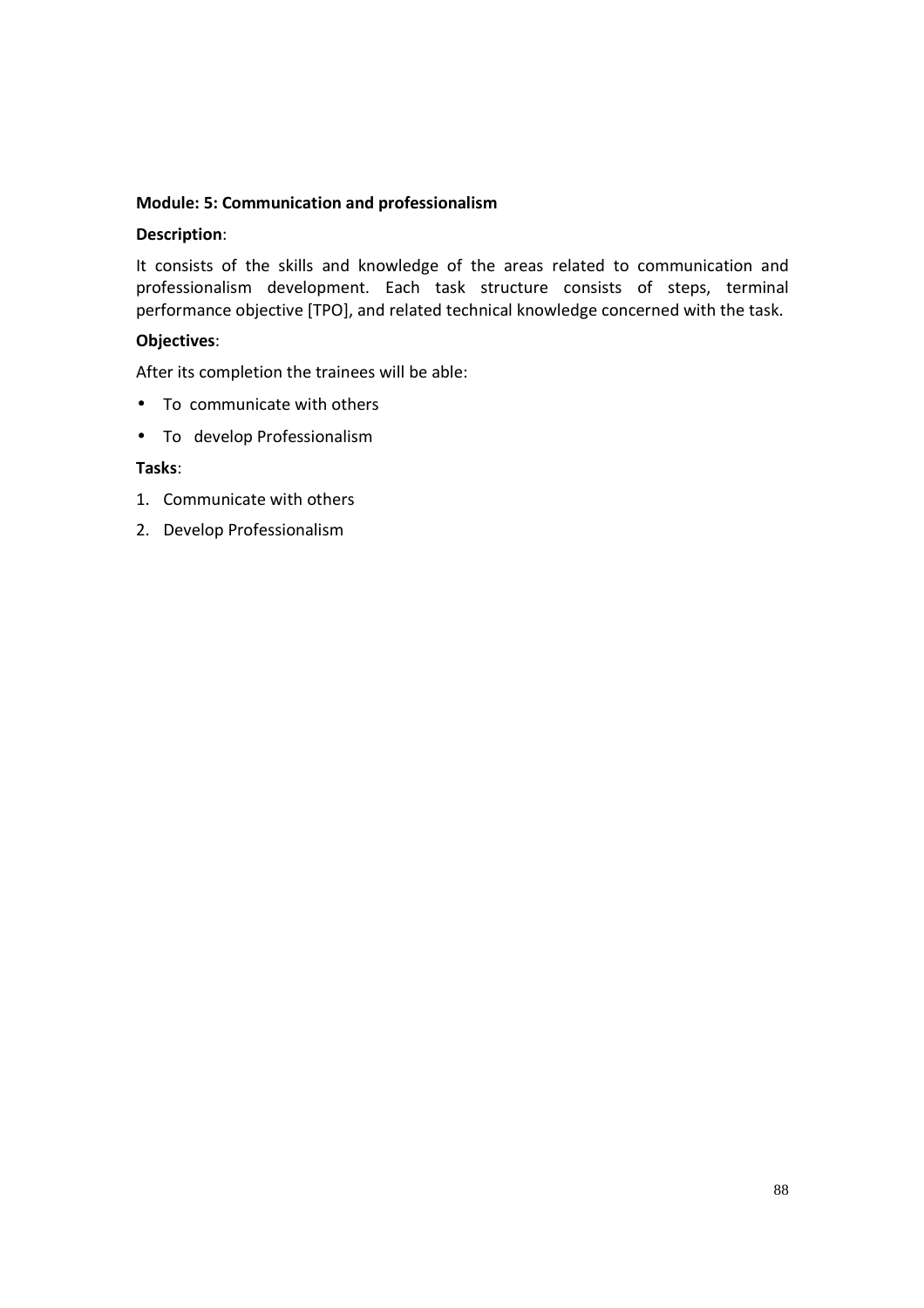| <b>Task structure</b>                                                                                                                                                                                                                                                                                                                                                                                                                                                                                                                                                                                                                                                                                                  |                                                                                                                                                                                                                                                                                                                          |                                                                                                                           |  |
|------------------------------------------------------------------------------------------------------------------------------------------------------------------------------------------------------------------------------------------------------------------------------------------------------------------------------------------------------------------------------------------------------------------------------------------------------------------------------------------------------------------------------------------------------------------------------------------------------------------------------------------------------------------------------------------------------------------------|--------------------------------------------------------------------------------------------------------------------------------------------------------------------------------------------------------------------------------------------------------------------------------------------------------------------------|---------------------------------------------------------------------------------------------------------------------------|--|
| <b>Task 77: Communicate with others</b>                                                                                                                                                                                                                                                                                                                                                                                                                                                                                                                                                                                                                                                                                |                                                                                                                                                                                                                                                                                                                          |                                                                                                                           |  |
| <b>Steps</b>                                                                                                                                                                                                                                                                                                                                                                                                                                                                                                                                                                                                                                                                                                           | <b>Terminal performance</b><br>objective                                                                                                                                                                                                                                                                                 | <b>Related technical knowledge</b>                                                                                        |  |
| 1. Receive instruction<br>2. Write letters<br>3. Make telephone calls<br>4. Instruct juniors / helpers about<br>flower arrangement / decoration<br>5. Inspect works of juniors /<br>helpers<br>6. Exchange information with<br>colleagues<br>7. Inform supervisor about the<br>status of flower arrangement<br>activities<br>8. Request for product<br>improvement to the supervisor /<br>manager<br>9. Manage workload with colleague<br>10. Write status report of the<br>activities<br>11. Write invoice<br>12. Communicate with flower<br>suppliers<br>13. Communicate with clients<br>14. Instruct clients about types of<br>flower arrangement designs /<br>products<br>15. Take precautions<br>16. Keep records | <b>Condition (Given):</b><br>Communication tools/materials<br>as per available technology<br>Task (What):<br>Communicate with others<br><b>Standard (How well):</b><br>Communication should be<br>Simple, clear, and unambiguous<br>in an understandable language<br>of the receiver avoiding<br>communication barriers. | Defination<br>$\bullet$<br>Importance<br><b>Type</b><br>Mode and media<br>Process<br>$\bullet$<br>Precautions to be taken |  |
| Tools /materials/equipment:                                                                                                                                                                                                                                                                                                                                                                                                                                                                                                                                                                                                                                                                                            | Safety/precautions:                                                                                                                                                                                                                                                                                                      |                                                                                                                           |  |
| Telephone, paper, pen, and<br>telephone                                                                                                                                                                                                                                                                                                                                                                                                                                                                                                                                                                                                                                                                                | $\bullet$<br>or information to others<br>Always overcome communication barriers                                                                                                                                                                                                                                          | Take special care on providing clear and unambiguous massage                                                              |  |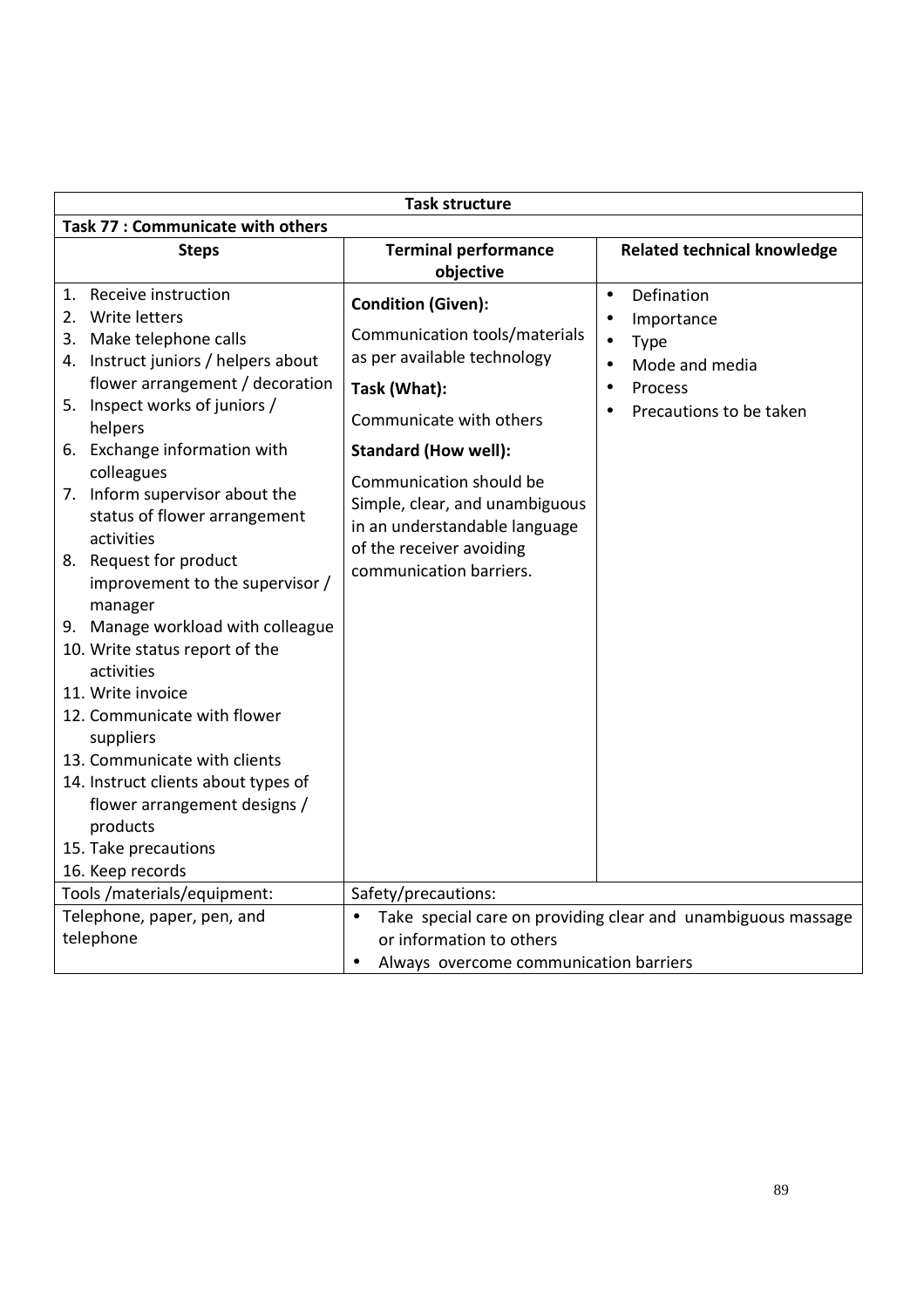| <b>Task structure</b>                                                                                                                                                                                                                                                                                                                                                                                                                                                                                                                    |                                                                                                                                                                                                                                                                                                                                                                                                 |                                                                                                                                                                                                                     |  |
|------------------------------------------------------------------------------------------------------------------------------------------------------------------------------------------------------------------------------------------------------------------------------------------------------------------------------------------------------------------------------------------------------------------------------------------------------------------------------------------------------------------------------------------|-------------------------------------------------------------------------------------------------------------------------------------------------------------------------------------------------------------------------------------------------------------------------------------------------------------------------------------------------------------------------------------------------|---------------------------------------------------------------------------------------------------------------------------------------------------------------------------------------------------------------------|--|
| Task 78 : Develop professionalism                                                                                                                                                                                                                                                                                                                                                                                                                                                                                                        |                                                                                                                                                                                                                                                                                                                                                                                                 |                                                                                                                                                                                                                     |  |
| <b>Steps</b>                                                                                                                                                                                                                                                                                                                                                                                                                                                                                                                             | Terminal performance objective                                                                                                                                                                                                                                                                                                                                                                  | Related technical knowledge                                                                                                                                                                                         |  |
| 1. Receive instruction<br>2. Share experience with<br>supervisors<br>3. Learn from colleagues<br>4. Receive instruction from<br>manager<br>5. Read related books<br>Attend training and workshops<br>6.<br>Participate in flower exhibition<br>7.<br>8. Attend meeting of the related<br>association<br>9. Participate in the exposure visit<br>of reputed flower arrangement<br>workplaces<br>10. Think positive<br>11. Be cooperative<br>12. Browse www.<br>13. Read professional journals<br>14. Take precautions<br>15. Keep records | <b>Condition (Given):</b><br>Reading materials and<br>Information technology facility<br>Task (What):<br>Develop professionalism<br><b>Standard (How well):</b><br>The professionalism should be<br>developed<br>through<br>the<br>acquisition, development, and<br>updating of the professional<br>skills keeping pace with the<br>recent technological changes<br>relevant to the profession. | Developing professionalism:<br>Concept of professionalism<br>$\bullet$<br>Importance, functions<br>Different Professional<br>$\bullet$<br>association<br>How and why to browse<br>www<br><b>Merits and demerits</b> |  |
| Tools /materials/equipment:                                                                                                                                                                                                                                                                                                                                                                                                                                                                                                              | Safety/precautions:                                                                                                                                                                                                                                                                                                                                                                             |                                                                                                                                                                                                                     |  |
| Computer with internet facility,<br>Take special care on updating the related technical skills<br>Other IT technology and devices,<br>Books, Journals,<br>papers/publications, pen diary                                                                                                                                                                                                                                                                                                                                                 |                                                                                                                                                                                                                                                                                                                                                                                                 |                                                                                                                                                                                                                     |  |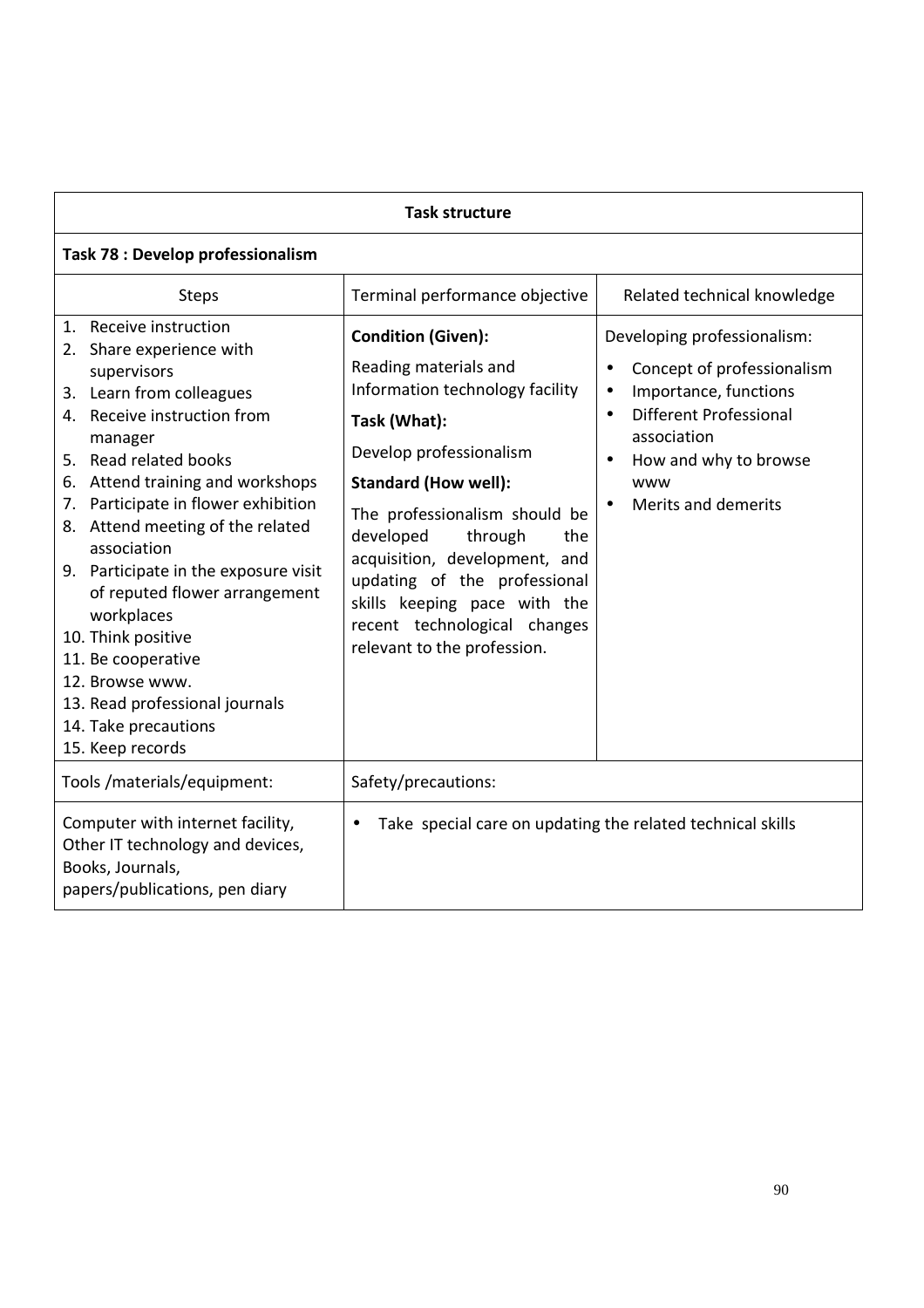#### **Reading Materials/References**

- Hudson T. Hartmann, Dale E. Kester & Fred T. Davies, JR , **Plant propagation**, principles and practices
- Dmond-Senn-Andrews- Halfacre, **Fundamentals of horticulture**
- Ram Bahadur Shah, Birendra Bir Singh Basnet, **Bagbani part three**
- ICAR, New Delhi , **Hand book of Agriculture**
- Dr. Vishnu Swarup, , **Garden flowers,** NBT, India
- M.S. Randhawa, NBT, **India Flowering Trees**
- Amitabha Mukhopadhyay, **Roses,** NBT, India
- C.R. Adams, K.m. Bamford, M.P. Early, **Principles of horticulture**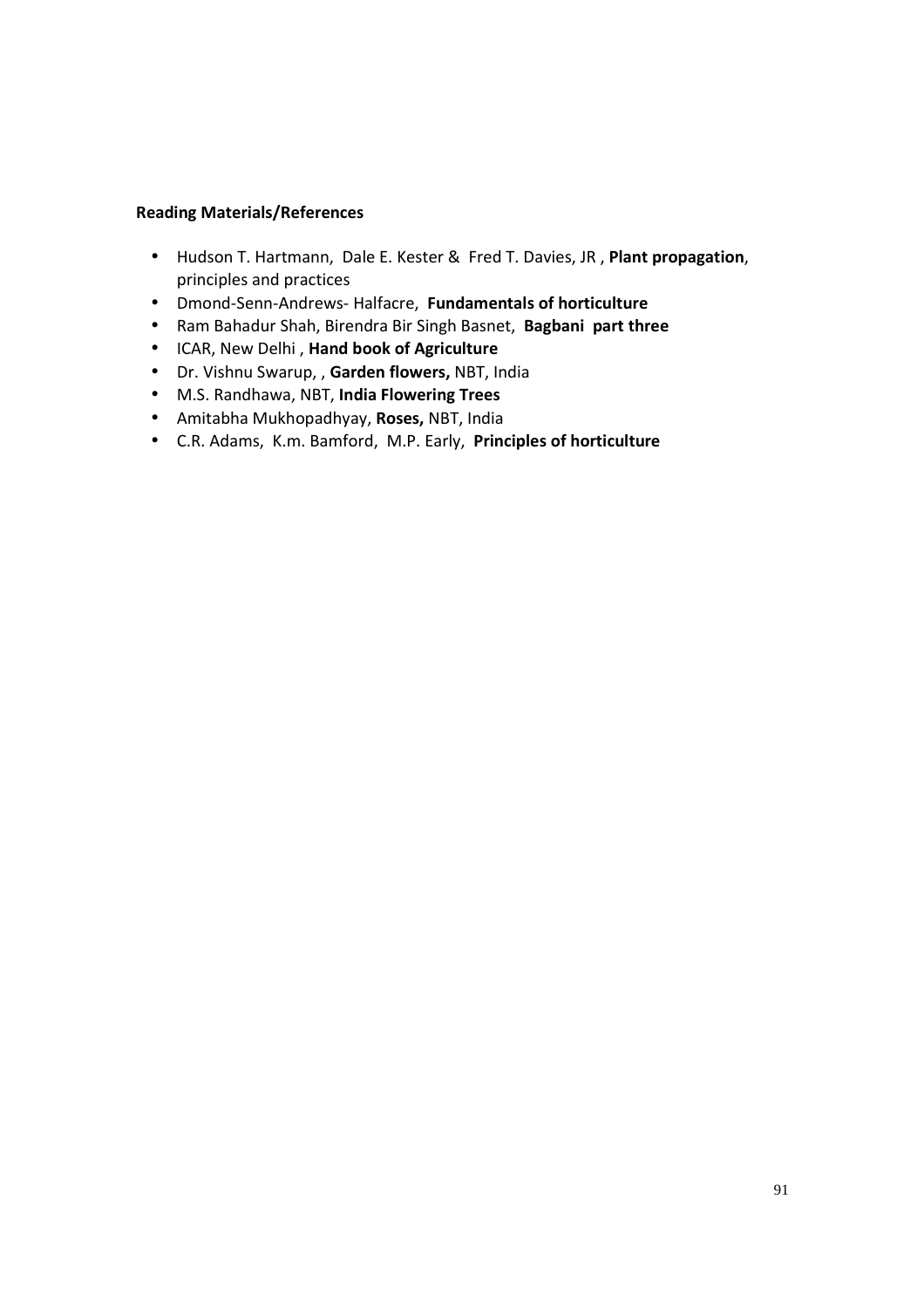## **Module 6: Entrepreneurship Development**

**Total: 40 hrs** 

**Theory: 18 hrs** 

**Practical: 22 hrs** 

#### **Course description**

This course is designed to impart the knowledge and skills necessary for micro enterprise or a business unit of self-employment startup. The entire course intends to introduce enterprise, finding suitable business ideas and developing business idea to formulation of business plan.

#### **Course objectives**

After completion of this course, students will be able to:

- 1. Understand concept of enterprise and self-employment
- 2. Explore suitable business idea matching to self
- 3. Learn to prepare business plan
- 4. Learn to keep preliminary business record

|                          |                                              |                                                                                                                                                                                                            |   | Time (hrs) |       |  |
|--------------------------|----------------------------------------------|------------------------------------------------------------------------------------------------------------------------------------------------------------------------------------------------------------|---|------------|-------|--|
| S.No.<br>Task statements |                                              | Related technical knowledge                                                                                                                                                                                |   | р          | Total |  |
| 1.                       | State the concept of<br>business/enterprises | Introduction to business/enterprise<br>Classification of business/enterprises<br>Overview of MSMEs(Micro, Small and<br>Medium Enterprises) in Nepal<br>Cost & Benefits of self-<br>employment/salaried job | 4 |            |       |  |
| 2.                       | Grow entrepreneurial<br>attitudes            | Wheel of success<br>Risk taking attitude                                                                                                                                                                   | 3 |            |       |  |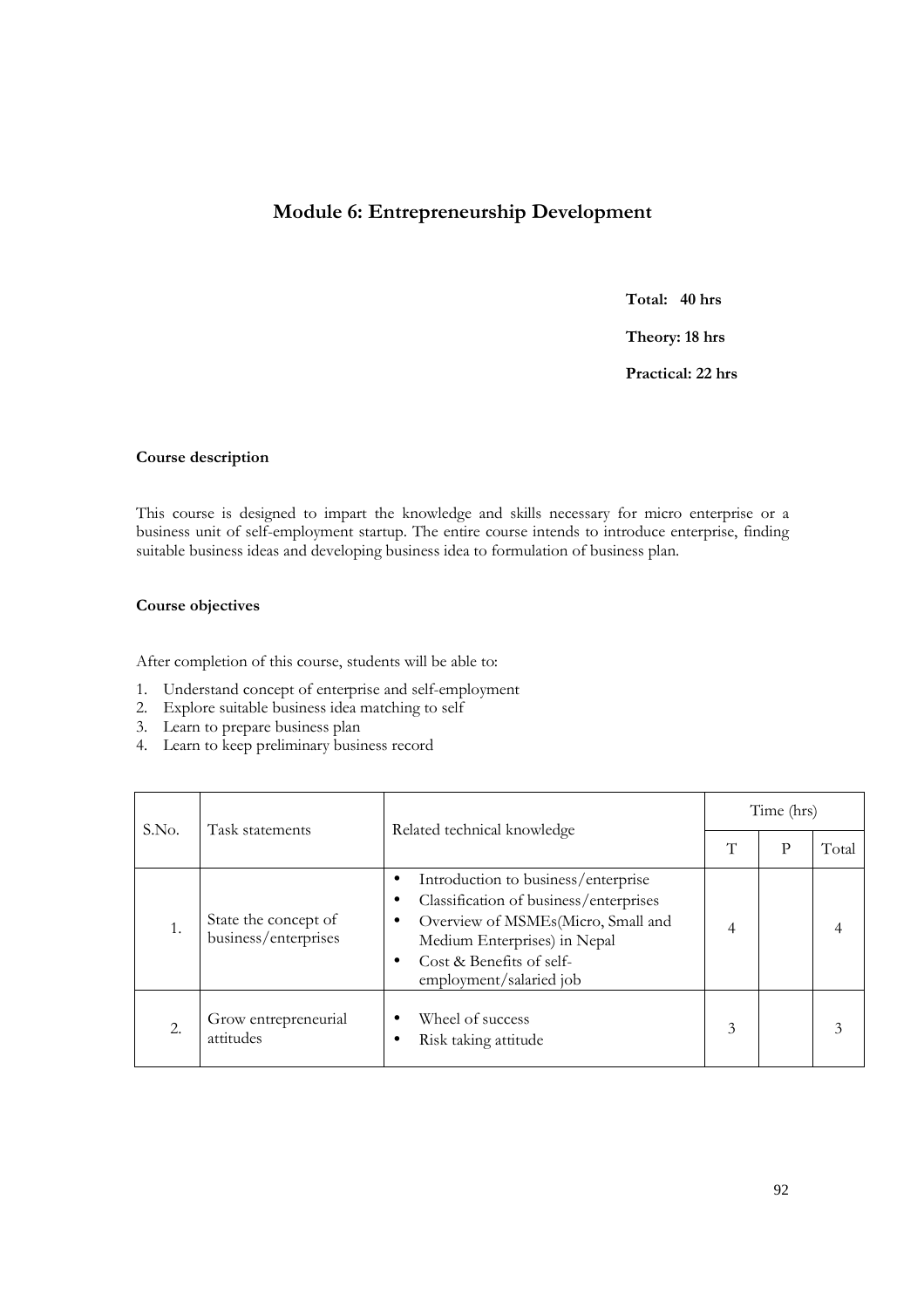| 5. | Prepare basic business<br>records | presentation<br>Day book<br>Payable & receivable account                                                                                                                                                                                                                                                                                                                                                                                                                                                                                                                                                                           | $\mathbf{1}$   | $\mathfrak{D}$ | 3  |
|----|-----------------------------------|------------------------------------------------------------------------------------------------------------------------------------------------------------------------------------------------------------------------------------------------------------------------------------------------------------------------------------------------------------------------------------------------------------------------------------------------------------------------------------------------------------------------------------------------------------------------------------------------------------------------------------|----------------|----------------|----|
|    |                                   |                                                                                                                                                                                                                                                                                                                                                                                                                                                                                                                                                                                                                                    |                |                |    |
| 4. | Prepare business plan             | Concept of market and marketing<br>$\bullet$<br>Description of product or service<br>Selection of business location<br>$\bullet$<br>Estimation of market share<br>$\bullet$<br>Promotional measures<br>Required fixed assets and cost<br>Required raw materials and costs<br>Operation process flow<br>Required human resource and cost<br>Office overhead and utilities<br>Working capital estimation and calculation<br>of total finance required<br>Product costing and pricing<br>Cost benefit analysis (BEP, ROI)<br>Information collection method and<br>guidelines<br>Individual business plan preparation and<br>$\bullet$ | $\overline{Q}$ | 18             | 27 |
| 3. | Generate viable business<br>ideas | Business idea generation<br>$\bullet$<br>Evaluation of business ideas                                                                                                                                                                                                                                                                                                                                                                                                                                                                                                                                                              | $\mathbf{1}$   | 2              | 3  |

#### **Textbook:**

- क) प्रशिक्षकहरुका लागि निर्मित निर्देशिका तथा प्रशिक्षण सामग्री, प्राविधिक शिक्षा तथा व्यावसायिक तालीम परिषद्, २०६९
- ख) प्रशिक्षार्थीहरुका लागि निर्मित पाठ्यसामग्री तथा कार्यपुस्तिका, प्राविधिक शिक्षा तथा व्यावसायिक तालीम परिषद् (अप्रकाशित), २०६९

## **Reference book:**

*Entrepreneur's Handbook, Technonet Asia, 1981*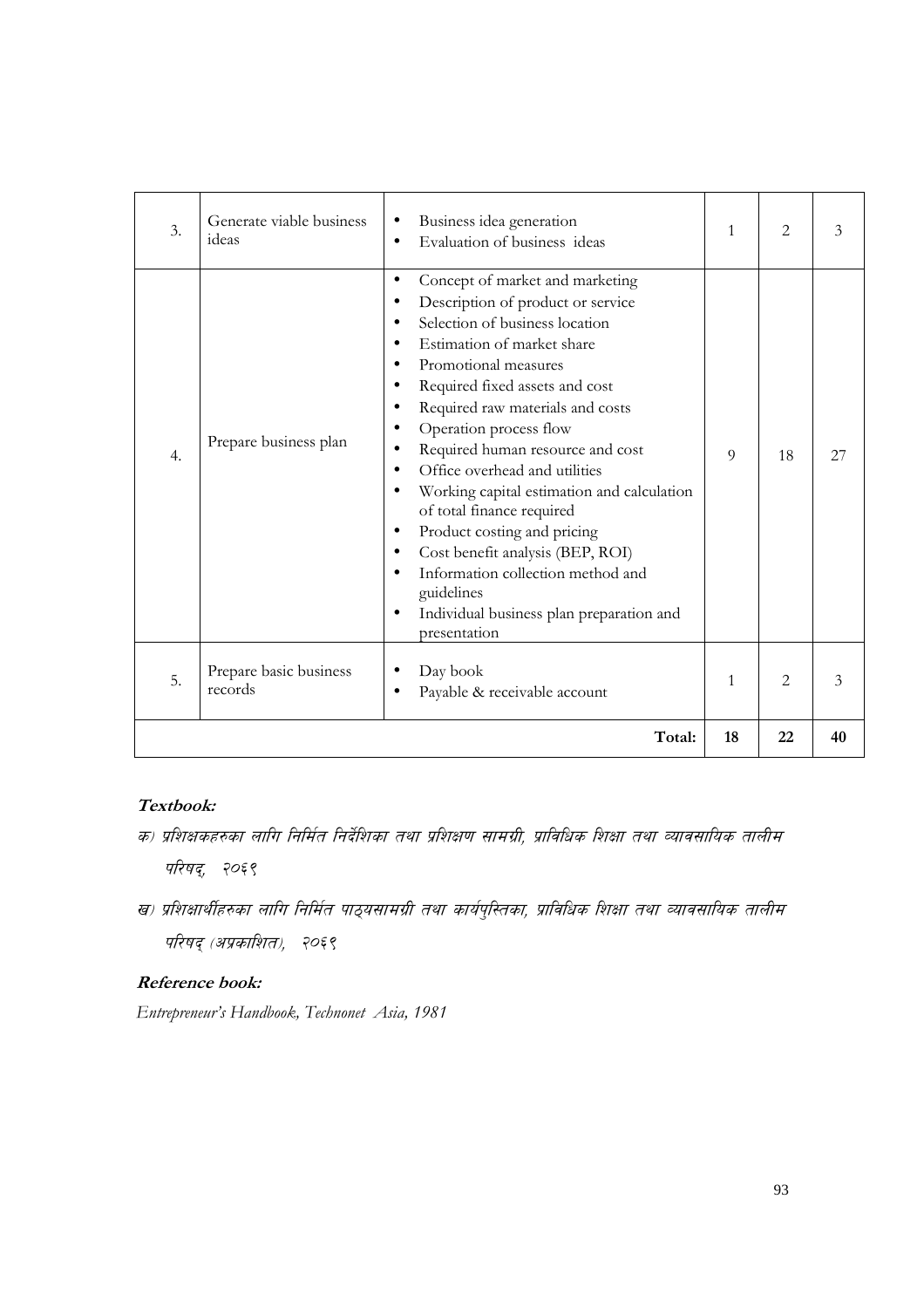# **General Quality Indicators**

# **Input Level**

| SΝ                      | <b>Criteria</b>                                                             | <b>Objectively verifiable indicator (OVI)</b>                                                                                                                                                                                                                                  | <b>Means of verification (MOV)</b>                                                                               |
|-------------------------|-----------------------------------------------------------------------------|--------------------------------------------------------------------------------------------------------------------------------------------------------------------------------------------------------------------------------------------------------------------------------|------------------------------------------------------------------------------------------------------------------|
|                         |                                                                             |                                                                                                                                                                                                                                                                                |                                                                                                                  |
| 1                       | <b>Mechanisms to</b><br>identify training<br>needs in the labour<br>market: | <b>Training Needs Assessment</b><br>$\bullet$<br>/Rapid Market Appraisal (or<br>other appropriate method) is<br>following standard methodology<br>and depicts demand for skilled<br>workers and their training needs<br>at local level is conducted at<br>least once per year. | TNA or RMA report                                                                                                |
|                         |                                                                             | T&E regularly meets Chambers<br>$\bullet$<br>of Commerces, representatives<br>of local businesses and bigger<br>industries as well as actively<br>participates in local employment<br>and training review events.                                                              | No. of meetings, list of participants<br>and minutes of the meetings.                                            |
|                         |                                                                             |                                                                                                                                                                                                                                                                                |                                                                                                                  |
| $\overline{2}$          | <b>Schemes used to</b><br>promote better<br>access to VST:                  | Training annoucements are<br>$\bullet$<br>disseminated widely through<br>different media (e.g., Local FM,<br>posters, local community<br>organization etc.)                                                                                                                    | Frequency and content of<br>information<br>broadcasted in media and through<br>other channels                    |
|                         |                                                                             | Trainees are selected as per the<br>$\bullet$<br>trainee selection guideline of<br>the programme.                                                                                                                                                                              | List of selected trainees (incl. detailed<br>information on their eligibility<br>as per the selection criteria). |
|                         |                                                                             |                                                                                                                                                                                                                                                                                |                                                                                                                  |
| $\overline{\mathbf{3}}$ | <b>Availability of</b><br>training curriculum<br>and manual:                | Curriculum standardised by<br>CTEVT is accessible to the<br>instructors.                                                                                                                                                                                                       | Training event monitoring report                                                                                 |
|                         |                                                                             | Training manuals/materials are<br>$\bullet$<br>developed based on the CTEVT<br>standard curriculum and are of<br>relevance for the labour market.                                                                                                                              | Training manuals/materials.                                                                                      |
| 4                       | Selection of                                                                |                                                                                                                                                                                                                                                                                |                                                                                                                  |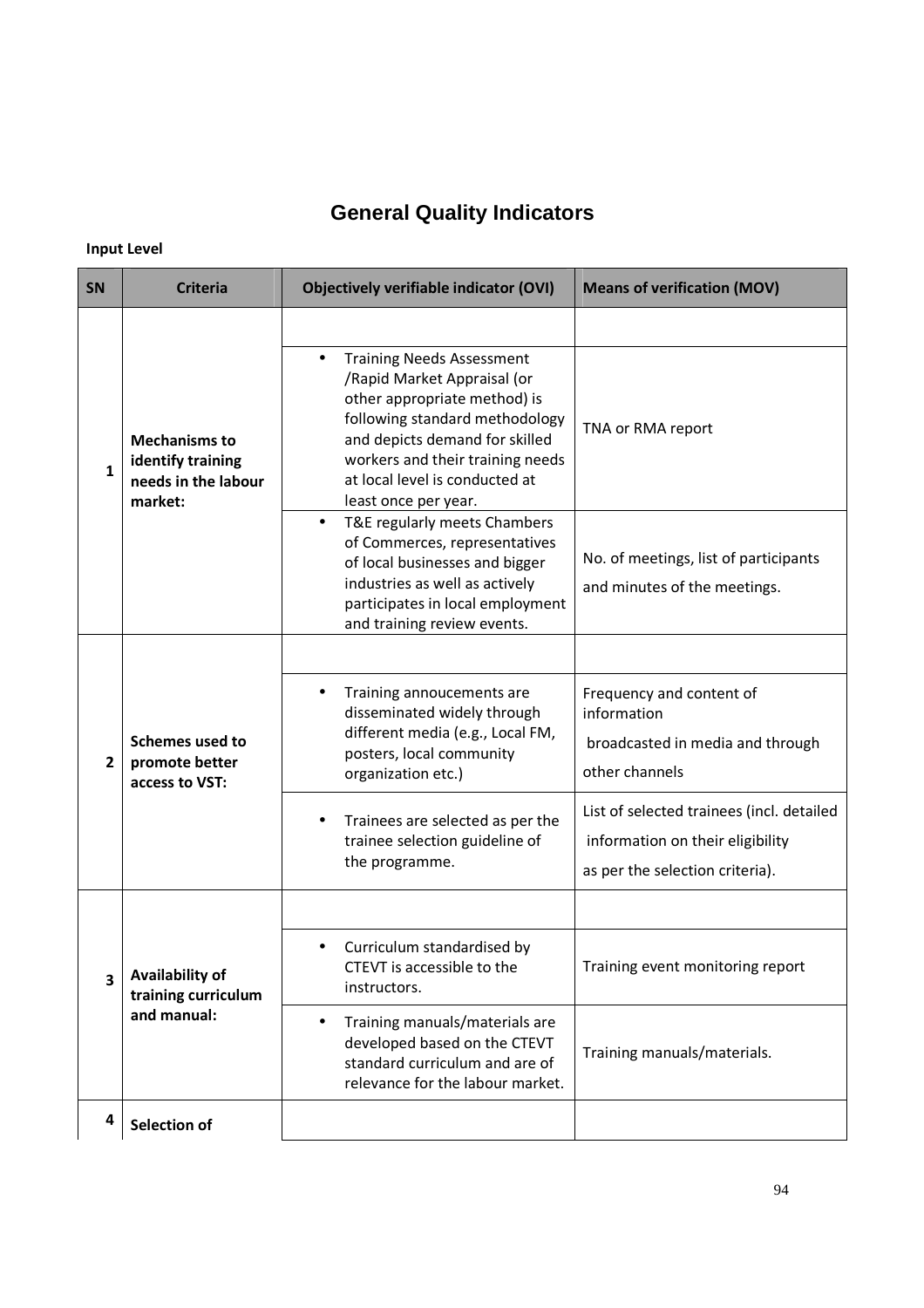|   | Instructors:                         |           | At least two                                                                                                                                                                                                                             | Profile of instructors. Training event<br>monitoring report |
|---|--------------------------------------|-----------|------------------------------------------------------------------------------------------------------------------------------------------------------------------------------------------------------------------------------------------|-------------------------------------------------------------|
|   |                                      |           | At least one of the two<br>instructors has minimum TSLC<br>with one year work experience<br>or skill test level 2 pass with<br>three years work experience                                                                               | Profile of all instructors                                  |
|   |                                      |           | At least one of the two<br>instructors successfully<br>completed at least five day's<br>customized TOT for level 1 and<br>at least four days for elementary<br>level conducted by a nationally<br>recognised institute (such as<br>TITI) | Profile of all instructors                                  |
|   |                                      |           | All instructors are oriented<br>before training start on the<br>overall programme as well as<br>the use of the curriculum and<br>manual(s).                                                                                              | Pre training orientation report                             |
| 5 | <b>Training Cycle</b><br>Management: | $\bullet$ | Timely preparation of training<br>calender (start and end date of<br>training, OJT placement plan,<br>skill testing date, job placement<br>plan and post-training support<br>plan)                                                       | Training calendar                                           |

### **Process Level**

| <b>SN</b> | <b>Criteria</b>                   | Objectively verifiable indicator (OVI)                                                                                                                  | <b>Means of verification (MOV)</b>                        |
|-----------|-----------------------------------|---------------------------------------------------------------------------------------------------------------------------------------------------------|-----------------------------------------------------------|
|           | Trainees'<br>1.<br>participation: |                                                                                                                                                         |                                                           |
|           |                                   | Trainees are with regards to<br>$\bullet$<br>gender, caste, ethnicity,<br>education level and<br>geographical origin from the<br>eligible target group. | Database of trainees                                      |
|           |                                   | Maximum 20 per group<br>$\bullet$                                                                                                                       | Database of trainees. Training event<br>monitoring report |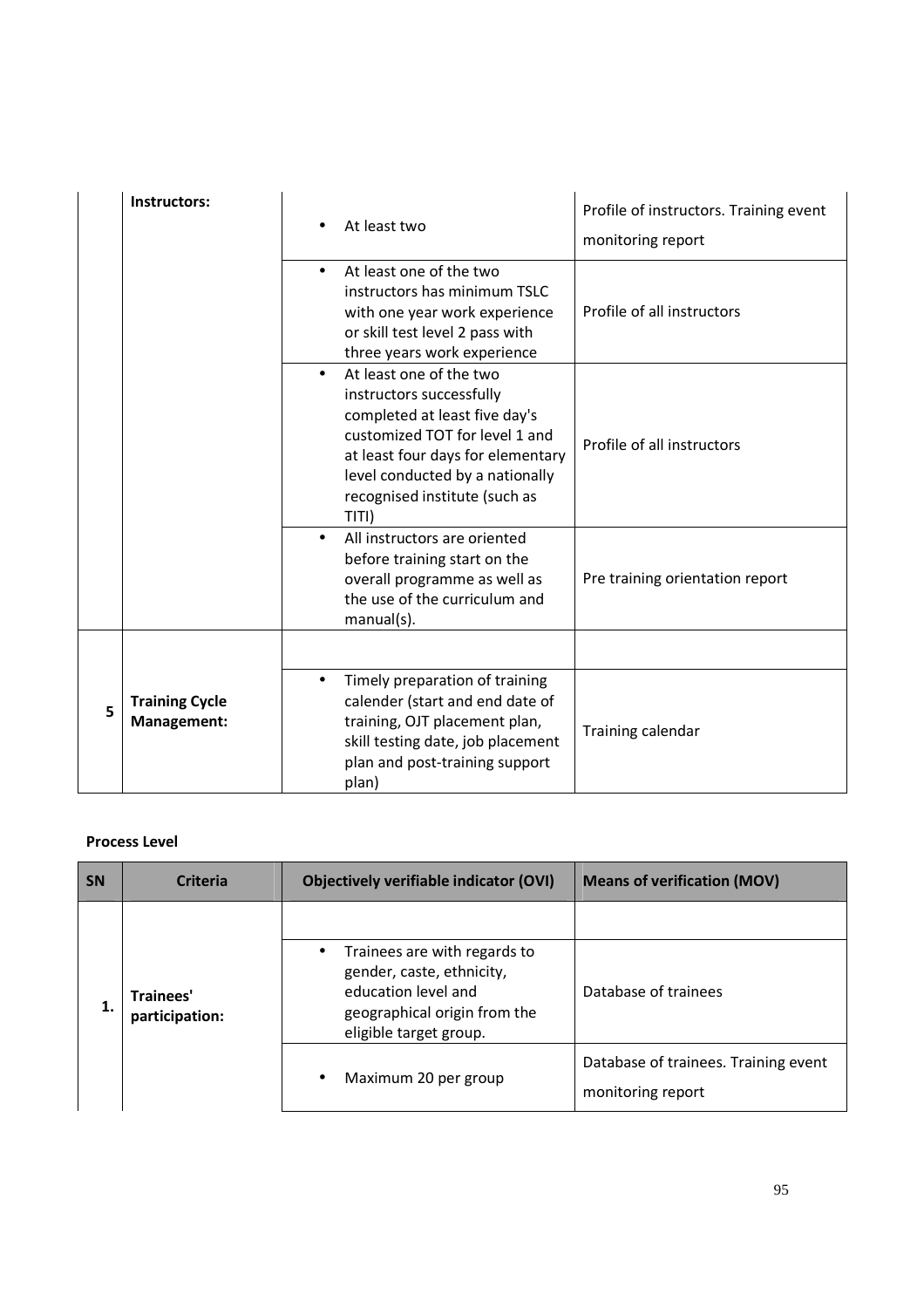|              |                                             | Throughout the training at least<br>80% of the trainees are<br>attending.                                                                                                                                                                                                                                                                                                                       | Trainee attendance sheet. Training<br>event<br>monitoring report                                         |
|--------------|---------------------------------------------|-------------------------------------------------------------------------------------------------------------------------------------------------------------------------------------------------------------------------------------------------------------------------------------------------------------------------------------------------------------------------------------------------|----------------------------------------------------------------------------------------------------------|
|              | Involvement of                              |                                                                                                                                                                                                                                                                                                                                                                                                 |                                                                                                          |
| $\mathbf{2}$ | Instructors:                                | The trainee vs instructors' ratio<br>$\bullet$<br>is during theoretical training<br>maximum 20:1 and during<br>practical training maximum<br>10:1.                                                                                                                                                                                                                                              | Training event monitoring report.<br>Training session plan                                               |
|              |                                             | Adequate facilities as specified<br>$\bullet$<br>in the training programme<br>document and fact sheet.<br>At least two clean toilets<br>separate for male and female<br>with running water and soap.                                                                                                                                                                                            | Training event monitoring report                                                                         |
| 3.           | <b>Physical Facilities</b>                  | All tools and equipment have<br>$\bullet$<br>appropriate safety measures.<br>Safety related information and<br>checklist posted at the lab/<br>workshop. Trainers and trainees<br>are instructed about health and<br>safety measures. First aid box<br>continuosly replenished, clearly<br>marked and accessible in the<br>workshop. Trainers are<br>instructed on how to provide<br>first aid. | Training event monitoring report.<br>Training session plan.                                              |
|              |                                             |                                                                                                                                                                                                                                                                                                                                                                                                 |                                                                                                          |
|              |                                             | Ratio of theoretical and practical<br>classes is 20:80                                                                                                                                                                                                                                                                                                                                          | Training event monitoring report.<br>Training session plan.                                              |
| 4            | <b>Provisions for</b><br>practical training | Each trainee practices all tasks<br>$\bullet$<br>on the respective equiment<br>and/ or with the tools specified<br>in the sector and occupation-<br>wise quality standards.                                                                                                                                                                                                                     | Training event monitoring report.<br>Training session plan.                                              |
|              |                                             | Each trainee participates in OJT,<br>$\bullet$<br>industrial practice, exposure<br>visits etc. as defined in the<br>standard curriculum.                                                                                                                                                                                                                                                        | Training event monitoring report.<br>List of OJT placement, industrical<br>practice,<br>exposure visits. |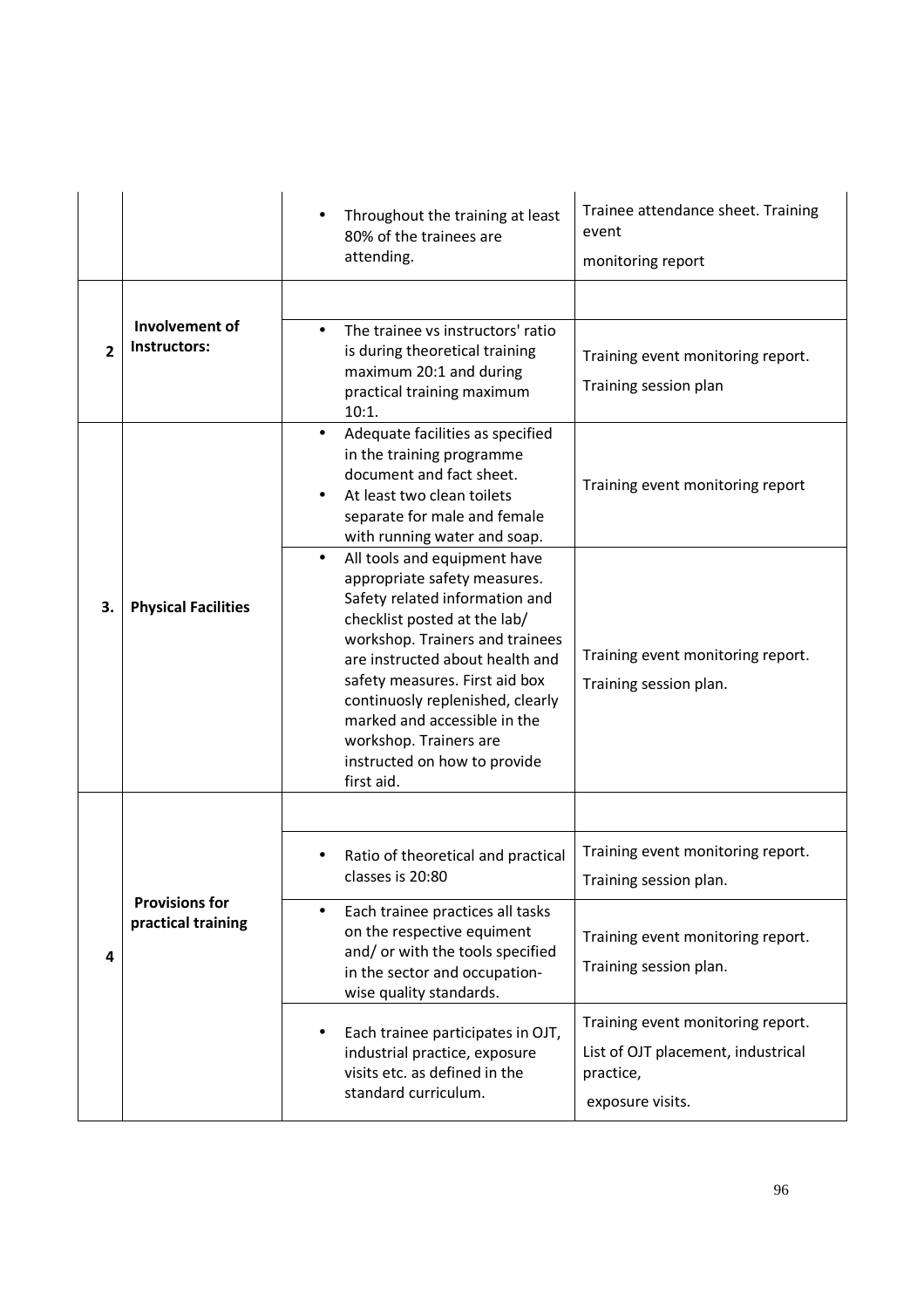| 5 | <b>Provisions for soft</b><br>and business skills<br>training | Trainees have access to training<br>$\bullet$<br>on labour rights, HIV/ AIDS &<br>reproductive health, business<br>skills training, life skills training<br>and overseas orientation as per<br>their needs | Training event monitoring report.<br>Training session plan.                         |
|---|---------------------------------------------------------------|------------------------------------------------------------------------------------------------------------------------------------------------------------------------------------------------------------|-------------------------------------------------------------------------------------|
|   |                                                               |                                                                                                                                                                                                            |                                                                                     |
|   |                                                               | Training is implemented in<br>$\bullet$<br>accordance with the training<br>calender.                                                                                                                       | Training event monitoring report.<br>Training calender.                             |
| 6 | <b>Instructional Plan</b><br>and<br>Implementation:           | Lesson plan is developed based<br>$\bullet$<br>on curriculum and training<br>calender. Log book maintained.                                                                                                | Training event monitoring report                                                    |
|   |                                                               | Training follows the curriculum<br>$\bullet$<br>standardised by CTEVT and the<br>respective manuals are used in<br>the classroom by the instructor<br>and trainees.                                        | Training session plan, Training event<br>monitoring report                          |
|   |                                                               |                                                                                                                                                                                                            |                                                                                     |
|   |                                                               | Placement and counselling<br>$\bullet$<br>support in place with adequate<br>staffing                                                                                                                       | Monitoring report                                                                   |
| 7 | <b>Provision of</b><br>placement and<br>counseling support:   | Experts from employers invited<br>$\bullet$<br>to trainee selection training and<br>skill test. Employers provide OJT<br>opportunities. Graduates are<br>employed immediately after<br>training.           | Monitoring report, Employment &<br>Income<br>verification report                    |
|   |                                                               | Graduates are linked to financial<br>$\bullet$<br>institutions for access to loan/<br>seed money for entreprise<br>development                                                                             | Monitoring report, MOU between<br>training provider and financial<br>institution(s) |